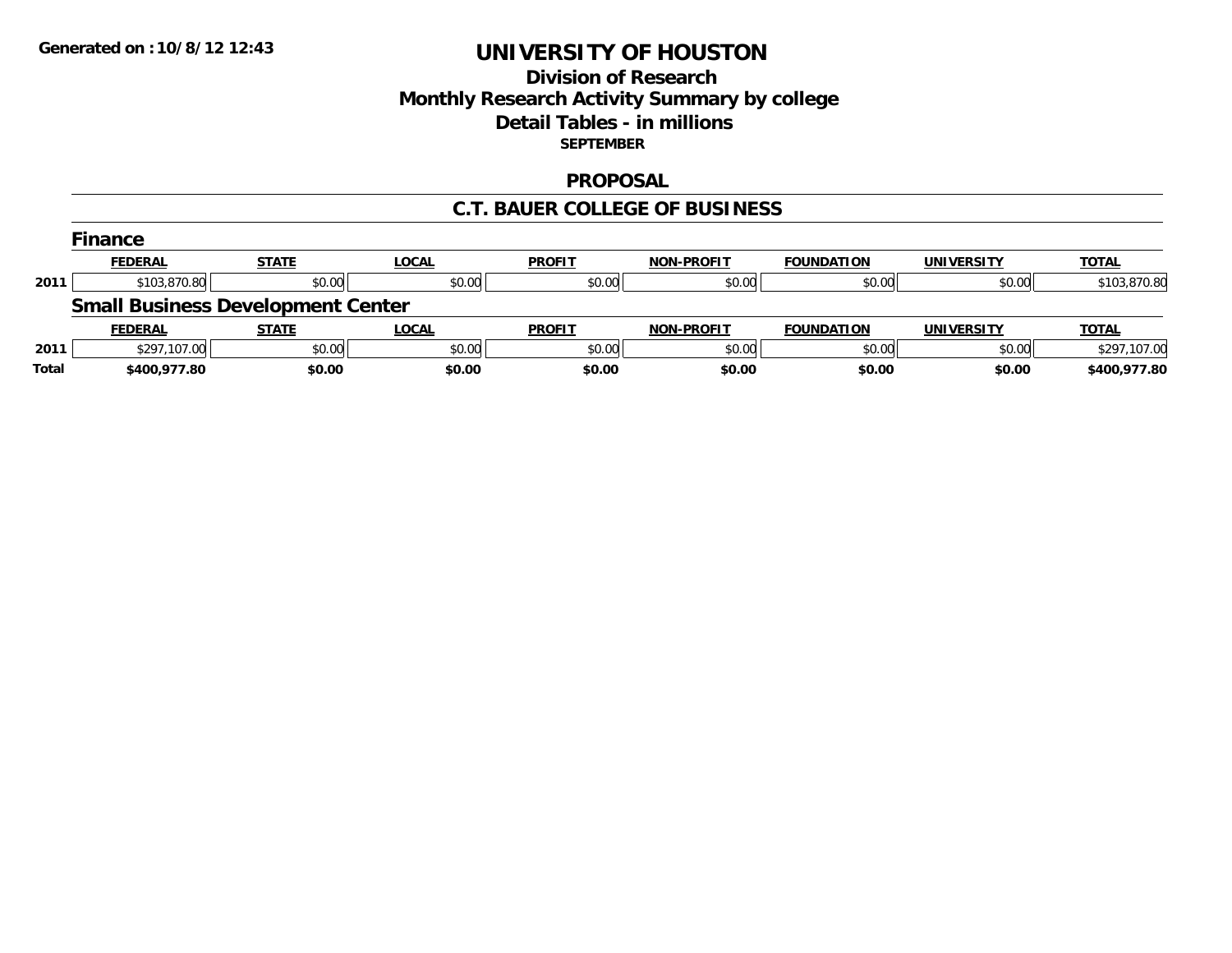## **Division of Research Monthly Research Activity Summary by college Detail Tables - in millions SEPTEMBER**

#### **PROPOSAL**

### **COLLEGE OF ARCHITECTURE**

|              | nitecture                            |              |        |               |                   |                   |            |                |  |
|--------------|--------------------------------------|--------------|--------|---------------|-------------------|-------------------|------------|----------------|--|
|              | <b>FEDERAL</b>                       | <b>STATE</b> | ∟OCAL  | <b>PROFIT</b> | <b>NON-PROFIT</b> | <b>FOUNDATION</b> | UNIVERSITY | <b>TOTAL</b>   |  |
| 2011         | .096.30<br>$\sim$ $\sim$<br>الن، الب | \$0.00       | \$0.00 | \$0.00        | \$0.00            | \$0.00            | \$0.00     | 3۵             |  |
| <b>Total</b> | \$1,317,096.30                       | \$0.00       | \$0.00 | \$0.00        | \$0.00            | \$0.00            | \$0.00     | \$1,317,096.30 |  |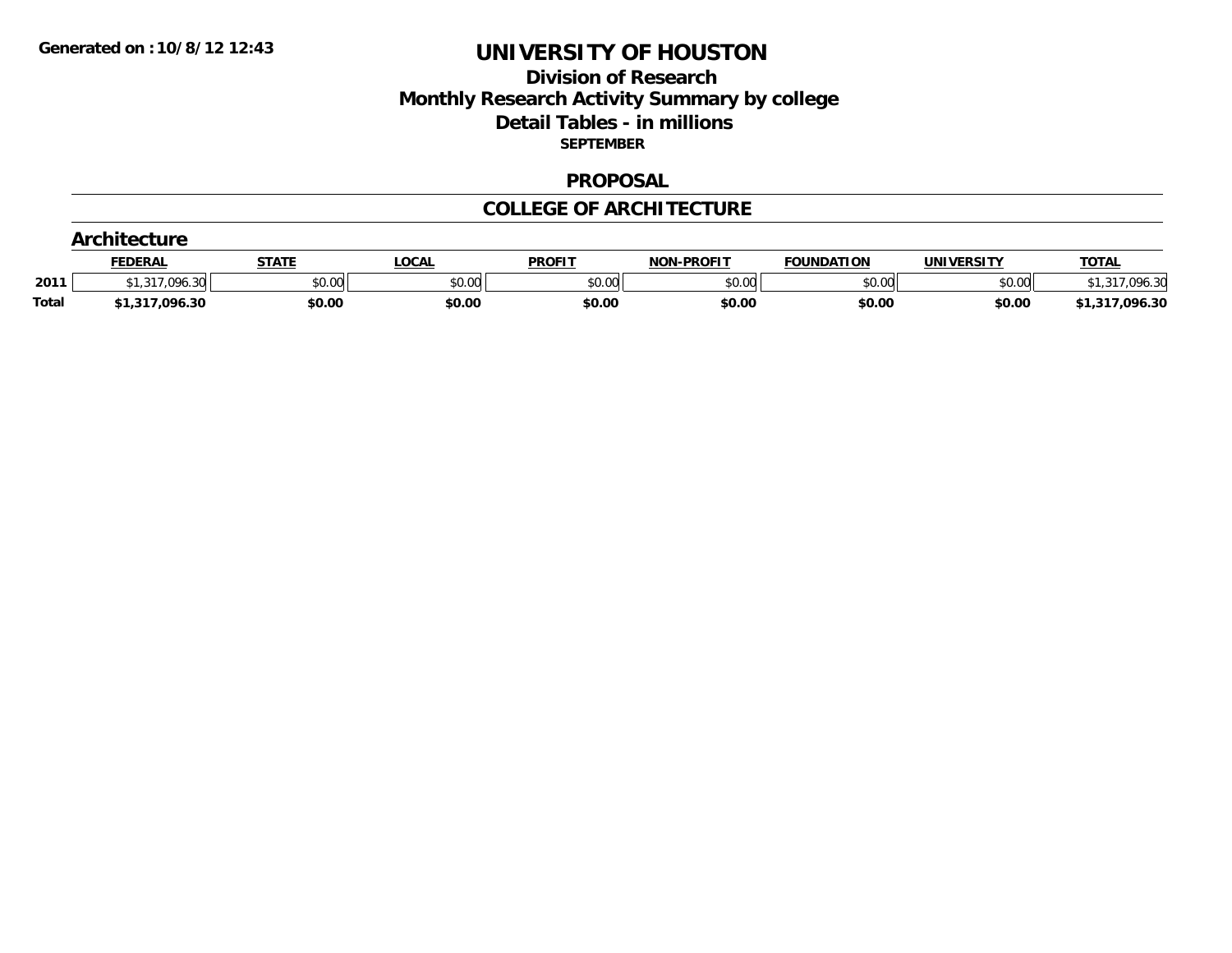## **Division of Research Monthly Research Activity Summary by college Detail Tables - in millions SEPTEMBER**

### **PROPOSAL**

#### **COLLEGE OF EDUCATION**

|       | <b>Consistency Mgmt and Coop Disc</b> |                |              |               |                   |                   |                   |                |
|-------|---------------------------------------|----------------|--------------|---------------|-------------------|-------------------|-------------------|----------------|
|       | <b>FEDERAL</b>                        | <b>STATE</b>   | <b>LOCAL</b> | <b>PROFIT</b> | <b>NON-PROFIT</b> | <b>FOUNDATION</b> | <b>UNIVERSITY</b> | <b>TOTAL</b>   |
| 2011  | \$0.00                                | \$0.00         | \$0.00       | \$0.00        | \$0.00            | \$0.00            | \$0.00            | \$0.00         |
|       | <b>Curriculum and Instruction</b>     |                |              |               |                   |                   |                   |                |
|       | <b>FEDERAL</b>                        | <b>STATE</b>   | <b>LOCAL</b> | <b>PROFIT</b> | <b>NON-PROFIT</b> | <b>FOUNDATION</b> | <b>UNIVERSITY</b> | <b>TOTAL</b>   |
| 2010  | \$0.00                                | \$0.00         | \$1,250.00   | \$0.00        | \$0.00            | \$0.00            | \$0.00            | \$1,250.00     |
| 2011  | \$0.00                                | \$0.00         | \$0.00       | \$0.00        | \$106,154.00      | \$0.00            | \$0.00            | \$106,154.00   |
| 2012  | \$0.00                                | \$0.00         | \$0.00       | \$0.00        | \$0.00            | \$0.00            | \$629,939.00      | \$629,939.00   |
|       | <b>Educational Psychology</b>         |                |              |               |                   |                   |                   |                |
|       | <b>FEDERAL</b>                        | <b>STATE</b>   | <b>LOCAL</b> | <b>PROFIT</b> | <b>NON-PROFIT</b> | <b>FOUNDATION</b> | <b>UNIVERSITY</b> | <b>TOTAL</b>   |
| 2009  | \$147,250.00                          | \$49,999.00    | \$0.00       | \$0.00        | \$0.00            | \$0.00            | \$0.00            | \$197,249.00   |
| 2010  | \$174,741.00                          | \$650,719.65   | \$0.00       | \$43,282.00   | \$0.00            | \$0.00            | \$201,757.00      | \$1,070,499.65 |
| 2011  | \$996,175.60                          | \$49,995.00    | \$0.00       | \$0.00        | \$0.00            | \$0.65            | \$0.00            | \$1,046,171.25 |
| 2012  | \$0.00                                | \$1,544,564.00 | \$0.00       | \$0.00        | \$0.00            | \$0.00            | \$1,505,884.70    | \$3,050,448.70 |
| 2013  | \$0.00                                | \$0.00         | \$0.00       | \$0.00        | \$0.00            | \$0.00            | \$344,863.00      | \$344,863.00   |
| Total | \$1,318,166.60                        | \$2,295,277.65 | \$1,250.00   | \$43,282.00   | \$106,154.00      | \$0.65            | \$2,682,443.70    | \$6,446,574.60 |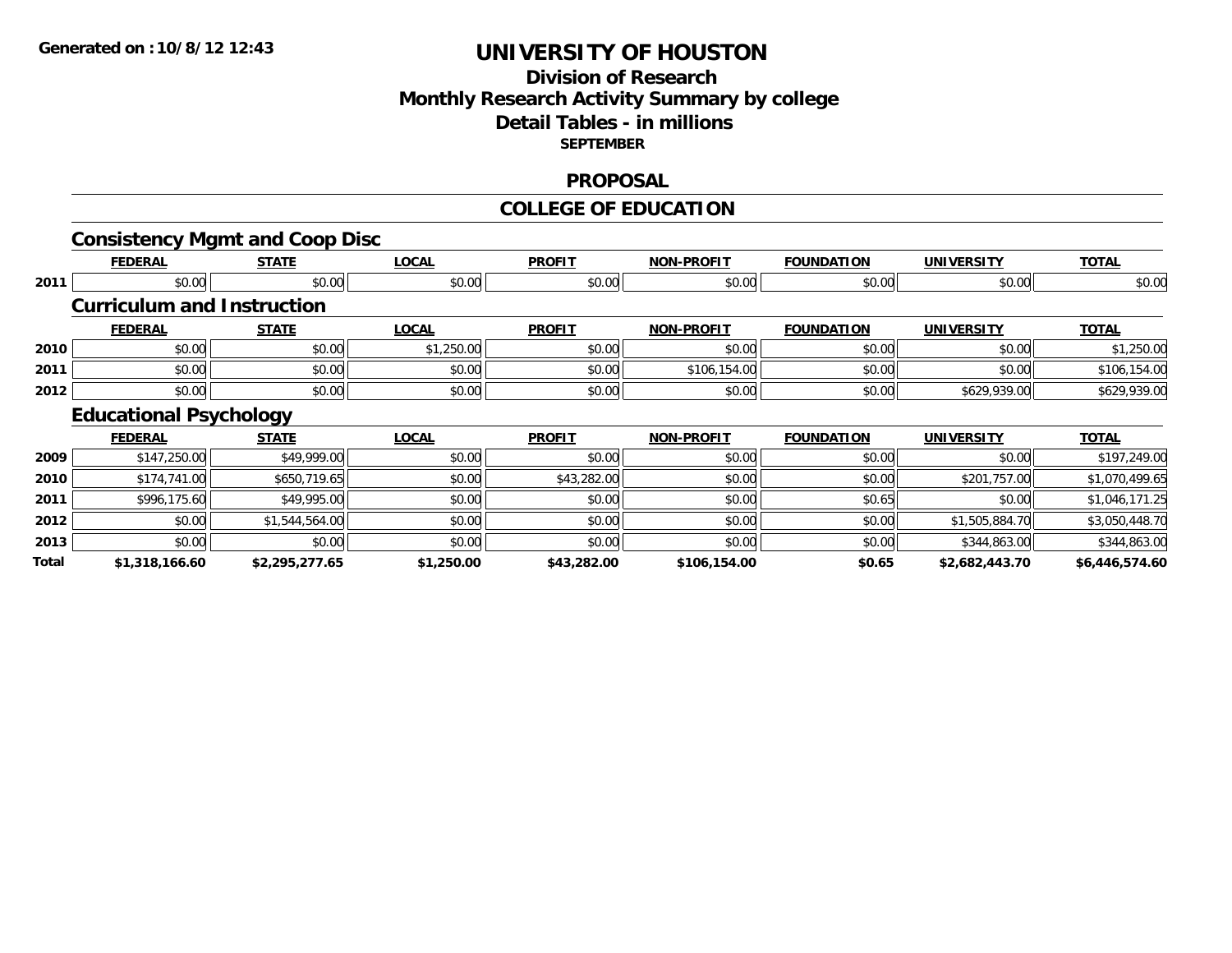### **Division of Research Monthly Research Activity Summary by college Detail Tables - in millions SEPTEMBER**

### **PROPOSAL**

#### **COLLEGE OF LIBERAL ARTS AND SOCIAL SCIENCES**

|      | Art                                 |              |              |               |                   |                   |                   |                |
|------|-------------------------------------|--------------|--------------|---------------|-------------------|-------------------|-------------------|----------------|
|      | <b>FEDERAL</b>                      | <b>STATE</b> | <b>LOCAL</b> | <b>PROFIT</b> | <b>NON-PROFIT</b> | <b>FOUNDATION</b> | <b>UNIVERSITY</b> | <b>TOTAL</b>   |
| 2012 | \$199,887.00                        | \$0.00       | \$0.00       | \$0.00        | \$0.00            | \$0.00            | \$0.00            | \$199,887.00   |
|      | <b>Arte Publico Press</b>           |              |              |               |                   |                   |                   |                |
|      | <b>FEDERAL</b>                      | <b>STATE</b> | <b>LOCAL</b> | <b>PROFIT</b> | <b>NON-PROFIT</b> | <b>FOUNDATION</b> | <b>UNIVERSITY</b> | <b>TOTAL</b>   |
| 2012 | \$198,497.00                        | \$0.00       | \$0.00       | \$0.00        | \$0.00            | \$0.00            | \$0.00            | \$198,497.00   |
|      | <b>Blaffer Gallery</b>              |              |              |               |                   |                   |                   |                |
|      | <b>FEDERAL</b>                      | <b>STATE</b> | <b>LOCAL</b> | <b>PROFIT</b> | <b>NON-PROFIT</b> | <b>FOUNDATION</b> | <b>UNIVERSITY</b> | <b>TOTAL</b>   |
| 2010 | \$10,000.00                         | \$0.00       | \$0.00       | \$0.00        | \$0.00            | \$0.00            | \$0.00            | \$10,000.00    |
| 2013 | \$0.00                              | \$0.00       | \$0.00       | \$0.00        | \$1,500.00        | \$0.00            | \$0.00            | \$1,500.00     |
|      | <b>Communication Disorders</b>      |              |              |               |                   |                   |                   |                |
|      | <b>FEDERAL</b>                      | <b>STATE</b> | <b>LOCAL</b> | <b>PROFIT</b> | <b>NON-PROFIT</b> | <b>FOUNDATION</b> | <b>UNIVERSITY</b> | <b>TOTAL</b>   |
| 2009 | \$0.00                              | \$254,377.00 | \$1,500.00   | \$0.00        | \$0.00            | \$40,278.00       | \$0.00            | \$296,155.00   |
|      | <b>Economics</b>                    |              |              |               |                   |                   |                   |                |
|      | <b>FEDERAL</b>                      | <b>STATE</b> | <b>LOCAL</b> | <b>PROFIT</b> | <b>NON-PROFIT</b> | <b>FOUNDATION</b> | <b>UNIVERSITY</b> | <b>TOTAL</b>   |
| 2011 | \$0.00                              | \$0.00       | \$0.00       | \$0.00        | \$0.00            | \$35,000.00       | \$0.00            | \$35,000.00    |
| 2013 | \$133,160.00                        | \$0.00       | \$0.00       | \$0.00        | \$0.00            | \$0.00            | \$0.00            | \$133,160.00   |
|      | English                             |              |              |               |                   |                   |                   |                |
|      | <b>FEDERAL</b>                      | <b>STATE</b> | <b>LOCAL</b> | <b>PROFIT</b> | <b>NON-PROFIT</b> | <b>FOUNDATION</b> | <b>UNIVERSITY</b> | <b>TOTAL</b>   |
| 2010 | \$0.00                              | \$0.00       | \$0.00       | \$0.00        | \$1,000.00        | \$0.00            | \$0.00            | \$1,000.00     |
|      | <b>Health and Human Performance</b> |              |              |               |                   |                   |                   |                |
|      | <b>FEDERAL</b>                      | <b>STATE</b> | <b>LOCAL</b> | <b>PROFIT</b> | <b>NON-PROFIT</b> | <b>FOUNDATION</b> | <b>UNIVERSITY</b> | <b>TOTAL</b>   |
| 2010 | \$1,050,000.00                      | \$536,062.00 | \$0.00       | \$774,222.00  | \$0.00            | \$0.00            | \$0.00            | \$2,360,284.00 |
| 2011 | \$0.00                              | \$0.00       | \$0.00       | \$21,925.00   | \$0.00            | \$150,500.30      | \$0.00            | \$172,425.30   |
| 2012 | \$0.00                              | \$302,818.00 | \$0.00       | \$0.00        | \$0.00            | \$0.00            | \$0.00            | \$302,818.00   |
|      | <b>History</b>                      |              |              |               |                   |                   |                   |                |
|      | <b>FEDERAL</b>                      | <b>STATE</b> | <b>LOCAL</b> | <b>PROFIT</b> | <b>NON-PROFIT</b> | <b>FOUNDATION</b> | <b>UNIVERSITY</b> | <b>TOTAL</b>   |
| 2011 | \$0.00                              | \$0.00       | \$0.00       | \$0.00        | \$14,000.00       | \$0.00            | \$0.00            | \$14,000.00    |
|      | <b>Modern/Classical Languages</b>   |              |              |               |                   |                   |                   |                |
|      | <b>FEDERAL</b>                      | <b>STATE</b> | <b>LOCAL</b> | <b>PROFIT</b> | <b>NON-PROFIT</b> | <b>FOUNDATION</b> | <b>UNIVERSITY</b> | <b>TOTAL</b>   |
| 2009 | \$0.00                              | \$0.00       | \$0.00       | \$0.00        | \$4,899.50        | \$0.00            | \$0.00            | \$4,899.50     |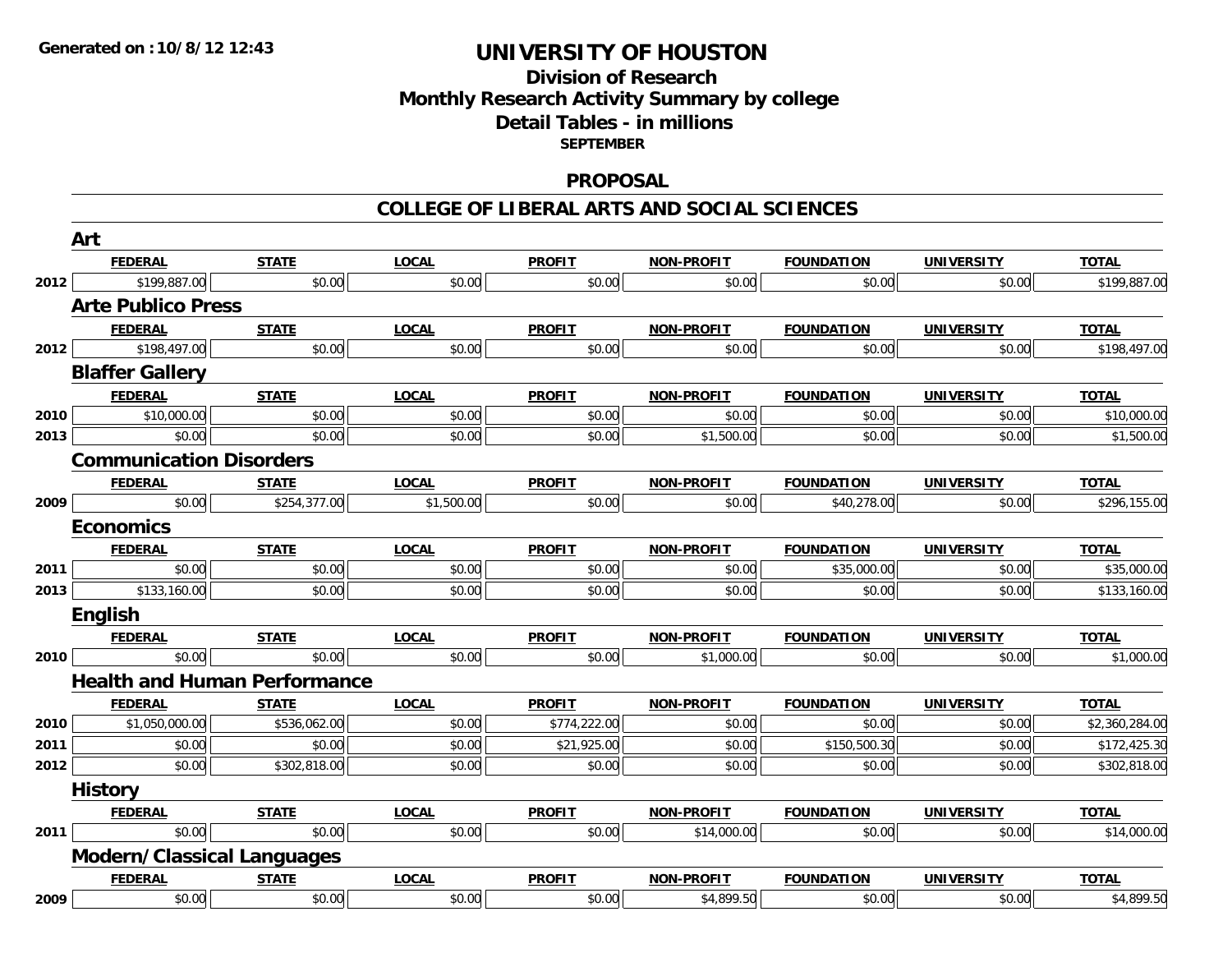## **Division of ResearchMonthly Research Activity Summary by college Detail Tables - in millions SEPTEMBER**

### **PROPOSAL**

#### **COLLEGE OF LIBERAL ARTS AND SOCIAL SCIENCES**

|       | <b>Modern/Classical Languages</b> |                |              |                |                   |                   |                   |                 |
|-------|-----------------------------------|----------------|--------------|----------------|-------------------|-------------------|-------------------|-----------------|
|       | <b>FEDERAL</b>                    | <b>STATE</b>   | <b>LOCAL</b> | <b>PROFIT</b>  | <b>NON-PROFIT</b> | <b>FOUNDATION</b> | <b>UNIVERSITY</b> | <b>TOTAL</b>    |
| 2010  | \$0.00                            | \$0.00         | \$0.00       | \$0.00         | \$7,000.00        | \$0.00            | \$0.00            | \$7,000.00      |
|       | Philosophy                        |                |              |                |                   |                   |                   |                 |
|       | <b>FEDERAL</b>                    | <b>STATE</b>   | <b>LOCAL</b> | <b>PROFIT</b>  | <b>NON-PROFIT</b> | <b>FOUNDATION</b> | <b>UNIVERSITY</b> | <b>TOTAL</b>    |
| 2012  | \$23,229.00                       | \$0.00         | \$0.00       | \$0.00         | \$0.00            | \$0.00            | \$0.00            | \$23,229.00     |
| 2013  | \$24,897.00                       | \$0.00         | \$0.00       | \$0.00         | \$0.00            | \$0.00            | \$0.00            | \$24,897.00     |
|       | <b>Political Science</b>          |                |              |                |                   |                   |                   |                 |
|       | <b>FEDERAL</b>                    | <b>STATE</b>   | <b>LOCAL</b> | <b>PROFIT</b>  | <b>NON-PROFIT</b> | <b>FOUNDATION</b> | <b>UNIVERSITY</b> | <b>TOTAL</b>    |
| 2010  | \$0.00                            | \$0.00         | \$0.00       | \$0.00         | \$0.00            | \$0.00            | \$0.00            | \$0.00          |
| 2012  | \$23,374.00                       | \$0.00         | \$0.00       | \$0.00         | \$0.00            | \$0.00            | \$0.00            | \$23,374.00     |
|       | <b>Psychology</b>                 |                |              |                |                   |                   |                   |                 |
|       | <b>FEDERAL</b>                    | <b>STATE</b>   | <b>LOCAL</b> | <b>PROFIT</b>  | <b>NON-PROFIT</b> | <b>FOUNDATION</b> | <b>UNIVERSITY</b> | <b>TOTAL</b>    |
| 2009  | \$0.00                            | \$229,426.00   | \$0.00       | \$28,000.00    | \$263,516.00      | \$0.00            | \$619,863.00      | \$1,140,805.00  |
| 2010  | \$0.00                            | \$4,729,031.40 | \$0.00       | \$0.00         | \$10,000.00       | \$0.00            | \$22,714.00       | \$4,761,745.40  |
| 2011  | \$6,225.00                        | \$1,798,034.00 | \$0.00       | \$0.00         | \$0.00            | \$100,000.00      | \$0.00            | \$1,904,259.00  |
| 2012  | \$0.00                            | \$0.00         | \$0.00       | \$69,793.00    | \$0.00            | \$0.00            | \$0.00            | \$69,793.00     |
| 2013  | \$104,670.00                      | \$0.00         | \$0.00       | \$30,240.00    | \$0.00            | \$0.00            | \$0.00            | \$134,910.00    |
|       | <b>School of Music</b>            |                |              |                |                   |                   |                   |                 |
|       | <b>FEDERAL</b>                    | <b>STATE</b>   | <b>LOCAL</b> | <b>PROFIT</b>  | <b>NON-PROFIT</b> | <b>FOUNDATION</b> | <b>UNIVERSITY</b> | <b>TOTAL</b>    |
| 2011  | \$0.00                            | \$1,500.00     | \$0.00       | \$0.00         | \$0.00            | \$0.00            | \$0.00            | \$1,500.00      |
|       | <b>Sociology</b>                  |                |              |                |                   |                   |                   |                 |
|       | <b>FEDERAL</b>                    | <b>STATE</b>   | <b>LOCAL</b> | <b>PROFIT</b>  | <b>NON-PROFIT</b> | <b>FOUNDATION</b> | <b>UNIVERSITY</b> | <b>TOTAL</b>    |
| 2012  | \$0.00                            | \$0.00         | \$0.00       | \$0.00         | \$0.00            | \$0.00            | \$508,467.30      | \$508,467.30    |
|       | <b>Theatre</b>                    |                |              |                |                   |                   |                   |                 |
|       | <b>FEDERAL</b>                    | <b>STATE</b>   | <b>LOCAL</b> | <b>PROFIT</b>  | <b>NON-PROFIT</b> | <b>FOUNDATION</b> | <b>UNIVERSITY</b> | <b>TOTAL</b>    |
| 2013  | \$0.00                            | \$0.00         | \$0.00       | \$100,027.00   | \$0.00            | \$0.00            | \$0.00            | \$100,027.00    |
| Total | \$1,773,939.00                    | \$7,851,248.40 | \$1,500.00   | \$1,024,207.00 | \$301,915.50      | \$325,778.30      | \$1,151,044.30    | \$12,429,632.50 |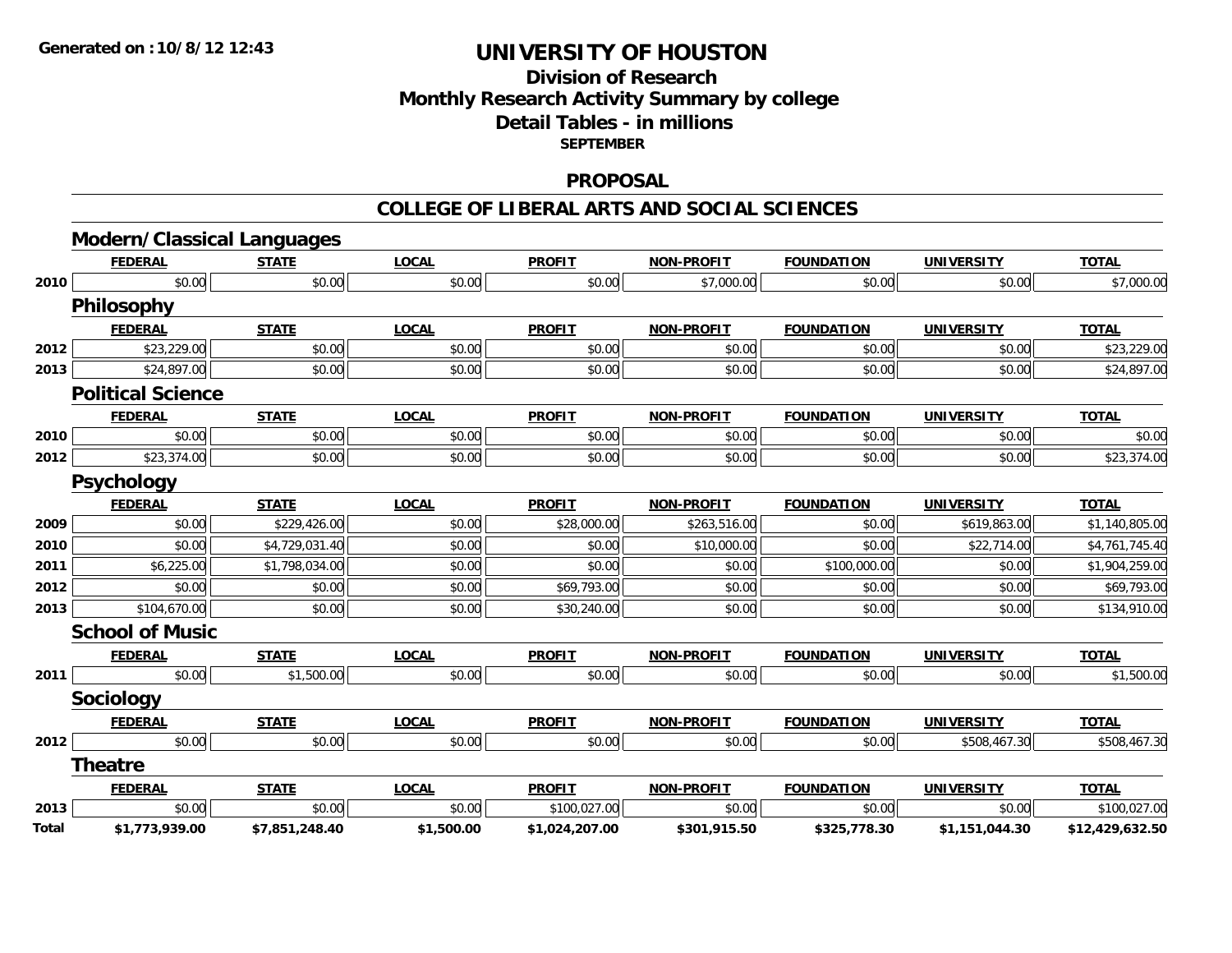## **Division of ResearchMonthly Research Activity Summary by college Detail Tables - in millions SEPTEMBER**

### **PROPOSAL**

#### **COLLEGE OF NATURAL SCIENCES AND MATHEMATICS**

# **Biology/Biochemistry**

|      | <b>FEDERAL</b>          | <b>STATE</b>                                           | <b>LOCAL</b> | <b>PROFIT</b>  | <b>NON-PROFIT</b> | <b>FOUNDATION</b> | <b>UNIVERSITY</b> | <b>TOTAL</b>    |
|------|-------------------------|--------------------------------------------------------|--------------|----------------|-------------------|-------------------|-------------------|-----------------|
| 2009 | \$2,082,962.00          | \$0.00                                                 | \$0.00       | \$0.00         | \$0.00            | \$20,000.00       | \$0.00            | \$2,102,962.00  |
| 2010 | \$5,311,853.00          | \$2,823,432.00                                         | \$0.00       | \$1,033,331.00 | \$0.00            | \$20,000.00       | \$1,208,038.00    | \$10,396,654.00 |
| 2011 | \$0.00                  | \$0.00                                                 | \$0.00       | \$0.00         | \$60,056.00       | \$0.00            | \$0.00            | \$60,056.00     |
| 2012 | \$999,882.50            | \$0.00                                                 | \$0.00       | \$0.00         | \$119,998.80      | \$0.00            | \$107,139.30      | \$1,227,020.60  |
| 2013 | \$0.00                  | \$0.00                                                 | \$0.00       | \$0.00         | \$0.00            | \$20,000.00       | \$0.00            | \$20,000.00     |
|      |                         | <b>Center for Nuclear Receptors and Cell Signaling</b> |              |                |                   |                   |                   |                 |
|      | <b>FEDERAL</b>          | <b>STATE</b>                                           | <b>LOCAL</b> | <b>PROFIT</b>  | <b>NON-PROFIT</b> | <b>FOUNDATION</b> | <b>UNIVERSITY</b> | <b>TOTAL</b>    |
| 2010 | \$0.00                  | \$200,000.00                                           | \$0.00       | \$0.00         | \$0.00            | \$0.00            | \$0.00            | \$200,000.00    |
| 2011 | \$277,658.00            | \$0.00                                                 | \$0.00       | \$0.00         | \$50,126.00       | \$0.00            | \$0.00            | \$327,784.00    |
| 2012 | \$1,918,240.00          | \$0.00                                                 | \$0.00       | \$0.00         | \$0.00            | \$300,000.00      | \$0.00            | \$2,218,240.00  |
| 2013 | \$0.00                  | \$0.00                                                 | \$0.00       | \$0.00         | \$0.00            | \$0.00            | \$0.00            | \$0.00          |
|      | Chemistry               |                                                        |              |                |                   |                   |                   |                 |
|      | <b>FEDERAL</b>          | <b>STATE</b>                                           | <b>LOCAL</b> | <b>PROFIT</b>  | <b>NON-PROFIT</b> | <b>FOUNDATION</b> | <b>UNIVERSITY</b> | <b>TOTAL</b>    |
| 2009 | \$1,366,064.00          | \$0.00                                                 | \$0.00       | \$12,009.00    | \$0.00            | \$50,000.00       | \$575,003.00      | \$2,003,076.00  |
| 2010 | \$4,757,454.80          | \$3,015,120.00                                         | \$0.00       | \$0.00         | \$0.00            | \$222,156.99      | \$0.00            | \$7,994,731.79  |
| 2011 | \$4,136,614.60          | \$0.00                                                 | \$0.00       | \$50,000.00    | \$0.00            | \$0.00            | \$0.00            | \$4,186,614.60  |
| 2012 | \$928,430.50            | \$0.00                                                 | \$0.00       | \$0.00         | \$81,930.00       | \$0.00            | \$0.00            | \$1,010,360.50  |
| 2013 | \$279,242.00            | \$0.00                                                 | \$0.00       | \$0.00         | \$0.00            | \$0.00            | \$0.00            | \$279,242.00    |
|      | <b>Computer Science</b> |                                                        |              |                |                   |                   |                   |                 |
|      | <b>FEDERAL</b>          | <b>STATE</b>                                           | <b>LOCAL</b> | <b>PROFIT</b>  | <b>NON-PROFIT</b> | <b>FOUNDATION</b> | <b>UNIVERSITY</b> | <b>TOTAL</b>    |
| 2009 | \$374,912.00            | \$0.00                                                 | \$0.00       | \$0.00         | \$0.00            | \$0.00            | \$0.00            | \$374,912.00    |
| 2010 | \$1,874,596.20          | \$2,508,000.00                                         | \$0.00       | \$1,512,001.00 | \$46,490.00       | \$0.00            | \$0.00            | \$5,941,087.20  |

| 2013 | 60.00             | 0.00<br>JU.UU | $\sim$ 00<br>SU.UU | \$0.00 | \$0.00 | \$0.00 | \$0.00 | \$0.00 |
|------|-------------------|---------------|--------------------|--------|--------|--------|--------|--------|
|      | Dean<br>Natural S | Sciences and  | J Mathematics      |        |        |        |        |        |

**2011**

**2012**

|      | <b>FEDERAL</b> | <b>STATE</b> | <u>LOCAL</u> | <b>PROFIT</b> | <b>NON-PROFIT</b> | <b>FOUNDATION</b> | <b>UNIVERSITY</b> | <b>TOTAL</b> |
|------|----------------|--------------|--------------|---------------|-------------------|-------------------|-------------------|--------------|
| 2009 | \$0.00         | \$0.00       | \$0.00       | \$0.00        | \$0.00            | \$0.00            | \$0.00            | \$0.00       |
| 2010 | \$0.00         | \$130,000.00 | \$0.00       | \$0.00        | \$0.00            | \$0.00            | \$0.00            | \$130,000.00 |
| 2011 | .698.00        | \$0.00       | \$0.00       | \$0.00        | \$0.00            | \$0.00            | \$0.00            | .795.698.00  |

\$1,296,226.44 \$433,402.00 \$0.00 \$0.00 \$20,054.00 \$0.00 \$0.00 \$1,749,682.44

\$526,903.00 \$0.00 \$0.00 \$0.00 \$0.00 \$0.00 \$964,253.70 \$1,491,156.70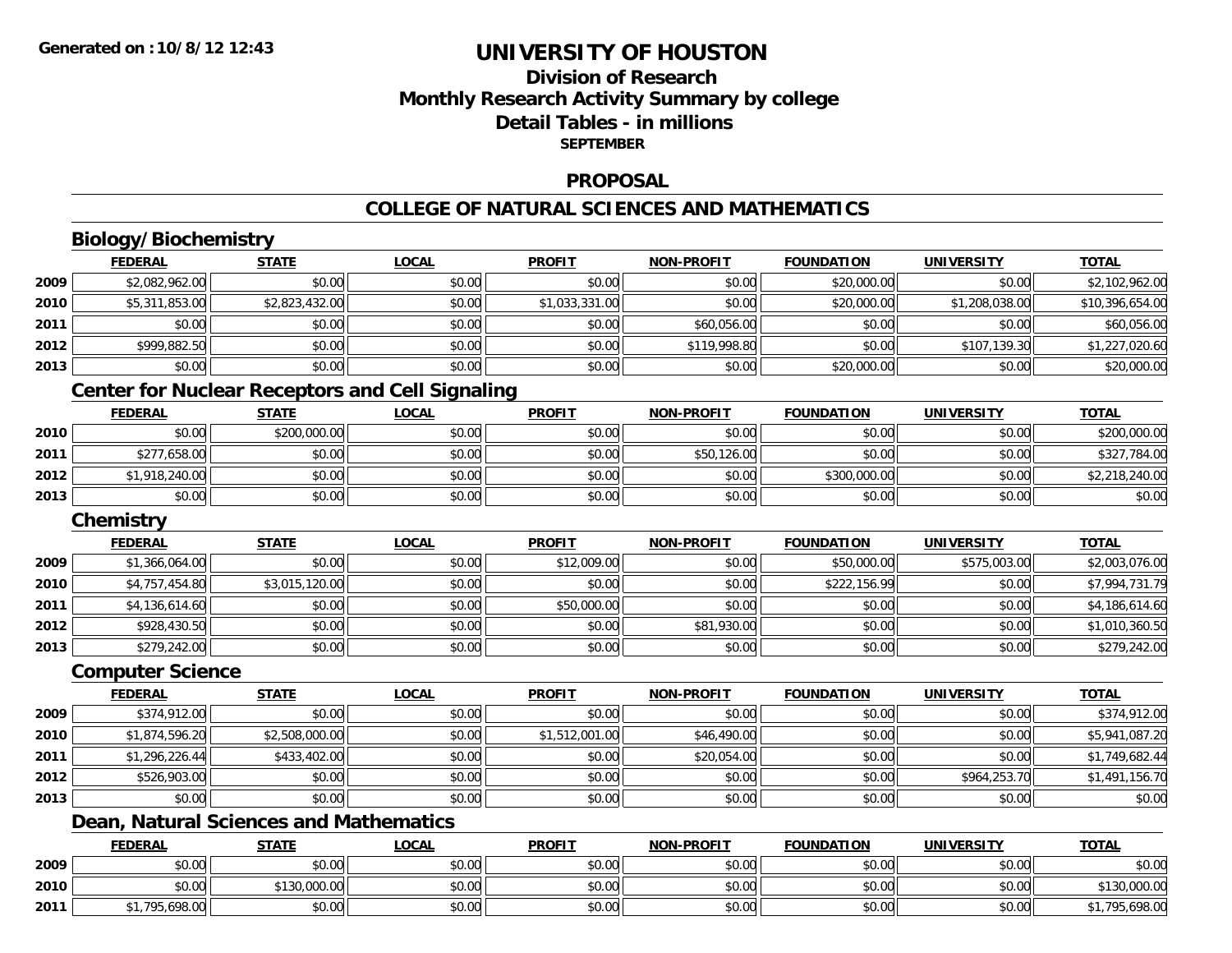## **Division of ResearchMonthly Research Activity Summary by college Detail Tables - in millions SEPTEMBER**

### **PROPOSAL**

### **COLLEGE OF NATURAL SCIENCES AND MATHEMATICS**

## **Earth & Atmospheric Sciences**

|       | <b>FEDERAL</b>     | <b>STATE</b>    | <b>LOCAL</b> | <b>PROFIT</b>  | <b>NON-PROFIT</b> | <b>FOUNDATION</b> | <b>UNIVERSITY</b> | <b>TOTAL</b>    |
|-------|--------------------|-----------------|--------------|----------------|-------------------|-------------------|-------------------|-----------------|
| 2009  | \$627,736.00       | \$0.00          | \$0.00       | \$500,000.00   | \$0.00            | \$0.00            | \$0.00            | \$1,127,736.00  |
| 2010  | \$0.00             | \$525,000.00    | \$0.00       | \$0.00         | \$0.00            | \$0.00            | \$0.00            | \$525,000.00    |
| 2011  | \$158,224.00       | \$77,571.00     | \$0.00       | \$0.00         | \$0.00            | \$0.00            | \$0.00            | \$235,795.00    |
|       | <b>Mathematics</b> |                 |              |                |                   |                   |                   |                 |
|       | <b>FEDERAL</b>     | <b>STATE</b>    | <b>LOCAL</b> | <b>PROFIT</b>  | <b>NON-PROFIT</b> | <b>FOUNDATION</b> | <b>UNIVERSITY</b> | <b>TOTAL</b>    |
| 2010  | \$1,067,542.80     | \$756,850.00    | \$0.00       | \$0.00         | \$0.00            | \$0.00            | \$0.00            | \$1,824,392.80  |
| 2011  | \$1,565,170.00     | \$0.00          | \$0.00       | \$0.00         | \$0.00            | \$0.00            | \$0.00            | \$1,565,170.00  |
| 2012  | \$547,573.00       | \$0.00          | \$0.00       | \$0.00         | \$0.00            | \$0.00            | \$75,000.00       | \$622,573.00    |
| 2013  | \$375,706.00       | \$0.00          | \$0.00       | \$0.00         | \$0.00            | \$0.00            | \$0.00            | \$375,706.00    |
|       | <b>Physics</b>     |                 |              |                |                   |                   |                   |                 |
|       | <b>FEDERAL</b>     | <b>STATE</b>    | <b>LOCAL</b> | <b>PROFIT</b>  | <b>NON-PROFIT</b> | <b>FOUNDATION</b> | <b>UNIVERSITY</b> | <b>TOTAL</b>    |
| 2009  | \$0.00             | \$556,454.50    | \$0.00       | \$134,228.00   | \$40,000.00       | \$300,000.00      | \$0.00            | \$1,030,682.50  |
| 2010  | \$2,162,569.00     | \$3,307,000.00  | \$0.00       | \$591,668.00   | \$0.00            | \$451,046.01      | \$0.00            | \$6,512,283.01  |
| 2011  | \$5,453,934.66     | \$0.00          | \$0.00       | \$50,000.00    | \$0.00            | \$0.00            | \$0.00            | \$5,503,934.66  |
| 2012  | \$0.00             | \$0.00          | \$0.00       | \$60,000.00    | \$0.00            | \$0.00            | \$0.00            | \$60,000.00     |
| 2013  | \$890,687.00       | \$0.00          | \$0.00       | \$0.00         | \$0.00            | \$0.00            | \$0.00            | \$890,687.00    |
| Total | \$40,775,879.50    | \$14,332,829.50 | \$0.00       | \$3,943,237.00 | \$418,654.80      | \$1,383,203.00    | \$2,929,434.00    | \$63,783,237.80 |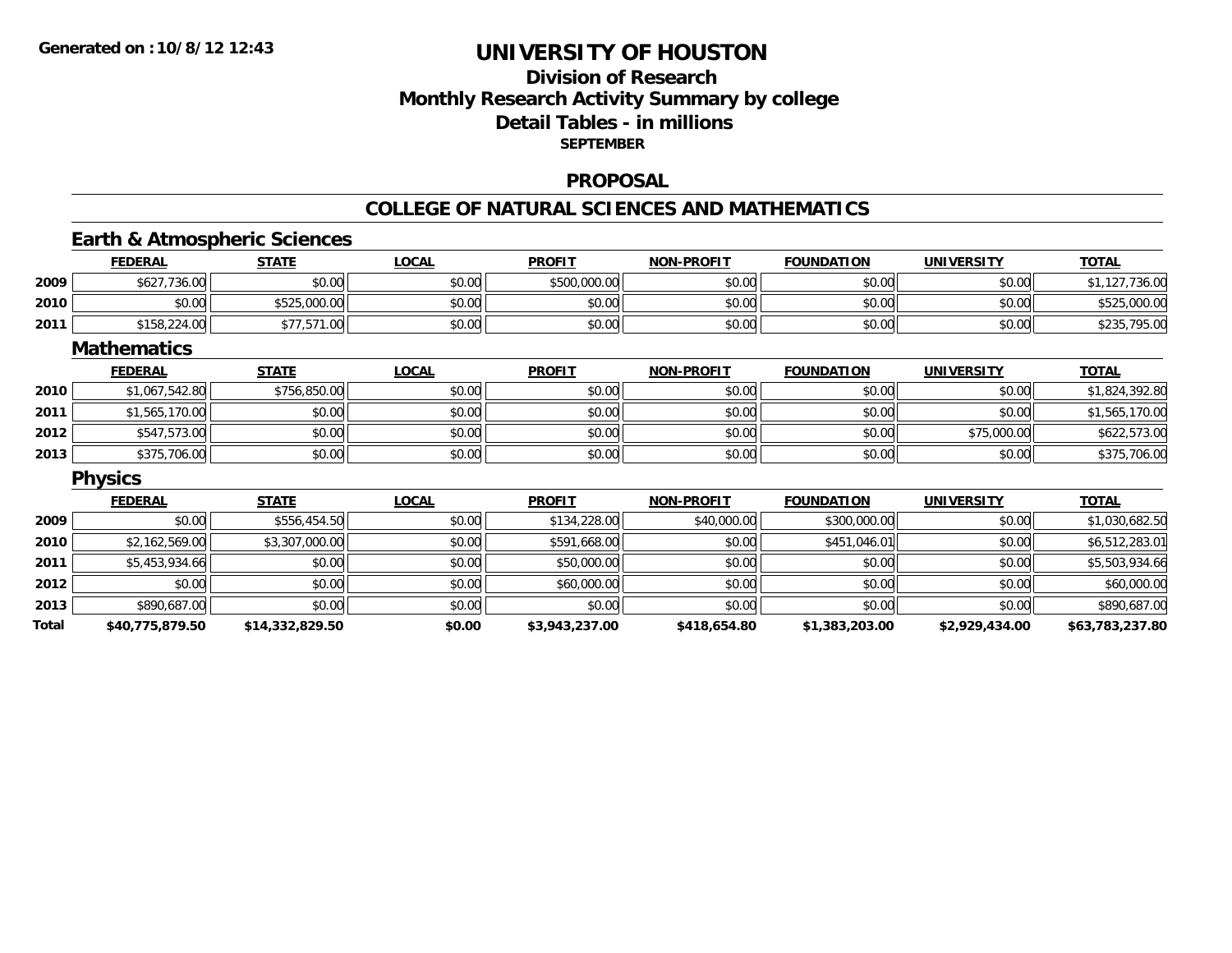## **Division of Research Monthly Research Activity Summary by college Detail Tables - in millions SEPTEMBER**

#### **PROPOSAL**

#### **COLLEGE OF OPTOMETRY**

# **Optometry, Community**

|       | <b>FEDERAL</b> | <b>STATE</b> | LOCAL  | <b>PROFIT</b> | <b>NON-PROFIT</b> | <b>FOUNDATION</b> | <b>UNIVERSITY</b> | <b>TOTAL</b>   |
|-------|----------------|--------------|--------|---------------|-------------------|-------------------|-------------------|----------------|
| 2009  | \$175,247.00   | \$0.00       | \$0.00 | \$0.00        | \$0.00            | \$40,000.00       | \$37,250.00       | \$252,497.00   |
| 2010  | \$0.00         | \$720,000.00 | \$0.00 | \$6,200.00    | \$0.00            | \$0.00            | \$0.00            | \$726,200.00   |
| 2011  | \$0.00         | \$0.00       | \$0.00 | \$0.00        | \$0.00            | \$80,000.00       | \$0.00            | \$80,000.00    |
| 2012  | \$3,888,461.00 | \$0.00       | \$0.00 | \$0.00        | \$0.00            | \$0.00            | \$0.00            | \$3,888,461.00 |
| 2013  | \$3,289,039.00 | \$0.00       | \$0.00 | \$9,960.00    | \$0.00            | \$0.00            | \$0.00            | \$3,298,999.00 |
| Total | \$7,352,747.00 | \$720,000.00 | \$0.00 | \$16,160.00   | \$0.00            | \$120,000.00      | \$37,250.00       | \$8,246,157.00 |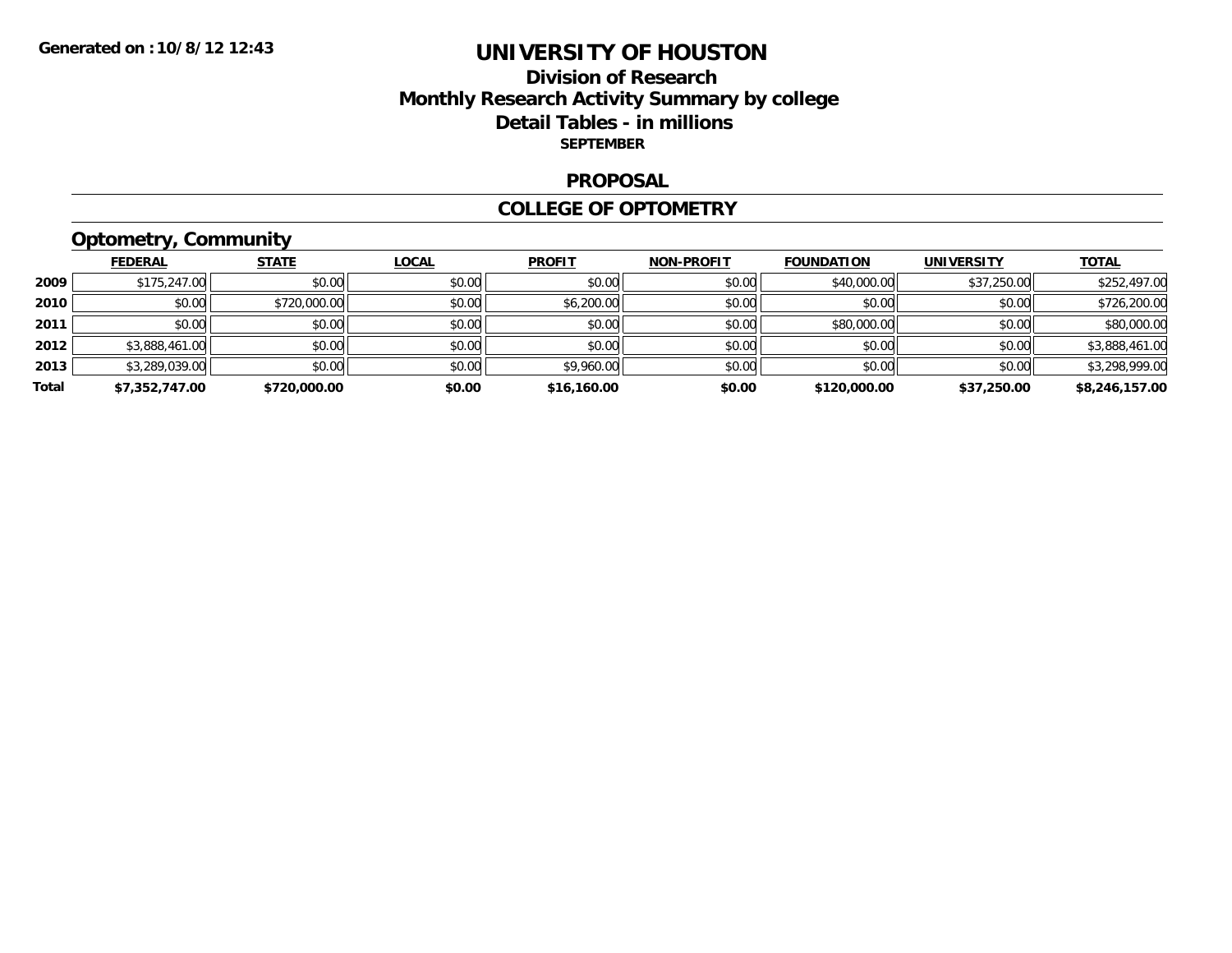## **Division of Research Monthly Research Activity Summary by college Detail Tables - in millions SEPTEMBER**

### **PROPOSAL**

#### **COLLEGE OF PHARMACY**

|       | <b>Clinical Sciences and Administration</b>        |                |              |               |                   |                   |                   |                 |
|-------|----------------------------------------------------|----------------|--------------|---------------|-------------------|-------------------|-------------------|-----------------|
|       | <b>FEDERAL</b>                                     | <b>STATE</b>   | <b>LOCAL</b> | <b>PROFIT</b> | <b>NON-PROFIT</b> | <b>FOUNDATION</b> | <b>UNIVERSITY</b> | <b>TOTAL</b>    |
| 2010  | \$868,500.00                                       | \$0.00         | \$0.00       | \$0.00        | \$0.00            | \$0.00            | \$0.00            | \$868,500.00    |
| 2013  | \$1,392,438.00                                     | \$0.00         | \$0.00       | \$144,177.00  | \$70,000.00       | \$0.00            | \$0.00            | \$1,606,615.00  |
|       | Dean, Pharmacy                                     |                |              |               |                   |                   |                   |                 |
|       | <b>FEDERAL</b>                                     | <b>STATE</b>   | <b>LOCAL</b> | <b>PROFIT</b> | <b>NON-PROFIT</b> | <b>FOUNDATION</b> | <b>UNIVERSITY</b> | <b>TOTAL</b>    |
| 2010  | \$0.00                                             | \$0.00         | \$0.00       | \$0.00        | \$0.00            | \$0.00            | \$0.00            | \$0.00          |
|       | <b>Institute for Community Health</b>              |                |              |               |                   |                   |                   |                 |
|       | <b>FEDERAL</b>                                     | <b>STATE</b>   | <b>LOCAL</b> | <b>PROFIT</b> | <b>NON-PROFIT</b> | <b>FOUNDATION</b> | <b>UNIVERSITY</b> | <b>TOTAL</b>    |
| 2011  | \$2,547,618.00                                     | \$0.00         | \$0.00       | \$0.00        | \$0.00            | \$0.00            | \$0.00            | \$2,547,618.00  |
|       | <b>Pharmacological and Pharmaceutical Sciences</b> |                |              |               |                   |                   |                   |                 |
|       | <b>FEDERAL</b>                                     | <b>STATE</b>   | <b>LOCAL</b> | <b>PROFIT</b> | <b>NON-PROFIT</b> | <b>FOUNDATION</b> | <b>UNIVERSITY</b> | <b>TOTAL</b>    |
| 2009  | \$0.00                                             | \$0.00         | \$0.00       | \$0.00        | \$0.00            | \$300,000.00      | \$0.00            | \$300,000.00    |
| 2010  | \$2,237,346.68                                     | \$2,870,075.00 | \$0.00       | \$0.00        | \$0.00            | \$0.00            | \$0.00            | \$5,107,421.68  |
| 2011  | \$2,285,771.00                                     | \$0.00         | \$0.00       | \$0.00        | \$0.00            | \$810,210.00      | \$0.00            | \$3,095,981.00  |
| 2012  | \$587,382.50                                       | \$172,389.00   | \$0.00       | \$0.00        | \$39,999.20       | \$0.00            | \$0.00            | \$799,770.70    |
| 2013  | \$429,993.00                                       | \$0.00         | \$0.00       | \$0.00        | \$0.00            | \$0.00            | \$0.00            | \$429,993.00    |
| Total | \$10,349,049.18                                    | \$3,042,464.00 | \$0.00       | \$144,177.00  | \$109,999.20      | \$1,110,210.00    | \$0.00            | \$14,755,899.38 |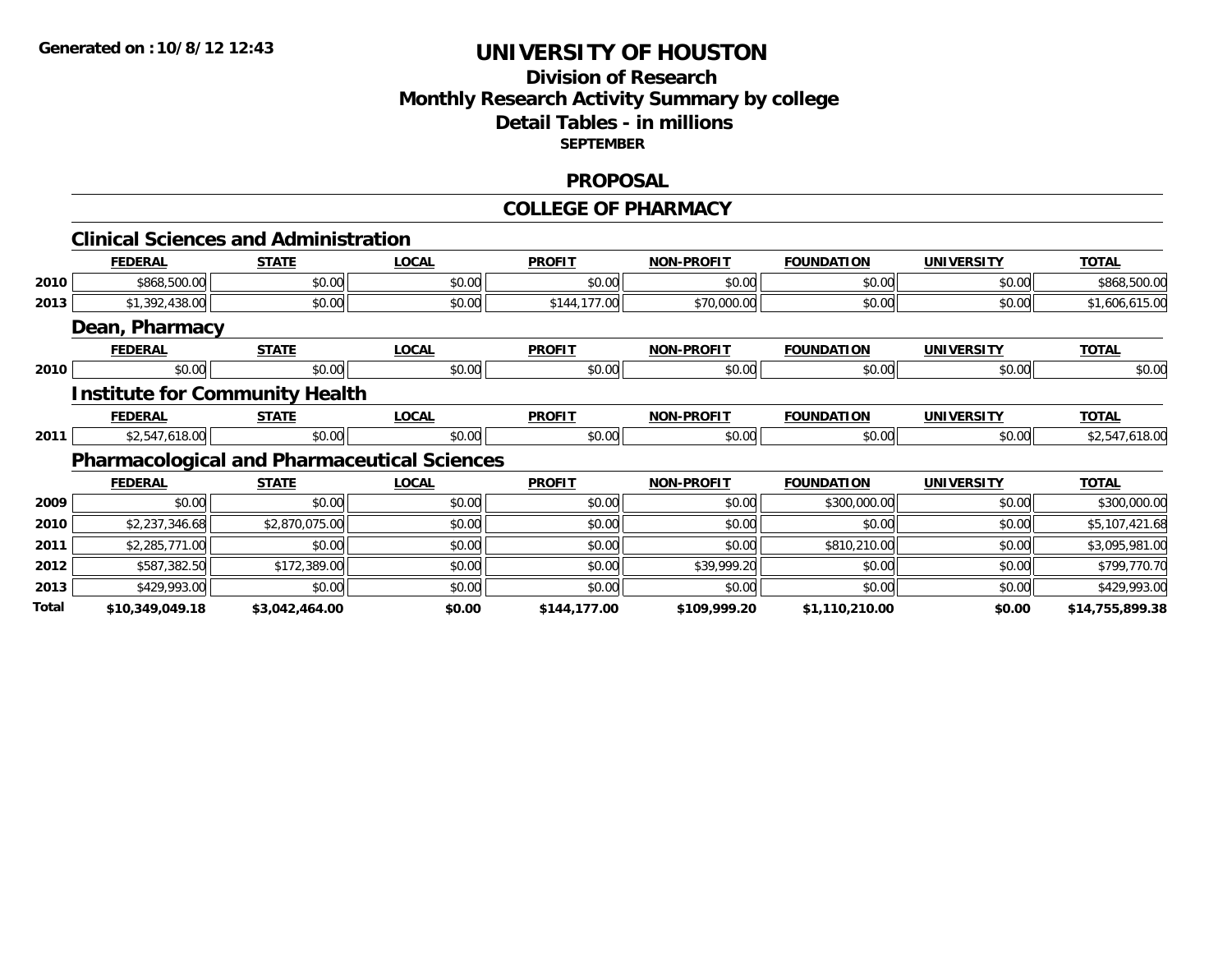## **Division of ResearchMonthly Research Activity Summary by college Detail Tables - in millions SEPTEMBER**

### **PROPOSAL**

#### **COLLEGE OF TECHNOLOGY**

|       | Dean, Technology                              |                |              |               |                   |                   |                   |                |
|-------|-----------------------------------------------|----------------|--------------|---------------|-------------------|-------------------|-------------------|----------------|
|       | <b>FEDERAL</b>                                | <b>STATE</b>   | <b>LOCAL</b> | <b>PROFIT</b> | <b>NON-PROFIT</b> | <b>FOUNDATION</b> | <b>UNIVERSITY</b> | <b>TOTAL</b>   |
| 2010  | \$0.00                                        | \$1,460,115.00 | \$0.00       | \$0.00        | \$0.00            | \$0.00            | \$0.00            | \$1,460,115.00 |
| 2011  | \$0.00                                        | \$0.00         | \$0.00       | \$0.00        | \$0.00            | \$0.00            | \$31,415.00       | \$31,415.00    |
| 2012  | \$0.00                                        | \$0.00         | \$0.00       | \$0.00        | \$100,000.00      | \$0.00            | \$0.00            | \$100,000.00   |
|       | <b>Engineering Technology</b>                 |                |              |               |                   |                   |                   |                |
|       | <u>FEDERAL</u>                                | <b>STATE</b>   | <b>LOCAL</b> | <b>PROFIT</b> | <b>NON-PROFIT</b> | <b>FOUNDATION</b> | <b>UNIVERSITY</b> | <b>TOTAL</b>   |
| 2009  | \$309,257.26                                  | \$0.00         | \$0.00       | \$17,000.00   | \$6,250.00        | \$0.00            | \$0.00            | \$332,507.26   |
| 2010  | \$0.00                                        | \$1,020,000.00 | \$0.00       | \$0.00        | \$0.00            | \$0.00            | \$0.00            | \$1,020,000.00 |
| 2011  | \$0.00                                        | \$1,443,594.00 | \$0.00       | \$0.00        | \$0.00            | \$0.00            | \$0.00            | \$1,443,594.00 |
| 2013  | \$2,224,478.00                                | \$0.00         | \$0.00       | \$0.00        | \$0.00            | \$0.00            | \$0.00            | \$2,224,478.00 |
|       | <b>Information &amp; Logistics Technology</b> |                |              |               |                   |                   |                   |                |
|       | <b>FEDERAL</b>                                | <b>STATE</b>   | <b>LOCAL</b> | <b>PROFIT</b> | <b>NON-PROFIT</b> | <b>FOUNDATION</b> | <b>UNIVERSITY</b> | <b>TOTAL</b>   |
| 2009  | \$0.00                                        | \$0.00         | \$0.00       | \$0.00        | \$6,250.00        | \$0.00            | \$0.00            | \$6,250.00     |
| 2010  | \$0.00                                        | \$200,000.00   | \$0.00       | \$0.00        | \$0.00            | \$0.00            | \$0.00            | \$200,000.00   |
| 2012  | \$0.00                                        | \$0.00         | \$0.00       | \$0.00        | \$0.00            | \$0.00            | \$5,000.00        | \$5,000.00     |
| 2013  | \$0.00                                        | \$0.00         | \$0.00       | \$0.00        | \$50,000.00       | \$0.00            | \$0.00            | \$50,000.00    |
|       | <b>Texas Manufacturing Assistance Center</b>  |                |              |               |                   |                   |                   |                |
|       | <b>FEDERAL</b>                                | <b>STATE</b>   | <b>LOCAL</b> | <b>PROFIT</b> | <b>NON-PROFIT</b> | <b>FOUNDATION</b> | <b>UNIVERSITY</b> | <b>TOTAL</b>   |
| 2010  | \$0.00                                        | \$0.00         | \$0.00       | \$0.00        | \$0.00            | \$0.00            | \$0.00            | \$0.00         |
| Total | \$2,533,735.26                                | \$4,123,709.00 | \$0.00       | \$17,000.00   | \$162,500.00      | \$0.00            | \$36,415.00       | \$6,873,359.26 |

**\$2,533,735.26 \$4,123,709.00 \$0.00 \$17,000.00 \$162,500.00 \$0.00 \$36,415.00 \$6,873,359.26**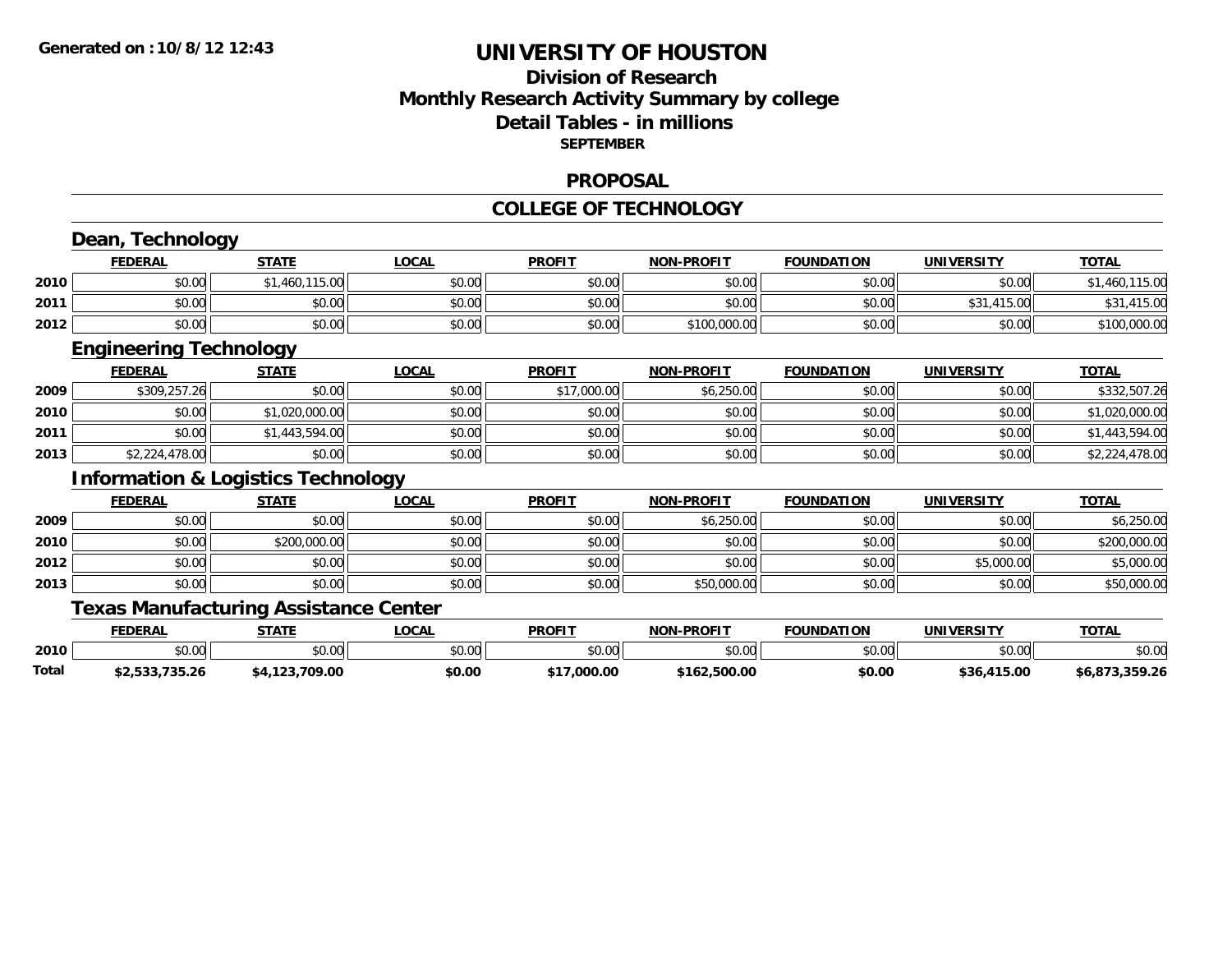## **Division of ResearchMonthly Research Activity Summary by college Detail Tables - in millions SEPTEMBER**

### **PROPOSAL**

# **CULLEN COLLEGE OF ENGINEERING**

|      | <b>Biomedical Engineering</b>                |                |                                                       |               |                   |                   |                   |                |
|------|----------------------------------------------|----------------|-------------------------------------------------------|---------------|-------------------|-------------------|-------------------|----------------|
|      | <b>FEDERAL</b>                               | <b>STATE</b>   | <b>LOCAL</b>                                          | <b>PROFIT</b> | <b>NON-PROFIT</b> | <b>FOUNDATION</b> | <b>UNIVERSITY</b> | <b>TOTAL</b>   |
| 2009 | \$212,335.45                                 | \$0.00         | \$0.00                                                | \$0.00        | \$75,000.00       | \$0.00            | \$0.00            | \$287,335.45   |
| 2010 | \$465,833.32                                 | \$0.00         | \$0.00                                                | \$0.00        | \$0.00            | \$0.00            | \$0.00            | \$465,833.32   |
| 2011 | \$728,694.20                                 | \$0.00         | \$0.00                                                | \$0.00        | \$0.00            | \$0.00            | \$0.00            | \$728,694.20   |
| 2013 | \$2,474,994.00                               | \$0.00         | \$0.00                                                | \$0.00        | \$0.00            | \$0.00            | \$562,500.00      | \$3,037,494.00 |
|      | <b>Chemical Engineering</b>                  |                |                                                       |               |                   |                   |                   |                |
|      | <b>FEDERAL</b>                               | <b>STATE</b>   | <b>LOCAL</b>                                          | <b>PROFIT</b> | <b>NON-PROFIT</b> | <b>FOUNDATION</b> | <b>UNIVERSITY</b> | <b>TOTAL</b>   |
| 2009 | \$2,129,750.10                               | \$2,309,543.65 | \$0.00                                                | \$90,000.00   | \$45,000.00       | \$12,320.00       | \$126,431.00      | \$4,713,044.75 |
| 2010 | \$3,062,503.60                               | \$4,057,954.00 | \$59,400.00                                           | \$140,000.00  | \$0.00            | \$0.00            | \$0.00            | \$7,319,857.60 |
| 2011 | \$4,128,950.20                               | \$0.00         | \$0.00                                                | \$229,999.00  | \$768,921.00      | \$0.00            | \$0.00            | \$5,127,870.20 |
| 2012 | \$645,292.50                                 | \$0.00         | \$0.00                                                | \$294,823.00  | \$0.00            | \$0.00            | \$0.00            | \$940,115.50   |
| 2013 | \$1,300,505.71                               | \$26,500.00    | \$0.00                                                | \$0.00        | \$0.00            | \$0.00            | \$0.00            | \$1,327,005.71 |
|      | <b>Civil Engineering</b>                     |                |                                                       |               |                   |                   |                   |                |
|      | <b>FEDERAL</b>                               | <b>STATE</b>   | <b>LOCAL</b>                                          | <b>PROFIT</b> | <b>NON-PROFIT</b> | <b>FOUNDATION</b> | <b>UNIVERSITY</b> | <b>TOTAL</b>   |
| 2009 | \$582,895.00                                 | \$375,150.00   | \$165,000.00                                          | \$0.00        | \$0.00            | \$0.00            | \$0.00            | \$1,123,045.00 |
| 2010 | \$770,682.50                                 | \$1,590,770.00 | \$0.00                                                | \$19,359.20   | \$0.00            | \$0.00            | \$0.00            | \$2,380,811.70 |
| 2011 | \$7,902,351.80                               | \$0.00         | \$0.00                                                | \$0.00        | \$0.00            | \$49,500.00       | \$0.00            | \$7,951,851.80 |
| 2012 | \$0.00                                       | \$260,000.00   | \$0.00                                                | \$17,091.00   | \$0.00            | \$0.00            | \$285,916.00      | \$563,007.00   |
| 2013 | \$122,606.50                                 | \$400,000.00   | \$0.00                                                | \$0.00        | \$0.00            | \$0.00            | \$0.00            | \$522,606.50   |
|      |                                              |                | <b>Composites Engineering and Applications Center</b> |               |                   |                   |                   |                |
|      | <b>FEDERAL</b>                               | <b>STATE</b>   | <b>LOCAL</b>                                          | <b>PROFIT</b> | <b>NON-PROFIT</b> | <b>FOUNDATION</b> | <b>UNIVERSITY</b> | <b>TOTAL</b>   |
| 2010 | \$0.00                                       | \$0.00         | \$0.00                                                | \$0.00        | \$0.00            | \$0.00            | \$0.00            | \$0.00         |
|      | <b>Electrical &amp; Computer Engineering</b> |                |                                                       |               |                   |                   |                   |                |
|      | <b>FEDERAL</b>                               | <b>STATE</b>   | <b>LOCAL</b>                                          | <b>PROFIT</b> | <b>NON-PROFIT</b> | <b>FOUNDATION</b> | <b>UNIVERSITY</b> | <b>TOTAL</b>   |
| 2009 | \$1,312,709.99                               | \$0.00         | \$0.00                                                | \$0.00        | \$75,000.00       | \$0.00            | \$19,800.00       | \$1,407,509.99 |
| 2010 | \$5,155,412.93                               | \$3,587,632.00 | \$204,000.00                                          | \$130,000.00  | \$100,000.00      | \$0.00            | \$0.00            | \$9,177,044.93 |
| 2011 | \$1,198,445.50                               | \$0.00         | \$0.00                                                | \$0.00        | \$0.00            | \$115,800.00      | \$0.00            | \$1,314,245.50 |
| 2012 | \$0.00                                       | \$0.00         | \$0.00                                                | \$108,500.00  | \$0.00            | \$0.00            | \$0.00            | \$108,500.00   |
| 2013 | \$1,453,320.79                               | \$0.00         | \$0.00                                                | \$0.00        | \$0.00            | \$0.00            | \$0.00            | \$1,453,320.79 |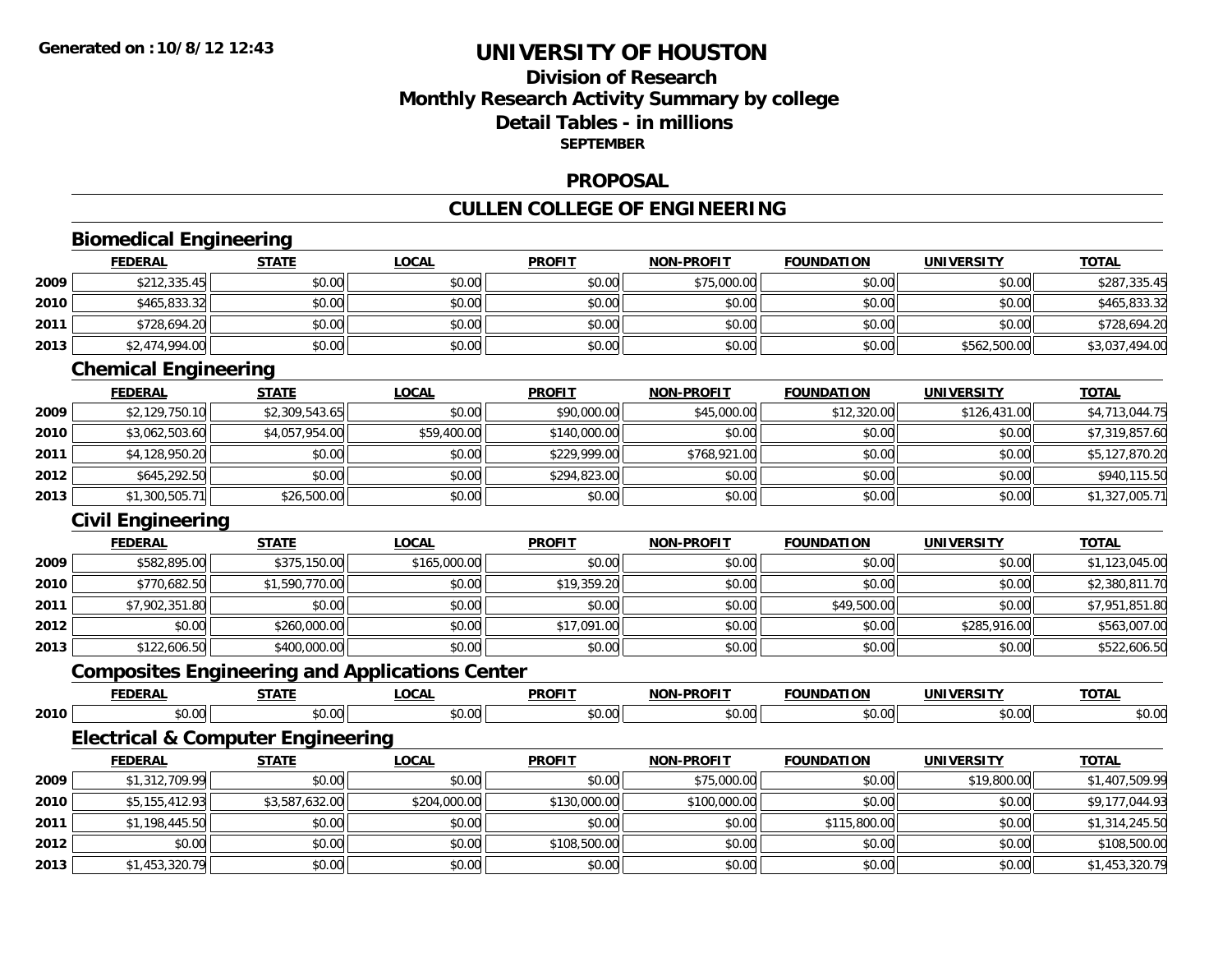## **Division of ResearchMonthly Research Activity Summary by college Detail Tables - in millions SEPTEMBER**

### **PROPOSAL**

## **CULLEN COLLEGE OF ENGINEERING**

# **Industrial Engineering**

|      | <b>FEDERAL</b> | <b>STATE</b> | <u>LOCAL</u> | <b>PROFIT</b> | <b>NON-PROFIT</b> | <b>FOUNDATION</b> | <b>UNIVERSITY</b> | <b>TOTAL</b>   |
|------|----------------|--------------|--------------|---------------|-------------------|-------------------|-------------------|----------------|
| 2009 | \$204,572.40   | \$0.00       | \$0.00       | \$0.00        | \$0.00            | \$0.00            | \$1,056,426.00    | \$1,260,998.40 |
| 2010 | \$295,384.50   | \$409,080.00 | \$404,701.00 | \$0.00        | \$0.00            | \$0.00            | \$0.00            | \$1,109,165.50 |
| 2012 | \$818,597.00   | \$0.00       | \$0.00       | \$0.00        | \$0.00            | \$0.00            | \$0.00            | \$818,597.00   |
| 2013 | \$0.00         | \$16,971.00  | \$0.00       | \$0.00        | \$0.00            | \$0.00            | \$0.00            | \$16,971.00    |

### **Mechanical Engineering**

|      | <b>FEDERAL</b> | <b>STATE</b>   | <b>LOCAL</b> | <b>PROFIT</b> | <b>NON-PROFIT</b> | <b>FOUNDATION</b> | <b>UNIVERSITY</b> | <b>TOTAL</b>   |
|------|----------------|----------------|--------------|---------------|-------------------|-------------------|-------------------|----------------|
| 2009 | \$1,217,703.80 | \$0.00         | \$0.00       | \$99,931.00   | \$16,200.00       | \$0.00            | \$0.00            | \$1,333,834.80 |
| 2010 | \$4,819,380.00 | \$2,551,440.00 | \$0.00       | \$211,739.80  | \$0.00            | \$0.00            | \$80,000.00       | \$7,662,559.80 |
| 2011 | \$7,119,787.50 | \$0.00         | \$0.00       | \$162,630.00  | \$0.00            | \$0.00            | \$0.00            | \$7,282,417.50 |
| 2012 | \$0.00         | \$0.00         | \$0.00       | \$0.00        | \$30,549.00       | \$0.00            | \$0.00            | \$30,549.00    |
| 2013 | \$0.00         | \$0.00         | \$0.00       | \$455,000.00  | \$0.00            | \$0.00            | \$227,394.00      | \$682,394.00   |

# **National Wind Energy Center**

|       | <b>FEDERAL</b>                 | STATE           | _OCAL             | <b>PROFIT</b>  | <b>NON-PROFIT</b> | <b>FOUNDATION</b> | <b>UNIVERSITY</b> | <b>TOTAL</b>    |
|-------|--------------------------------|-----------------|-------------------|----------------|-------------------|-------------------|-------------------|-----------------|
| 2010  | <b>↑∩</b><br>$\Omega$<br>70.UL | \$0.00          | \$0.00            | \$0.00         | \$0.00            | ደሀ ሀሀ<br>JU.UU    | \$0.00            | \$0.OC          |
| Total | \$48,122,709.29                | \$15.585.040.65 | \$833,<br>101.00٪ | \$1,959,073.00 | \$1,110,670.00    | \$177,620.00      | \$2.358.467.00    | \$70,146,680.94 |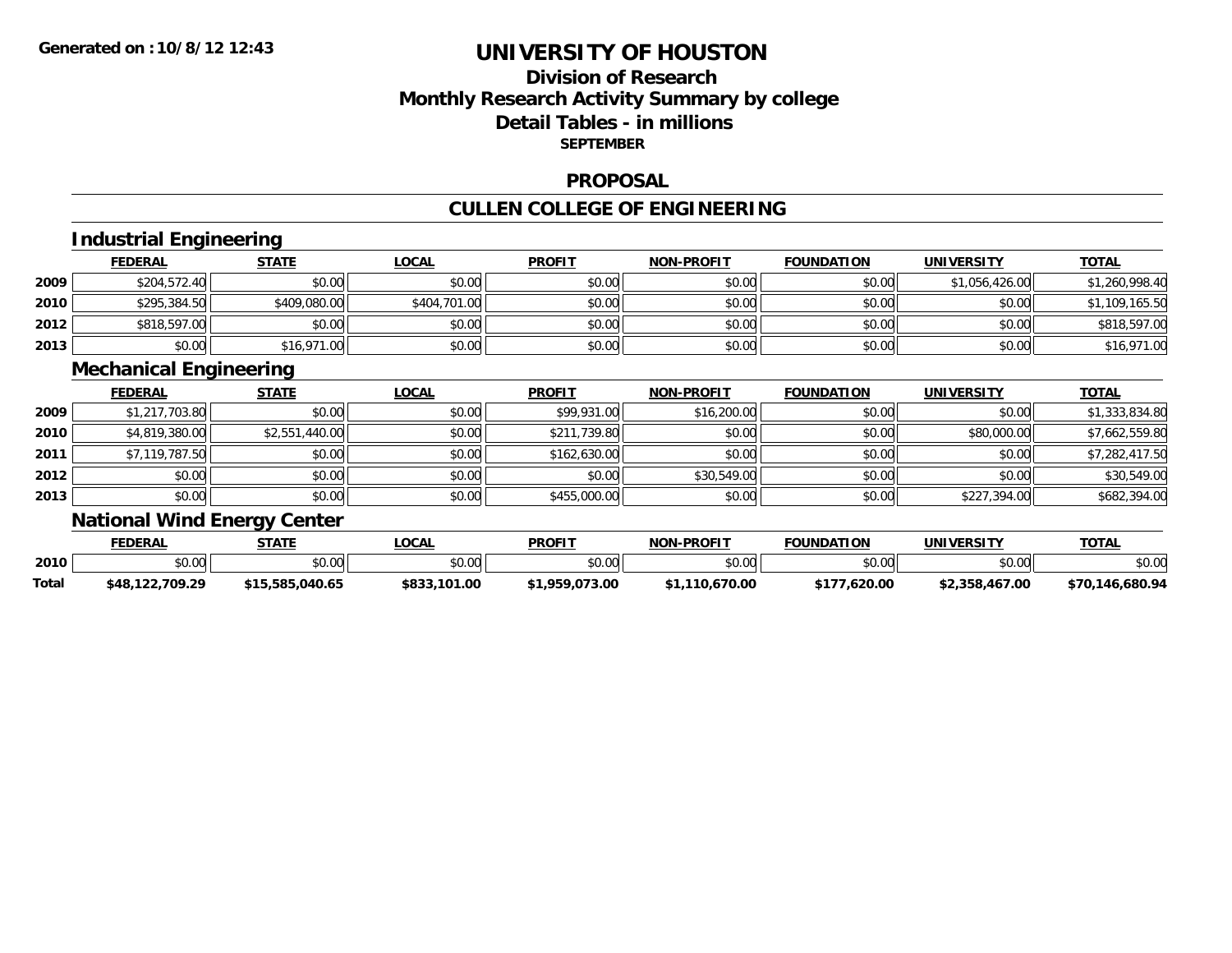## **Division of ResearchMonthly Research Activity Summary by college Detail Tables - in millions SEPTEMBER**

### **PROPOSAL**

# **DIVISION OF RESEARCH**

|       | <b>Animal Care Operations</b>                             |                |              |               |                   |                   |                   |                 |
|-------|-----------------------------------------------------------|----------------|--------------|---------------|-------------------|-------------------|-------------------|-----------------|
|       | <b>FEDERAL</b>                                            | <b>STATE</b>   | <b>LOCAL</b> | <b>PROFIT</b> | <b>NON-PROFIT</b> | <b>FOUNDATION</b> | <b>UNIVERSITY</b> | <b>TOTAL</b>    |
| 2010  | \$7,546,514.00                                            | \$0.00         | \$0.00       | \$0.00        | \$0.00            | \$0.00            | \$0.00            | \$7,546,514.00  |
|       | <b>Center for Advanced Materials</b>                      |                |              |               |                   |                   |                   |                 |
|       | <b>FEDERAL</b>                                            | <b>STATE</b>   | <b>LOCAL</b> | <b>PROFIT</b> | <b>NON-PROFIT</b> | <b>FOUNDATION</b> | <b>UNIVERSITY</b> | <b>TOTAL</b>    |
| 2010  | \$0.00                                                    | \$256,000.00   | \$0.00       | \$0.00        | \$0.00            | \$0.00            | \$0.00            | \$256,000.00    |
|       | <b>Center for Biomedical &amp; Environmental Genomics</b> |                |              |               |                   |                   |                   |                 |
|       | <b>FEDERAL</b>                                            | <b>STATE</b>   | <b>LOCAL</b> | <b>PROFIT</b> | <b>NON-PROFIT</b> | <b>FOUNDATION</b> | <b>UNIVERSITY</b> | <b>TOTAL</b>    |
| 2012  | \$0.00                                                    | \$0.00         | \$0.00       | \$0.00        | \$0.00            | \$0.00            | \$0.00            | \$0.00          |
|       | <b>Institute for Nanoenergy</b>                           |                |              |               |                   |                   |                   |                 |
|       | <b>FEDERAL</b>                                            | <b>STATE</b>   | <b>LOCAL</b> | <b>PROFIT</b> | <b>NON-PROFIT</b> | <b>FOUNDATION</b> | <b>UNIVERSITY</b> | <b>TOTAL</b>    |
| 2011  | \$0.00                                                    | \$0.00         | \$0.00       | \$0.00        | \$0.00            | \$0.00            | \$0.00            | \$0.00          |
|       | <b>TcSUH</b>                                              |                |              |               |                   |                   |                   |                 |
|       | <b>FEDERAL</b>                                            | <b>STATE</b>   | <b>LOCAL</b> | <b>PROFIT</b> | <b>NON-PROFIT</b> | <b>FOUNDATION</b> | <b>UNIVERSITY</b> | <b>TOTAL</b>    |
| 2009  | \$0.00                                                    | \$556,454.50   | \$0.00       | \$0.00        | \$38,000.00       | \$0.00            | \$0.00            | \$594,454.50    |
| 2010  | \$0.00                                                    | \$504,000.00   | \$0.00       | \$30,000.00   | \$0.00            | \$0.00            | \$0.00            | \$534,000.00    |
|       | <b>Texas Learning/Computation Center</b>                  |                |              |               |                   |                   |                   |                 |
|       | <b>FEDERAL</b>                                            | <b>STATE</b>   | <b>LOCAL</b> | <b>PROFIT</b> | <b>NON-PROFIT</b> | <b>FOUNDATION</b> | <b>UNIVERSITY</b> | <b>TOTAL</b>    |
| 2010  | \$0.00                                                    | \$0.00         | \$0.00       | \$0.00        | \$0.00            | \$0.00            | \$0.00            | \$0.00          |
|       | <b>Texas Obesity Research Center</b>                      |                |              |               |                   |                   |                   |                 |
|       | <b>FEDERAL</b>                                            | <b>STATE</b>   | <b>LOCAL</b> | <b>PROFIT</b> | <b>NON-PROFIT</b> | <b>FOUNDATION</b> | <b>UNIVERSITY</b> | <b>TOTAL</b>    |
| 2010  | \$0.00                                                    | \$0.00         | \$0.00       | \$0.00        | \$0.00            | \$0.00            | \$0.00            | \$0.00          |
|       | <b>TIMES</b>                                              |                |              |               |                   |                   |                   |                 |
|       | <b>FEDERAL</b>                                            | <b>STATE</b>   | <b>LOCAL</b> | <b>PROFIT</b> | <b>NON-PROFIT</b> | <b>FOUNDATION</b> | <b>UNIVERSITY</b> | <b>TOTAL</b>    |
| 2009  | \$0.00                                                    | \$0.00         | \$0.00       | \$0.00        | \$0.00            | \$0.00            | \$0.00            | \$0.00          |
| 2010  | \$0.00                                                    | \$3,709,273.95 | \$0.00       | \$0.00        | \$0.00            | \$0.00            | \$0.00            | \$3,709,273.95  |
| 2011  | \$1,981,244.40                                            | \$0.00         | \$0.00       | \$0.00        | \$0.00            | \$0.00            | \$0.00            | \$1,981,244.40  |
| 2013  | \$0.00                                                    | \$0.00         | \$0.00       | \$0.00        | \$0.00            | \$0.00            | \$92,985.00       | \$92,985.00     |
| Total | \$9,527,758.40                                            | \$5,025,728.45 | \$0.00       | \$30,000.00   | \$38,000.00       | \$0.00            | \$92,985.00       | \$14,714,471.85 |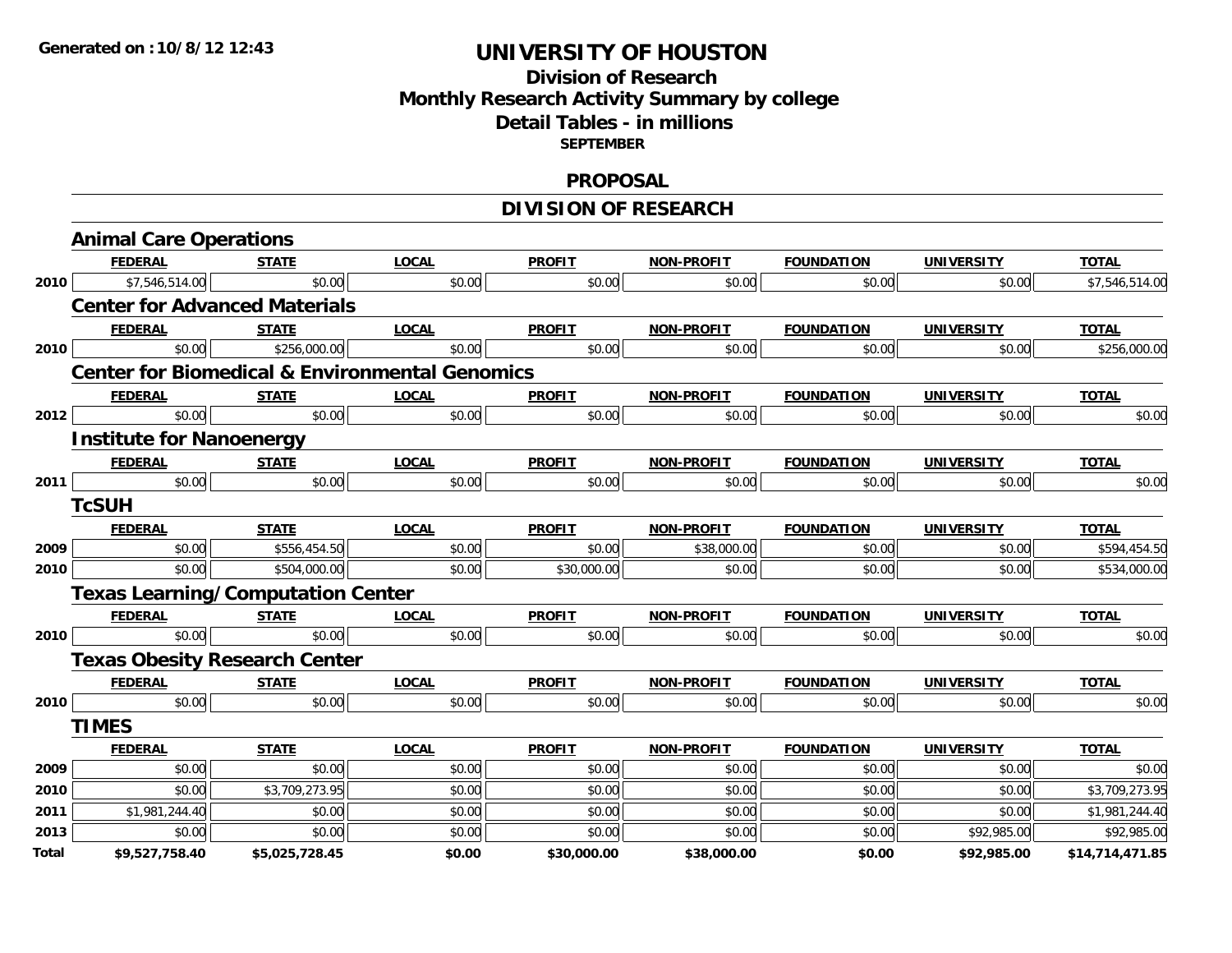## **Division of ResearchMonthly Research Activity Summary by college Detail Tables - in millions SEPTEMBER**

### **PROPOSAL**

### **GRADUATE COLLEGE OF SOCIAL WORK**

# **Child & Family for Innovative Research**

|              | <b>FEDERAL</b>    | <b>STATE</b>   | <b>LOCAL</b> | <b>PROFIT</b> | <b>NON-PROFIT</b> | <b>FOUNDATION</b> | <b>UNIVERSITY</b> | <b>TOTAL</b>   |
|--------------|-------------------|----------------|--------------|---------------|-------------------|-------------------|-------------------|----------------|
| 2011         | \$0.00            | \$0.00         | \$0.00       | \$0.00        | \$25,000.00       | \$0.00            | \$0.00            | \$25,000.00    |
|              | Dean, Social Work |                |              |               |                   |                   |                   |                |
|              | <b>FEDERAL</b>    | <b>STATE</b>   | <b>LOCAL</b> | <b>PROFIT</b> | <b>NON-PROFIT</b> | <b>FOUNDATION</b> | <b>UNIVERSITY</b> | <b>TOTAL</b>   |
| 2009         | \$0.00            | \$1,107,264.60 | \$0.00       | \$0.00        | \$0.00            | \$0.00            | \$46,660.00       | \$1,153,924.60 |
| 2010         | \$0.00            | \$99,420.00    | \$0.00       | \$0.00        | \$756,354.00      | \$0.00            | \$0.00            | \$855,774.00   |
| 2011         | \$0.00            | \$0.00         | \$0.00       | \$100,982.00  | \$0.00            | \$0.05            | \$0.00            | \$100,982.05   |
| 2012         | \$0.00            | \$0.00         | \$0.00       | \$38,181.00   | \$0.00            | \$0.00            | \$0.00            | \$38,181.00    |
| <b>Total</b> | \$0.00            | \$1,206,684.60 | \$0.00       | \$139,163.00  | \$781,354.00      | \$0.05            | \$46,660.00       | \$2,173,861.65 |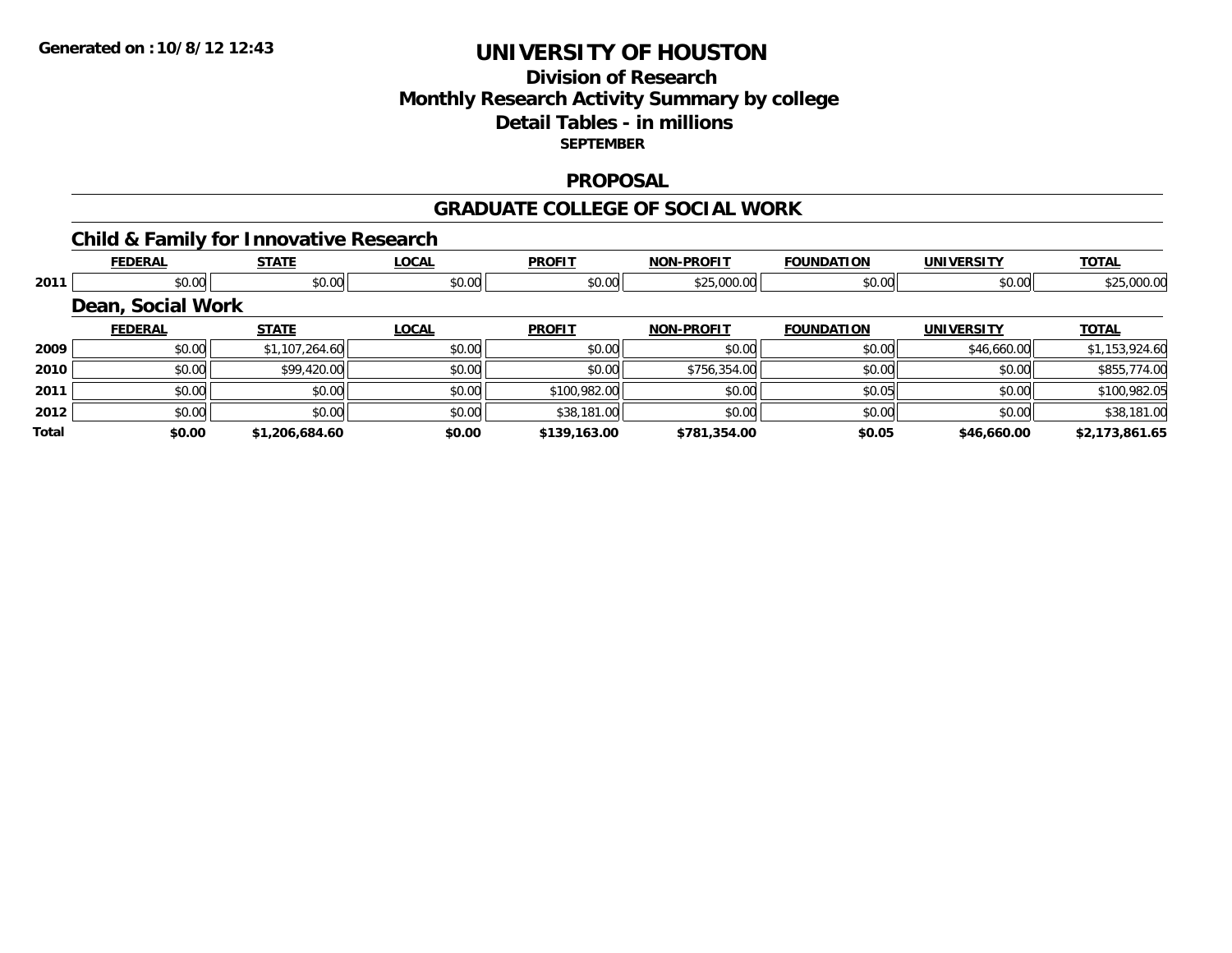## **Division of ResearchMonthly Research Activity Summary by college Detail Tables - in millions SEPTEMBER**

### **PROPOSAL**

### **HILTON COLLEGE OF HOTEL AND RESTAURANT MANAGEMENT**

### **Hotel and Restaurant Management**

|              | <u>FEDERAL</u> | <b>STATE</b> | <u>LOCAL</u> | <b>PROFIT</b> | <b>NON-PROFIT</b> | <b>FOUNDATION</b> | <b>UNIVERSITY</b> | <b>TOTAL</b> |
|--------------|----------------|--------------|--------------|---------------|-------------------|-------------------|-------------------|--------------|
| 2009         | \$0.00         | \$0.00       | \$60,000.00  | \$0.00        | \$0.00            | \$0.00            | \$0.00            | \$60,000.00  |
| 2012         | \$0.00         | \$103,763.00 | \$0.00       | \$0.00        | \$0.00            | \$0.00            | \$0.00            | \$103,763.00 |
| 2013         | \$0.00         | \$0.00       | \$0.00       | \$0.00        | \$0.00            | \$55,874.00       | \$0.00            | \$55,874.00  |
| <b>Total</b> | \$0.00         | \$103,763.00 | \$60,000.00  | \$0.00        | \$0.00            | \$55,874.00       | \$0.00            | \$219,637.00 |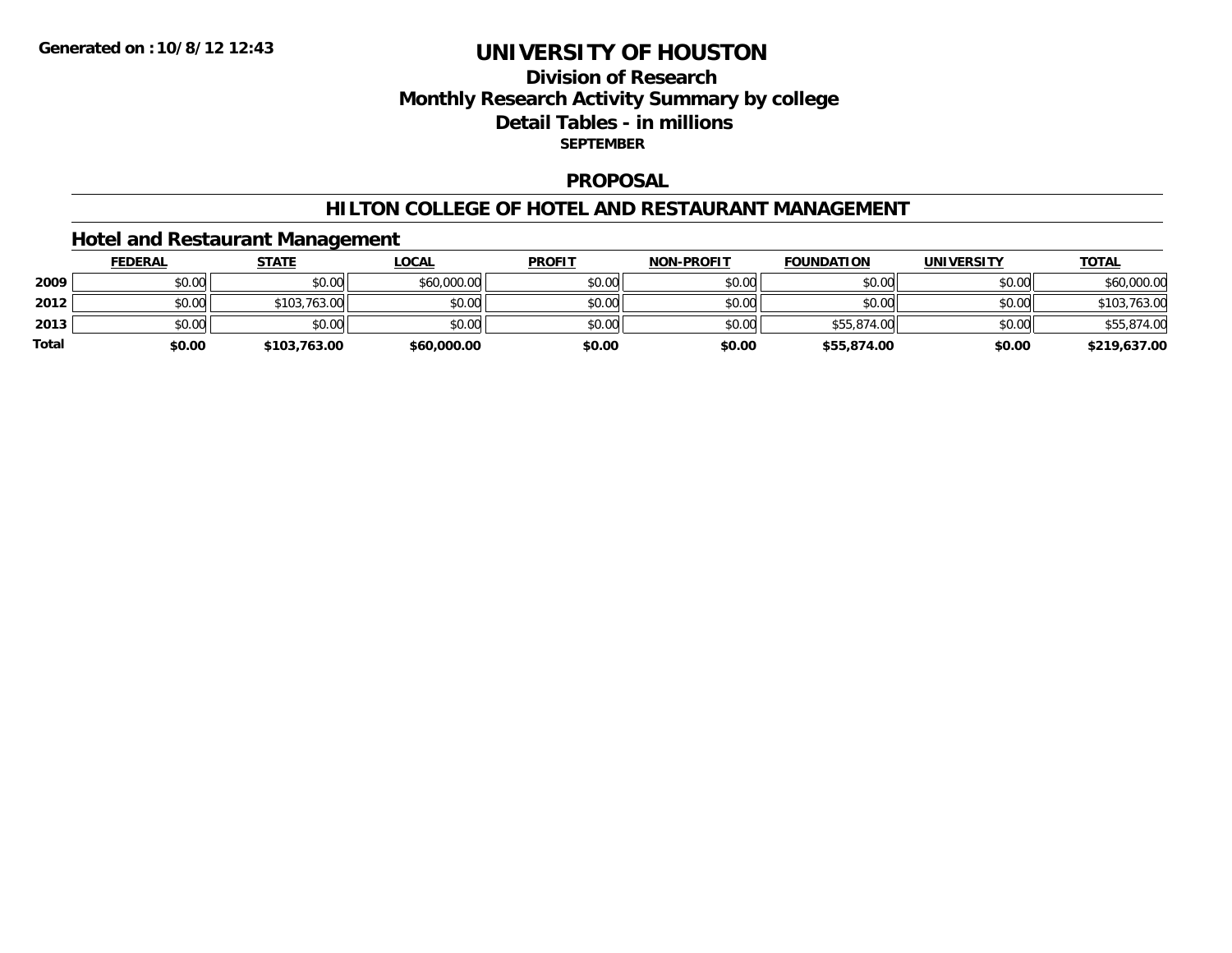## **Division of Research Monthly Research Activity Summary by college Detail Tables - in millions SEPTEMBER**

#### **PROPOSAL**

#### **HONORS COLLEGE**

#### **Houston Teachers Institute**

|       | EDERAL | <b>STATE</b> | <b>LOCAL</b>  | <b>PROFIT</b> | -PROFIT<br>NON           | <b>FOUNDATION</b> | <b>'INIVERSITY</b> | <b>TOTAL</b> |
|-------|--------|--------------|---------------|---------------|--------------------------|-------------------|--------------------|--------------|
| 2009  | \$0.00 | \$0.00       | 0000<br>PO.OO | \$0.00        | <b>CACCO</b><br>$\Gamma$ | ስ ለሰ<br>טט.טע     | 0000<br>DU.UG      | 000E         |
| Total | \$0.00 | \$0.00       | \$0.00        | \$0.00        | 4,899.50                 | \$0.00            | \$0.00             | 4,899.50     |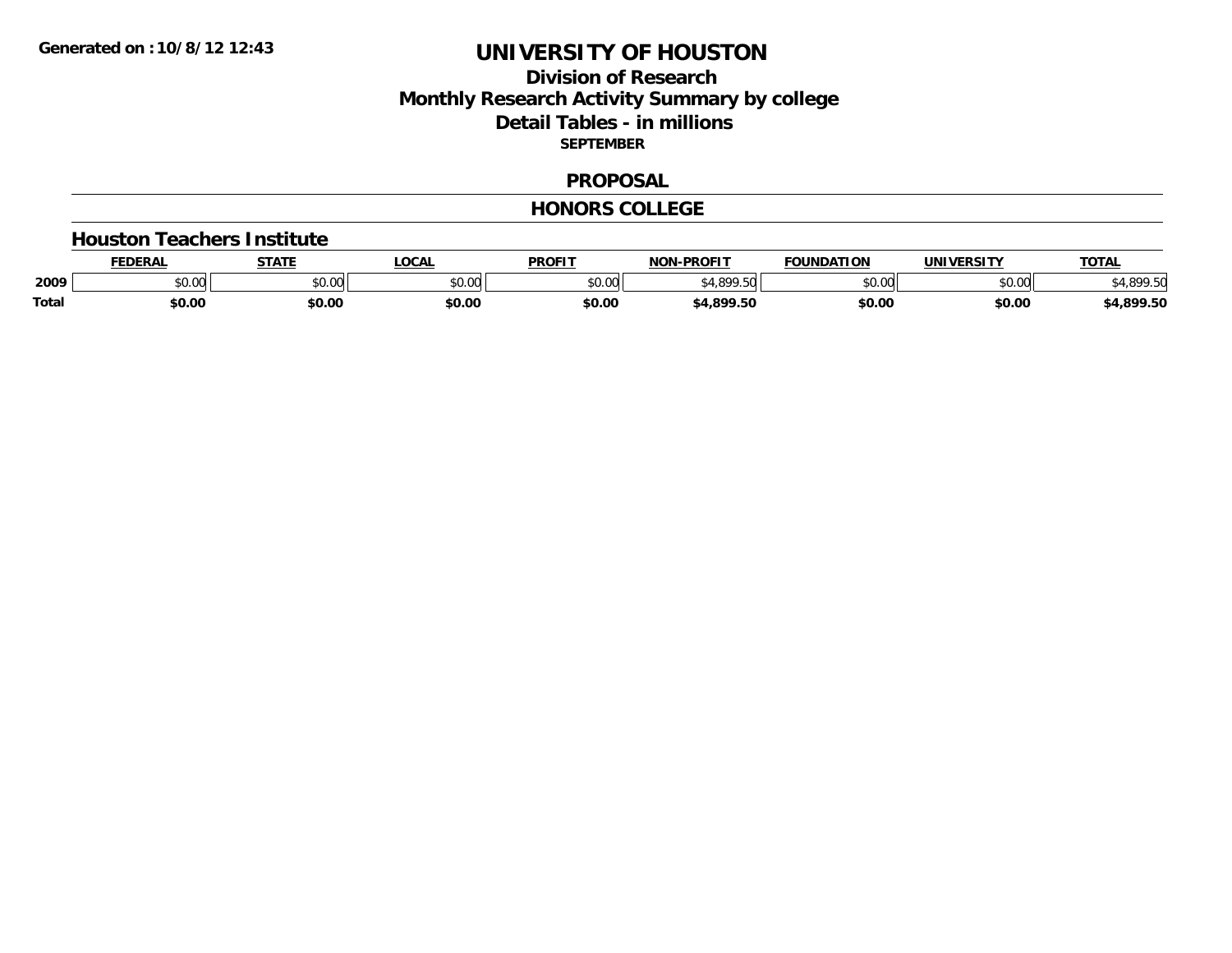## **Division of Research Monthly Research Activity Summary by college Detail Tables - in millions SEPTEMBER**

#### **PROPOSAL**

#### **LIBRARY**

## **Administration, Library**

|       | <b>FEDERAL</b>          | <b>STATE</b> | LOCAL  | <b>PROFIT</b> | <b>NON-PROFIT</b> | <b>FOUNDATION</b> | <b>UNIVERSITY</b> | <u>TOTAL</u> |
|-------|-------------------------|--------------|--------|---------------|-------------------|-------------------|-------------------|--------------|
| 2009  | 0 <sup>0</sup><br>PU.UU | \$0.00       | \$0.00 | \$0.00        | \$0.00            | \$0.00            | \$0.00            | \$0.00       |
| 2010  | $\sim$ 00<br>JU.UU      | \$0.00       | \$0.00 | \$0.00        | \$0.00            | \$0.00            | \$0.00            | \$0.00       |
| Total | \$0.00                  | \$0.00       | \$0.00 | \$0.00        | \$0.00            | \$0.00            | \$0.00            | \$0.00       |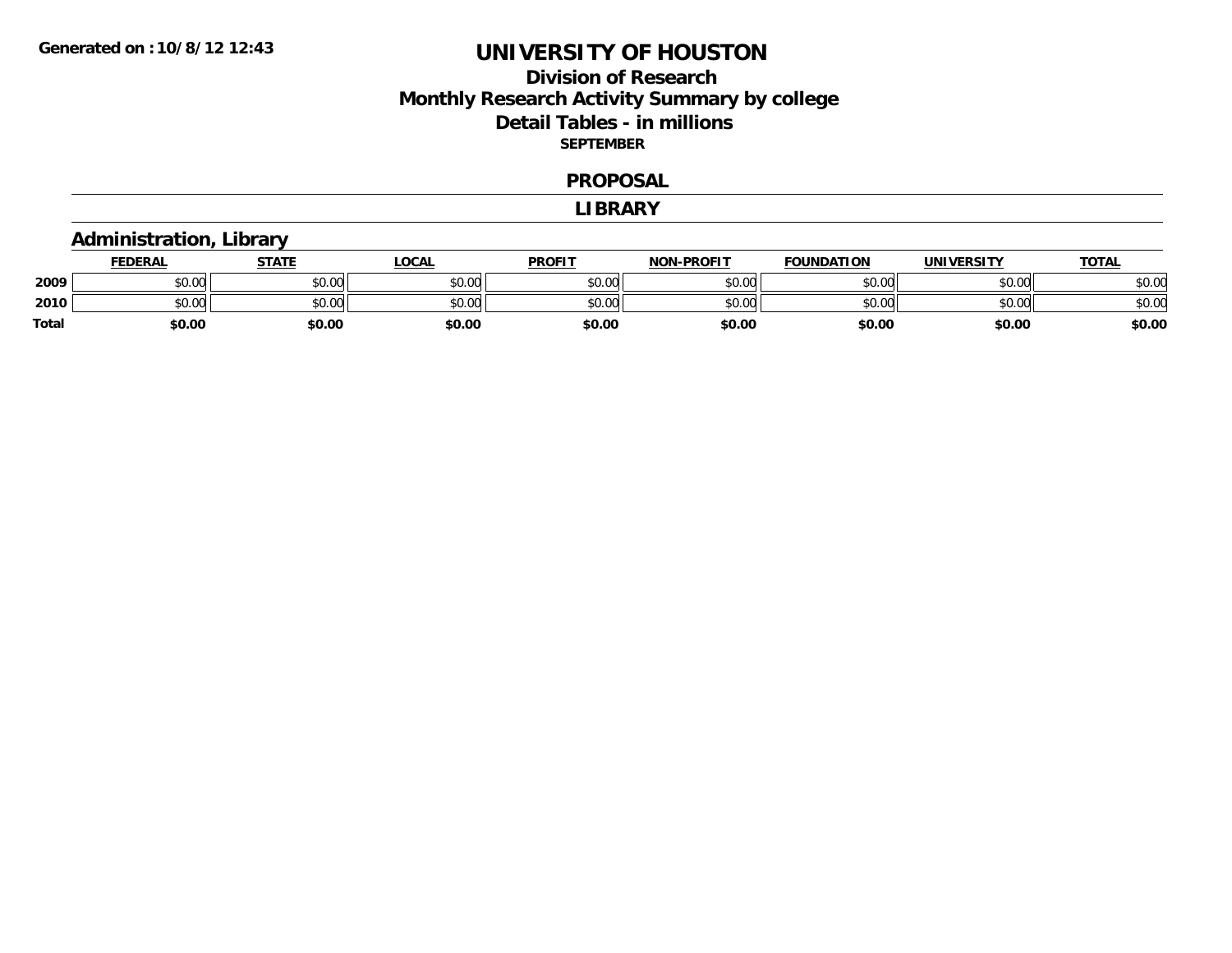## **Division of Research Monthly Research Activity Summary by college Detail Tables - in millions SEPTEMBER**

### **PROPOSAL**

#### **SENIOR V.P. FOR ACADEMIC AFFAIRS AND PROVOST**

|       | <b>KUHF - Radio</b>                     |              |              |               |                   |                   |                   |              |
|-------|-----------------------------------------|--------------|--------------|---------------|-------------------|-------------------|-------------------|--------------|
|       | <b>FEDERAL</b>                          | <b>STATE</b> | <b>LOCAL</b> | <b>PROFIT</b> | <b>NON-PROFIT</b> | <b>FOUNDATION</b> | <b>UNIVERSITY</b> | <b>TOTAL</b> |
| 2009  | \$25,000.00                             | \$0.00       | \$0.00       | \$0.00        | \$0.00            | \$0.00            | \$0.00            | \$25,000.00  |
|       | <b>Learning and Assessment Services</b> |              |              |               |                   |                   |                   |              |
|       | <b>FEDERAL</b>                          | <b>STATE</b> | <b>LOCAL</b> | <b>PROFIT</b> | <b>NON-PROFIT</b> | <b>FOUNDATION</b> | <b>UNIVERSITY</b> | <b>TOTAL</b> |
| 2010  | \$227,609.00                            | \$0.00       | \$0.00       | \$0.00        | \$0.00            | \$0.00            | \$0.00            | \$227,609.00 |
|       | <b>Undergraduate Scholars</b>           |              |              |               |                   |                   |                   |              |
|       | <b>FEDERAL</b>                          | <b>STATE</b> | <b>LOCAL</b> | <b>PROFIT</b> | <b>NON-PROFIT</b> | <b>FOUNDATION</b> | <b>UNIVERSITY</b> | <b>TOTAL</b> |
| 2011  | \$0.00                                  | \$29,456.00  | \$0.00       | \$0.00        | \$0.00            | \$0.00            | \$0.00            | \$29,456.00  |
| Total | \$252,609.00                            | \$29,456.00  | \$0.00       | \$0.00        | \$0.00            | \$0.00            | \$0.00            | \$282,065.00 |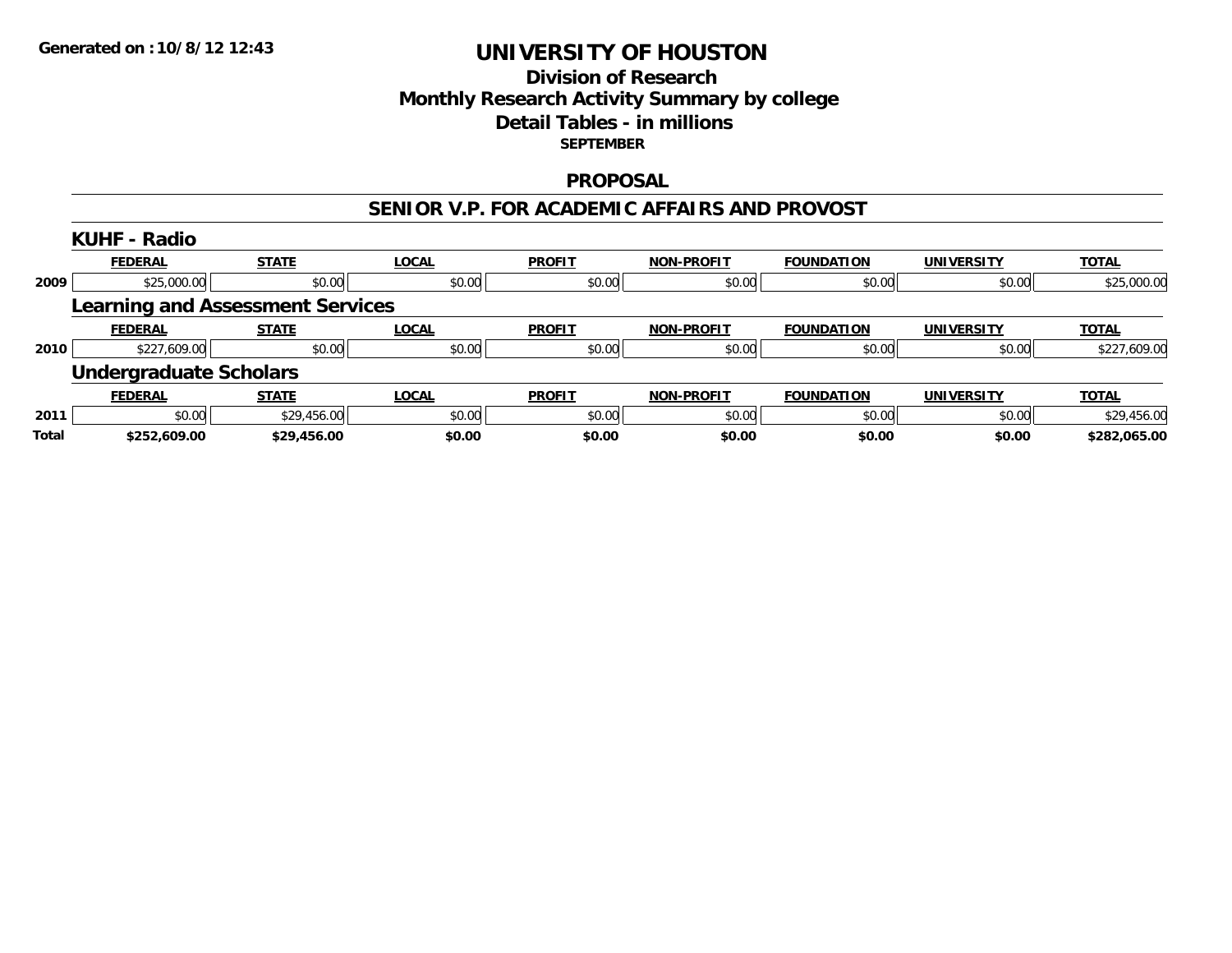## **Division of Research Monthly Research Activity Summary by college Detail Tables - in millions SEPTEMBER**

### **PROPOSAL**

#### **UH LAW CENTER**

|              | Dean, Law      |              |              |               |                   |                   |                   |              |
|--------------|----------------|--------------|--------------|---------------|-------------------|-------------------|-------------------|--------------|
|              | <b>FEDERAL</b> | <b>STATE</b> | <b>LOCAL</b> | <b>PROFIT</b> | <b>NON-PROFIT</b> | <b>FOUNDATION</b> | <b>UNIVERSITY</b> | <b>TOTAL</b> |
| 2009         | \$177,850.00   | \$0.00       | \$0.00       | \$0.00        | \$0.00            | \$0.00            | \$0.00            | \$177,850.00 |
|              | Law-UH         |              |              |               |                   |                   |                   |              |
|              | <b>FEDERAL</b> | <b>STATE</b> | <b>LOCAL</b> | <b>PROFIT</b> | <b>NON-PROFIT</b> | <b>FOUNDATION</b> | <b>UNIVERSITY</b> | <b>TOTAL</b> |
| 2012         | \$0.00         | \$160,000.00 | \$0.00       | \$0.00        | \$0.00            | \$0.00            | \$0.00            | \$160,000.00 |
| <b>Total</b> | \$177,850.00   | \$160,000.00 | \$0.00       | \$0.00        | \$0.00            | \$0.00            | \$0.00            | \$337,850.00 |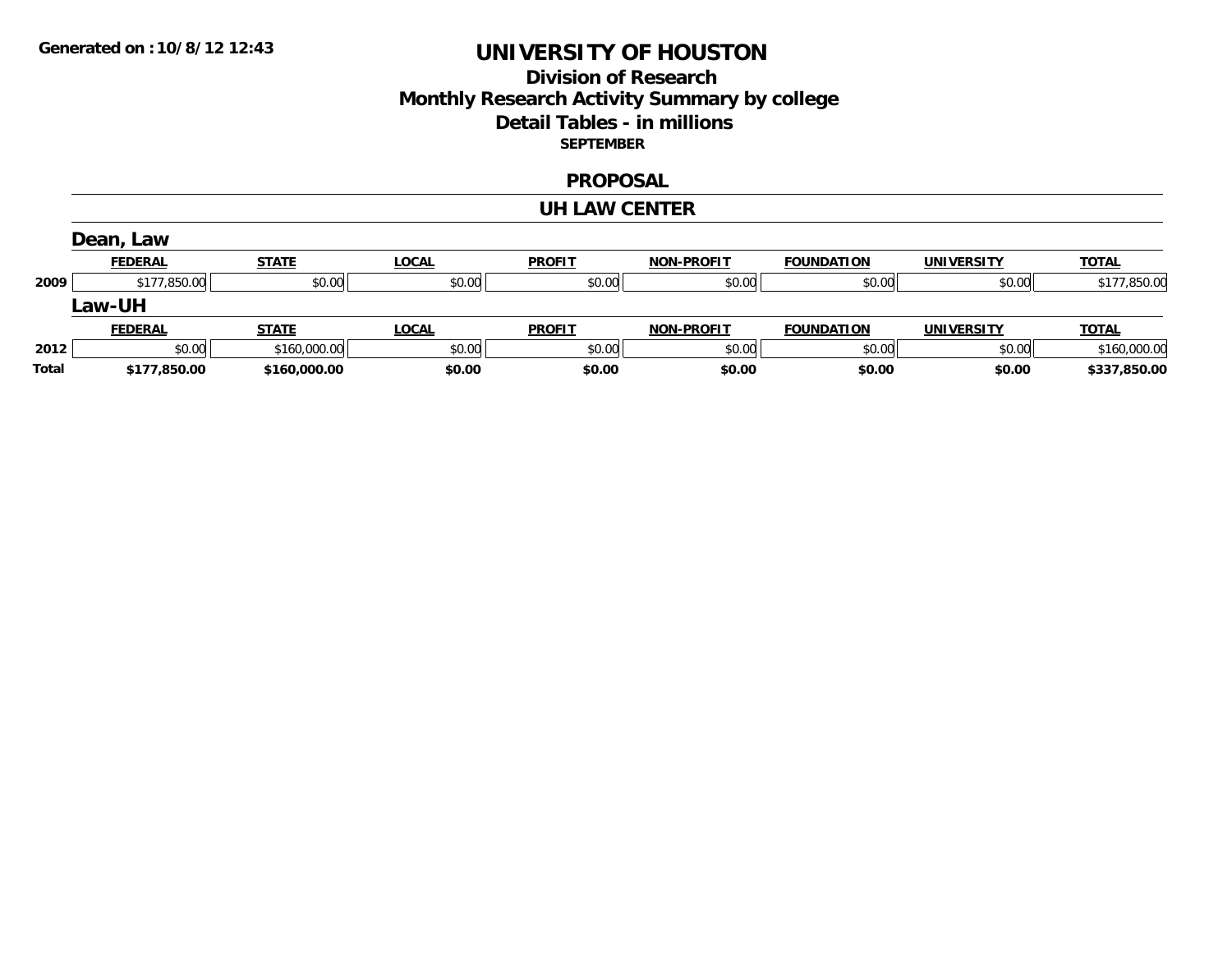## **Division of Research Monthly Research Activity Summary by college Detail Tables - in millions SEPTEMBER**

### **PROPOSAL**

#### **UKNOWN COLLEGE**

### **Unknown Department**

|       | <b>DERAL</b>   | <b>STATE</b>                                        | <b>LOCAL</b>  | <b>PROFIT</b>           | <b>-PROFIT</b><br><b>NON</b> | <b>FOUNDATION</b> | <b>INIVE</b>  | <b>TOTAL</b> |
|-------|----------------|-----------------------------------------------------|---------------|-------------------------|------------------------------|-------------------|---------------|--------------|
| 2010  | 0000<br>ື⊍∪.ບບ | $\uparrow$ $\uparrow$ $\uparrow$ $\uparrow$<br>JU.U | 0000<br>JU.UU | 0 <sup>0</sup><br>טט.טי | \$0.00                       | $\sim$ 00         | 0000<br>DU.UU | \$0.OC       |
| Total | \$0.00         | \$0.00                                              | \$0.00        | \$0.00                  | \$0.00                       | \$0.00            | \$0.00        | \$0.00       |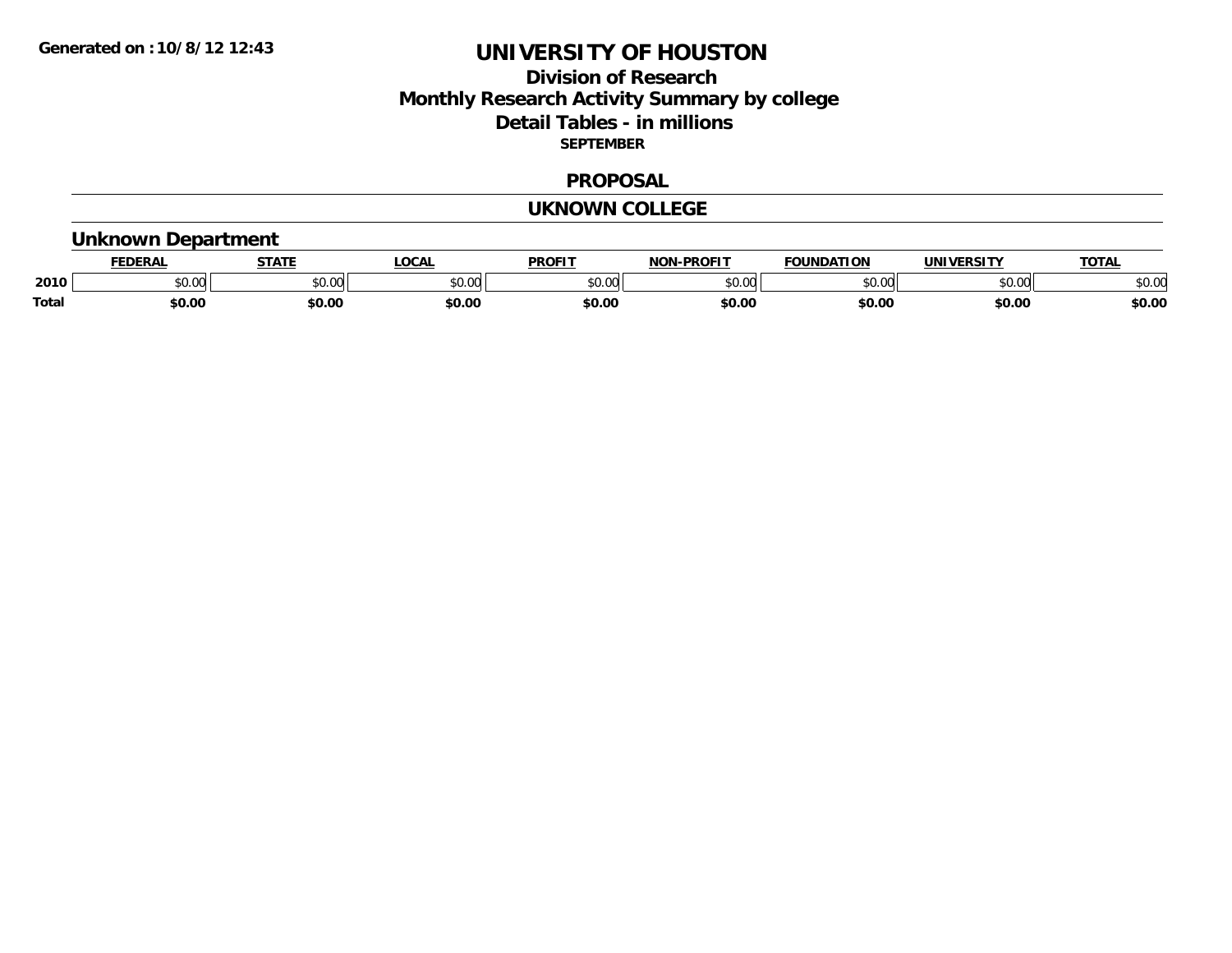## **Division of Research Monthly Research Activity Summary by college Detail Tables - in millions SEPTEMBER**

#### **PROPOSAL**

# **VICE PRESIDENT FOR ADMINISTRATION**

### **UH Police Department**

|       | <b>EDERAL</b> | <b>STATE</b>      | <b>.OCAL</b> | <b>PROFIT</b> | -PROFIT<br>וחרות | <b>FOUNDATION</b> | UNIVERSITY | <b>TOTAL</b>       |
|-------|---------------|-------------------|--------------|---------------|------------------|-------------------|------------|--------------------|
| 2009  | \$0.00        | 1.000<br>-4,000.c | \$0.00       | 0000<br>vv.vv | 0000<br>DU.UU    | \$0.00            | \$0.00     | 00000<br>14,000.00 |
| Total | \$0.00        | ,000.00           | \$0.00       | \$0.00        | \$0.00           | \$0.00            | \$0.00     | 4,000.00           |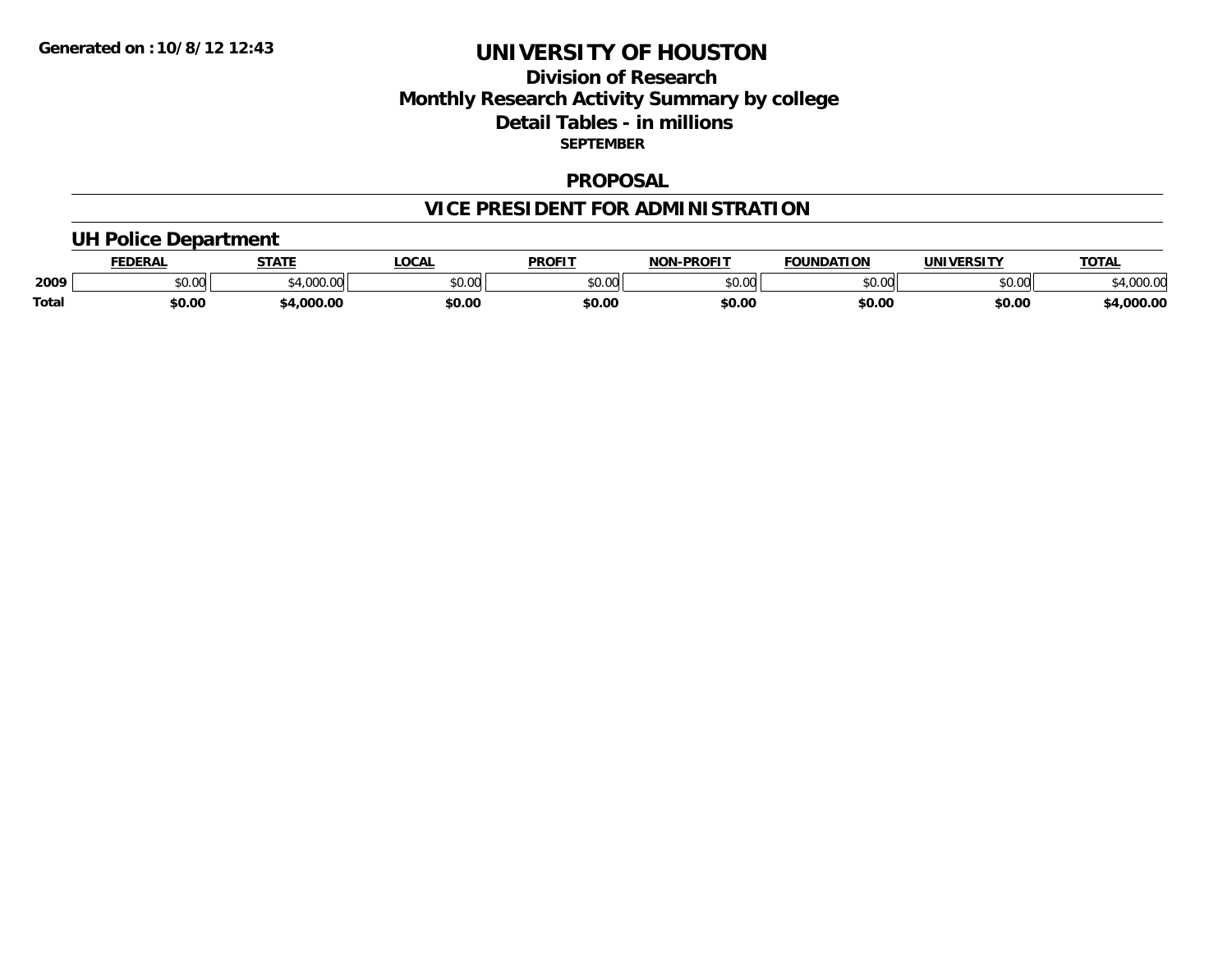## **Division of Research Monthly Research Activity Summary by college Detail Tables - in millions SEPTEMBER**

### **PROPOSAL**

### **VICE PRESIDENT FOR STUDENT AFFAIRS**

### **Dean, Student Affairs**

|       | <b>FEDERAL</b>                  | <b>STATE</b>               | LOCAL  | <b>PROFIT</b> | <b>NON-PROFIT</b> | <b>FOUNDATION</b> | <b>UNIVERSITY</b> | <b>TOTAL</b>  |
|-------|---------------------------------|----------------------------|--------|---------------|-------------------|-------------------|-------------------|---------------|
| 2010  | $n \cap \Omega$<br><b>JU.UU</b> | A 7 7 7 7 7 7<br>ו הו<br>. | \$0.00 | \$0.00        | \$0.00            | \$0.00            | \$0.00            | 5500<br>JJ.UL |
| Total | \$0.00                          | 755.00<br>.                | \$0.00 | \$0.00        | \$0.00            | \$0.00            | \$0.00            | 755.00        |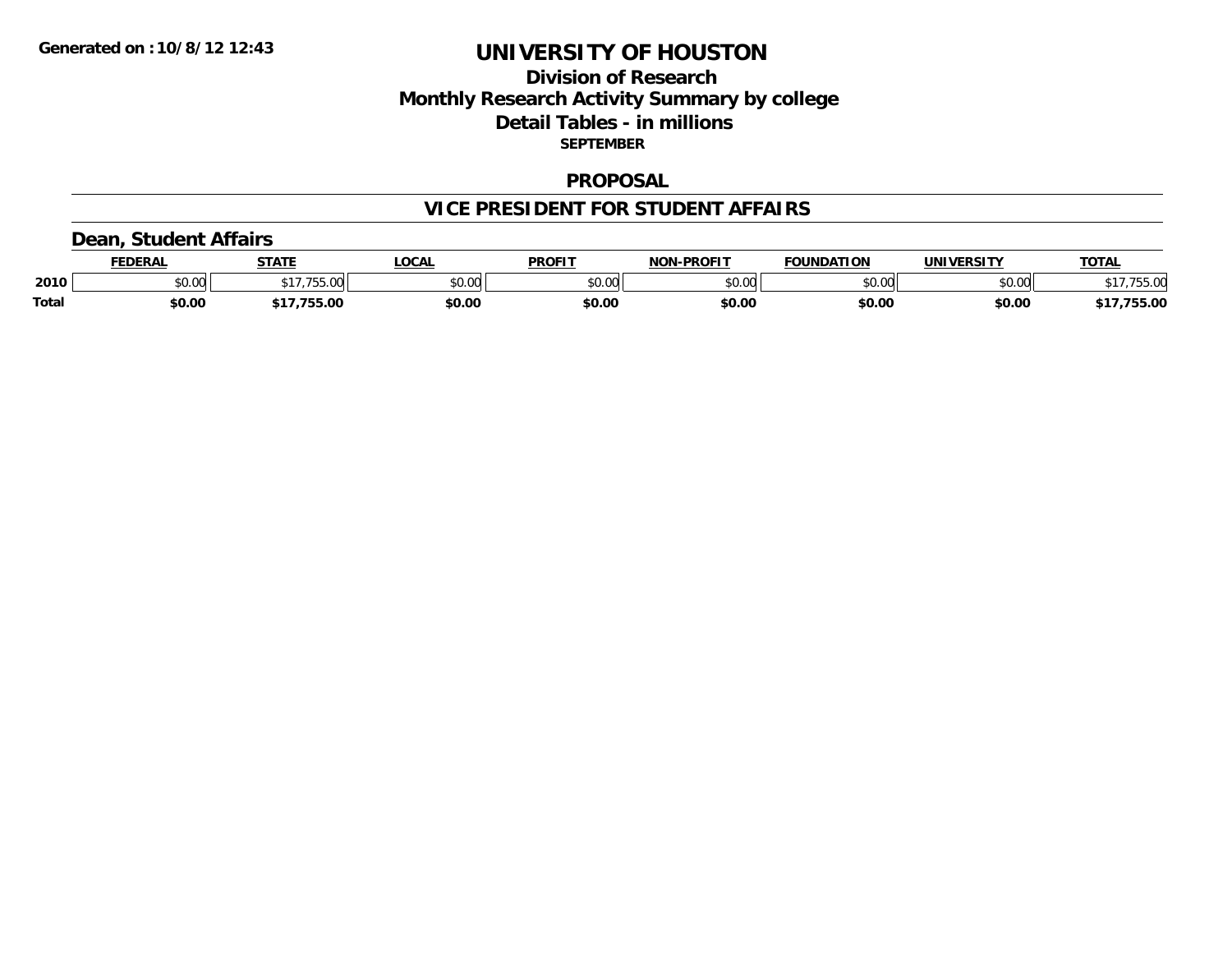## **Division of Research Monthly Research Activity Summary by college Detail Tables - in millions SEPTEMBER**

### **AWARD**

### **C.T. BAUER COLLEGE OF BUSINESS**

### **Small Business Development Center**

|              | <b>FEDERAL</b>   | <b>STATE</b> | LOCA               | <b>PROFIT</b> | -PROFIT<br>חחו | <b>FOUNDATION</b>  | <b>IINIVEDSITV</b>  | <b>TATA</b><br>OIAI |
|--------------|------------------|--------------|--------------------|---------------|----------------|--------------------|---------------------|---------------------|
| 2012         | 0.000.00<br>ሖ へへ | \$0.00       | $\sim$ 00<br>vv.vv | \$0.00        | \$0.00         | $\sim$ 00<br>PU.UU | $\sim$ 00<br>\$U.UU |                     |
| <b>Total</b> | \$200.000.00     | \$0.00       | \$0.00             | \$0.00        | \$0.00         | \$0.00             | \$0.00              | 000.0۲.د<br>touu    |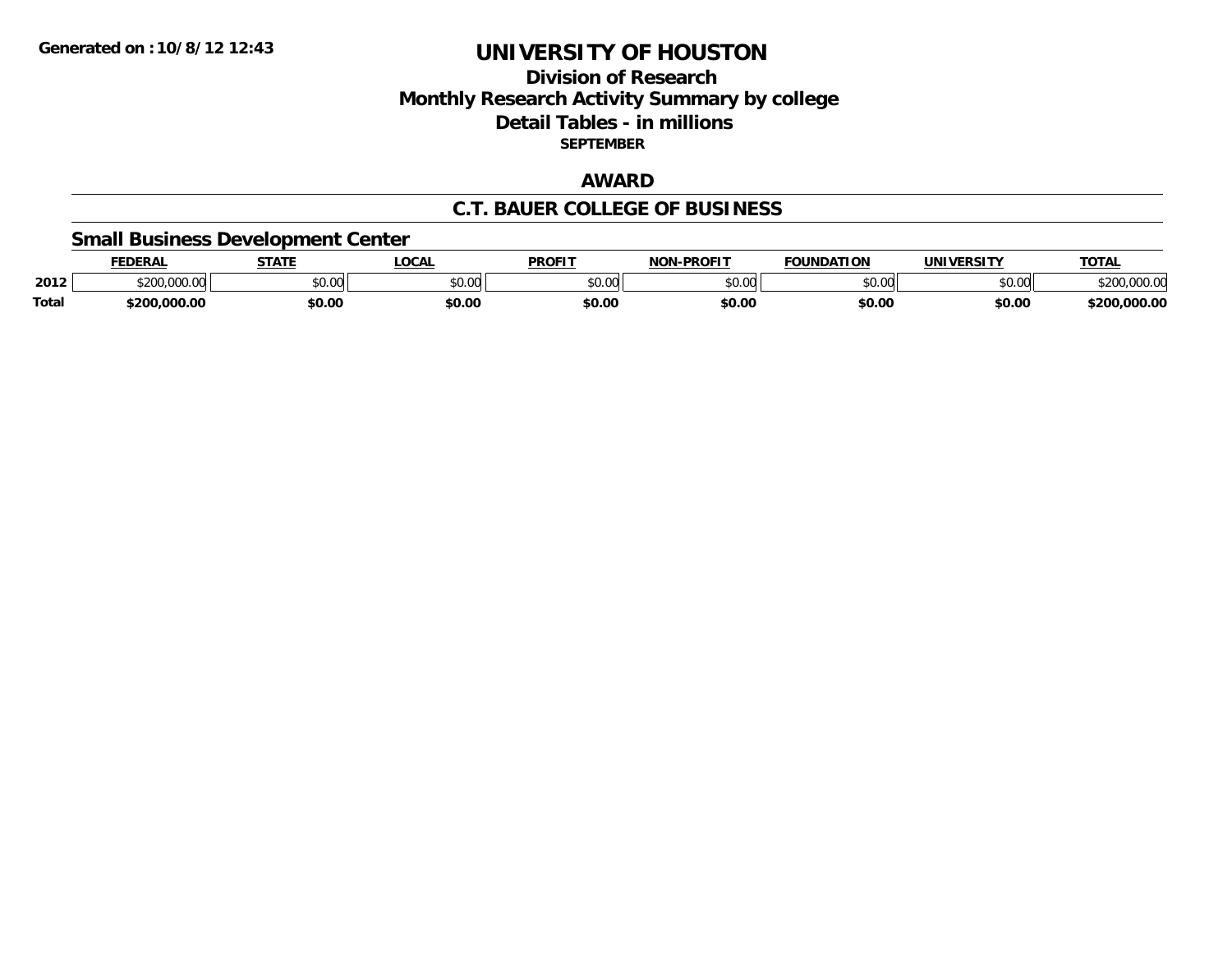## **Division of Research Monthly Research Activity Summary by college Detail Tables - in millions SEPTEMBER**

### **AWARD**

### **COLLEGE OF ARCHITECTURE**

|       | <b>FEDERAL</b> | <b>STATE</b> | LOCAL  | <b>PROFIT</b>            | <b>NON-PROFIT</b> | <b>FOUNDATION</b> | UNIVERSITY | <b>TOTAL</b> |
|-------|----------------|--------------|--------|--------------------------|-------------------|-------------------|------------|--------------|
| 201'  | \$0.00         | \$0.00       | \$0.00 | <b>EOO OO</b><br>וטט.טטע | \$0.00            | \$0.00            | \$0.00     | .500.00      |
| Total | \$0.00         | \$0.00       | \$0.00 | \$7,500.00               | \$0.00            | \$0.00            | \$0.00     | \$7,500.00   |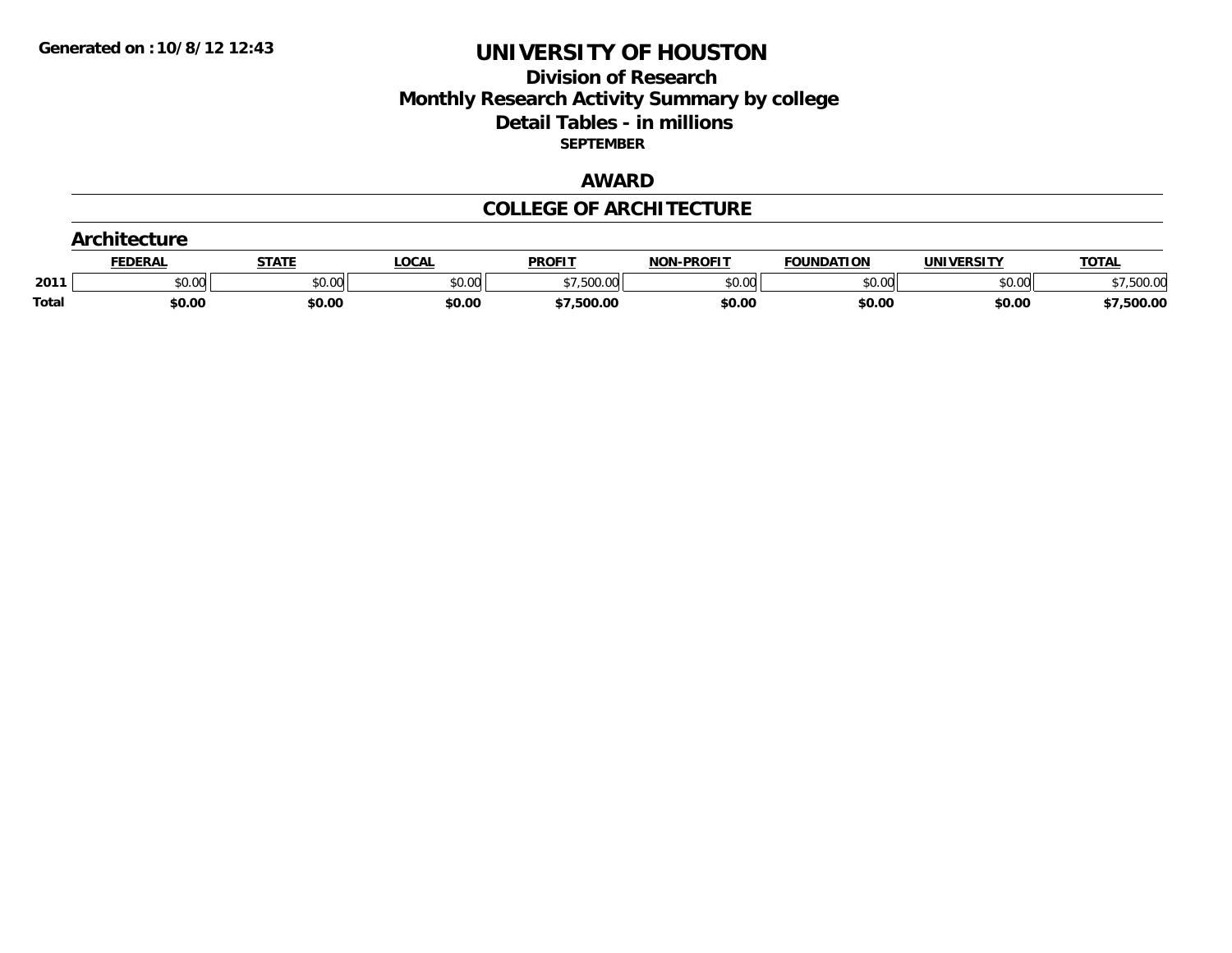## **Division of Research Monthly Research Activity Summary by college Detail Tables - in millions SEPTEMBER**

### **AWARD**

### **COLLEGE OF EDUCATION**

|       | <b>Consistency Mgmt and Coop Disc</b>                |              |              |               |                   |                   |                   |                |
|-------|------------------------------------------------------|--------------|--------------|---------------|-------------------|-------------------|-------------------|----------------|
|       | <b>FEDERAL</b>                                       | <b>STATE</b> | <b>LOCAL</b> | <b>PROFIT</b> | <b>NON-PROFIT</b> | <b>FOUNDATION</b> | <b>UNIVERSITY</b> | <b>TOTAL</b>   |
| 2011  | \$0.00                                               | \$0.00       | \$0.00       | \$0.00        | \$0.00            | \$0.00            | \$0.00            | \$0.00         |
|       | <b>Curriculum and Instruction</b>                    |              |              |               |                   |                   |                   |                |
|       | <b>FEDERAL</b>                                       | <b>STATE</b> | <b>LOCAL</b> | <b>PROFIT</b> | <b>NON-PROFIT</b> | <b>FOUNDATION</b> | <b>UNIVERSITY</b> | <b>TOTAL</b>   |
| 2010  | \$56,743.20                                          | \$0.00       | \$0.00       | \$0.00        | \$3.00            | \$0.00            | \$0.00            | \$56,746.20    |
| 2011  | \$396,672.00                                         | \$50,000.00  | \$0.00       | \$0.00        | \$106,154.00      | \$0.00            | \$0.00            | \$552,826.00   |
| 2013  | \$449,702.00                                         | \$0.00       | \$0.00       | \$0.00        | \$0.00            | \$0.00            | \$0.00            | \$449,702.00   |
|       | <b>Educational Leadership &amp; Cultural Studies</b> |              |              |               |                   |                   |                   |                |
|       | <b>FEDERAL</b>                                       | <b>STATE</b> | <b>LOCAL</b> | <b>PROFIT</b> | <b>NON-PROFIT</b> | <b>FOUNDATION</b> | <b>UNIVERSITY</b> | <b>TOTAL</b>   |
| 2009  | \$39,988.00                                          | \$0.00       | \$0.00       | \$0.00        | \$0.00            | \$0.00            | \$0.00            | \$39,988.00    |
|       | <b>Educational Psychology</b>                        |              |              |               |                   |                   |                   |                |
|       | <b>FEDERAL</b>                                       | <b>STATE</b> | <b>LOCAL</b> | <b>PROFIT</b> | <b>NON-PROFIT</b> | <b>FOUNDATION</b> | <b>UNIVERSITY</b> | <b>TOTAL</b>   |
| 2011  | \$0.00                                               | \$0.00       | \$0.00       | \$0.00        | \$0.00            | \$14,901.90       | \$0.00            | \$14,901.90    |
| 2012  | \$29,932.50                                          | \$0.00       | \$0.00       | \$0.00        | \$0.00            | \$0.00            | \$0.00            | \$29,932.50    |
| 2013  | \$177,688.00                                         | \$0.00       | \$0.00       | \$0.00        | \$25,500.00       | \$0.00            | \$0.00            | \$203,188.00   |
| Total | \$1,150,725.70                                       | \$50,000.00  | \$0.00       | \$0.00        | \$131,657.00      | \$14,901.90       | \$0.00            | \$1,347,284.60 |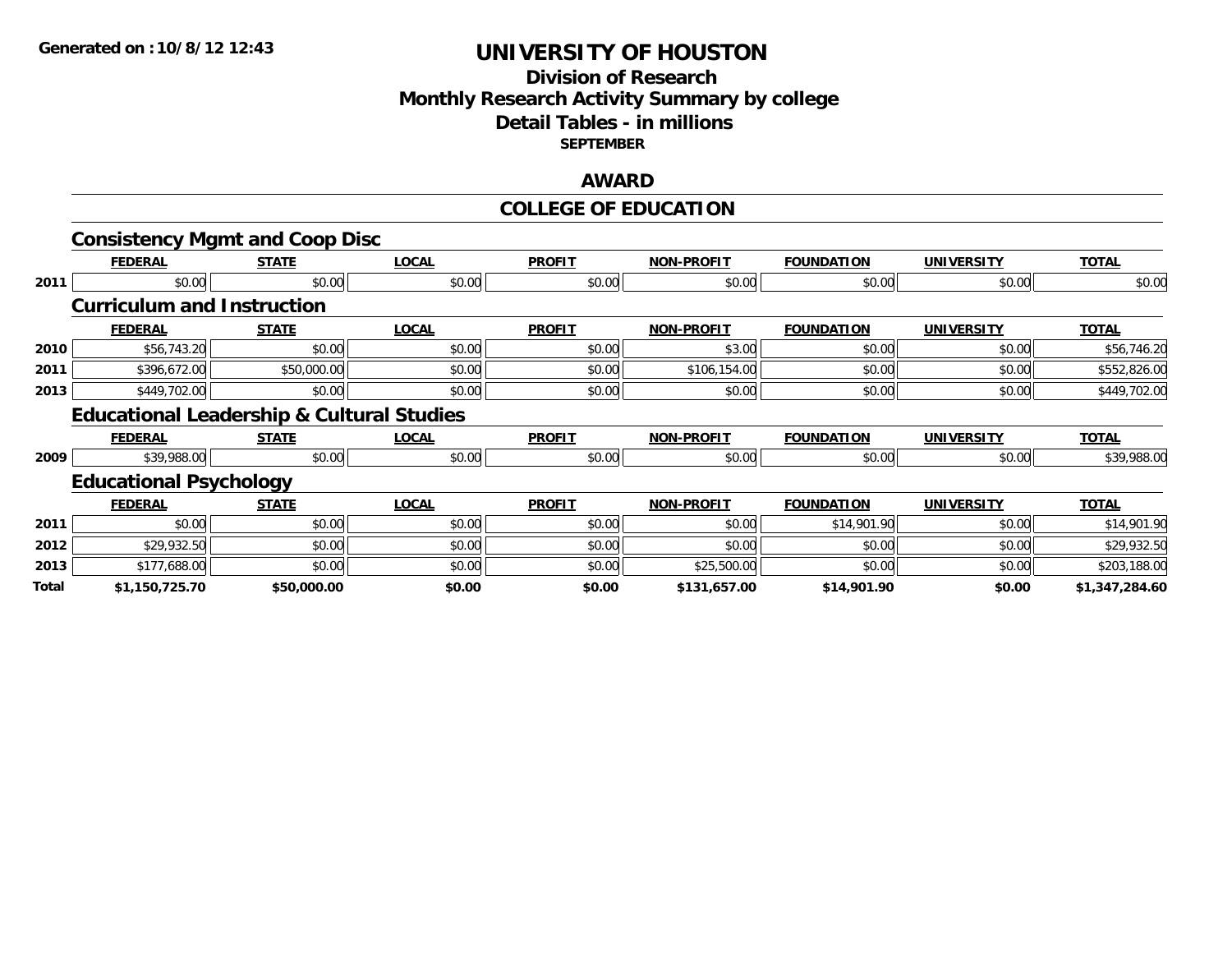## **Division of ResearchMonthly Research Activity Summary by college Detail Tables - in millions SEPTEMBER**

### **AWARD**

#### **COLLEGE OF LIBERAL ARTS AND SOCIAL SCIENCES**

|                                                                                              | Art                                    |              |              |               |                   |                   |                   |              |
|----------------------------------------------------------------------------------------------|----------------------------------------|--------------|--------------|---------------|-------------------|-------------------|-------------------|--------------|
|                                                                                              | <b>FEDERAL</b>                         | <b>STATE</b> | <b>LOCAL</b> | <b>PROFIT</b> | NON-PROFIT        | <b>FOUNDATION</b> | <b>UNIVERSITY</b> | <b>TOTAL</b> |
| 2012<br>2010<br>2012<br>2012<br>2010<br>2011<br>2012<br>2013<br>2011<br>2012<br>2013<br>2010 | \$14,979.30                            | \$0.00       | \$0.00       | \$0.00        | \$0.00            | \$0.00            | \$0.00            | \$14,979.30  |
|                                                                                              | <b>Blaffer Gallery</b>                 |              |              |               |                   |                   |                   |              |
|                                                                                              | <b>FEDERAL</b>                         | <b>STATE</b> | <b>LOCAL</b> | <b>PROFIT</b> | <b>NON-PROFIT</b> | <b>FOUNDATION</b> | <b>UNIVERSITY</b> | <b>TOTAL</b> |
|                                                                                              | \$50,000.00                            | \$0.00       | \$0.00       | \$0.00        | \$0.00            | \$0.00            | \$0.00            | \$50,000.00  |
|                                                                                              | \$20,000.00                            | \$0.00       | \$0.00       | \$0.00        | \$0.00            | \$0.00            | \$0.00            | \$20,000.00  |
|                                                                                              | <b>Center for Public History</b>       |              |              |               |                   |                   |                   |              |
|                                                                                              | <b>FEDERAL</b>                         | <b>STATE</b> | <b>LOCAL</b> | <b>PROFIT</b> | NON-PROFIT        | <b>FOUNDATION</b> | <b>UNIVERSITY</b> | <b>TOTAL</b> |
|                                                                                              | \$100,000.00                           | \$0.00       | \$0.00       | \$0.00        | \$0.00            | \$0.00            | \$0.00            | \$100,000.00 |
|                                                                                              | Dean, Liberal Arts and Social Sciences |              |              |               |                   |                   |                   |              |
|                                                                                              | <b>FEDERAL</b>                         | <b>STATE</b> | <b>LOCAL</b> | <b>PROFIT</b> | <b>NON-PROFIT</b> | <b>FOUNDATION</b> | <b>UNIVERSITY</b> | <b>TOTAL</b> |
|                                                                                              | \$8,250.00                             | \$0.00       | \$0.00       | \$0.00        | \$0.00            | \$0.00            | \$0.00            | \$8,250.00   |
|                                                                                              | <b>Economics</b>                       |              |              |               |                   |                   |                   |              |
|                                                                                              | <b>FEDERAL</b>                         | <b>STATE</b> | <b>LOCAL</b> | <b>PROFIT</b> | <b>NON-PROFIT</b> | <b>FOUNDATION</b> | <b>UNIVERSITY</b> | <b>TOTAL</b> |
|                                                                                              | \$0.00                                 | \$0.00       | \$0.00       | \$0.00        | \$55,000.00       | \$0.00            | \$0.00            | \$55,000.00  |
|                                                                                              | \$0.00                                 | \$0.00       | \$0.00       | \$0.00        | \$0.00            | \$28,500.00       | \$0.00            | \$28,500.00  |
|                                                                                              | \$124,999.88                           | \$0.00       | \$0.00       | \$0.00        | \$0.00            | \$25,000.00       | \$0.00            | \$149,999.88 |
|                                                                                              | <b>Health and Human Performance</b>    |              |              |               |                   |                   |                   |              |
|                                                                                              | <b>FEDERAL</b>                         | <b>STATE</b> | <b>LOCAL</b> | <b>PROFIT</b> | <b>NON-PROFIT</b> | <b>FOUNDATION</b> | <b>UNIVERSITY</b> | <b>TOTAL</b> |
|                                                                                              | \$27,060.00                            | \$0.00       | \$0.00       | \$0.00        | \$0.00            | \$6,877.80        | \$0.00            | \$33,937.80  |
|                                                                                              | \$50,000.00                            | \$0.00       | \$0.00       | \$0.00        | \$0.00            | \$0.00            | \$0.00            | \$50,000.00  |
|                                                                                              | \$519,999.53                           | \$0.00       | \$0.00       | \$0.00        | \$0.00            | \$0.00            | \$0.00            | \$519,999.53 |
|                                                                                              | <b>History</b>                         |              |              |               |                   |                   |                   |              |
|                                                                                              | <b>FEDERAL</b>                         | <b>STATE</b> | <b>LOCAL</b> | <b>PROFIT</b> | <b>NON-PROFIT</b> | <b>FOUNDATION</b> | <b>UNIVERSITY</b> | <b>TOTAL</b> |
|                                                                                              | \$16,750.00                            | \$0.00       | \$0.00       | \$0.00        | \$0.00            | \$0.00            | \$0.00            | \$16,750.00  |
|                                                                                              | <b>Philosophy</b>                      |              |              |               |                   |                   |                   |              |
|                                                                                              | <b>FEDERAL</b>                         | <b>STATE</b> | <b>LOCAL</b> | <b>PROFIT</b> | <b>NON-PROFIT</b> | <b>FOUNDATION</b> | <b>UNIVERSITY</b> | <b>TOTAL</b> |
| 2012                                                                                         | \$29,932.50                            | \$0.00       | \$0.00       | \$0.00        | \$0.00            | \$0.00            | \$0.00            | \$29,932.50  |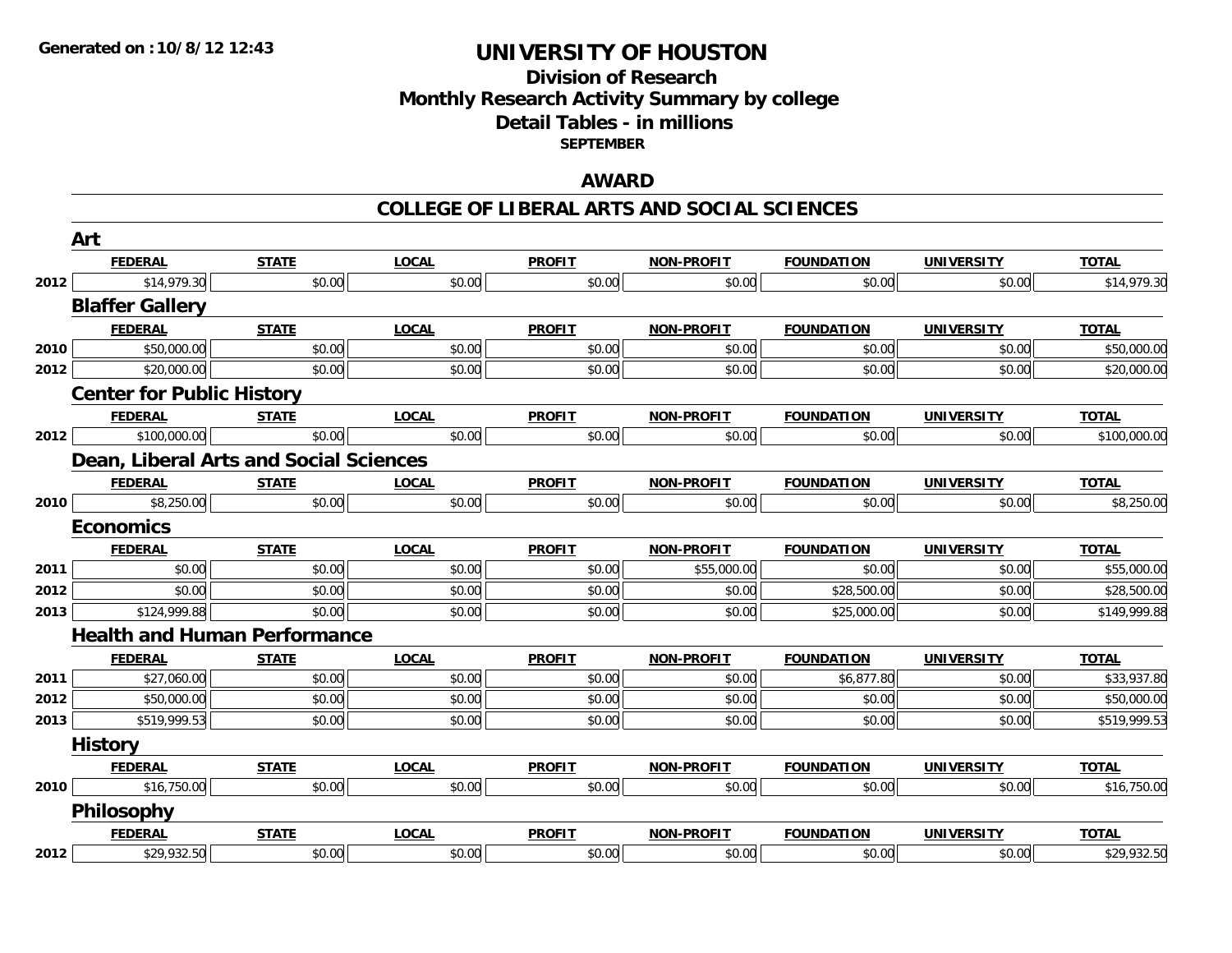## **Division of ResearchMonthly Research Activity Summary by college Detail Tables - in millions SEPTEMBER**

### **AWARD**

### **COLLEGE OF LIBERAL ARTS AND SOCIAL SCIENCES**

|       | <b>Political Science</b>       |              |              |               |                   |                   |                   |                |
|-------|--------------------------------|--------------|--------------|---------------|-------------------|-------------------|-------------------|----------------|
|       | <b>FEDERAL</b>                 | <b>STATE</b> | <b>LOCAL</b> | <b>PROFIT</b> | <b>NON-PROFIT</b> | <b>FOUNDATION</b> | <b>UNIVERSITY</b> | <b>TOTAL</b>   |
| 2011  | \$11,941.00                    | \$0.00       | \$0.00       | \$0.00        | \$0.00            | \$0.00            | \$0.00            | \$11,941.00    |
|       | <b>Psychology</b>              |              |              |               |                   |                   |                   |                |
|       | <b>FEDERAL</b>                 | <b>STATE</b> | <b>LOCAL</b> | <b>PROFIT</b> | <b>NON-PROFIT</b> | <b>FOUNDATION</b> | <b>UNIVERSITY</b> | <b>TOTAL</b>   |
| 2010  | \$70,767.00                    | \$0.00       | \$0.00       | \$36,067.00   | \$0.00            | \$0.00            | \$0.00            | \$106,834.00   |
| 2011  | \$17,215.00                    | \$17,215.00  | \$0.00       | \$34,430.00   | \$17,215.00       | \$17,000.00       | \$0.00            | \$103,075.00   |
| 2012  | \$655,634.00                   | \$17,447.00  | \$0.00       | \$0.00        | \$71,894.00       | \$0.00            | \$0.00            | \$744,975.00   |
| 2013  | \$93,219.00                    | \$0.00       | \$0.00       | \$0.00        | \$0.00            | \$0.00            | \$0.00            | \$93,219.00    |
|       | <b>School of Communication</b> |              |              |               |                   |                   |                   |                |
|       | <b>FEDERAL</b>                 | <b>STATE</b> | <b>LOCAL</b> | <b>PROFIT</b> | <b>NON-PROFIT</b> | <b>FOUNDATION</b> | <b>UNIVERSITY</b> | <b>TOTAL</b>   |
| 2009  | \$0.00                         | \$0.00       | \$0.00       | \$0.00        | \$0.00            | \$0.00            | \$0.00            | \$0.00         |
| 2011  | \$0.00                         | \$0.00       | \$0.00       | \$0.00        | \$0.00            | \$0.00            | \$0.00            | \$0.00         |
| 2012  | \$0.00                         | \$0.00       | \$0.00       | \$0.00        | \$0.00            | \$0.00            | \$0.00            | \$0.00         |
| Total | \$1.810.747.21                 | \$34,662.00  | \$0.00       | \$70.497.00   | \$144,109.00      | \$77.377.80       | \$0.00            | \$2.137.393.01 |

**\$1,810,747.21 \$34,662.00 \$0.00 \$70,497.00 \$144,109.00 \$77,377.80 \$0.00 \$2,137,393.01**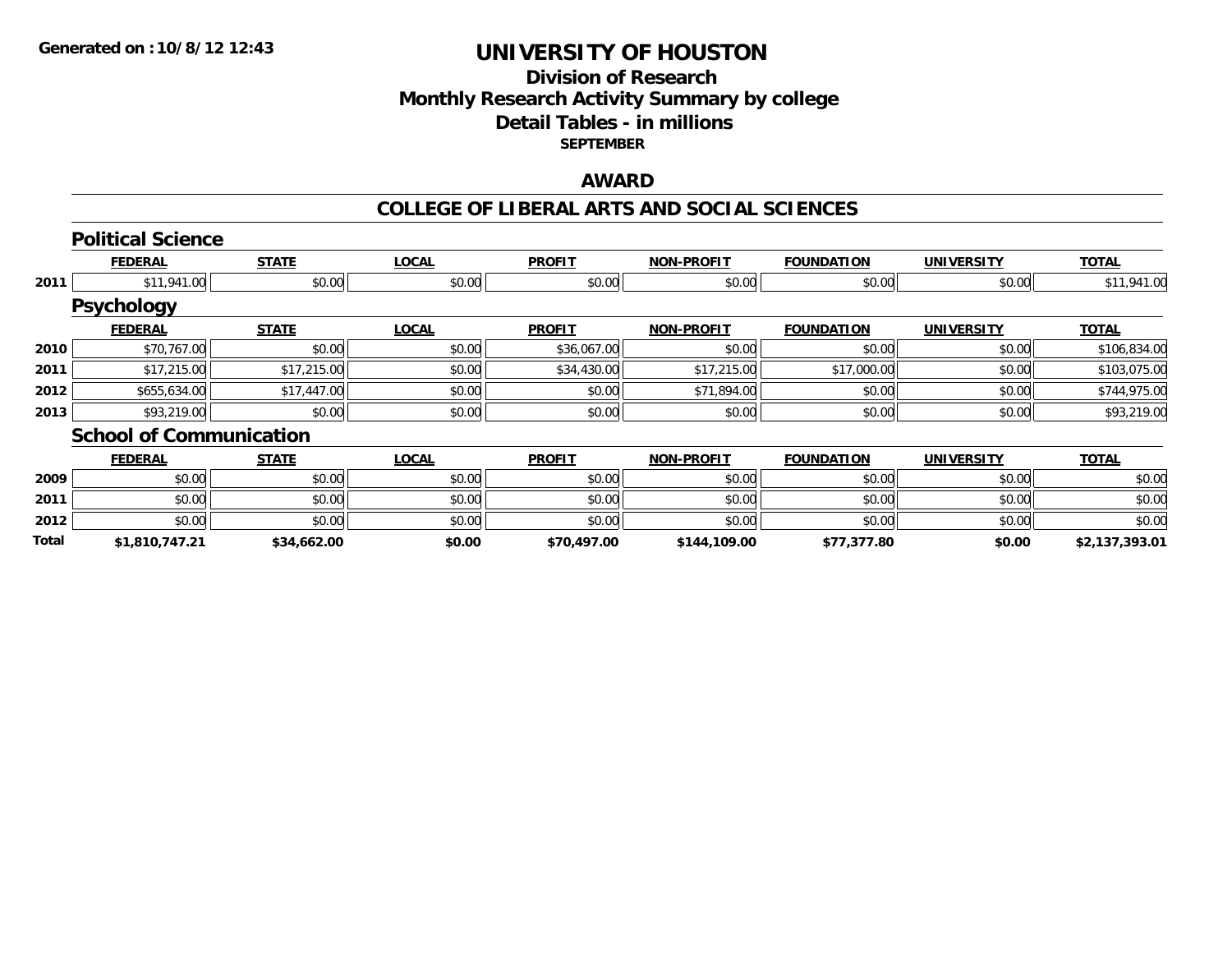## **Division of ResearchMonthly Research Activity Summary by college Detail Tables - in millions SEPTEMBER**

### **AWARD**

#### **COLLEGE OF NATURAL SCIENCES AND MATHEMATICS**

# **Biology/Biochemistry**

**2012**

**2013**

|      | <b>FEDERAL</b>                         | <b>STATE</b> | <b>LOCAL</b>                                           | <b>PROFIT</b> | <b>NON-PROFIT</b> | <b>FOUNDATION</b> | <b>UNIVERSITY</b> | <b>TOTAL</b>   |
|------|----------------------------------------|--------------|--------------------------------------------------------|---------------|-------------------|-------------------|-------------------|----------------|
| 2009 | \$0.00                                 | \$0.00       | \$0.00                                                 | \$0.00        | \$0.00            | \$116,871.42      | \$0.00            | \$116,871.42   |
| 2010 | \$1,192,360.00                         | \$0.00       | \$0.00                                                 | \$0.00        | \$0.00            | \$0.00            | \$0.00            | \$1,192,360.00 |
| 2011 | \$628,463.00                           | \$0.00       | \$0.00                                                 | \$0.00        | \$0.00            | \$0.00            | \$0.00            | \$628,463.00   |
| 2012 | \$236,406.00                           | \$0.00       | \$0.00                                                 | \$0.00        | \$70,000.00       | \$0.00            | \$0.00            | \$306,406.00   |
| 2013 | \$261,451.00                           | \$0.00       | \$0.00                                                 | \$462,412.00  | \$0.00            | \$0.00            | \$0.00            | \$723,863.00   |
|      |                                        |              | <b>Center for Nuclear Receptors and Cell Signaling</b> |               |                   |                   |                   |                |
|      | <b>FEDERAL</b>                         | <b>STATE</b> | <b>LOCAL</b>                                           | <b>PROFIT</b> | <b>NON-PROFIT</b> | <b>FOUNDATION</b> | <b>UNIVERSITY</b> | <b>TOTAL</b>   |
| 2010 | \$307,738.00                           | \$0.00       | \$0.00                                                 | \$0.00        | \$0.00            | \$0.00            | \$0.00            | \$307,738.00   |
| 2011 | \$213,829.00                           | \$0.00       | \$0.00                                                 | \$0.00        | \$0.00            | \$0.00            | \$0.00            | \$213,829.00   |
| 2012 | \$30,000.00                            | \$0.00       | \$0.00                                                 | \$0.00        | \$0.00            | \$0.00            | \$0.00            | \$30,000.00    |
|      | Chemistry                              |              |                                                        |               |                   |                   |                   |                |
|      | <b>FEDERAL</b>                         | <b>STATE</b> | <b>LOCAL</b>                                           | <b>PROFIT</b> | <b>NON-PROFIT</b> | <b>FOUNDATION</b> | <b>UNIVERSITY</b> | <b>TOTAL</b>   |
| 2009 | \$50,000.00                            | \$0.00       | \$0.00                                                 | \$0.00        | \$0.00            | \$0.00            | \$0.00            | \$50,000.00    |
| 2010 | \$455,254.50                           | \$0.00       | \$0.00                                                 | \$0.00        | \$0.00            | \$100,000.00      | \$0.00            | \$555,254.50   |
| 2011 | \$1,578,442.50                         | \$0.00       | \$0.00                                                 | \$0.00        | \$0.00            | \$100,000.00      | \$0.00            | \$1,678,442.50 |
| 2012 | \$354,390.64                           | \$0.00       | \$0.00                                                 | \$0.00        | \$0.00            | \$0.00            | \$0.00            | \$354,390.64   |
| 2013 | \$62,276.20                            | \$0.00       | \$0.00                                                 | \$0.00        | \$0.00            | \$0.00            | \$0.00            | \$62,276.20    |
|      | <b>Computer Science</b>                |              |                                                        |               |                   |                   |                   |                |
|      | <b>FEDERAL</b>                         | <b>STATE</b> | <b>LOCAL</b>                                           | <b>PROFIT</b> | <b>NON-PROFIT</b> | <b>FOUNDATION</b> | <b>UNIVERSITY</b> | <b>TOTAL</b>   |
| 2009 | \$1,978,821.59                         | \$0.00       | \$0.00                                                 | \$0.00        | \$0.00            | \$0.00            | \$0.00            | \$1,978,821.59 |
| 2010 | \$752,798.92                           | \$37,250.00  | \$0.00                                                 | \$0.00        | \$0.00            | \$0.00            | \$0.00            | \$790,048.92   |
| 2011 | \$488,068.00                           | \$9,392.00   | \$0.00                                                 | \$213,576.00  | \$0.00            | \$0.00            | \$0.00            | \$711,036.00   |
| 2012 | \$475,864.08                           | \$0.00       | \$0.00                                                 | \$60,000.00   | \$0.00            | \$0.00            | \$0.00            | \$535,864.08   |
| 2013 | \$894,955.00                           | \$0.00       | \$0.00                                                 | \$0.00        | \$0.00            | \$0.00            | \$0.00            | \$894,955.00   |
|      | Dean, Natural Sciences and Mathematics |              |                                                        |               |                   |                   |                   |                |
|      | <b>FEDERAL</b>                         | <b>STATE</b> | <b>LOCAL</b>                                           | <b>PROFIT</b> | <b>NON-PROFIT</b> | <b>FOUNDATION</b> | <b>UNIVERSITY</b> | <b>TOTAL</b>   |
| 2011 | \$10,000.00                            | \$0.00       | \$0.00                                                 | \$0.00        | \$0.00            | \$0.00            | \$0.00            | \$10,000.00    |

2 | \$159,730.00| \$0.00| \$0.00| \$0.00| \$0.00| \$0.00| \$0.00| \$0.00| \$0.00| \$159,730.00 \$159,730.00

\$113,412.00 \$0.00 \$0.00 \$0.00 \$0.00 \$0.00 \$0.00 \$113,412.00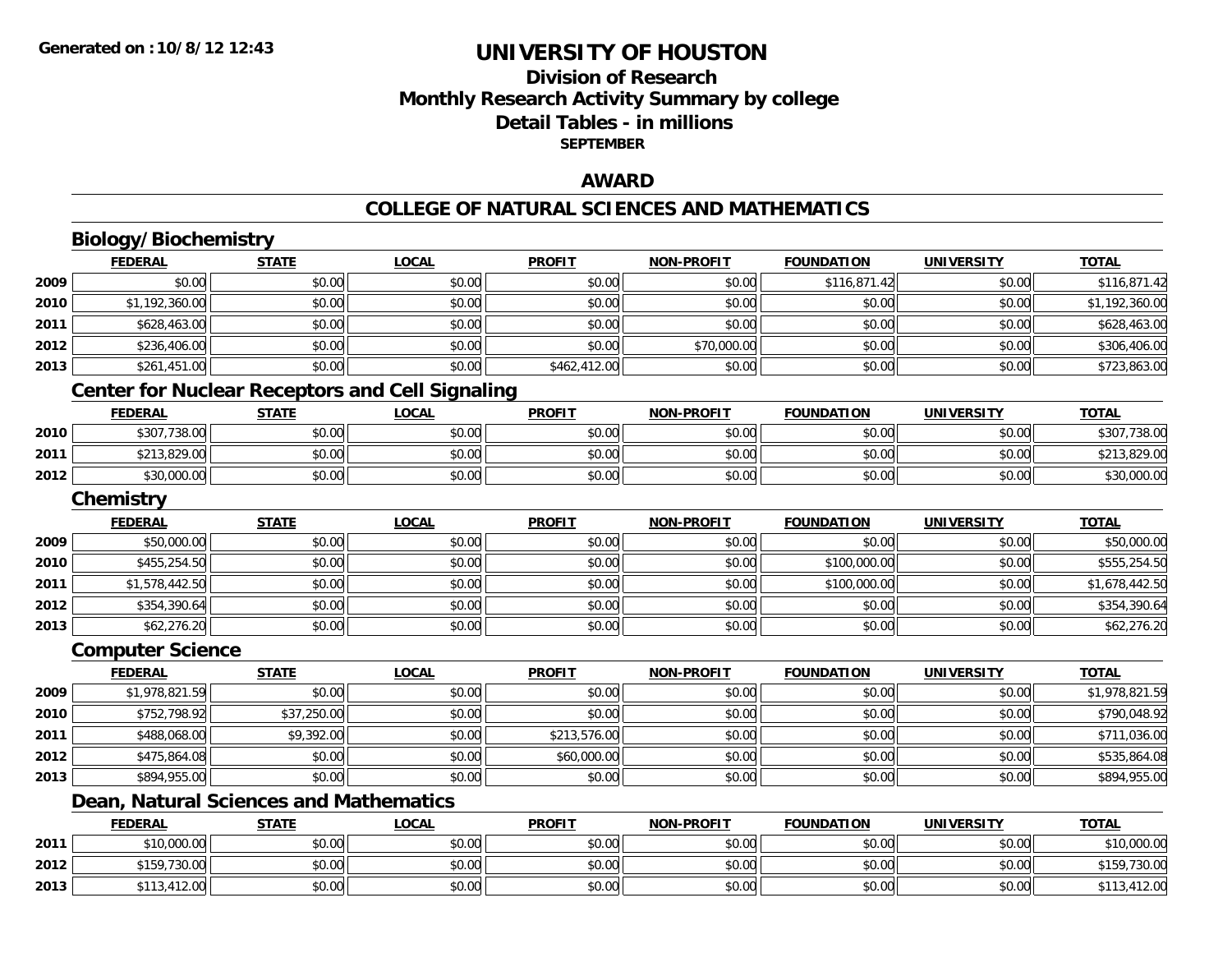## **Division of ResearchMonthly Research Activity Summary by college Detail Tables - in millions SEPTEMBER**

### **AWARD**

### **COLLEGE OF NATURAL SCIENCES AND MATHEMATICS**

### **Earth & Atmospheric Sciences**

|      | <b>FEDERAL</b> | <b>STATE</b> | <u>LOCAL</u> | <b>PROFIT</b> | <b>NON-PROFIT</b> | <b>FOUNDATION</b> | <b>UNIVERSITY</b> | <b>TOTAL</b>   |
|------|----------------|--------------|--------------|---------------|-------------------|-------------------|-------------------|----------------|
| 2009 | \$0.00         | \$0.00       | \$0.00       | \$112,228.00  | \$519,000.00      | \$0.00            | \$0.00            | \$631,228.00   |
| 2010 | \$34,901.00    | \$0.00       | \$0.00       | \$35,000.00   | \$0.00            | \$0.00            | \$0.00            | \$69,901.00    |
| 2011 | \$935,557.00   | \$0.00       | \$0.00       | \$120,000.00  | \$0.00            | \$0.00            | \$0.00            | \$1,055,557.00 |
| 2012 | \$96,283.00    | \$0.00       | \$0.00       | \$629,287.15  | \$100,000.00      | \$0.00            | \$0.00            | \$825,570.15   |
| 2013 | \$0.00         | \$0.00       | \$0.00       | \$60,000.00   | \$0.00            | \$0.00            | \$0.00            | \$60,000.00    |

#### **Mathematics**

|      | <u>FEDERAL</u> | <b>STATE</b> | <b>LOCAL</b> | <b>PROFIT</b> | <b>NON-PROFIT</b> | <b>FOUNDATION</b> | <b>UNIVERSITY</b> | <b>TOTAL</b> |
|------|----------------|--------------|--------------|---------------|-------------------|-------------------|-------------------|--------------|
| 2009 | \$0.00         | \$46,181.00  | \$0.00       | \$0.00        | \$127,637.00      | \$57,563.53       | \$0.00            | \$231,381.53 |
| 2010 | \$181,835.08   | \$0.00       | \$0.00       | \$0.00        | \$44,000.00       | \$0.00            | \$0.00            | \$225,835.08 |
| 2011 | \$0.00         | \$100,036.00 | \$0.00       | \$0.00        | \$0.00            | \$0.00            | \$10,000.00       | \$110,036.00 |
| 2012 | \$563,400.92   | \$139,679.00 | \$0.00       | \$0.00        | \$49,616.00       | \$0.00            | \$10,000.00       | \$762,695.92 |
| 2013 | \$116,703.00   | \$0.00       | \$0.00       | \$0.00        | \$0.00            | \$14,000.00       | \$0.00            | \$130,703.00 |

### **Physics**

|       | <b>FEDERAL</b>  | <b>STATE</b> | <u>LOCAL</u> | <b>PROFIT</b>  | <b>NON-PROFIT</b> | <b>FOUNDATION</b> | <b>UNIVERSITY</b> | <b>TOTAL</b>    |
|-------|-----------------|--------------|--------------|----------------|-------------------|-------------------|-------------------|-----------------|
| 2009  | \$49,646.00     | \$0.00       | \$0.00       | \$41,000.00    | \$0.00            | \$0.00            | \$0.00            | \$90,646.00     |
| 2010  | \$580,900.00    | \$0.00       | \$0.00       | \$49,700.00    | \$0.00            | \$0.00            | \$0.00            | \$630,600.00    |
| 2011  | \$171,275.00    | \$0.00       | \$0.00       | \$74,700.00    | \$0.00            | \$0.00            | \$0.00            | \$245,975.00    |
| 2012  | \$214,003.50    | \$0.00       | \$0.00       | \$200,000.00   | \$49,225.00       | \$0.00            | \$0.00            | \$463,228.50    |
| 2013  | \$878,627.00    | \$0.00       | \$0.00       | \$0.00         | \$0.00            | \$0.00            | \$0.00            | \$878,627.00    |
| Total | \$14,067,391.93 | \$332,538.00 | \$0.00       | \$2,057,903.15 | \$959,478.00      | \$388,434.95      | \$20,000.00       | \$17,825,746.03 |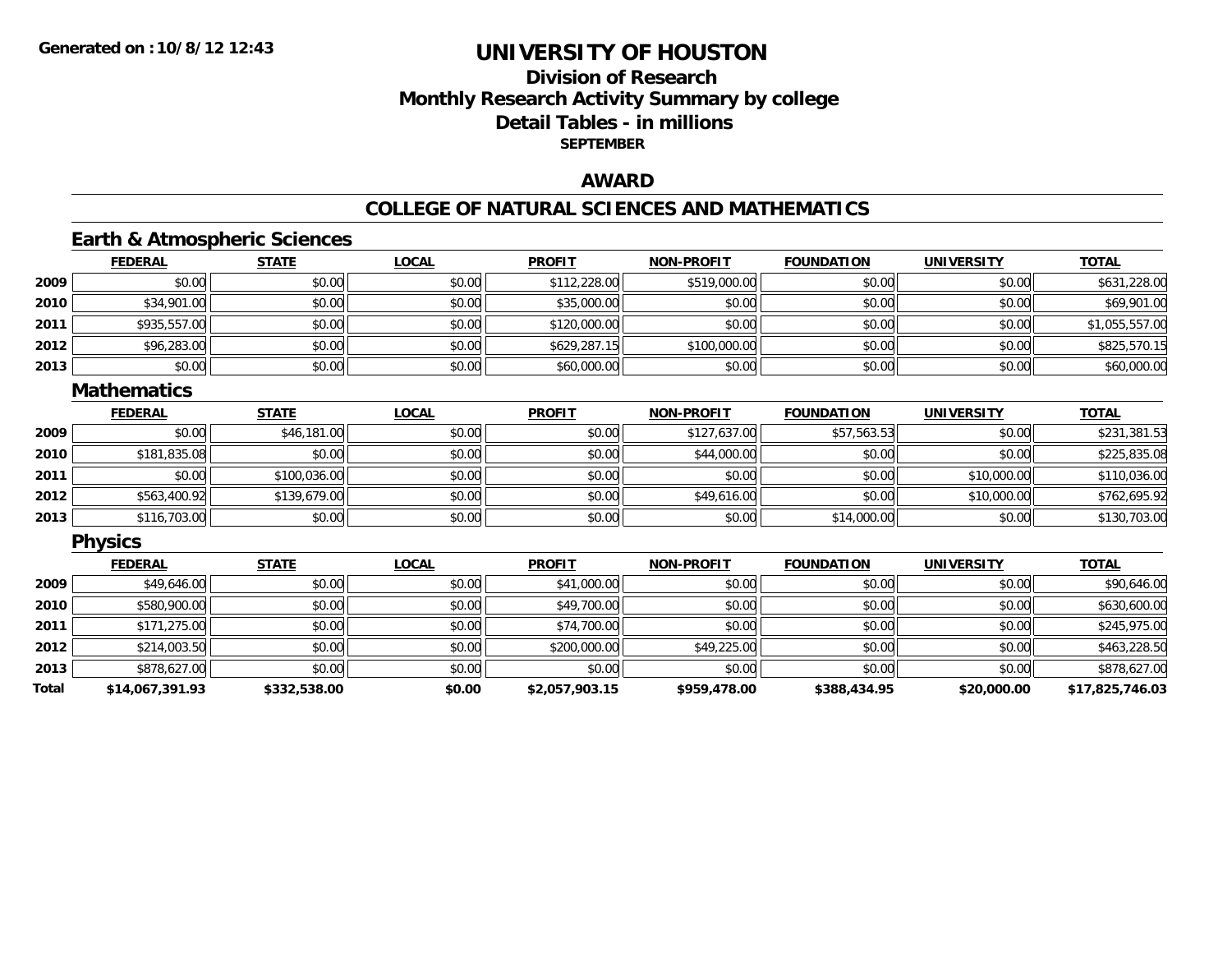### **Division of Research Monthly Research Activity Summary by college Detail Tables - in millions SEPTEMBER**

### **AWARD**

#### **COLLEGE OF OPTOMETRY**

# **Optometry, Community**

|       | <b>FEDERAL</b> | <b>STATE</b> | LOCAL  | <b>PROFIT</b> | <b>NON-PROFIT</b> | <b>FOUNDATION</b> | <b>UNIVERSITY</b> | <u>TOTAL</u>   |
|-------|----------------|--------------|--------|---------------|-------------------|-------------------|-------------------|----------------|
| 2009  | \$588,929.00   | \$0.00       | \$0.00 | \$0.00        | \$0.00            | \$0.00            | \$0.00            | \$588,929.00   |
| 2010  | \$1,718,709.00 | \$0.00       | \$0.00 | \$42,000.00   | \$2,100.00        | \$0.00            | \$55,050.58       | \$1,817,859.58 |
| 2011  | \$1,344,581.00 | \$0.00       | \$0.00 | \$0.00        | \$0.00            | \$0.00            | \$0.00            | \$1,344,581.00 |
| 2012  | \$1,482,409.80 | \$0.00       | \$0.00 | \$3,080.00    | \$0.00            | \$0.00            | \$0.00            | \$1,485,489.80 |
| 2013  | \$1,164,745.80 | \$0.00       | \$0.00 | \$72,000.00   | \$0.00            | \$0.00            | \$0.00            | \$1,236,745.80 |
| Total | \$6,299,374.60 | \$0.00       | \$0.00 | \$117,080.00  | \$2,100.00        | \$0.00            | \$55,050.58       | \$6,473,605.18 |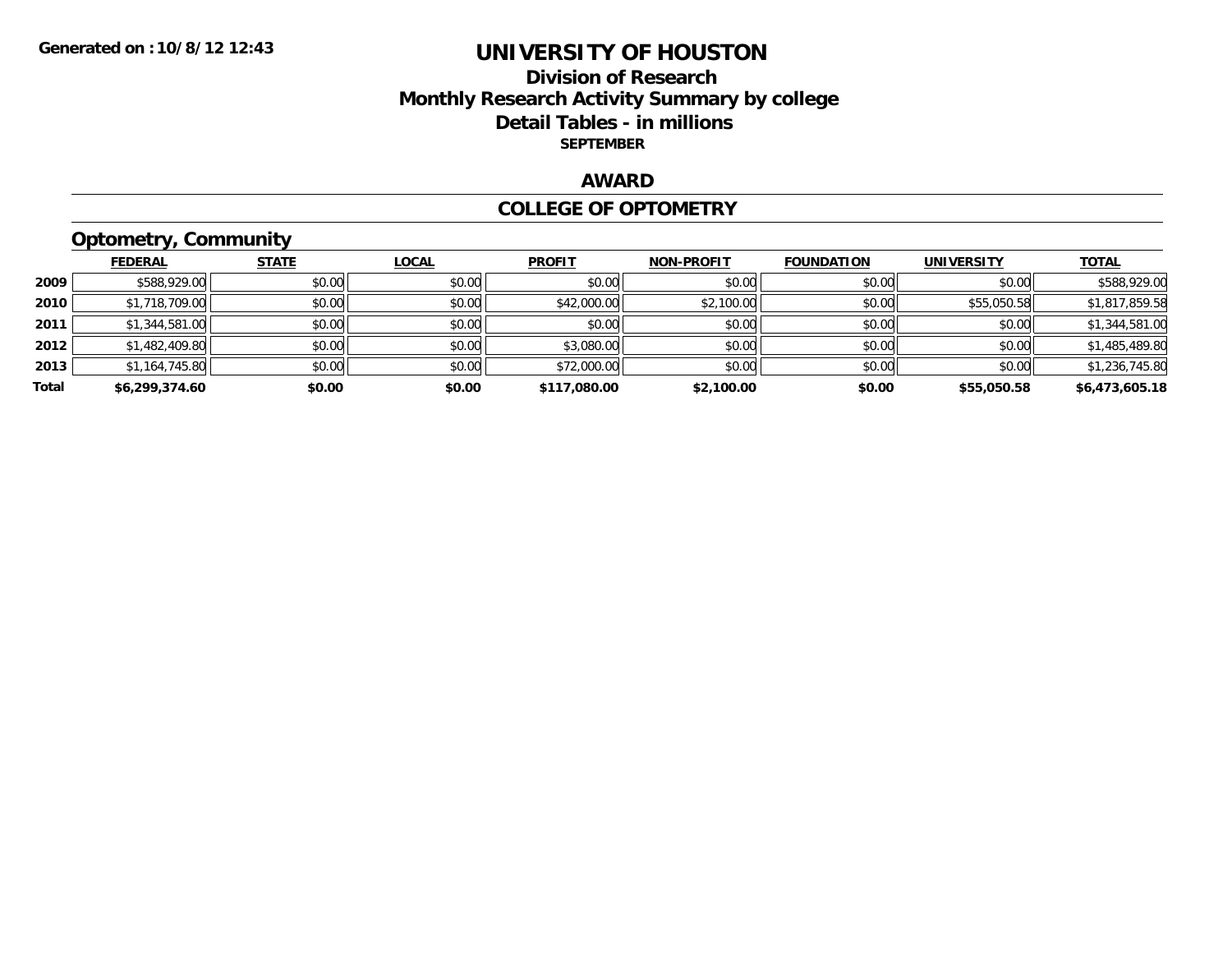## **Division of ResearchMonthly Research Activity Summary by college Detail Tables - in millions SEPTEMBER**

### **AWARD**

### **COLLEGE OF PHARMACY**

#### **Clinical Sciences and Administration**

|      | <b>FEDERAL</b>                                    | <u>STATE</u> | <u>LOCAL</u> | <b>PROFIT</b> | <b>NON-PROFIT</b> | <b>FOUNDATION</b> | <b>UNIVERSITY</b> | <b>TOTAL</b> |
|------|---------------------------------------------------|--------------|--------------|---------------|-------------------|-------------------|-------------------|--------------|
| 2010 | \$0.00                                            | \$0.00       | \$0.00       | \$5,000.00    | \$0.00            | \$0.00            | \$0.00            | \$5,000.00   |
| 2011 | \$12,660.00<br>$\mathbf{A} \mathbf{A} \mathbf{A}$ | \$0.00       | \$0.00       | \$730.05      | \$324,968.00      | \$0.00            | \$0.00            | \$338,358.05 |
| 2012 | \$22,818.00                                       | \$0.00       | \$0.00       | \$0.00        | \$6,500.00        | \$0.00            | \$0.00            | \$29,318.00  |

### **Pharmacological and Pharmaceutical Sciences**

|       | <b>FEDERAL</b> | <u>STATE</u> | <u>LOCAL</u> | <b>PROFIT</b> | <b>NON-PROFIT</b> | <b>FOUNDATION</b> | <b>UNIVERSITY</b> | <b>TOTAL</b>   |
|-------|----------------|--------------|--------------|---------------|-------------------|-------------------|-------------------|----------------|
| 2009  | \$4,593.11     | \$0.00       | \$0.00       | \$0.00        | \$0.00            | \$0.00            | \$0.00            | \$4,593.11     |
| 2010  | \$341,444.00   | \$0.00       | \$0.00       | \$0.00        | \$0.00            | \$0.00            | \$0.00            | \$341,444.00   |
| 2011  | \$664,432.00   | \$0.00       | \$0.00       | \$0.00        | \$0.00            | \$0.00            | \$0.00            | \$664,432.00   |
| 2012  | \$465,500.00   | \$0.00       | \$0.00       | \$0.00        | \$77,000.00       | \$0.00            | \$0.00            | \$542,500.00   |
| Total | \$1,511,447.11 | \$0.00       | \$0.00       | \$5,730.05    | \$408,468.00      | \$0.00            | \$0.00            | \$1,925,645.16 |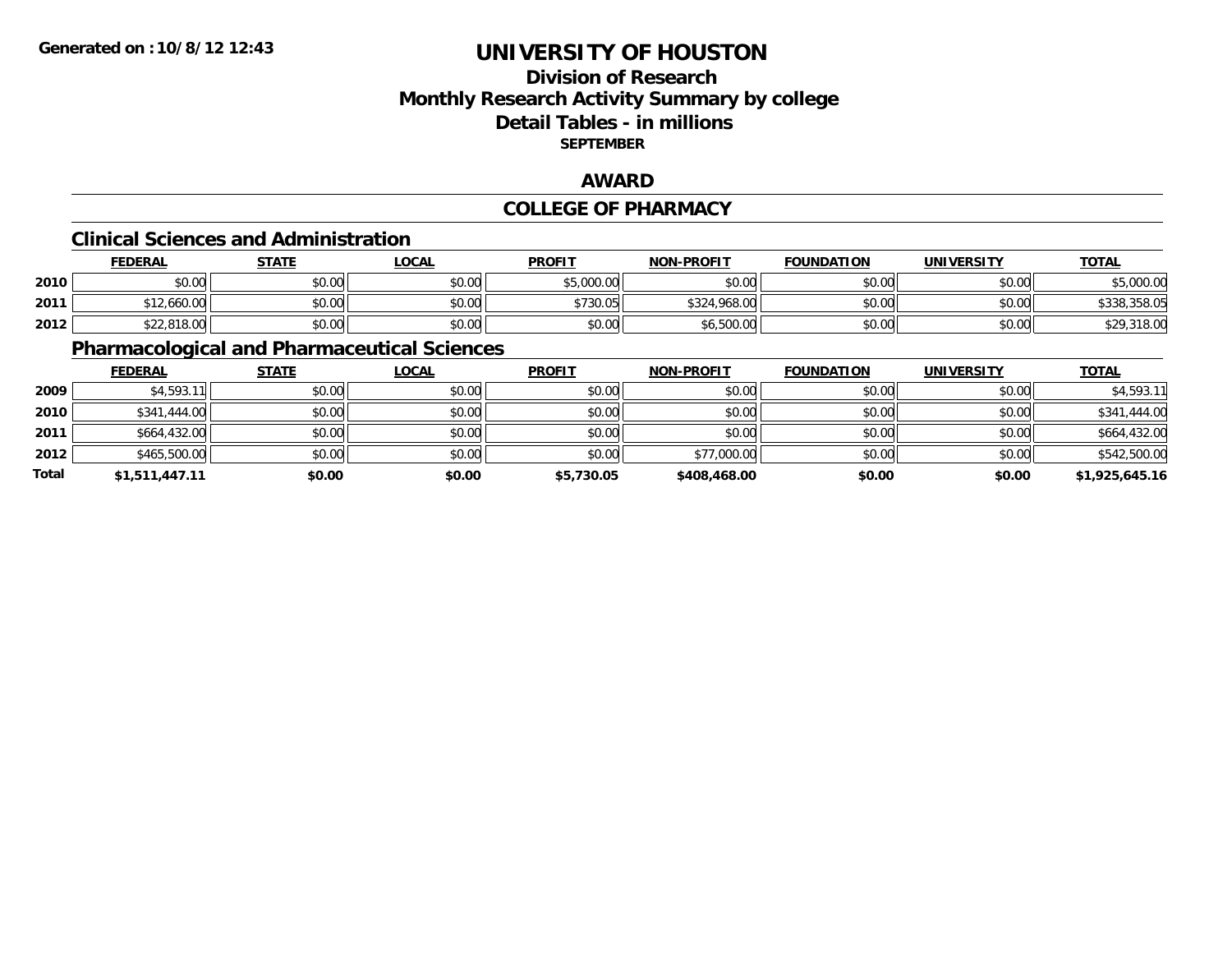## **Division of Research Monthly Research Activity Summary by college Detail Tables - in millions SEPTEMBER**

### **AWARD**

### **COLLEGE OF TECHNOLOGY**

|       | <b>Center for Technology Literacy</b>         |              |              |               |                   |                   |                   |              |
|-------|-----------------------------------------------|--------------|--------------|---------------|-------------------|-------------------|-------------------|--------------|
|       | <b>FEDERAL</b>                                | <b>STATE</b> | <b>LOCAL</b> | <b>PROFIT</b> | <b>NON-PROFIT</b> | <b>FOUNDATION</b> | <b>UNIVERSITY</b> | <b>TOTAL</b> |
| 2010  | \$0.00                                        | \$0.00       | \$0.00       | \$0.00        | \$0.00            | \$0.00            | \$0.00            | \$0.00       |
|       | <b>Engineering Technology</b>                 |              |              |               |                   |                   |                   |              |
|       | <b>FEDERAL</b>                                | <b>STATE</b> | <b>LOCAL</b> | <b>PROFIT</b> | <b>NON-PROFIT</b> | <b>FOUNDATION</b> | <b>UNIVERSITY</b> | <b>TOTAL</b> |
| 2009  | \$0.00                                        | \$0.00       | \$0.00       | \$0.00        | \$43,103.00       | \$0.00            | \$0.00            | \$43,103.00  |
| 2010  | \$197,175.80                                  | \$0.00       | \$0.00       | \$0.00        | \$0.00            | \$0.00            | \$0.00            | \$197,175.80 |
|       | <b>Human Development and Consumer Science</b> |              |              |               |                   |                   |                   |              |
|       | <b>FEDERAL</b>                                | <b>STATE</b> | <b>LOCAL</b> | <b>PROFIT</b> | <b>NON-PROFIT</b> | <b>FOUNDATION</b> | <b>UNIVERSITY</b> | <b>TOTAL</b> |
| 2010  | \$0.00                                        | \$0.00       | \$0.00       | \$0.00        | \$0.00            | \$0.00            | \$0.00            | \$0.00       |
|       | <b>Information &amp; Logistics Technology</b> |              |              |               |                   |                   |                   |              |
|       | <b>FEDERAL</b>                                | <b>STATE</b> | <b>LOCAL</b> | <b>PROFIT</b> | <b>NON-PROFIT</b> | <b>FOUNDATION</b> | <b>UNIVERSITY</b> | <b>TOTAL</b> |
| 2009  | \$24,999.00                                   | \$0.00       | \$0.00       | \$0.00        | \$0.00            | \$0.00            | \$0.00            | \$24,999.00  |
| 2011  | \$0.00                                        | \$0.00       | \$0.00       | \$0.00        | \$4,500.00        | \$0.00            | \$0.00            | \$4,500.00   |
| 2012  | \$5,000.00                                    | \$0.00       | \$0.00       | \$0.00        | \$0.00            | \$0.00            | \$0.00            | \$5,000.00   |
|       | <b>Texas Manufacturing Assistance Center</b>  |              |              |               |                   |                   |                   |              |
|       | <b>FEDERAL</b>                                | <b>STATE</b> | <b>LOCAL</b> | <b>PROFIT</b> | <b>NON-PROFIT</b> | <b>FOUNDATION</b> | <b>UNIVERSITY</b> | <b>TOTAL</b> |
| 2010  | \$0.00                                        | \$0.00       | \$0.00       | \$0.00        | \$0.00            | \$0.00            | \$0.00            | \$0.00       |
| Total | \$227,174.80                                  | \$0.00       | \$0.00       | \$0.00        | \$47,603.00       | \$0.00            | \$0.00            | \$274,777.80 |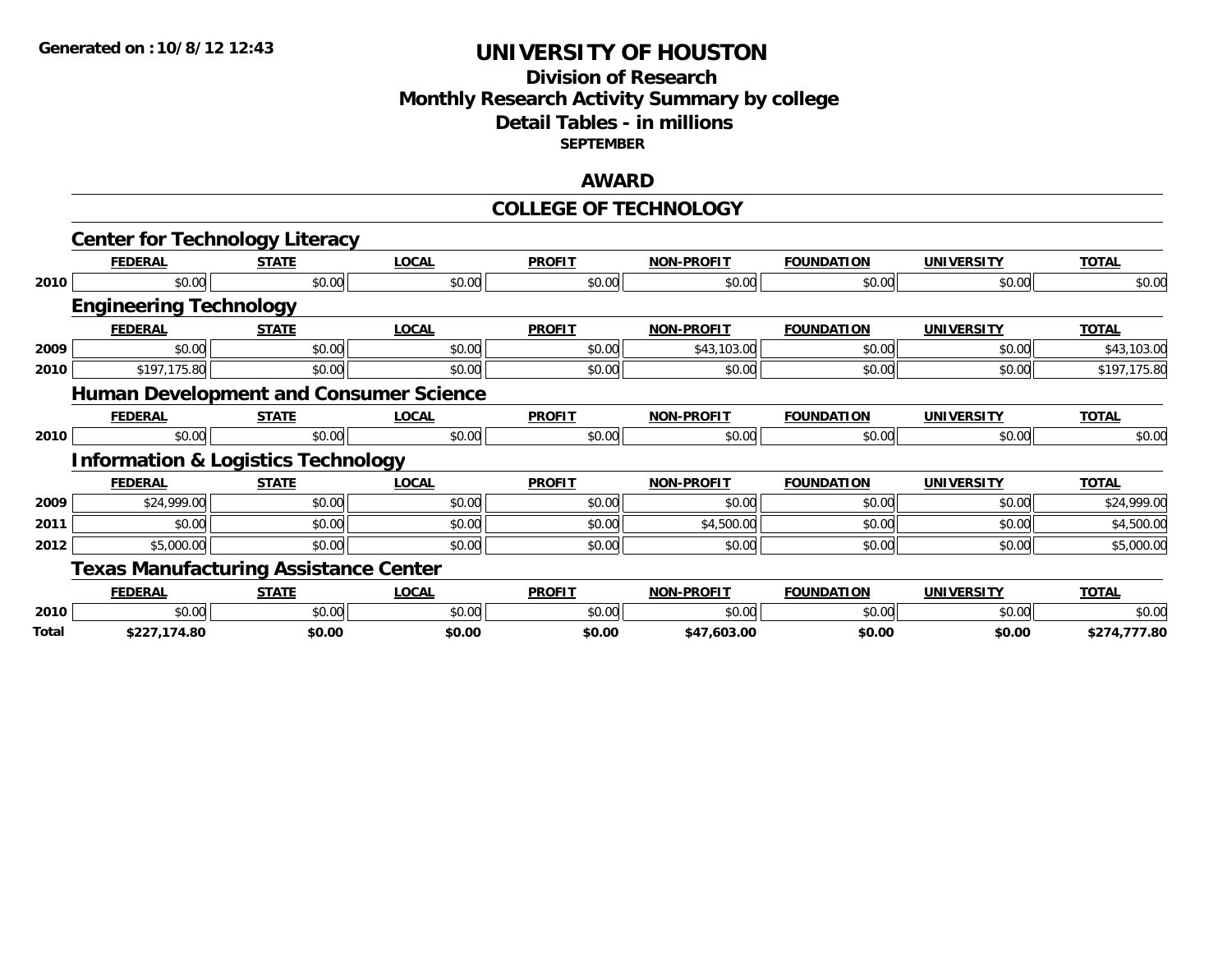## **Division of Research Monthly Research Activity Summary by college Detail Tables - in millions SEPTEMBER**

### **AWARD**

# **CULLEN COLLEGE OF ENGINEERING**

|      | <b>Biomedical Engineering</b>                |                |                                                          |               |                   |                   |                   |                |
|------|----------------------------------------------|----------------|----------------------------------------------------------|---------------|-------------------|-------------------|-------------------|----------------|
|      | <b>FEDERAL</b>                               | <b>STATE</b>   | <b>LOCAL</b>                                             | <b>PROFIT</b> | <b>NON-PROFIT</b> | <b>FOUNDATION</b> | <b>UNIVERSITY</b> | <b>TOTAL</b>   |
| 2009 | \$307,861.00                                 | \$0.00         | \$0.00                                                   | \$0.00        | \$100,000.00      | \$0.00            | \$0.00            | \$407,861.00   |
|      |                                              |                | <b>Center for Innovative Grouting Materials and Tech</b> |               |                   |                   |                   |                |
|      | <b>FEDERAL</b>                               | <b>STATE</b>   | <b>LOCAL</b>                                             | <b>PROFIT</b> | <b>NON-PROFIT</b> | <b>FOUNDATION</b> | <b>UNIVERSITY</b> | <b>TOTAL</b>   |
| 2012 | \$0.00                                       | \$0.00         | \$0.00                                                   | \$0.00        | \$0.00            | \$0.00            | \$0.00            | \$0.00         |
|      | <b>Chemical Engineering</b>                  |                |                                                          |               |                   |                   |                   |                |
|      | <b>FEDERAL</b>                               | <b>STATE</b>   | <b>LOCAL</b>                                             | <b>PROFIT</b> | <b>NON-PROFIT</b> | <b>FOUNDATION</b> | <b>UNIVERSITY</b> | <b>TOTAL</b>   |
| 2009 | \$88,437.20                                  | \$7,034,559.00 | \$0.00                                                   | \$150,000.00  | \$40,000.00       | \$0.00            | \$0.00            | \$7,312,996.20 |
| 2010 | \$386,219.50                                 | \$0.00         | \$0.00                                                   | \$0.00        | \$0.00            | \$0.00            | \$0.00            | \$386,219.50   |
| 2011 | \$792,347.25                                 | \$0.00         | \$0.00                                                   | \$141,131.00  | \$0.00            | \$0.00            | \$0.00            | \$933,478.25   |
| 2012 | \$345,895.00                                 | \$0.00         | \$0.00                                                   | \$457,500.00  | \$0.00            | \$0.00            | \$0.00            | \$803,395.00   |
| 2013 | \$538,360.00                                 | \$0.00         | \$0.00                                                   | \$115,518.00  | \$200,000.00      | \$0.00            | \$0.00            | \$853,878.00   |
|      | <b>Civil Engineering</b>                     |                |                                                          |               |                   |                   |                   |                |
|      | <b>FEDERAL</b>                               | <b>STATE</b>   | <b>LOCAL</b>                                             | <b>PROFIT</b> | <b>NON-PROFIT</b> | <b>FOUNDATION</b> | <b>UNIVERSITY</b> | <b>TOTAL</b>   |
| 2009 | \$313,398.20                                 | \$405,934.00   | \$0.00                                                   | \$0.00        | \$0.00            | \$0.00            | \$0.00            | \$719,332.20   |
| 2010 | \$443,854.20                                 | \$410,767.00   | \$0.00                                                   | \$0.00        | \$0.00            | \$0.00            | \$0.00            | \$854,621.20   |
| 2011 | \$0.00                                       | \$86,223.00    | \$0.00                                                   | \$0.00        | \$0.00            | \$0.00            | \$0.00            | \$86,223.00    |
| 2012 | \$991,976.00                                 | \$307,577.00   | \$0.00                                                   | \$0.00        | \$0.00            | \$66,667.00       | \$0.00            | \$1,366,220.00 |
| 2013 | \$494,999.91                                 | \$124,566.00   | \$0.00                                                   | \$0.00        | \$0.00            | \$0.00            | \$0.00            | \$619,565.91   |
|      | <b>Electrical &amp; Computer Engineering</b> |                |                                                          |               |                   |                   |                   |                |
|      | <b>FEDERAL</b>                               | <b>STATE</b>   | <b>LOCAL</b>                                             | <b>PROFIT</b> | <b>NON-PROFIT</b> | <b>FOUNDATION</b> | <b>UNIVERSITY</b> | <b>TOTAL</b>   |
| 2009 | \$989,293.40                                 | \$49,985.00    | \$0.00                                                   | \$25,000.00   | \$0.00            | \$0.00            | \$0.00            | \$1,064,278.40 |
| 2010 | \$1,517,347.40                               | \$10,000.00    | \$0.00                                                   | \$25,000.00   | \$0.00            | \$0.00            | \$0.00            | \$1,552,347.40 |
| 2011 | \$314,594.25                                 | \$10,000.00    | \$0.00                                                   | \$48,000.00   | \$0.00            | \$0.00            | \$0.00            | \$372,594.25   |
| 2012 | \$398,757.50                                 | \$10,000.00    | \$0.00                                                   | \$108,500.00  | \$0.00            | \$0.00            | \$0.00            | \$517,257.50   |
| 2013 | \$0.00                                       | \$10,000.00    | \$0.00                                                   | \$75,698.00   | \$0.00            | \$0.00            | \$0.00            | \$85,698.00    |
|      | <b>Industrial Engineering</b>                |                |                                                          |               |                   |                   |                   |                |
|      | <b>FEDERAL</b>                               | <b>STATE</b>   | <b>LOCAL</b>                                             | <b>PROFIT</b> | <b>NON-PROFIT</b> | <b>FOUNDATION</b> | <b>UNIVERSITY</b> | <b>TOTAL</b>   |
| 2010 | \$166,198.00                                 | \$45,741.00    | \$26,566.00                                              | \$0.00        | \$0.00            | \$0.00            | \$0.00            | \$238,505.00   |
| 2011 | \$0.00                                       | \$16,828.00    | \$0.00                                                   | \$0.00        | \$0.00            | \$0.00            | \$0.00            | \$16,828.00    |
| 2012 | \$0.00                                       | \$0.00         | \$0.00                                                   | \$0.00        | \$0.00            | \$0.00            | \$0.00            | \$0.00         |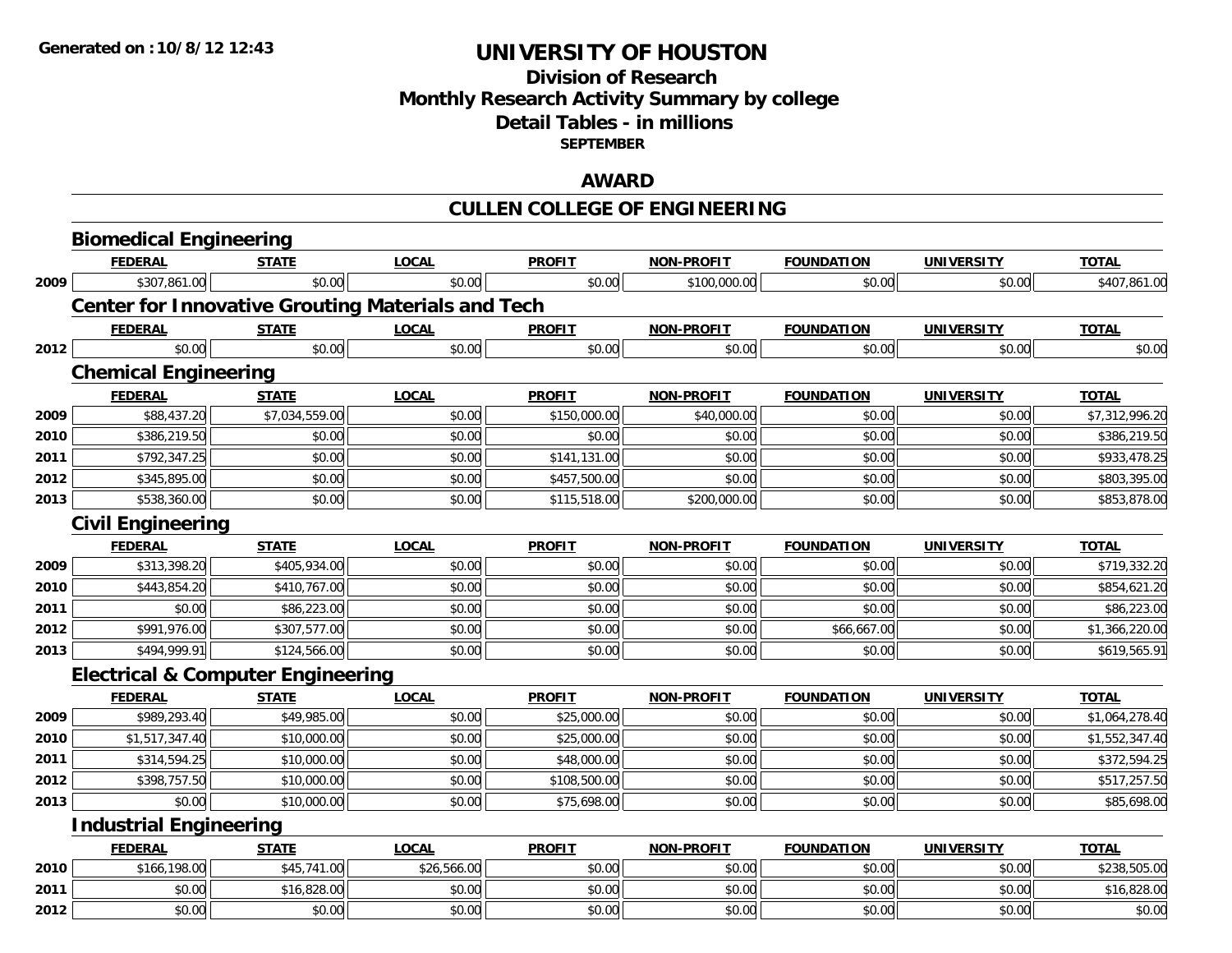## **Division of ResearchMonthly Research Activity Summary by college Detail Tables - in millions SEPTEMBER**

### **AWARD**

# **CULLEN COLLEGE OF ENGINEERING**

### **Mechanical Engineering**

|      | <b>FEDERAL</b> | <u>STATE</u> | <u>LOCAL</u> | <b>PROFIT</b> | <b>NON-PROFIT</b> | <b>FOUNDATION</b> | <b>UNIVERSITY</b> | <b>TOTAL</b>    |
|------|----------------|--------------|--------------|---------------|-------------------|-------------------|-------------------|-----------------|
| 2009 | \$161,990.61   | \$0.00       | \$0.00       | \$14,317.00   | \$0.00            | \$0.00            | \$0.00            | .307.61         |
| 2010 | \$268,537.40   | \$0.00       | \$0.00       | \$0.00        | \$0.00            | \$0.00            | \$0.00            | \$268,537.40    |
| 2012 | \$611,744.00   | \$0.00       | \$0.00       | \$42,000.00   | \$0.00            | \$0.00            | \$0.00            | 744.00<br>\$653 |

### **SW Public Safety Technology Center**

|       | <b>FEDERAL</b>     | STATE          | <b>_OCAL</b> | <b>PROFIT</b>  | <b>J-PROFIT</b><br>NON- | <b>FOUNDATION</b> | UNIVERSITY | <b>TOTAL</b>               |
|-------|--------------------|----------------|--------------|----------------|-------------------------|-------------------|------------|----------------------------|
| 2009  | $\sim$ 00<br>vu.uu | \$0.00         | \$0.00       | \$0.00         | en uu<br>DU.UG          | \$0.00            | \$0.00     | \$0.00                     |
| Total | 131.810.82         | \$8,522,180.00 | \$26,566.00  | .664.00<br>202 | \$340.000.00            | \$66,667.00       | \$0.00     | /.289.887.81<br><b>τ1Ο</b> |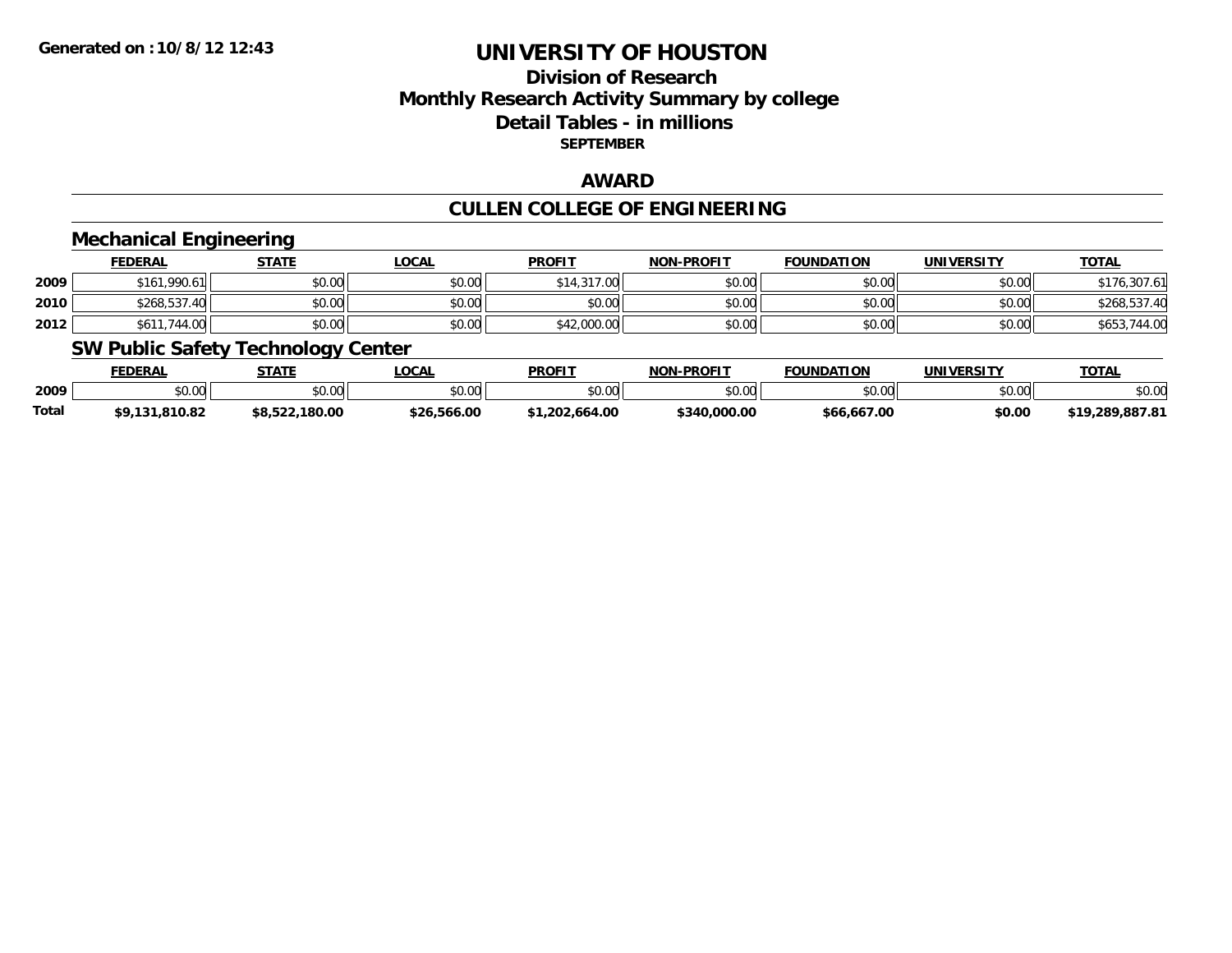## **Division of Research Monthly Research Activity Summary by college Detail Tables - in millions SEPTEMBER**

### **AWARD**

# **DIVISION OF RESEARCH**

|      | <b>Center for Advanced Materials</b>     |              |                                                           |               |                   |                   |                   |              |
|------|------------------------------------------|--------------|-----------------------------------------------------------|---------------|-------------------|-------------------|-------------------|--------------|
|      | <b>FEDERAL</b>                           | <b>STATE</b> | <b>LOCAL</b>                                              | <b>PROFIT</b> | <b>NON-PROFIT</b> | <b>FOUNDATION</b> | <b>UNIVERSITY</b> | <b>TOTAL</b> |
| 2009 | \$0.00                                   | \$0.00       | \$0.00                                                    | \$0.00        | \$0.00            | \$0.00            | \$0.00            | \$0.00       |
| 2011 | \$0.00                                   | \$0.00       | \$0.00                                                    | \$0.00        | \$0.00            | \$0.00            | \$0.00            | \$0.00       |
| 2012 | \$0.00                                   | \$0.00       | \$0.00                                                    | \$0.00        | \$0.00            | \$0.00            | \$0.00            | \$0.00       |
|      |                                          |              | <b>Center for Biomedical &amp; Environmental Genomics</b> |               |                   |                   |                   |              |
|      | <b>FEDERAL</b>                           | <b>STATE</b> | <b>LOCAL</b>                                              | <b>PROFIT</b> | <b>NON-PROFIT</b> | <b>FOUNDATION</b> | <b>UNIVERSITY</b> | <b>TOTAL</b> |
| 2009 | \$0.00                                   | \$0.00       | \$0.00                                                    | \$0.00        | \$0.00            | \$0.00            | \$0.00            | \$0.00       |
| 2010 | \$0.00                                   | \$0.00       | \$0.00                                                    | \$0.00        | \$0.00            | \$0.00            | \$0.00            | \$0.00       |
| 2011 | \$0.00                                   | \$0.00       | \$0.00                                                    | \$0.00        | \$0.00            | \$0.00            | \$0.00            | \$0.00       |
|      |                                          |              | <b>Center for Neuromotor &amp; Biomechanics Research</b>  |               |                   |                   |                   |              |
|      | <b>FEDERAL</b>                           | <b>STATE</b> | <b>LOCAL</b>                                              | <b>PROFIT</b> | <b>NON-PROFIT</b> | <b>FOUNDATION</b> | <b>UNIVERSITY</b> | <b>TOTAL</b> |
| 2013 | \$0.00                                   | \$0.00       | \$0.00                                                    | \$0.00        | \$0.00            | \$0.00            | \$0.00            | \$0.00       |
|      | <b>TcSAM</b>                             |              |                                                           |               |                   |                   |                   |              |
|      | <b>FEDERAL</b>                           | <b>STATE</b> | <b>LOCAL</b>                                              | <b>PROFIT</b> | NON-PROFIT        | <b>FOUNDATION</b> | <b>UNIVERSITY</b> | <b>TOTAL</b> |
| 2010 | \$0.00                                   | \$0.00       | \$0.00                                                    | \$0.00        | \$0.00            | \$0.00            | \$0.00            | \$0.00       |
|      | <b>TcSUH</b>                             |              |                                                           |               |                   |                   |                   |              |
|      | <b>FEDERAL</b>                           | <b>STATE</b> | <b>LOCAL</b>                                              | <b>PROFIT</b> | <b>NON-PROFIT</b> | <b>FOUNDATION</b> | <b>UNIVERSITY</b> | <b>TOTAL</b> |
| 2009 | \$13,139.00                              | \$0.00       | \$0.00                                                    | \$0.00        | \$0.00            | \$0.00            | \$0.00            | \$13,139.00  |
| 2010 | \$0.00                                   | \$0.00       | \$0.00                                                    | \$0.00        | \$0.00            | \$0.00            | \$0.00            | \$0.00       |
| 2011 | \$0.00                                   | \$0.00       | \$0.00                                                    | \$12,000.00   | \$0.00            | \$0.00            | \$0.00            | \$12,000.00  |
|      | <b>Texas Learning/Computation Center</b> |              |                                                           |               |                   |                   |                   |              |
|      | <b>FEDERAL</b>                           | <b>STATE</b> | <b>LOCAL</b>                                              | <b>PROFIT</b> | <b>NON-PROFIT</b> | <b>FOUNDATION</b> | <b>UNIVERSITY</b> | <b>TOTAL</b> |
| 2009 | \$0.00                                   | \$0.00       | \$0.00                                                    | \$0.00        | \$0.00            | \$0.00            | \$0.00            | \$0.00       |
| 2010 | \$0.00                                   | \$0.00       | \$0.00                                                    | \$0.00        | \$0.00            | \$0.00            | \$0.00            | \$0.00       |
| 2011 | \$0.00                                   | \$0.00       | \$0.00                                                    | \$0.00        | \$0.00            | \$0.00            | \$0.00            | \$0.00       |
| 2012 | \$0.00                                   | \$0.00       | \$0.00                                                    | \$0.00        | \$0.00            | \$0.00            | \$0.00            | \$0.00       |
|      | <b>Texas Obesity Research Center</b>     |              |                                                           |               |                   |                   |                   |              |
|      | <b>FEDERAL</b>                           | <b>STATE</b> | <b>LOCAL</b>                                              | <b>PROFIT</b> | NON-PROFIT        | <b>FOUNDATION</b> | <b>UNIVERSITY</b> | <b>TOTAL</b> |
| 2013 | \$0.00                                   | \$0.00       | \$0.00                                                    | \$0.00        | \$0.00            | \$0.00            | \$0.00            | \$0.00       |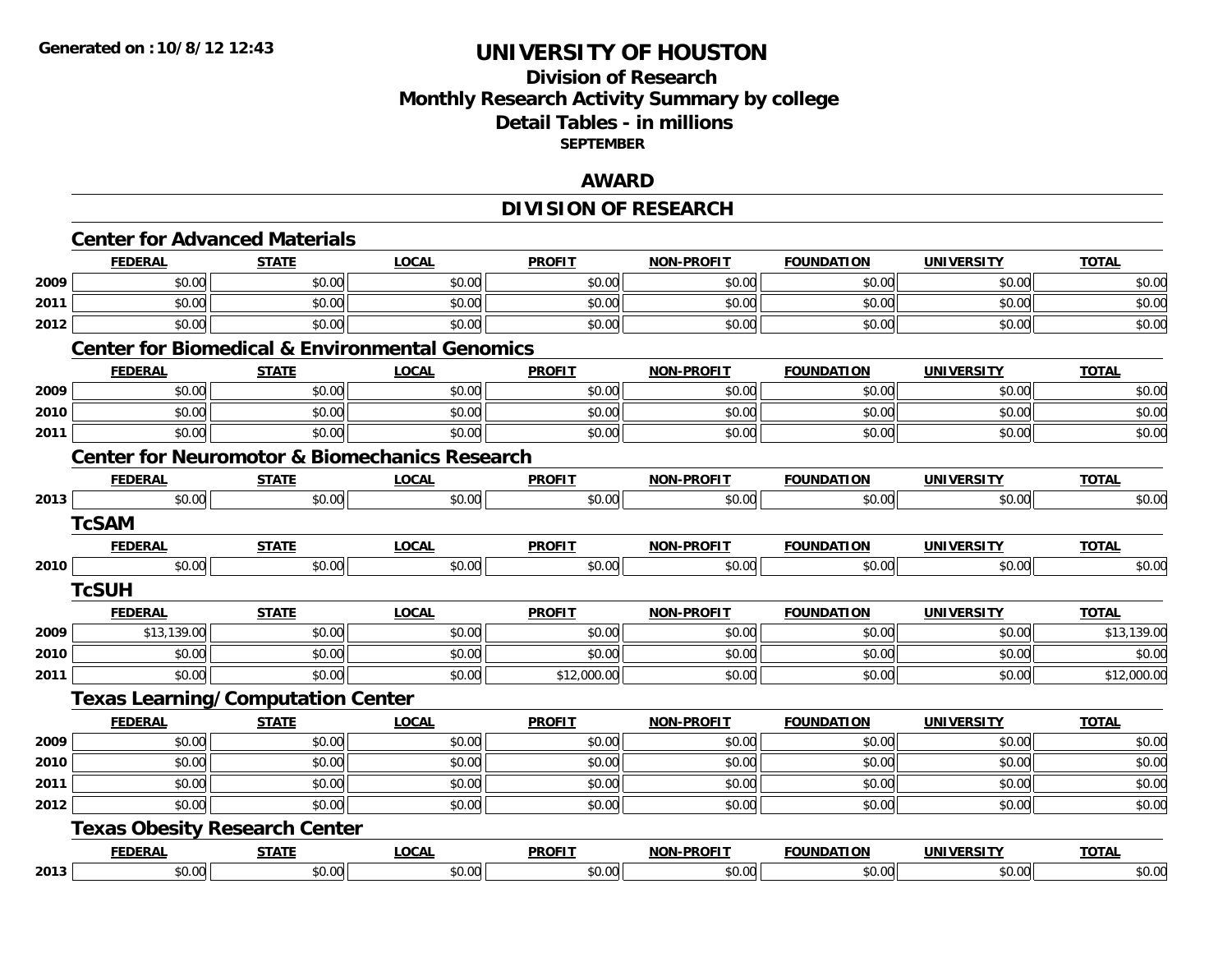## **Division of Research Monthly Research Activity Summary by college Detail Tables - in millions SEPTEMBER**

### **AWARD**

# **DIVISION OF RESEARCH**

|       | <u>FEDERAL</u> | <b>STATE</b> | <u>LOCAL</u> | <b>PROFIT</b> | <b>NON-PROFIT</b> | <b>FOUNDATION</b> | <b>UNIVERSITY</b> | <b>TOTAL</b> |
|-------|----------------|--------------|--------------|---------------|-------------------|-------------------|-------------------|--------------|
| 2010  | \$0.00         | \$0.00       | \$0.00       | \$0.00        | \$0.00            | \$0.00            | \$0.00            | \$0.00       |
| 2012  | \$101,289.11   | \$0.00       | \$0.00       | \$0.00        | \$0.00            | \$0.00            | \$0.00            | \$101,289.11 |
| 2013  | \$299,999.70   | \$0.00       | \$0.00       | \$0.00        | \$0.00            | \$0.00            | \$0.00            | \$299,999.70 |
| Total | \$414,427.81   | \$0.00       | \$0.00       | \$12,000.00   | \$0.00            | \$0.00            | \$0.00            | \$426,427.81 |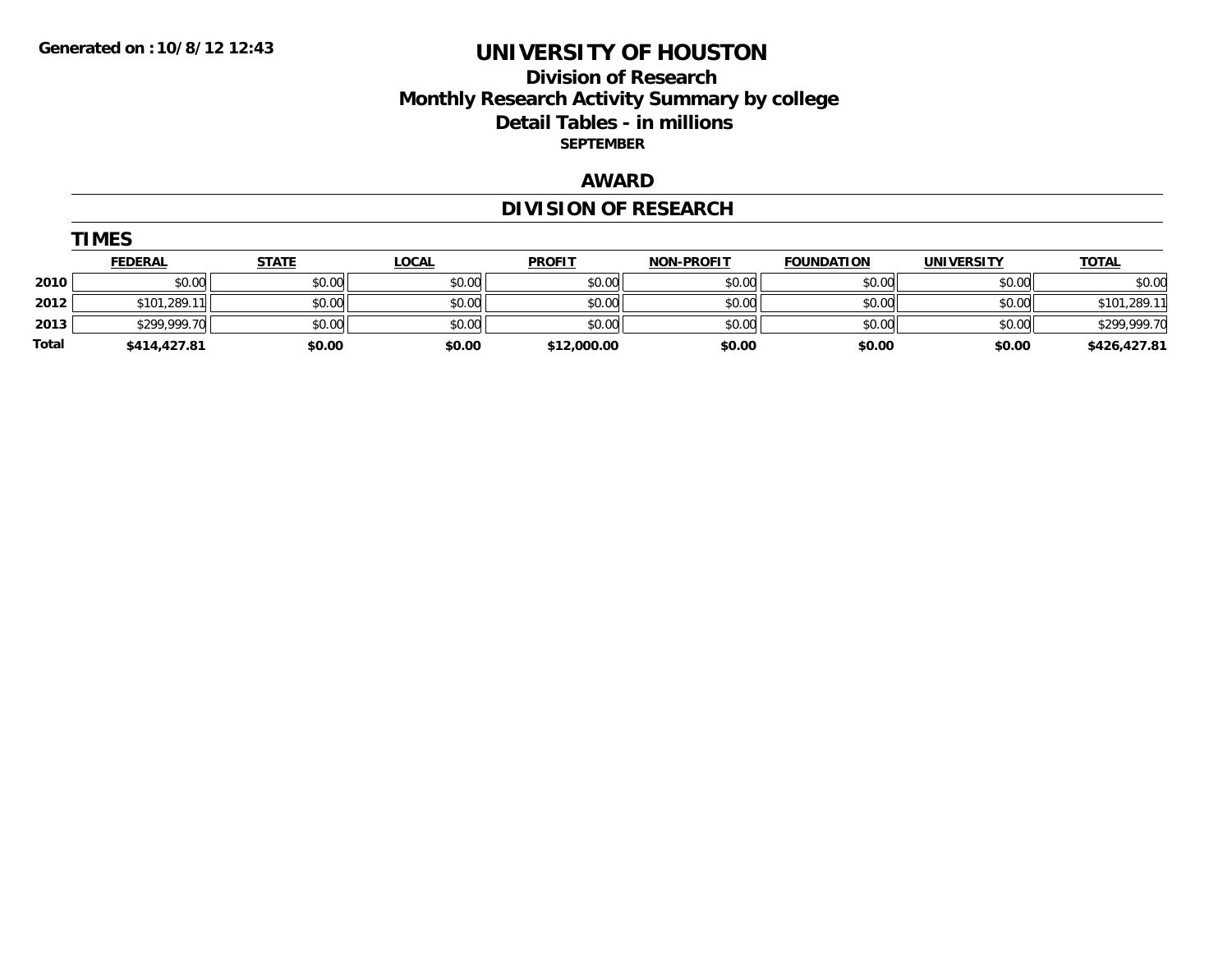## **Division of ResearchMonthly Research Activity Summary by college Detail Tables - in millions SEPTEMBER**

#### **AWARD**

#### **GRADUATE COLLEGE OF SOCIAL WORK**

## **Child & Family for Innovative Research**

|      | <b>EDERAL</b> | <b>STATE</b>          | <b>LOCAL</b> | <b>PROFIT</b> | <b>NON-PROFIT</b> | <b>FOUNDATION</b> | UNIVERSITY | <b>TOTAL</b>      |
|------|---------------|-----------------------|--------------|---------------|-------------------|-------------------|------------|-------------------|
| 2010 | \$0.00        | 40.00<br>JU.UU        | \$0.00       | \$0.00        | mn n¢<br>ง∪.∪บ    | \$0.00            | \$0.00     | \$0.00            |
| 2011 | \$25,000.00   | <b>AO OO</b><br>vv.vv | \$0.00       | \$0.00        | mn n¢<br>JU.UU    | \$0.00            | \$0.00     | <b>COR OOO OC</b> |
| 2012 | \$0.00        | \$0.00                | \$0.00       | \$0.00        | \$0.00            | \$0.00            | \$0.00     | \$0.00            |

#### **Dean, Social Work**

|       | <b>FEDERAL</b> | <b>STATE</b> | <b>LOCAL</b> | <b>PROFIT</b> | <b>NON-PROFIT</b> | <b>FOUNDATION</b> | <b>UNIVERSITY</b> | <b>TOTAL</b> |
|-------|----------------|--------------|--------------|---------------|-------------------|-------------------|-------------------|--------------|
| 2010  | \$131,715.68   | \$0.00       | \$0.00       | \$0.00        | \$0.00            | \$0.00            | \$0.00            | \$131,715.68 |
| 2011  | \$0.00         | \$0.00       | \$0.00       | \$0.00        | \$0.00            | \$1,146.30        | \$0.00            | \$1,146.30   |
| 2012  | \$173,349.55   | \$0.00       | \$0.00       | \$0.00        | \$0.00            | \$0.00            | \$0.00            | \$173,349.55 |
| 2013  | \$160,358.99   | \$0.00       | \$0.00       | \$0.00        | \$0.00            | \$0.00            | \$0.00            | \$160,358.99 |
| Total | \$490,424.22   | \$0.00       | \$0.00       | \$0.00        | \$0.00            | \$1,146.30        | \$0.00            | \$491,570.52 |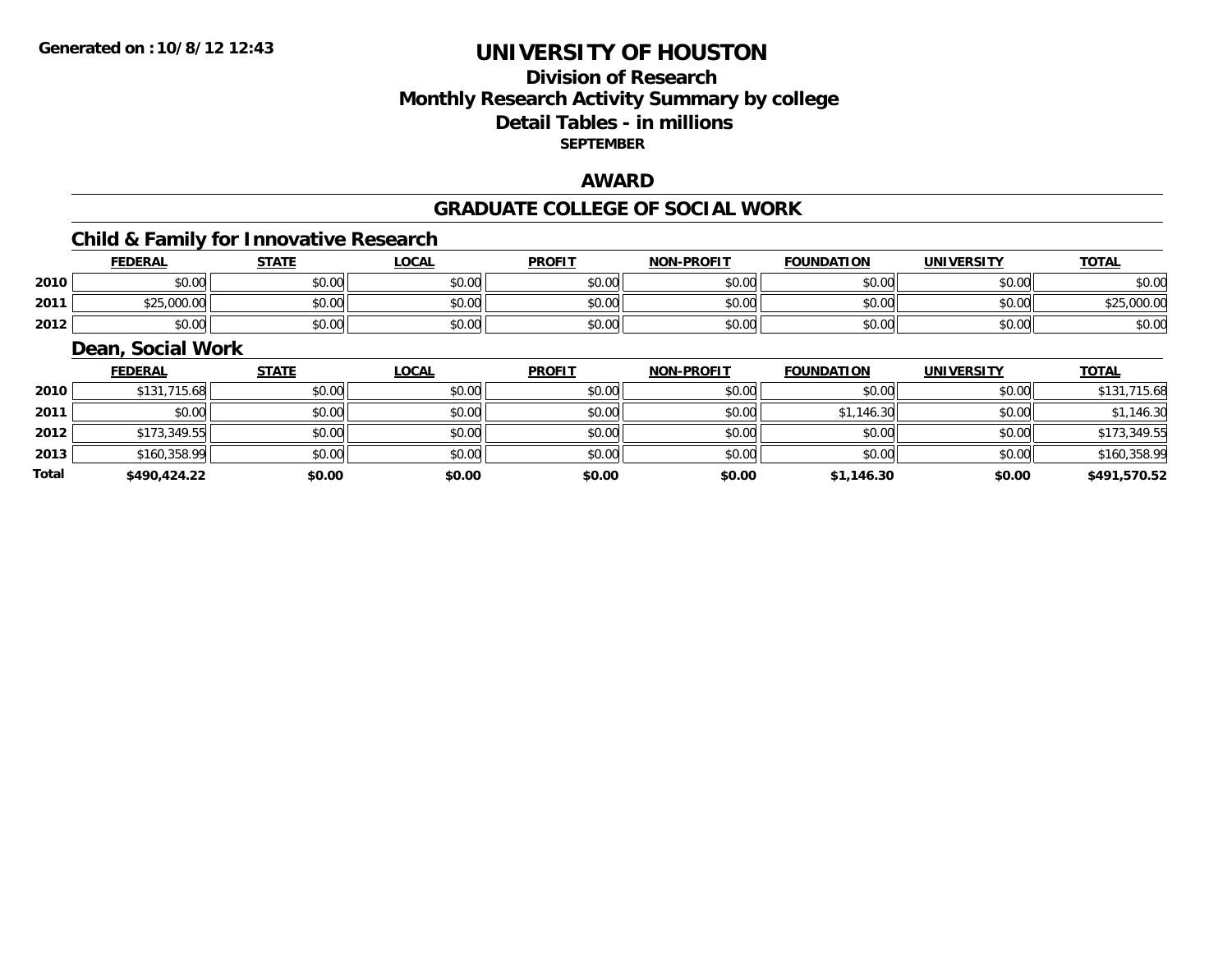### **Division of Research Monthly Research Activity Summary by college Detail Tables - in millions SEPTEMBER**

### **AWARD**

#### **HONORS COLLEGE**

#### **Houston Teachers Institute**

|       | <b>FEDERAL</b>   | STATE  | <b>LOCAL</b> | <b>PROFIT</b> | <b>NON-PROFIT</b> | <b>FOUNDATION</b> | UNIVERSITY | <b>TOTAL</b> |
|-------|------------------|--------|--------------|---------------|-------------------|-------------------|------------|--------------|
| 2009  | \$126,000.00     | \$0.00 | \$0.00       | \$0.00        | \$0.00            | \$0.00            | \$0.00     | 126,000.00   |
| 2012  | \$34.951.<br>.70 | \$0.00 | \$0.00       | \$0.00        | \$0.00            | \$0.00            | \$0.00     | \$34,951.70  |
| Total | \$160,951.70     | \$0.00 | \$0.00       | \$0.00        | \$0.00            | \$0.00            | \$0.00     | \$160,951.70 |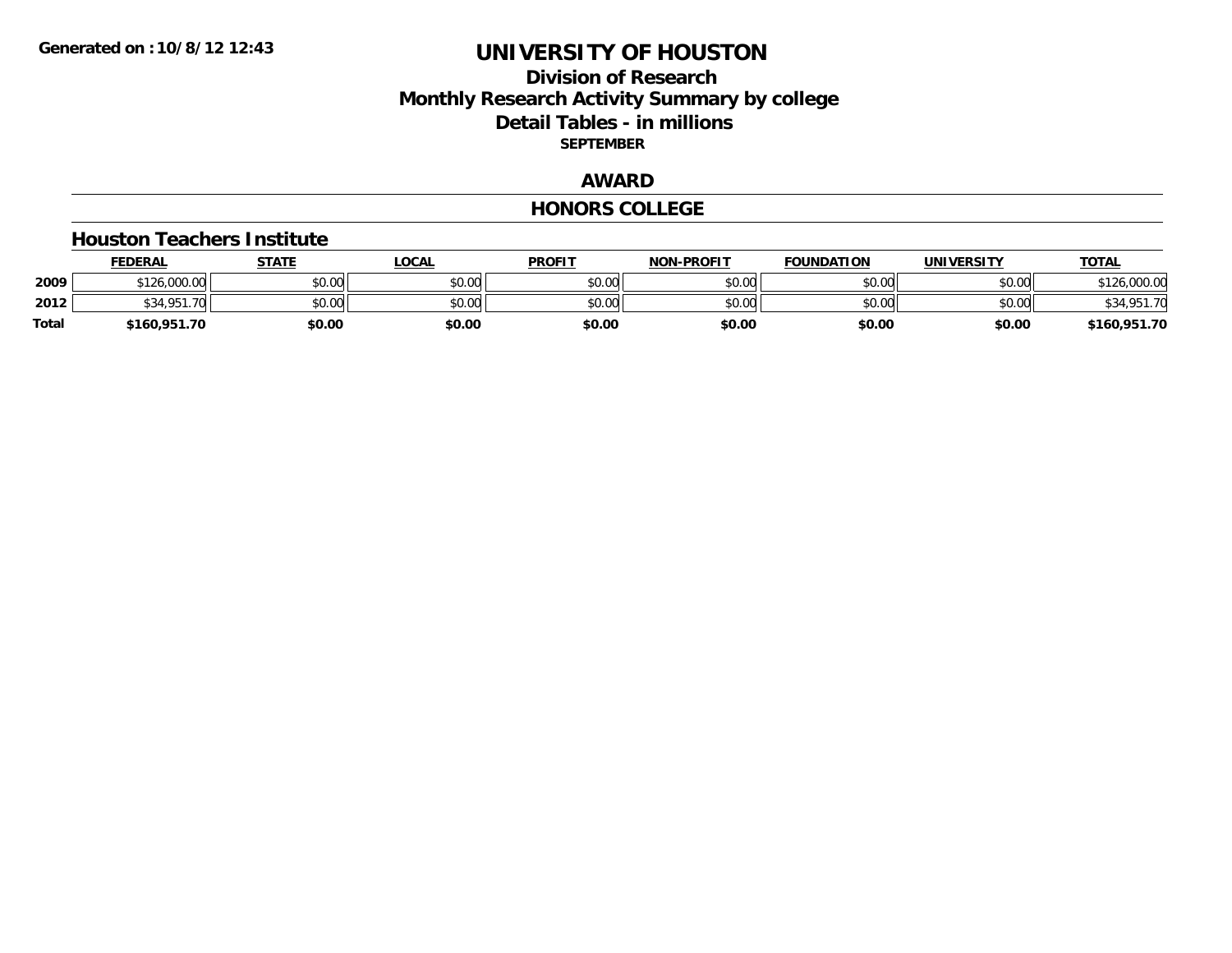### **Division of Research Monthly Research Activity Summary by college Detail Tables - in millions SEPTEMBER**

#### **AWARD**

#### **LIBRARY**

### **Administration, Library**

|              | <b>FEDERAI</b> | стлть         | _OCAL  | <b>PROFIT</b> | <b>NON-PROFIT</b> | .<br>`מחווווה: | <b>UNIVERSITY</b> | TOTA. |
|--------------|----------------|---------------|--------|---------------|-------------------|----------------|-------------------|-------|
| 2010         | $\sim$         | 0.00<br>wu.uu | \$0.00 | vv.v          | 0.00<br>vu.uu     | 0000<br>. UU   | to ool<br>JU.UU   |       |
| <b>Total</b> | '75.00<br>ົາ4  | \$0.00        | \$0.00 | \$0.00        | \$0.00            | \$0.00         | \$0.00            |       |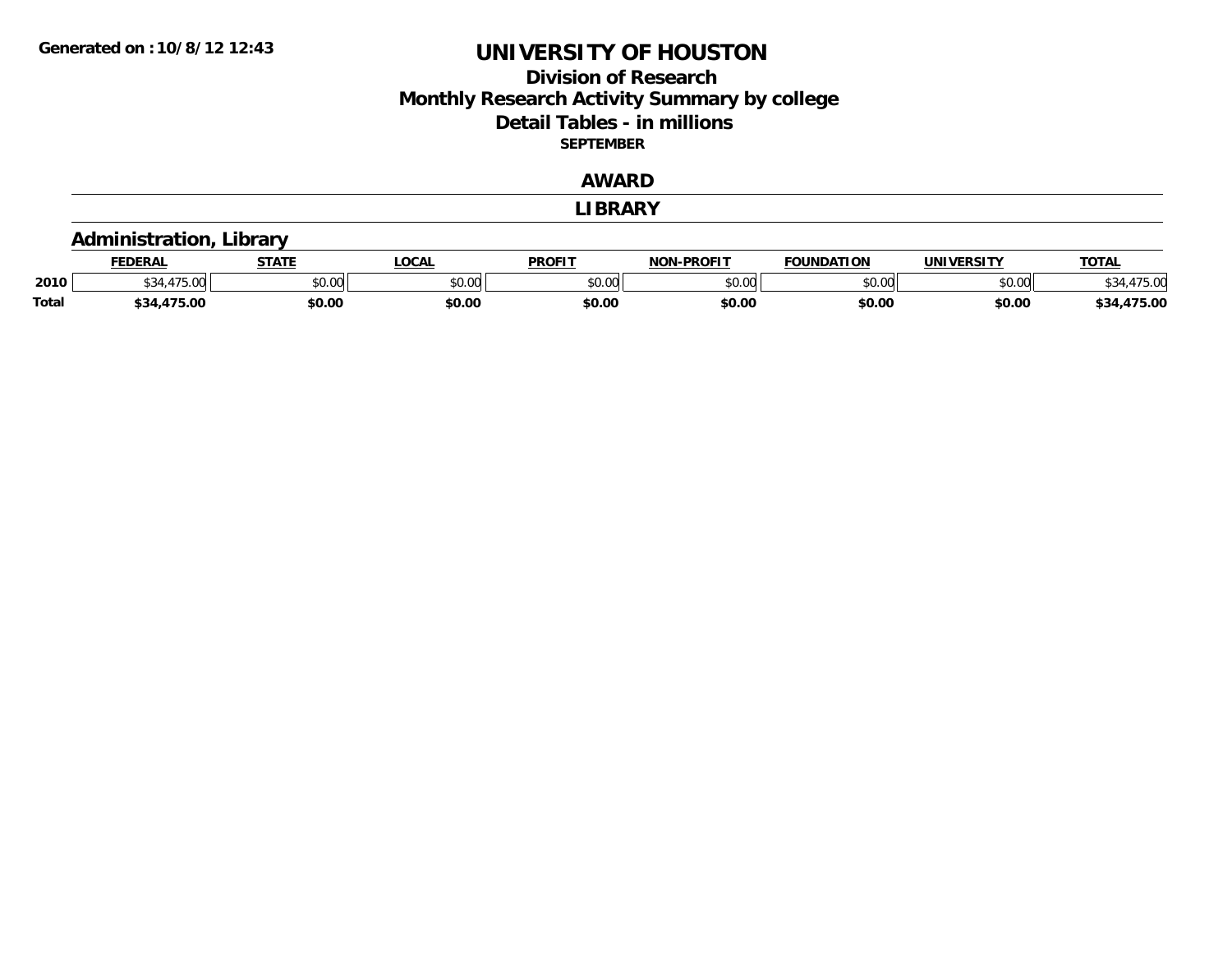### **Division of Research Monthly Research Activity Summary by college Detail Tables - in millions SEPTEMBER**

### **AWARD**

#### **SENIOR V.P. FOR ACADEMIC AFFAIRS AND PROVOST**

|       | <b>KUHF - Radio</b>                     |                |              |               |                   |                   |                   |                |
|-------|-----------------------------------------|----------------|--------------|---------------|-------------------|-------------------|-------------------|----------------|
|       | <b>FEDERAL</b>                          | <b>STATE</b>   | <b>LOCAL</b> | <b>PROFIT</b> | <b>NON-PROFIT</b> | <b>FOUNDATION</b> | <b>UNIVERSITY</b> | <b>TOTAL</b>   |
| 2011  | \$17,500.00                             | \$0.00         | \$0.00       | \$0.00        | \$0.00            | \$0.00            | \$0.00            | \$17,500.00    |
|       | <b>Learning and Assessment Services</b> |                |              |               |                   |                   |                   |                |
|       | <b>FEDERAL</b>                          | <b>STATE</b>   | <b>LOCAL</b> | <b>PROFIT</b> | <b>NON-PROFIT</b> | <b>FOUNDATION</b> | <b>UNIVERSITY</b> | <b>TOTAL</b>   |
| 2009  | \$301,959.00                            | \$0.00         | \$0.00       | \$0.00        | \$0.00            | \$0.00            | \$0.00            | \$301,959.00   |
| 2010  | \$227,609.00                            | \$148,027.00   | \$0.00       | \$0.00        | \$67,500.00       | \$0.00            | \$0.00            | \$443,136.00   |
| 2011  | \$311,018.00                            | \$0.00         | \$0.00       | \$0.00        | \$67,500.00       | \$0.00            | \$0.00            | \$378,518.00   |
| 2012  | \$301,376.00                            | \$130,000.00   | \$0.00       | \$0.00        | \$0.00            | \$0.00            | \$0.00            | \$431,376.00   |
| 2013  | \$301,376.00                            | \$0.00         | \$0.00       | \$0.00        | \$0.00            | \$0.00            | \$0.00            | \$301,376.00   |
|       | <b>Learning Support Services</b>        |                |              |               |                   |                   |                   |                |
|       | <b>FEDERAL</b>                          | <b>STATE</b>   | <b>LOCAL</b> | <b>PROFIT</b> | <b>NON-PROFIT</b> | <b>FOUNDATION</b> | <b>UNIVERSITY</b> | <b>TOTAL</b>   |
| 2009  | \$124,000.00                            | \$0.00         | \$0.00       | \$0.00        | \$0.00            | \$0.00            | \$0.00            | \$124,000.00   |
|       | <b>UH Charter School</b>                |                |              |               |                   |                   |                   |                |
|       | <b>FEDERAL</b>                          | <b>STATE</b>   | <b>LOCAL</b> | <b>PROFIT</b> | <b>NON-PROFIT</b> | <b>FOUNDATION</b> | <b>UNIVERSITY</b> | <b>TOTAL</b>   |
| 2012  | \$43,187.00                             | \$967,647.00   | \$0.00       | \$0.00        | \$0.00            | \$0.00            | \$0.00            | \$1,010,834.00 |
|       | <b>Undergraduate Scholars</b>           |                |              |               |                   |                   |                   |                |
|       | <b>FEDERAL</b>                          | <b>STATE</b>   | <b>LOCAL</b> | <b>PROFIT</b> | <b>NON-PROFIT</b> | <b>FOUNDATION</b> | <b>UNIVERSITY</b> | <b>TOTAL</b>   |
| 2013  | \$0.00                                  | \$19,050.00    | \$0.00       | \$0.00        | \$0.00            | \$0.00            | \$0.00            | \$19,050.00    |
|       | <b>Undergraduate Studies</b>            |                |              |               |                   |                   |                   |                |
|       | <b>FEDERAL</b>                          | <b>STATE</b>   | <b>LOCAL</b> | <b>PROFIT</b> | <b>NON-PROFIT</b> | <b>FOUNDATION</b> | <b>UNIVERSITY</b> | <b>TOTAL</b>   |
| 2009  | \$0.00                                  | \$15,000.00    | \$0.00       | \$0.00        | \$0.00            | \$0.00            | \$0.00            | \$15,000.00    |
| 2010  | \$0.00                                  | \$40,000.00    | \$0.00       | \$0.00        | \$0.00            | \$0.00            | \$0.00            | \$40,000.00    |
| Total | \$1,628,025.00                          | \$1,319,724.00 | \$0.00       | \$0.00        | \$135,000.00      | \$0.00            | \$0.00            | \$3,082,749.00 |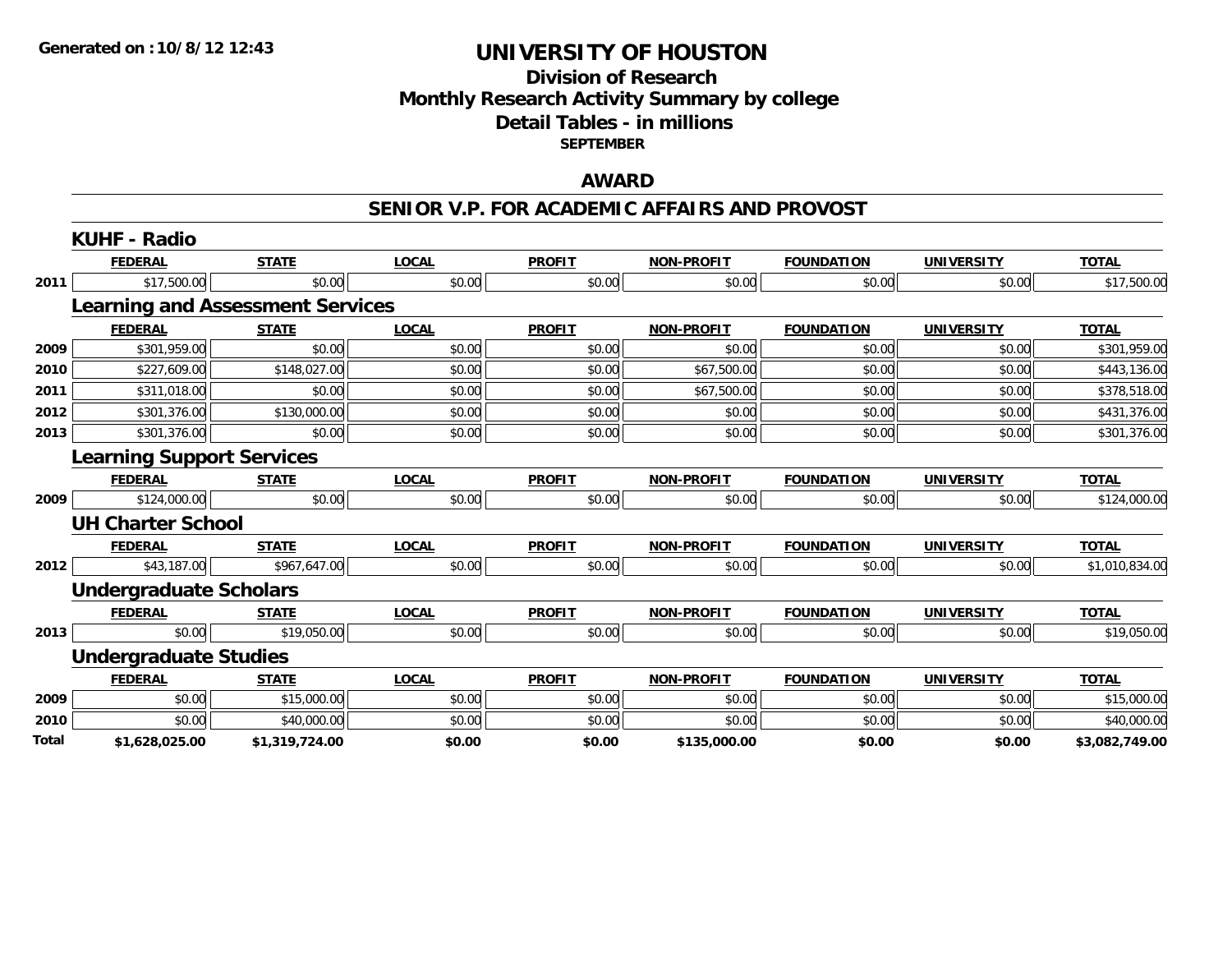## **Division of Research Monthly Research Activity Summary by college Detail Tables - in millions SEPTEMBER**

### **AWARD**

#### **UH LAW CENTER**

|       | _aw-UH                             |                       |        |               |                   |                   |            |                 |  |  |  |
|-------|------------------------------------|-----------------------|--------|---------------|-------------------|-------------------|------------|-----------------|--|--|--|
|       | <b>FEDERAL</b>                     | <b>STATE</b><br>SIAIE | LOCAL  | <b>PROFIT</b> | <b>NON-PROFIT</b> | <b>FOUNDATION</b> | UNIVERSITY | <b>TOTAL</b>    |  |  |  |
| 2011  | $\overline{\phantom{a}}$<br>$\sim$ | \$0.00                | \$0.00 | \$0.00        | \$0.00            | \$0.00            | \$0.00     | .137.00         |  |  |  |
| Total | \$14,137.00                        | \$0.00                | \$0.00 | \$0.00        | \$0.00            | \$0.00            | \$0.00     | 137.00<br>\$14. |  |  |  |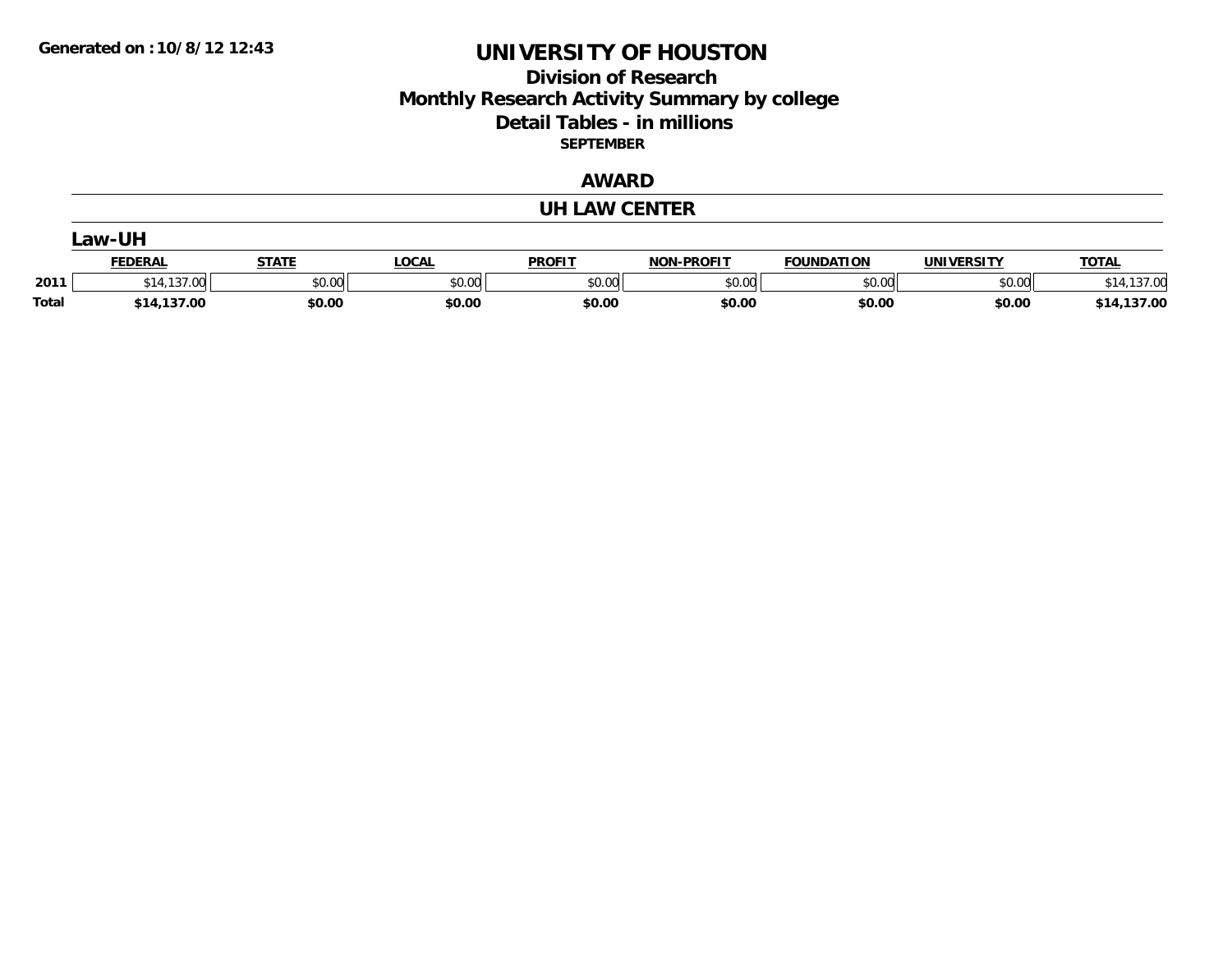### **Division of Research Monthly Research Activity Summary by college Detail Tables - in millions SEPTEMBER**

### **AWARD**

#### **UKNOWN COLLEGE**

## **Unknown Department**

|       | <b>FEDERAL</b> | <b>STATE</b> | <b>LOCAL</b> | <b>PROFIT</b> | NON-PROFIT | <b>FOUNDATION</b> | <b>UNIVERSITY</b> | <b>TOTAL</b> |
|-------|----------------|--------------|--------------|---------------|------------|-------------------|-------------------|--------------|
| 2009  | \$0.00         | \$0.00       | \$0.00       | \$0.00        | \$0.00     | \$0.00            | \$0.00            | \$0.00       |
| 2010  | \$0.00         | \$0.00       | \$0.00       | \$0.00        | \$0.00     | \$0.00            | \$0.00            | \$0.00       |
| 2011  | \$0.00         | \$0.00       | \$0.00       | \$0.00        | \$0.00     | \$0.00            | \$0.00            | \$0.00       |
| 2012  | \$0.00         | \$0.00       | \$0.00       | \$0.00        | \$0.00     | \$0.00            | \$0.00            | \$0.00       |
| 2013  | \$0.00         | \$0.00       | \$0.00       | \$0.00        | \$0.00     | \$0.00            | \$0.00            | \$0.00       |
| Total | \$0.00         | \$0.00       | \$0.00       | \$0.00        | \$0.00     | \$0.00            | \$0.00            | \$0.00       |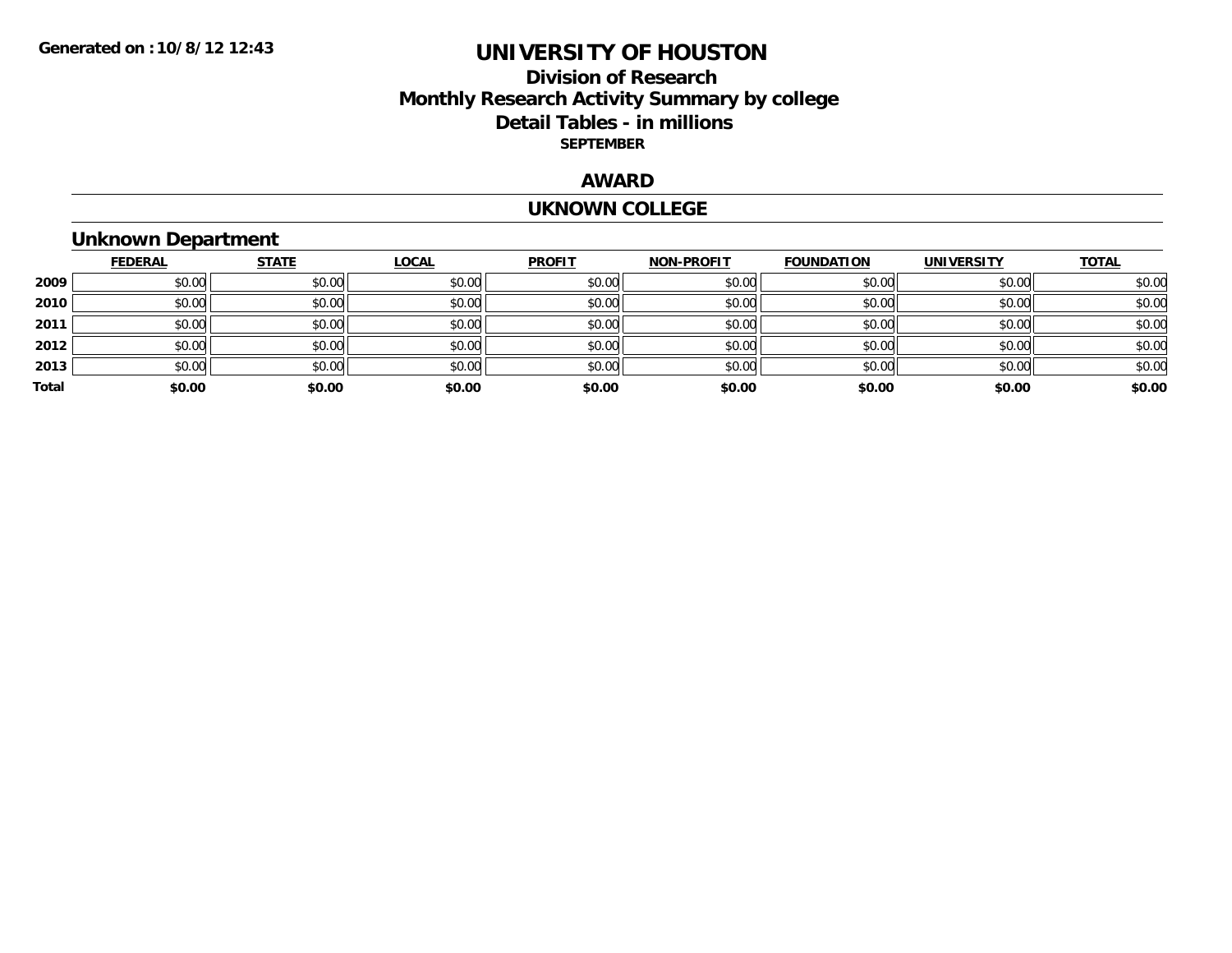### **Division of Research Monthly Research Activity Summary by college Detail Tables - in millions SEPTEMBER**

### **AWARD**

## **VICE PRESIDENT FOR ADMINISTRATION**

### **UH Police Department**

|       | <b>EDERAL</b> | <b>STATE</b>      | <b>LOCAL</b> | <b>PROFIT</b> | -PROFIT<br>וחרות | <b>FOUNDATION</b> | UNIVERSITY | <b>TOTAL</b>       |
|-------|---------------|-------------------|--------------|---------------|------------------|-------------------|------------|--------------------|
| 2009  | \$0.00        | 1.000<br>-4,000.c | \$0.00       | 0000<br>vv.vv | 0000<br>DU.UU    | \$0.00            | \$0.00     | 00000<br>14,000.00 |
| Total | \$0.00        | ,000.00           | \$0.00       | \$0.00        | \$0.00           | \$0.00            | \$0.00     | 4,000.00           |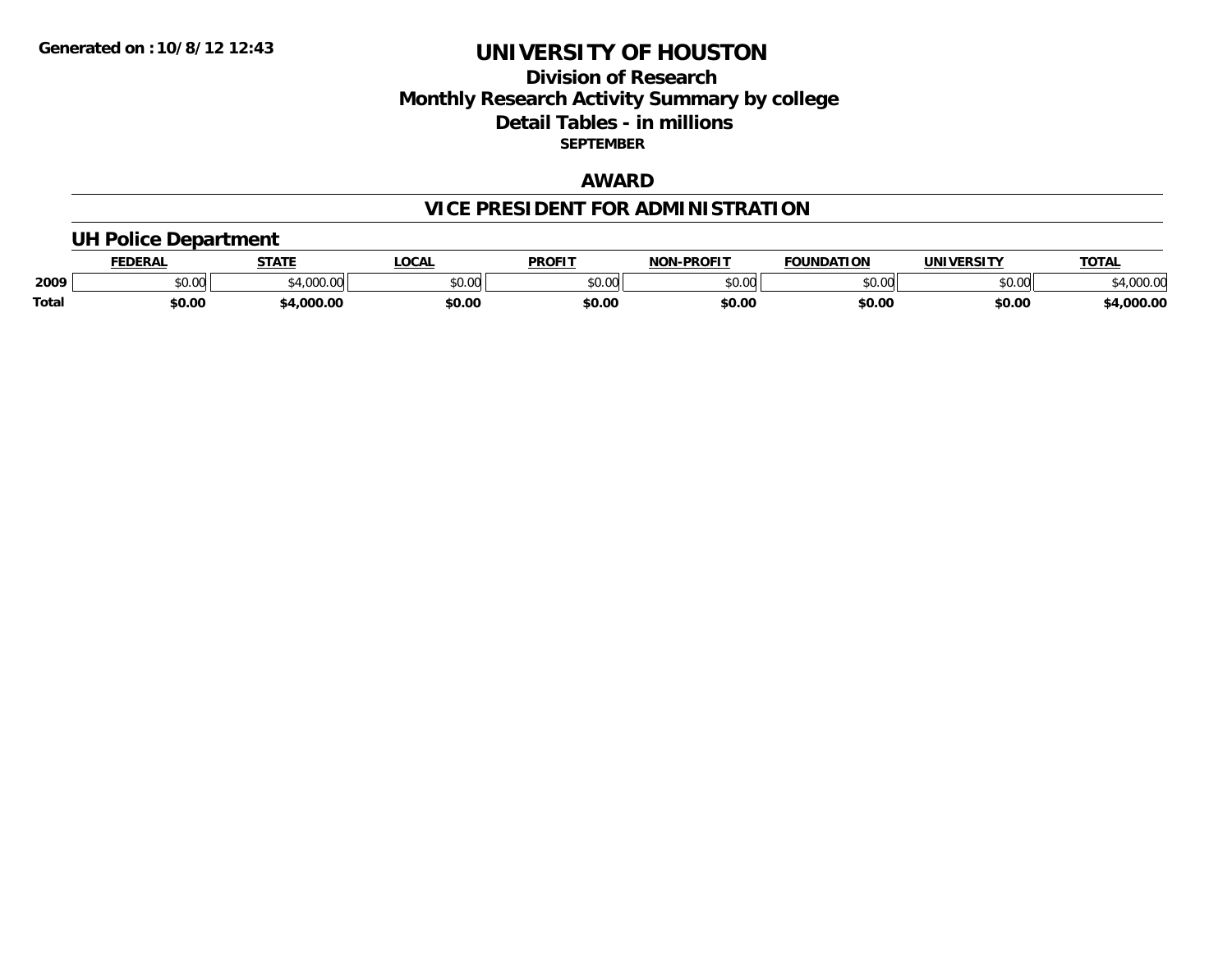### **Division of Research Monthly Research Activity Summary by college Detail Tables - in millions SEPTEMBER**

### **AWARD**

#### **VICE PRESIDENT FOR STUDENT AFFAIRS**

### **Vice President, Student Affairs**

|              | <b>FEDERAL</b> | <b>CTATE</b>  | .OCAL  | <b>PROFIT</b>  | <b>LPROFIT</b><br>חרות | <b>FOUNDATION</b> | <b>IINIVEDSITV</b> | <b>TOTAL</b> |
|--------------|----------------|---------------|--------|----------------|------------------------|-------------------|--------------------|--------------|
| 2009         | \$230.300.00I  | 0000<br>JU.UU | \$0.00 | ტი იი<br>JU.UU | ልስ ባህ<br>DU.UU         | JU.UU             | \$0.00             | 300.01       |
| <b>Total</b> |                | \$0.00        | \$0.00 | \$0.OC         | \$0.00                 | \$0.00            | \$0.00             | .300.00      |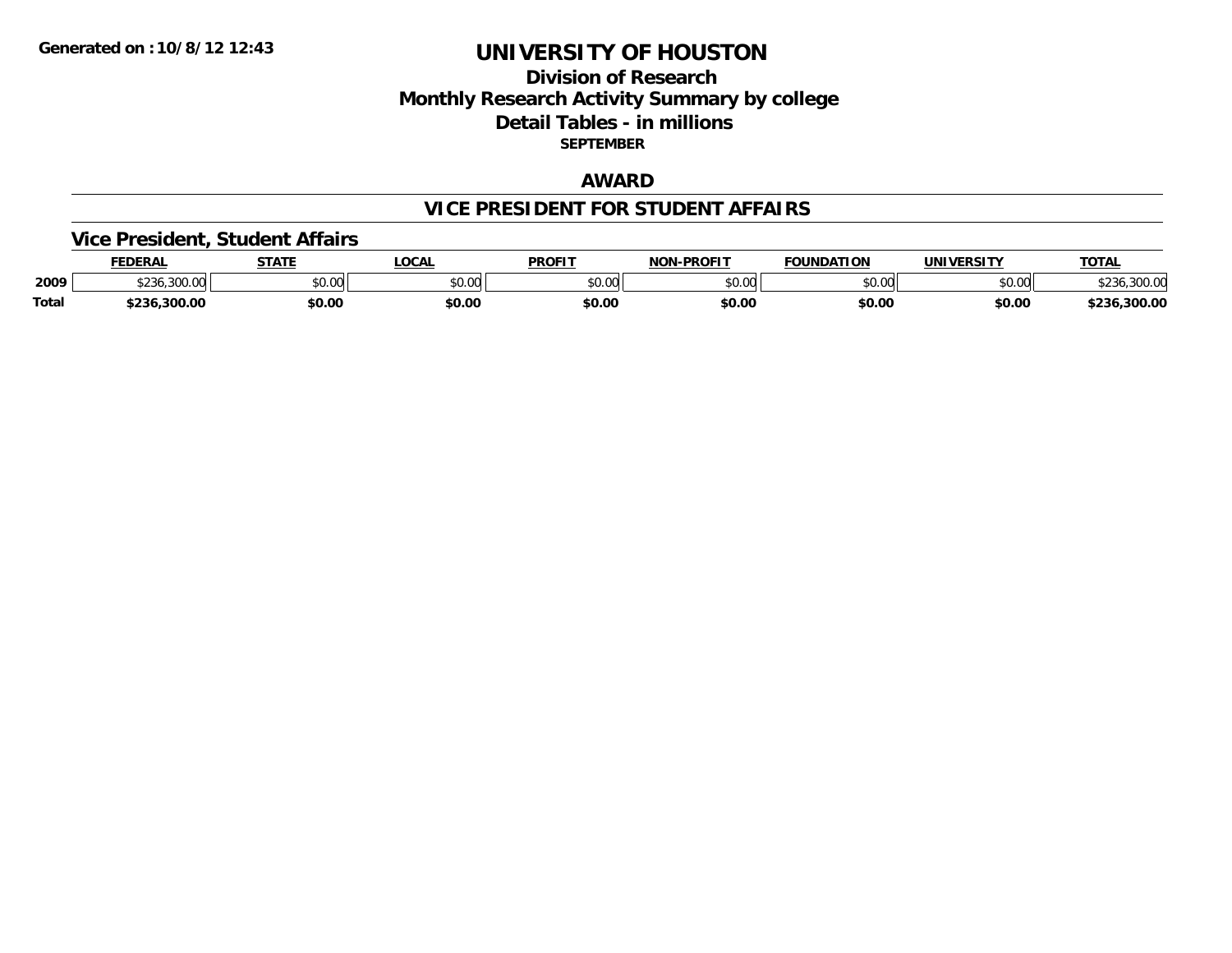## **Division of ResearchMonthly Research Activity Summary by college Detail Tables - in millions SEPTEMBER**

#### **TOTAL EXPENDITURE**

#### **C.T. BAUER COLLEGE OF BUSINESS**

|       | <b>Finance</b>    |                                          |              |               |                   |                   |                   |                |
|-------|-------------------|------------------------------------------|--------------|---------------|-------------------|-------------------|-------------------|----------------|
|       | <b>FEDERAL</b>    | <b>STATE</b>                             | <b>LOCAL</b> | <b>PROFIT</b> | <b>NON-PROFIT</b> | <b>FOUNDATION</b> | <b>UNIVERSITY</b> | <b>TOTAL</b>   |
| 2009  | \$6,374.04        | \$0.00                                   | \$0.00       | \$0.00        | \$0.00            | \$0.00            | \$0.00            | \$6,374.04     |
| 2010  | \$23,705.68       | \$0.00                                   | \$0.00       | \$0.00        | \$0.00            | \$0.00            | \$0.00            | \$23,705.68    |
| 2011  | \$11,359.47       | \$0.00                                   | \$0.00       | \$0.00        | \$0.00            | \$0.00            | \$0.00            | \$11,359.47    |
|       | <b>Management</b> |                                          |              |               |                   |                   |                   |                |
|       | <b>FEDERAL</b>    | <b>STATE</b>                             | <b>LOCAL</b> | <b>PROFIT</b> | <b>NON-PROFIT</b> | <b>FOUNDATION</b> | <b>UNIVERSITY</b> | <b>TOTAL</b>   |
| 2010  | \$0.00            | \$0.00                                   | \$0.00       | \$0.00        | \$0.00            | \$0.00            | \$0.00            | \$0.00         |
| 2011  | \$0.00            | \$0.00                                   | \$0.00       | \$0.00        | \$0.00            | \$0.00            | \$0.00            | \$0.00         |
|       |                   | <b>Small Business Development Center</b> |              |               |                   |                   |                   |                |
|       | <b>FEDERAL</b>    | <b>STATE</b>                             | <b>LOCAL</b> | <b>PROFIT</b> | <b>NON-PROFIT</b> | <b>FOUNDATION</b> | <b>UNIVERSITY</b> | <b>TOTAL</b>   |
| 2009  | \$98,519.80       | \$0.00                                   | \$0.00       | \$0.00        | \$0.00            | \$0.00            | \$0.00            | \$98,519.80    |
| 2010  | \$215,641.79      | \$0.00                                   | \$0.00       | \$0.00        | \$0.00            | \$0.00            | \$0.00            | \$215,641.79   |
| 2011  | \$196,030.05      | \$0.00                                   | \$0.00       | \$0.00        | \$0.00            | \$0.00            | \$0.00            | \$196,030.05   |
| 2012  | \$353,913.87      | \$0.00                                   | \$0.00       | \$0.00        | \$0.00            | \$0.00            | \$0.00            | \$353,913.87   |
| 2013  | \$409,062.43      | \$0.00                                   | \$0.00       | \$0.00        | \$0.00            | \$21.14           | \$0.00            | \$409,083.57   |
| Total | \$1,314,607.13    | \$0.00                                   | \$0.00       | \$0.00        | \$0.00            | \$21.14           | \$0.00            | \$1,314,628.27 |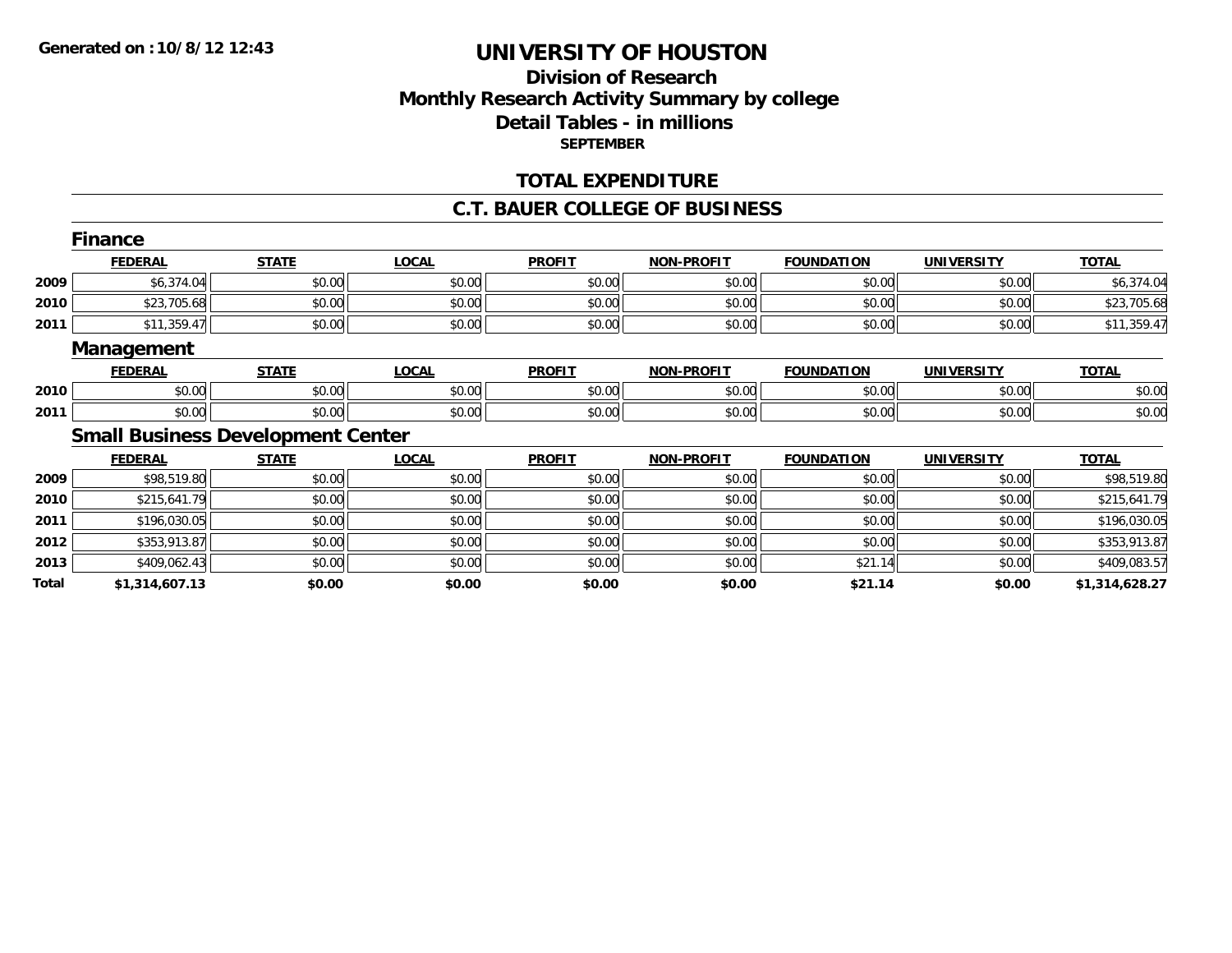### **Division of Research Monthly Research Activity Summary by college Detail Tables - in millions SEPTEMBER**

#### **TOTAL EXPENDITURE**

#### **COLLEGE OF ARCHITECTURE**

#### **Architecture**

|       | <b>FEDERAL</b> | <b>STATE</b> | <b>LOCAL</b> | <b>PROFIT</b> | NON-PROFIT | <b>FOUNDATION</b> | <b>UNIVERSITY</b> | <b>TOTAL</b> |
|-------|----------------|--------------|--------------|---------------|------------|-------------------|-------------------|--------------|
| 2010  | \$0.00         | \$0.00       | \$0.00       | \$0.00        | \$0.00     | \$4,967.97        | \$0.00            | \$4,967.97   |
| 2011  | \$0.00         | \$0.00       | \$0.00       | \$0.00        | \$0.00     | \$9,189.41        | \$0.00            | \$9,189.41   |
| 2012  | \$0.00         | \$0.00       | \$0.00       | \$0.00        | \$0.00     | $($ \$915.61)     | \$0.00            | (\$915.61)   |
| 2013  | \$0.00         | \$0.00       | \$0.00       | \$0.00        | \$0.00     | \$372.60          | \$202.00          | \$574.60     |
| Total | \$0.00         | \$0.00       | \$0.00       | \$0.00        | \$0.00     | \$13,614.37       | \$202.00          | \$13,816.37  |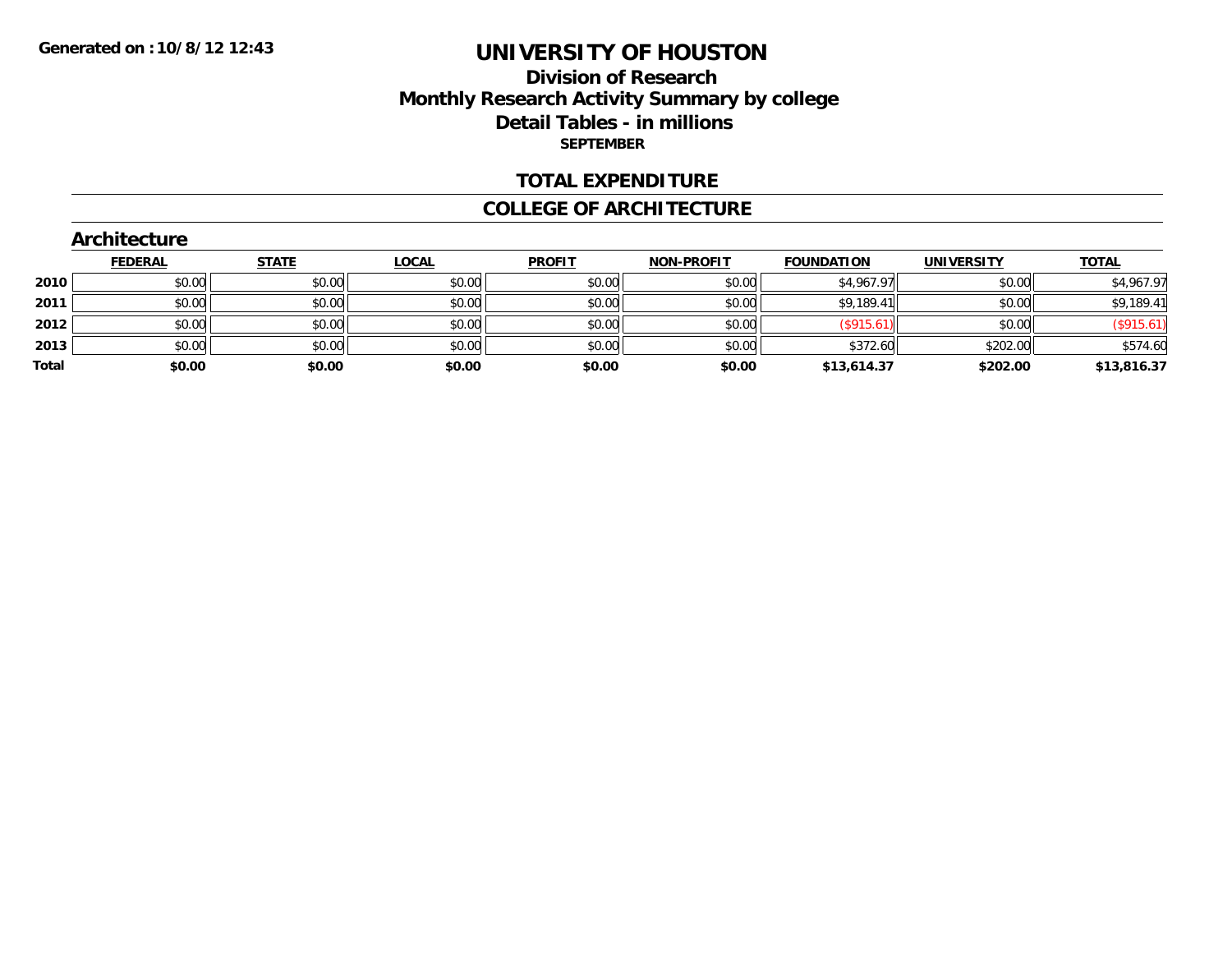## **Division of ResearchMonthly Research Activity Summary by college Detail Tables - in millionsSEPTEMBER**

#### **TOTAL EXPENDITURE**

### **COLLEGE OF EDUCATION**

## **Consistency Mgmt and Coop Disc**

|      | <b>FEDERAL</b>         | <b>STATE</b><br>. | LOCAL                | <b>PROFIT</b> | -PROFIT<br><b>NIONI</b> | <b>FOUNDATION</b>  | <b>UNIVERSITY</b> | <b>TOTAL</b>           |
|------|------------------------|-------------------|----------------------|---------------|-------------------------|--------------------|-------------------|------------------------|
| 2011 | $\sim$ $\sim$<br>vu.uu | 0.00<br>JU.UU     | 0.00<br><b>JU.UU</b> | 0000<br>งบ.บบ | 0000<br>pu.uu           | ስ ለሰ<br>JU.UU      | 0000<br>PO.OO     | $\sim$ $\sim$<br>ง∪.∪บ |
| 2012 | $\sim$<br>ተ ለ<br>vu.uu | 0.00<br>JU.UU     | 0.00<br><b>JU.UU</b> | \$0.00        | 0000<br>DU.UU           | $\sim$ 00<br>JU.UU | 0000<br>PO.OO     | $\sim$ $\sim$<br>ง∪.∪บ |

### **Curriculum and Instruction**

|      | <b>FEDERAL</b> | <u>STATE</u> | <u>LOCAL</u> | <b>PROFIT</b> | <b>NON-PROFIT</b> | <b>FOUNDATION</b> | <b>UNIVERSITY</b> | <b>TOTAL</b> |
|------|----------------|--------------|--------------|---------------|-------------------|-------------------|-------------------|--------------|
| 2009 | \$116,365.71   | \$2,861.60   | \$558.89     | \$0.00        | \$39,380.07       | \$0.00            | \$0.00            | \$159,166.27 |
| 2010 | \$126,399.84   | \$1,055.75   | \$0.00       | \$0.00        | \$51,512.82       | \$1,028.66        | \$0.00            | \$179,997.07 |
| 2011 | \$93,516.33    | \$2,024.98   | \$0.00       | \$0.00        | \$18,255.45       | \$11,972.03       | \$0.00            | \$125,768.79 |
| 2012 | \$84,214.50    | \$10,523.04  | \$0.00       | \$0.00        | \$24,267.66       | \$3,731.43        | \$0.00            | \$122,736.63 |
| 2013 | \$76,561.96    | \$2,161.03   | \$0.00       | \$0.00        | \$11,334.14       | \$3,196.70        | \$0.00            | \$93,253.83  |

#### **Dean, Education**

|      | <u>FEDERAL</u> | <b>STATE</b> | <u>LOCAL</u> | <b>PROFIT</b> | <b>NON-PROFIT</b> | <b>FOUNDATION</b> | <b>UNIVERSITY</b> | <b>TOTAL</b> |
|------|----------------|--------------|--------------|---------------|-------------------|-------------------|-------------------|--------------|
| 2010 | \$0.00         | \$0.00       | \$0.00       | \$0.00        | \$0.00            | \$0.00            | \$0.00            | \$0.00       |
| 2011 | \$0.00         | \$0.00       | \$0.00       | \$0.00        | \$0.00            | \$0.00            | \$0.00            | \$0.00       |
| 2012 | \$0.00         | \$0.00       | \$0.00       | \$0.00        | \$0.00            | \$0.00            | \$0.00            | \$0.00       |
| 2013 | \$0.00         | \$0.00       | \$0.00       | \$0.00        | \$0.00            | \$0.00            | \$0.00            | \$0.00       |

## **Educational Psychology**

|      | <u>FEDERAL</u> | <b>STATE</b> | <b>LOCAL</b> | <b>PROFIT</b> | <b>NON-PROFIT</b> | <b>FOUNDATION</b> | <b>UNIVERSITY</b> | <b>TOTAL</b> |
|------|----------------|--------------|--------------|---------------|-------------------|-------------------|-------------------|--------------|
| 2009 | \$9,011.92     | \$8,926.98   | \$0.00       | \$0.00        | \$0.00            | \$10,189.06       | \$0.00            | \$28,127.96  |
| 2010 | \$0.00         | \$0.00       | \$0.00       | \$0.00        | \$1.539.38        | \$23,771.34       | \$0.00            | \$25,310.72  |
| 2011 | \$1,300.00     | \$6,002.58   | \$0.00       | \$0.00        | \$0.00            | \$4,960.22        | \$0.00            | \$12,262.80  |
| 2012 | \$17,822.33    | \$11,563.07  | \$0.00       | \$0.00        | \$49.00           | (\$1,915.37)      | \$0.00            | \$27,519.03  |
| 2013 | \$38,768.28    | \$119.78     | \$0.00       | \$0.00        | \$2,161.78        | (\$214.71)        | \$0.00            | \$40,835.13  |

#### **Institute for Urban Education**

|       | <b>FEDERAL</b> | <b>STATE</b> | LOCAL    | <b>PROFIT</b> | <b>NON-PROFIT</b> | <b>FOUNDATION</b> | <b>UNIVERSITY</b> | <b>TOTAL</b> |
|-------|----------------|--------------|----------|---------------|-------------------|-------------------|-------------------|--------------|
| 2009  | \$0.00         | \$0.00       | \$0.00   | \$0.00        | \$0.00            | \$0.00            | \$0.00            | \$0.00       |
| 2010  | \$0.00         | \$0.00       | \$0.00   | \$0.00        | \$0.00            | \$0.00            | \$0.00            | \$0.00       |
| 2011  | \$0.00         | \$0.00       | \$0.00   | \$0.00        | \$0.00            | \$0.00            | \$0.00            | \$0.00       |
| 2012  | \$0.00         | \$0.00       | \$0.00   | \$0.00        | \$0.00            | \$0.00            | \$0.00            | \$0.00       |
| 2013  | \$0.00         | \$0.00       | \$0.00   | \$0.00        | \$0.00            | \$0.00            | \$0.00            | \$0.00       |
| Total | \$563,960.88   | \$45,238.81  | \$558.89 | \$0.00        | \$148,500.30      | \$56,719.35       | \$0.00            | \$814,978.23 |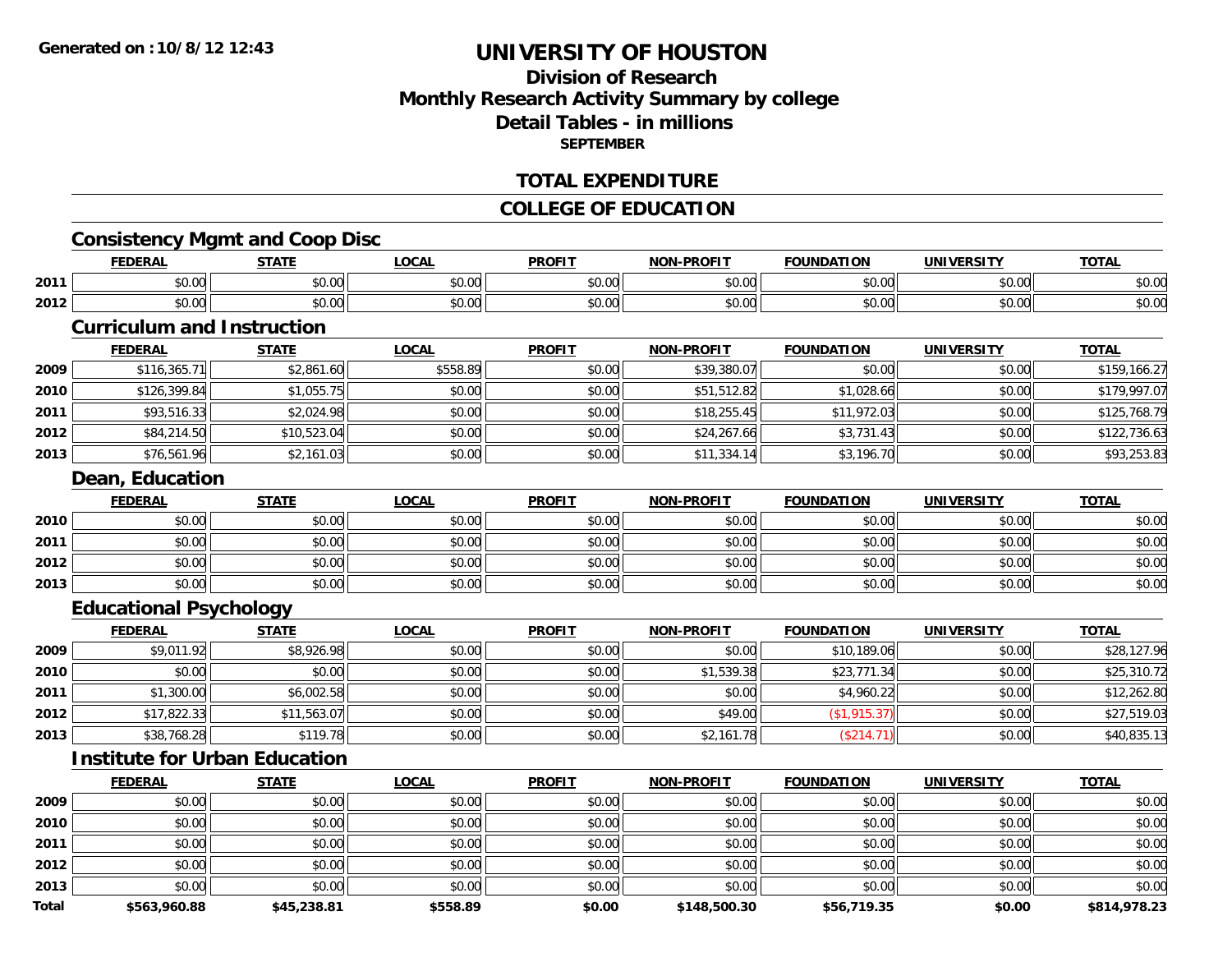### **Division of Research Monthly Research Activity Summary by college Detail Tables - in millions SEPTEMBER**

### **TOTAL EXPENDITURE**

#### **COLLEGE OF LIBERAL ARTS AND SOCIAL SCIENCES**

|      | Art                                    |              |              |               |                   |                   |                   |              |
|------|----------------------------------------|--------------|--------------|---------------|-------------------|-------------------|-------------------|--------------|
|      | <b>FEDERAL</b>                         | <b>STATE</b> | <b>LOCAL</b> | <b>PROFIT</b> | <b>NON-PROFIT</b> | <b>FOUNDATION</b> | <b>UNIVERSITY</b> | <b>TOTAL</b> |
| 2009 | \$0.00                                 | \$0.00       | \$0.00       | \$0.00        | \$1,563.20        | \$0.00            | \$0.00            | \$1,563.20   |
| 2013 | \$770.76                               | \$0.00       | \$0.00       | \$0.00        | \$0.00            | \$0.00            | \$0.00            | \$770.76     |
|      | <b>Arte Publico Press</b>              |              |              |               |                   |                   |                   |              |
|      | <b>FEDERAL</b>                         | <b>STATE</b> | <b>LOCAL</b> | <b>PROFIT</b> | <b>NON-PROFIT</b> | <b>FOUNDATION</b> | <b>UNIVERSITY</b> | <b>TOTAL</b> |
| 2009 | \$1,722.50                             | \$0.00       | \$0.00       | \$0.00        | \$0.00            | \$0.00            | \$0.00            | \$1,722.50   |
| 2010 | \$482.10                               | \$0.00       | \$0.00       | \$0.00        | \$0.00            | \$9,460.37        | \$0.00            | \$9,942.47   |
| 2011 | \$1,455.71                             | \$0.00       | \$0.00       | \$0.00        | \$0.00            | \$47,508.76       | \$0.00            | \$48,964.47  |
| 2012 | \$3,487.59                             | \$0.00       | \$0.00       | \$0.00        | \$0.00            | \$0.00            | \$0.00            | \$3,487.59   |
| 2013 | \$14,471.64                            | \$0.00       | \$0.00       | \$0.00        | \$0.00            | \$6,694.22        | \$0.00            | \$21,165.86  |
|      | <b>Blaffer Gallery</b>                 |              |              |               |                   |                   |                   |              |
|      | <b>FEDERAL</b>                         | <b>STATE</b> | <b>LOCAL</b> | <b>PROFIT</b> | <b>NON-PROFIT</b> | <b>FOUNDATION</b> | <b>UNIVERSITY</b> | <b>TOTAL</b> |
| 2009 | \$2,166.00                             | \$0.00       | \$0.00       | \$0.00        | \$0.00            | \$0.00            | \$0.00            | \$2,166.00   |
| 2010 | \$5,432.68                             | \$0.00       | \$0.00       | \$0.00        | \$0.00            | \$0.00            | \$0.00            | \$5,432.68   |
| 2011 | \$7,395.16                             | \$360.00     | \$0.00       | \$0.00        | \$0.00            | \$0.00            | \$0.00            | \$7,755.16   |
| 2012 | \$0.00                                 | \$959.97     | \$0.00       | \$0.00        | \$0.00            | \$0.00            | \$0.00            | \$959.97     |
| 2013 | \$698.71                               | \$0.00       | \$0.00       | \$0.00        | \$0.00            | \$0.00            | \$0.00            | \$698.71     |
|      | <b>Center for Public History</b>       |              |              |               |                   |                   |                   |              |
|      | <b>FEDERAL</b>                         | <b>STATE</b> | <b>LOCAL</b> | <b>PROFIT</b> | <b>NON-PROFIT</b> | <b>FOUNDATION</b> | <b>UNIVERSITY</b> | <b>TOTAL</b> |
| 2013 | \$16,422.50                            | \$0.00       | \$0.00       | \$0.00        | \$0.00            | \$0.00            | \$0.00            | \$16,422.50  |
|      | <b>Communication Disorders</b>         |              |              |               |                   |                   |                   |              |
|      | <b>FEDERAL</b>                         | <b>STATE</b> | <b>LOCAL</b> | <b>PROFIT</b> | <b>NON-PROFIT</b> | <b>FOUNDATION</b> | <b>UNIVERSITY</b> | <b>TOTAL</b> |
| 2009 | \$0.00                                 | \$0.00       | \$0.00       | \$0.00        | \$2,834.50        | \$0.00            | \$0.00            | \$2,834.50   |
| 2010 | \$0.00                                 | \$0.00       | \$0.00       | \$0.00        | \$23,752.55       | \$0.00            | \$0.00            | \$23,752.55  |
| 2011 | \$566.06                               | \$0.00       | \$0.00       | \$0.00        | \$24,753.34       | \$0.00            | \$0.00            | \$25,319.40  |
| 2012 | \$1,107.24                             | \$0.00       | \$0.00       | \$0.00        | \$12,605.78       | \$0.00            | \$0.00            | \$13,713.02  |
| 2013 | \$0.00                                 | \$0.00       | \$0.00       | \$0.00        | \$21,504.64       | \$0.00            | \$0.00            | \$21,504.64  |
|      | Dean, Liberal Arts and Social Sciences |              |              |               |                   |                   |                   |              |
|      | <b>FEDERAL</b>                         | <b>STATE</b> | <b>LOCAL</b> | <b>PROFIT</b> | <b>NON-PROFIT</b> | <b>FOUNDATION</b> | <b>UNIVERSITY</b> | <b>TOTAL</b> |
| 2009 | \$4,944.37                             | \$0.00       | \$0.00       | \$0.00        | \$0.00            | \$0.00            | \$0.00            | \$4,944.37   |
| 2011 | (\$95.47)                              | \$0.00       | \$0.00       | \$0.00        | \$0.00            | \$0.00            | \$0.00            | (\$95.47)    |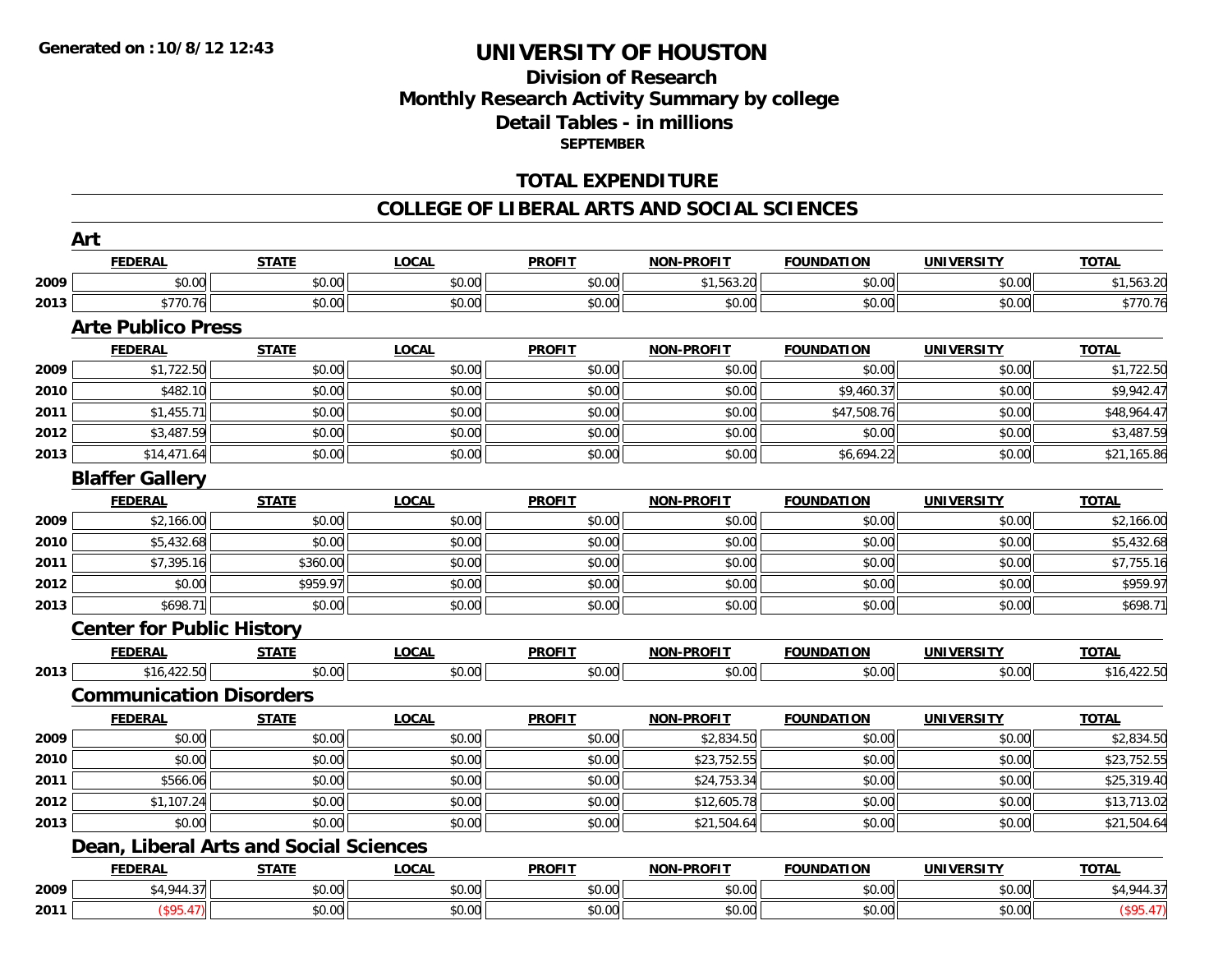## **Division of ResearchMonthly Research Activity Summary by college Detail Tables - in millions SEPTEMBER**

#### **TOTAL EXPENDITURE**

#### **COLLEGE OF LIBERAL ARTS AND SOCIAL SCIENCES**

|      | <b>Economics</b>                    |              |              |               |                   |                   |                   |              |
|------|-------------------------------------|--------------|--------------|---------------|-------------------|-------------------|-------------------|--------------|
|      | <b>FEDERAL</b>                      | <b>STATE</b> | <b>LOCAL</b> | <b>PROFIT</b> | <b>NON-PROFIT</b> | <b>FOUNDATION</b> | <b>UNIVERSITY</b> | <b>TOTAL</b> |
| 2010 | \$11,741.46                         | \$0.00       | \$0.00       | \$0.00        | \$0.00            | \$0.00            | \$0.00            | \$11,741.46  |
| 2011 | \$0.00                              | \$0.00       | \$0.00       | \$0.00        | \$0.00            | \$4,457.51        | \$0.00            | \$4,457.51   |
| 2012 | \$0.00                              | \$0.00       | \$0.00       | \$0.00        | \$0.00            | \$2,427.63        | \$0.00            | \$2,427.63   |
| 2013 | \$19,822.52                         | \$0.00       | \$0.00       | \$0.00        | \$72,400.00       | \$2,627.55        | \$0.00            | \$94,850.07  |
|      | English                             |              |              |               |                   |                   |                   |              |
|      | <b>FEDERAL</b>                      | <b>STATE</b> | <b>LOCAL</b> | <b>PROFIT</b> | <b>NON-PROFIT</b> | <b>FOUNDATION</b> | <b>UNIVERSITY</b> | <b>TOTAL</b> |
| 2009 | \$0.00                              | \$0.00       | \$0.00       | \$0.00        | \$0.00            | \$0.00            | \$0.00            | \$0.00       |
| 2010 | \$0.00                              | \$0.00       | \$0.00       | \$0.00        | \$0.00            | \$0.00            | \$0.00            | \$0.00       |
| 2011 | \$0.00                              | \$0.00       | \$0.00       | \$0.00        | \$0.00            | \$0.00            | \$0.00            | \$0.00       |
| 2012 | \$0.00                              | \$0.00       | \$0.00       | \$0.00        | \$0.00            | \$0.00            | \$0.00            | \$0.00       |
| 2013 | \$8,596.25                          | \$0.00       | \$0.00       | \$0.00        | \$0.00            | \$0.00            | \$0.00            | \$8,596.25   |
|      | <b>Health and Human Performance</b> |              |              |               |                   |                   |                   |              |
|      | <b>FEDERAL</b>                      | <b>STATE</b> | <b>LOCAL</b> | <b>PROFIT</b> | <b>NON-PROFIT</b> | <b>FOUNDATION</b> | <b>UNIVERSITY</b> | <b>TOTAL</b> |
| 2009 | \$122,038.25                        | \$0.00       | \$0.00       | \$8,545.75    | \$0.00            | \$549.47          | \$0.00            | \$131,133.47 |
| 2010 | \$145,482.67                        | \$0.00       | \$0.00       | \$5,256.31    | \$0.00            | \$675.01          | \$0.00            | \$151,413.99 |
| 2011 | \$70,287.46                         | \$0.00       | \$0.00       | \$62,692.36   | \$0.00            | \$603.72          | \$0.00            | \$133,583.54 |
| 2012 | \$14,035.79                         | \$0.00       | \$0.00       | \$7,632.25    | \$0.00            | \$779.43          | \$0.00            | \$22,447.47  |
| 2013 | \$172,464.66                        | \$0.00       | \$0.00       | \$10,585.09   | \$0.00            | (\$71.57)         | \$0.00            | \$182,978.18 |
|      | <b>Hispanic Studies</b>             |              |              |               |                   |                   |                   |              |
|      | <b>FEDERAL</b>                      | <b>STATE</b> | <b>LOCAL</b> | <b>PROFIT</b> | <b>NON-PROFIT</b> | <b>FOUNDATION</b> | <b>UNIVERSITY</b> | <b>TOTAL</b> |
| 2012 | \$0.00                              | \$0.00       | \$0.00       | \$0.00        | \$0.00            | \$20,015.81       | \$0.00            | \$20,015.81  |
| 2013 | \$0.00                              | \$0.00       | \$0.00       | \$0.00        | \$0.00            | \$2,706.83        | \$0.00            | \$2,706.83   |
|      | <b>History</b>                      |              |              |               |                   |                   |                   |              |
|      | <b>FEDERAL</b>                      | <b>STATE</b> | <b>LOCAL</b> | <b>PROFIT</b> | <b>NON-PROFIT</b> | <b>FOUNDATION</b> | <b>UNIVERSITY</b> | <b>TOTAL</b> |
| 2009 | \$0.00                              | \$0.00       | \$0.00       | \$2,475.73    | \$0.00            | \$0.00            | \$0.00            | \$2,475.73   |
| 2010 | \$0.00                              | \$0.00       | \$0.00       | \$9,768.33    | \$0.00            | \$0.00            | \$0.00            | \$9,768.33   |
| 2011 | (\$193.83)                          | \$0.00       | \$0.00       | \$663.13      | \$0.00            | \$13,750.00       | \$0.00            | \$14,219.30  |
| 2012 | \$0.00                              | \$0.00       | \$0.00       | \$735.78      | (\$332.43)        | \$13,750.00       | \$0.00            | \$14,153.35  |
| 2013 | \$0.00                              | \$0.00       | \$0.00       | \$377.08      | \$0.00            | \$0.00            | \$0.00            | \$377.08     |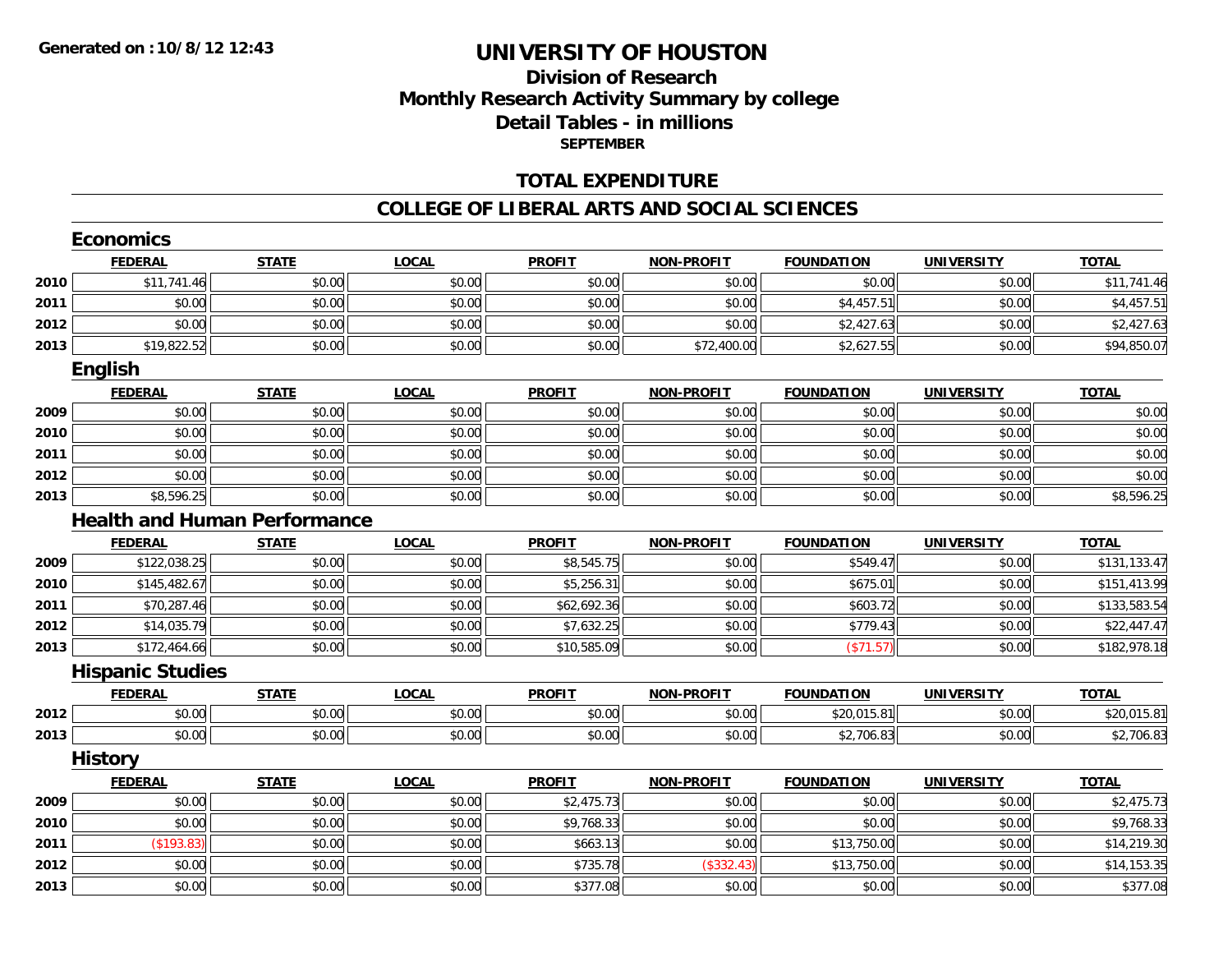## **Division of ResearchMonthly Research Activity Summary by college Detail Tables - in millions SEPTEMBER**

### **TOTAL EXPENDITURE**

#### **COLLEGE OF LIBERAL ARTS AND SOCIAL SCIENCES**

## **Hobby Center for Public Policy**

|      | <b>FEDERAL</b>                    | <b>STATE</b> | <b>LOCAL</b> | <b>PROFIT</b> | <b>NON-PROFIT</b> | <b>FOUNDATION</b> | <b>UNIVERSITY</b> | <b>TOTAL</b> |
|------|-----------------------------------|--------------|--------------|---------------|-------------------|-------------------|-------------------|--------------|
| 2010 | \$4,316.46                        | \$0.00       | \$0.00       | \$0.00        | \$0.00            | \$0.00            | \$0.00            | \$4,316.46   |
| 2011 | \$5,134.65                        | \$0.00       | \$0.00       | \$0.00        | \$0.00            | \$0.00            | \$0.00            | \$5,134.65   |
|      | <b>Modern/Classical Languages</b> |              |              |               |                   |                   |                   |              |
|      | <b>FEDERAL</b>                    | <b>STATE</b> | <b>LOCAL</b> | <b>PROFIT</b> | <b>NON-PROFIT</b> | <b>FOUNDATION</b> | <b>UNIVERSITY</b> | <b>TOTAL</b> |
| 2012 | \$0.00                            | \$0.00       | \$0.00       | \$0.00        | \$0.00            | \$0.00            | \$0.00            | \$0.00       |
| 2013 | \$7,517.53                        | \$0.00       | \$0.00       | \$0.00        | \$0.00            | \$0.00            | \$0.00            | \$7,517.53   |
|      | Philosophy                        |              |              |               |                   |                   |                   |              |
|      | <b>FEDERAL</b>                    | <b>STATE</b> | <b>LOCAL</b> | <b>PROFIT</b> | <b>NON-PROFIT</b> | <b>FOUNDATION</b> | <b>UNIVERSITY</b> | <b>TOTAL</b> |
| 2009 | \$0.00                            | \$0.00       | \$0.00       | \$0.00        | \$0.00            | \$0.00            | \$0.00            | \$0.00       |
| 2010 | \$0.00                            | \$0.00       | \$0.00       | \$0.00        | \$0.00            | \$0.00            | \$0.00            | \$0.00       |
| 2011 | \$0.00                            | \$0.00       | \$0.00       | \$0.00        | \$0.00            | \$0.00            | \$0.00            | \$0.00       |
| 2012 | \$798.68                          | \$0.00       | \$0.00       | \$0.00        | \$0.00            | \$0.00            | \$0.00            | \$798.68     |
| 2013 | \$2,559.64                        | \$0.00       | \$0.00       | \$0.00        | \$0.00            | \$0.00            | \$0.00            | \$2,559.64   |
|      | <b>Political Science</b>          |              |              |               |                   |                   |                   |              |
|      | <b>FEDERAL</b>                    | <b>STATE</b> | <b>LOCAL</b> | <b>PROFIT</b> | <b>NON-PROFIT</b> | <b>FOUNDATION</b> | <b>UNIVERSITY</b> | <b>TOTAL</b> |
| 2009 | \$0.00                            | \$0.00       | \$0.00       | \$0.00        | \$0.00            | \$0.00            | \$0.00            | \$0.00       |
| 2010 | \$0.00                            | \$0.00       | \$0.00       | \$0.00        | \$0.00            | \$0.00            | \$0.00            | \$0.00       |
| 2011 | \$0.00                            | \$0.00       | \$0.00       | \$0.00        | \$0.00            | \$0.00            | \$0.00            | \$0.00       |
| 2013 | (\$2,396.38)                      | \$0.00       | \$0.00       | \$0.00        | \$0.00            | \$0.00            | \$0.00            | (\$2,396.38) |
|      | <b>Psychology</b>                 |              |              |               |                   |                   |                   |              |
|      | <b>FEDERAL</b>                    | <b>STATE</b> | <b>LOCAL</b> | <b>PROFIT</b> | <b>NON-PROFIT</b> | <b>FOUNDATION</b> | <b>UNIVERSITY</b> | <b>TOTAL</b> |
| 2009 | \$497,068.47                      | \$30,473.28  | \$0.00       | \$9,841.99    | \$2,653.07        | \$1,251.92        | \$10,462.34       | \$551,751.07 |
| 2010 | \$421,403.86                      | \$151,952.85 | \$0.00       | \$10,468.30   | \$7,785.05        | \$1,323.47        | \$1,966.93        | \$594,900.47 |
| 2011 | \$198,103.76                      | \$32,106.97  | \$0.00       | \$8,792.37    | \$17,281.04       | \$4,078.52        | \$1,343.52        | \$261,706.18 |
| 2012 | \$364,553.07                      | \$6,024.63   | \$0.00       | \$4,511.86    | \$10,270.55       | \$4,561.61        | (\$8,376.10)      | \$381,545.62 |
| 2013 | \$461,449.72                      | \$21,040.20  | \$0.00       | \$8,175.28    | \$18,463.84       | \$19,780.63       | \$0.00            | \$528,909.67 |
|      | <b>School of Communication</b>    |              |              |               |                   |                   |                   |              |
|      | <b>FEDERAL</b>                    | <b>STATE</b> | <b>LOCAL</b> | <b>PROFIT</b> | <b>NON-PROFIT</b> | <b>FOUNDATION</b> | <b>UNIVERSITY</b> | <b>TOTAL</b> |
| 2011 | \$0.00                            | \$0.00       | \$0.00       | \$0.00        | \$0.00            | \$0.00            | \$0.00            | \$0.00       |
| 2012 | \$0.00                            | \$0.00       | \$0.00       | \$0.00        | \$0.00            | \$0.00            | \$0.00            | \$0.00       |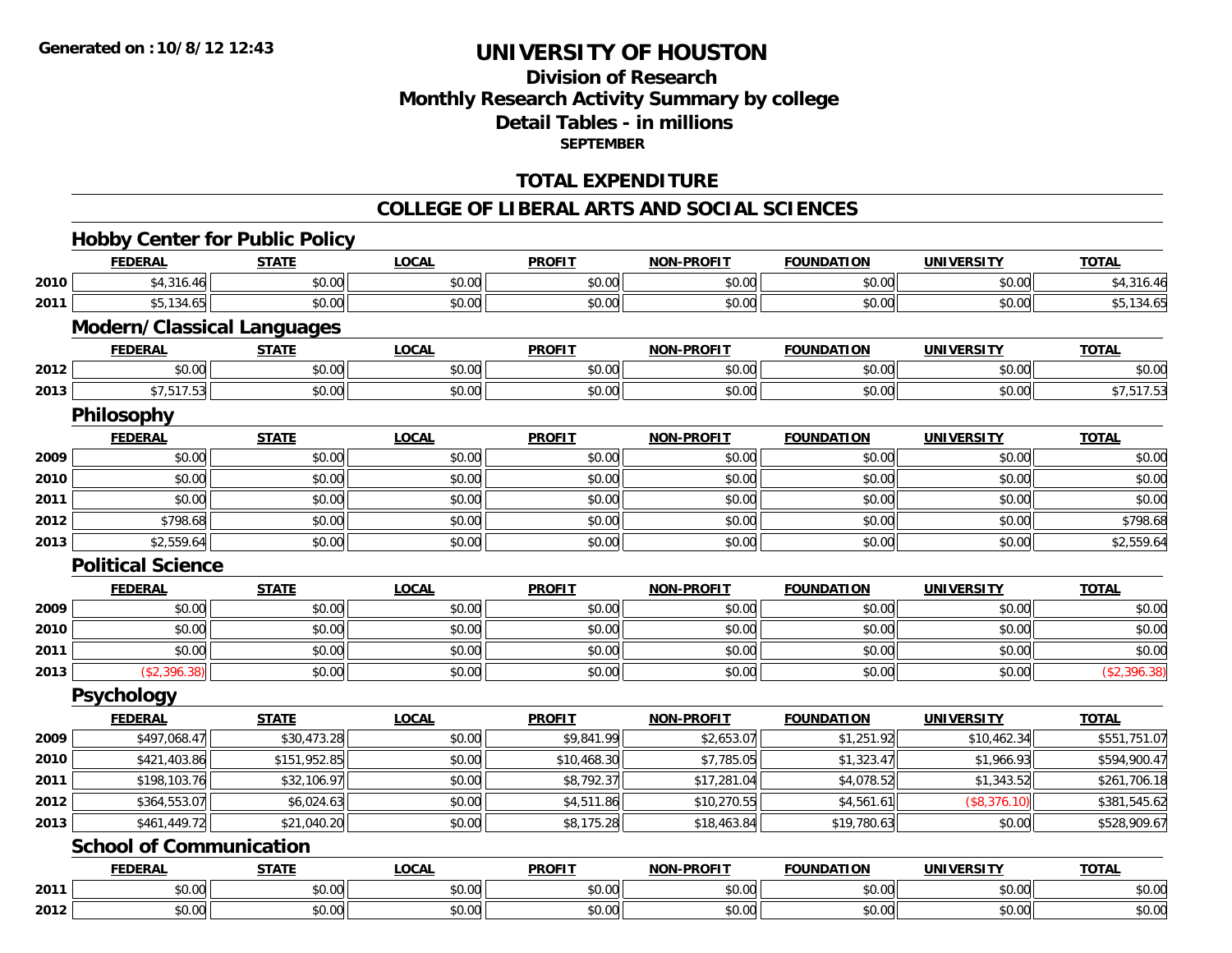### **Division of Research Monthly Research Activity Summary by college Detail Tables - in millions SEPTEMBER**

#### **TOTAL EXPENDITURE**

#### **COLLEGE OF LIBERAL ARTS AND SOCIAL SCIENCES**

|       | <b>Sociology</b> |              |              |               |                   |                   |                   |                |  |  |  |
|-------|------------------|--------------|--------------|---------------|-------------------|-------------------|-------------------|----------------|--|--|--|
|       | <b>FEDERAL</b>   | <b>STATE</b> | <b>LOCAL</b> | <b>PROFIT</b> | <b>NON-PROFIT</b> | <b>FOUNDATION</b> | <b>UNIVERSITY</b> | <b>TOTAL</b>   |  |  |  |
| 2009  | \$5,636.12       | \$0.00       | \$84.79      | \$0.00        | \$0.00            | \$0.00            | \$0.00            | \$5,720.91     |  |  |  |
| 2010  | \$15,118.82      | \$0.00       | \$1,782.09   | \$0.00        | \$0.00            | \$0.00            | \$0.00            | \$16,900.91    |  |  |  |
| 2011  | \$13,345.91      | \$0.00       | \$0.00       | \$0.00        | \$0.00            | \$0.00            | \$0.00            | \$13,345.91    |  |  |  |
| 2012  | \$2,767.94       | \$0.00       | \$0.00       | \$0.00        | \$0.00            | \$0.00            | \$0.00            | \$2,767.94     |  |  |  |
| 2013  | (\$313.80)       | \$0.00       | \$0.00       | \$0.00        | \$0.00            | \$0.00            | \$0.00            | (\$313.80)     |  |  |  |
| Total | \$2,622,367.23   | \$242,917.91 | \$1,866.88   | \$150,521.60  | \$215,535.13      | \$156,930.90      | \$5,396.69        | \$3,395,536.33 |  |  |  |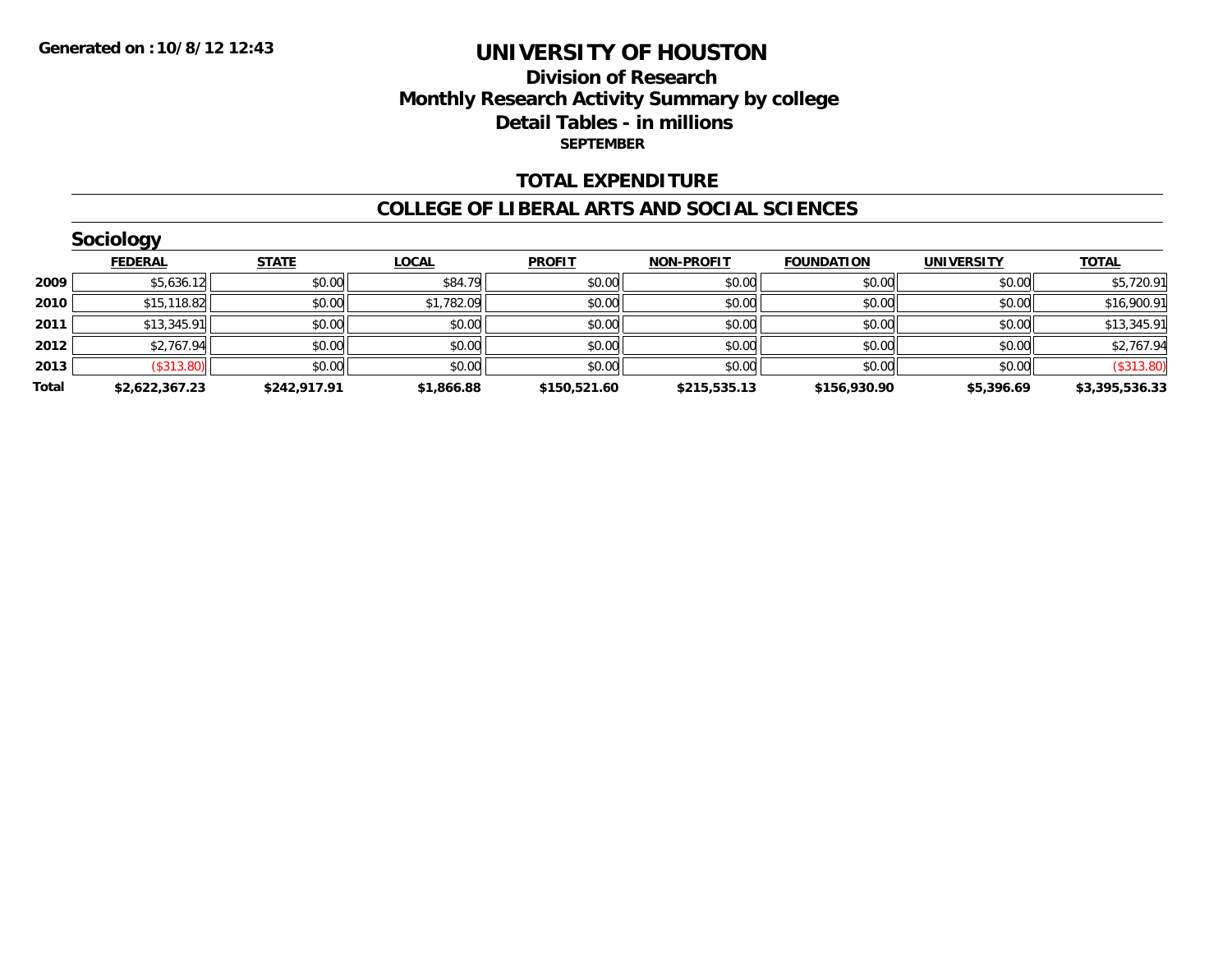## **Division of ResearchMonthly Research Activity Summary by college Detail Tables - in millions SEPTEMBER**

### **TOTAL EXPENDITURE**

#### **COLLEGE OF NATURAL SCIENCES AND MATHEMATICS**

## **Allied Geophysical Laboratories**

|      | <b>FEDERAL</b>                                         | <b>STATE</b>   | <b>LOCAL</b> | <b>PROFIT</b> | <b>NON-PROFIT</b> | <b>FOUNDATION</b> | <b>UNIVERSITY</b> | <b>TOTAL</b>   |
|------|--------------------------------------------------------|----------------|--------------|---------------|-------------------|-------------------|-------------------|----------------|
| 2012 | \$0.00                                                 | \$0.00         | \$0.00       | \$4,413.60    | \$0.00            | \$0.00            | \$0.00            | \$4,413.60     |
| 2013 | \$0.00                                                 | \$0.00         | \$0.00       | \$2,441.88    | \$0.00            | \$0.00            | \$0.00            | \$2,441.88     |
|      | <b>Biology/Biochemistry</b>                            |                |              |               |                   |                   |                   |                |
|      | <b>FEDERAL</b>                                         | <b>STATE</b>   | <b>LOCAL</b> | <b>PROFIT</b> | <b>NON-PROFIT</b> | <b>FOUNDATION</b> | <b>UNIVERSITY</b> | <b>TOTAL</b>   |
| 2009 | \$133,685.82                                           | \$6,300.32     | \$0.00       | \$0.00        | \$2,509.65        | \$43,962.28       | \$0.00            | \$186,458.07   |
| 2010 | \$154,653.27                                           | \$9,239.56     | \$0.00       | \$0.00        | \$14,874.77       | \$17,328.45       | \$0.00            | \$196,096.05   |
| 2011 | \$280,704.95                                           | \$23,093.34    | \$0.00       | \$0.00        | \$27,364.61       | \$13,593.79       | \$0.00            | \$344,756.69   |
| 2012 | \$262,947.93                                           | \$42,724.52    | \$0.00       | \$0.00        | \$61,478.72       | \$15,244.96       | \$0.00            | \$382,396.13   |
| 2013 | \$201,906.28                                           | \$29,760.08    | \$0.00       | \$2,336.14    | \$55,596.52       | \$13,993.83       | \$0.00            | \$303,592.85   |
|      | <b>Center for Applied Geoscience Excellence</b>        |                |              |               |                   |                   |                   |                |
|      | <b>FEDERAL</b>                                         | <b>STATE</b>   | <b>LOCAL</b> | <b>PROFIT</b> | <b>NON-PROFIT</b> | <b>FOUNDATION</b> | <b>UNIVERSITY</b> | <b>TOTAL</b>   |
| 2010 | \$0.00                                                 | \$0.00         | \$0.00       | \$0.00        | \$0.00            | \$0.00            | \$0.00            | \$0.00         |
|      | <b>Center for Nuclear Receptors and Cell Signaling</b> |                |              |               |                   |                   |                   |                |
|      | <b>FEDERAL</b>                                         | <b>STATE</b>   | <b>LOCAL</b> | <b>PROFIT</b> | <b>NON-PROFIT</b> | <b>FOUNDATION</b> | <b>UNIVERSITY</b> | <b>TOTAL</b>   |
| 2009 | \$0.00                                                 | \$0.00         | \$0.00       | \$0.00        | \$0.00            | \$0.00            | \$0.00            | \$0.00         |
| 2010 | \$45,015.08                                            | \$1,272,764.03 | \$0.00       | \$0.00        | \$0.00            | \$0.00            | \$0.00            | \$1,317,779.12 |
| 2011 | \$95,371.26                                            | \$463.73       | \$0.00       | \$0.00        | \$2,848.37        | \$1,819.89        | \$0.00            | \$100,503.25   |
| 2012 | \$211,743.47                                           | \$15,031.14    | \$0.00       | \$7,537.37    | \$0.00            | \$3,517.13        | \$0.00            | \$237,829.11   |
| 2013 | \$143,136.96                                           | \$28,647.13    | \$0.00       | \$0.00        | \$150.00          | \$0.00            | \$0.00            | \$171,934.09   |
|      | Chemistry                                              |                |              |               |                   |                   |                   |                |
|      | <b>FEDERAL</b>                                         | <b>STATE</b>   | <b>LOCAL</b> | <b>PROFIT</b> | <b>NON-PROFIT</b> | <b>FOUNDATION</b> | <b>UNIVERSITY</b> | <b>TOTAL</b>   |
| 2009 | \$192,728.04                                           | \$5,264.69     | \$0.00       | \$5,944.01    | \$19,916.92       | \$97,956.74       | \$5,992.50        | \$327,802.90   |
| 2010 | \$481,779.62                                           | \$1,287,991.30 | \$0.00       | \$7,117.62    | \$2,490.49        | \$77,277.06       | \$25,390.00       | \$1,882,046.09 |
| 2011 | \$190,281.23                                           | \$141,176.62   | \$0.00       | \$6,509.07    | \$7,147.14        | \$109,057.27      | \$1,452.06        | \$455,623.39   |
| 2012 | \$163,377.85                                           | \$87,521.93    | \$0.00       | \$3,143.64    | \$2,974.33        | \$107,274.40      | (\$2,024.95)      | \$362,267.20   |
| 2013 | \$156,272.53                                           | \$146,686.97   | \$0.00       | \$10,221.67   | \$1,356.29        | \$89,982.23       | (\$894.00)        | \$403,625.69   |
|      | <b>Computer Science</b>                                |                |              |               |                   |                   |                   |                |
|      | <b>FEDERAL</b>                                         | <b>STATE</b>   | <b>LOCAL</b> | <b>PROFIT</b> | <b>NON-PROFIT</b> | <b>FOUNDATION</b> | <b>UNIVERSITY</b> | <b>TOTAL</b>   |
| 2009 | \$110,392.86                                           | \$14,370.35    | \$0.00       | \$3,600.35    | \$8,472.95        | \$0.00            | \$0.00            | \$136,836.51   |
| 2010 | \$258,367.98                                           | \$10,375.95    | \$0.00       | \$12,386.84   | \$6,953.87        | \$0.00            | \$0.00            | \$288,084.64   |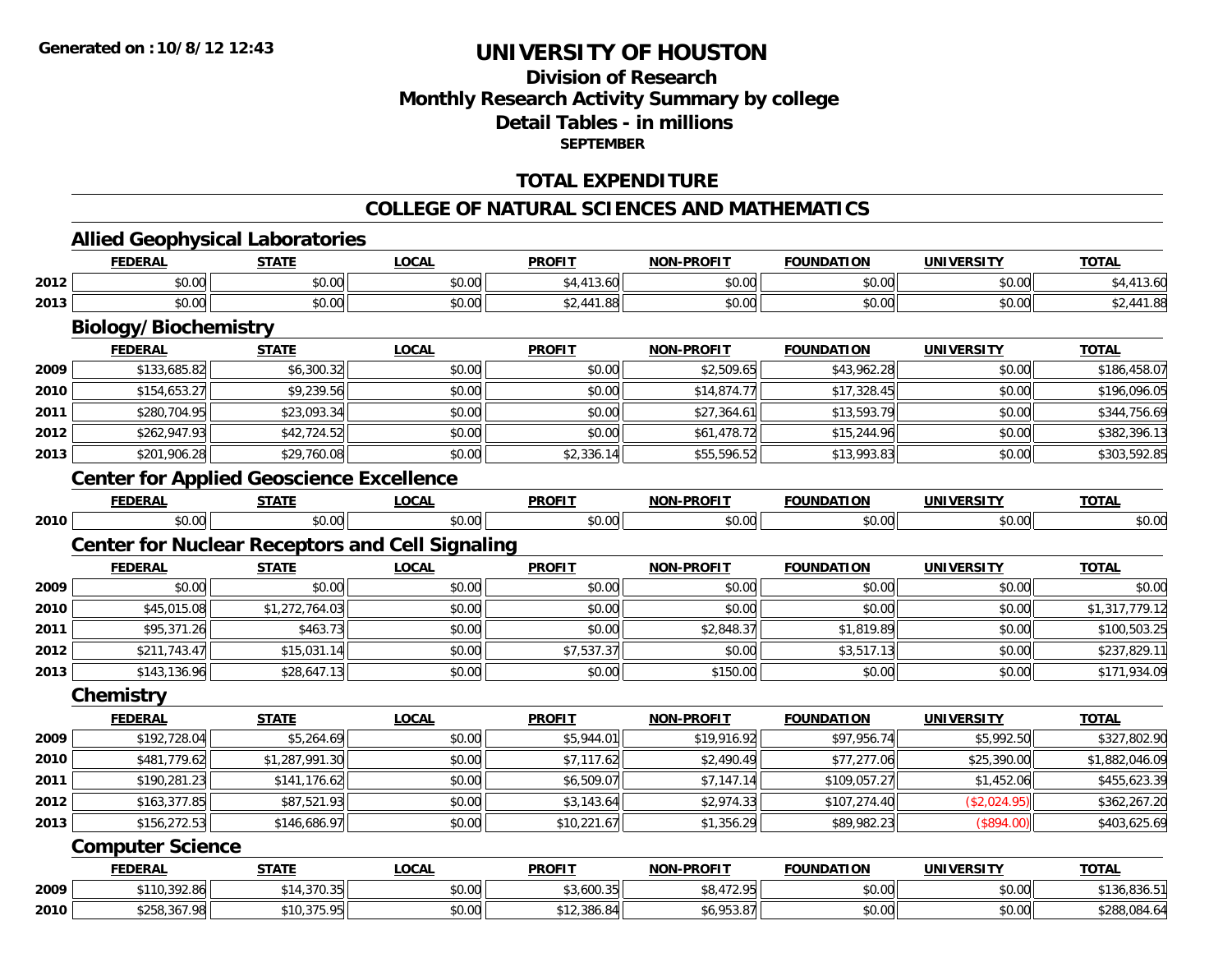## **Division of ResearchMonthly Research Activity Summary by college Detail Tables - in millionsSEPTEMBER**

### **TOTAL EXPENDITURE**

### **COLLEGE OF NATURAL SCIENCES AND MATHEMATICS**

## **Computer Science**

|      | <u>FEDERAL</u> | <b>STATE</b> | <u>LOCAL</u> | <b>PROFIT</b> | <b>NON-PROFIT</b> | <b>FOUNDATION</b> | UNIVERSITY | <b>TOTAL</b> |
|------|----------------|--------------|--------------|---------------|-------------------|-------------------|------------|--------------|
| 2011 | \$397,442.74   | \$2,704.04   | \$0.00       | \$19,048.77   | \$3,131.31        | \$0.00            | \$0.00     | \$422,326.86 |
| 2012 | \$280,427.70   | \$5,878.95   | \$0.00       | \$35,790.71   | \$9,105.17        | \$4,905.98        | \$0.00     | \$336,108.51 |
| 2013 | 1,665.7        | \$4,004.67   | \$0.00       | \$42,463.70   | \$9,590.31        | \$10,965.00       | \$1,632.00 | \$246,321.44 |

## **Dean, Natural Sciences and Mathematics**

|      | <b>FEDERAL</b> | <b>STATE</b> | <b>LOCAL</b> | <b>PROFIT</b> | <b>NON-PROFIT</b> | <b>FOUNDATION</b> | <b>UNIVERSITY</b> | <b>TOTAL</b> |
|------|----------------|--------------|--------------|---------------|-------------------|-------------------|-------------------|--------------|
| 2009 | \$0.00         | \$0.00       | \$0.00       | \$0.00        | \$0.00            | \$0.00            | \$0.00            | \$0.00       |
| 2010 | \$22,883.96    | \$0.00       | \$0.00       | \$0.00        | \$0.00            | \$0.00            | \$0.00            | \$22,883.96  |
| 2011 | \$142,650.99   | \$0.00       | \$0.00       | \$0.00        | \$0.00            | \$0.00            | \$0.00            | \$142,650.99 |
| 2012 | \$98,712.19    | \$0.00       | \$0.00       | \$0.00        | \$0.00            | \$0.00            | \$0.00            | \$98,712.19  |
| 2013 | \$129,182.65   | \$0.00       | \$0.00       | \$5.20        | \$0.00            | \$0.00            | \$0.00            | \$129,187.85 |

### **Earth & Atmospheric Sciences**

|      | <b>FEDERAL</b> | <b>STATE</b> | <b>LOCAL</b> | <b>PROFIT</b> | <b>NON-PROFIT</b> | <b>FOUNDATION</b> | <b>UNIVERSITY</b> | <b>TOTAL</b> |
|------|----------------|--------------|--------------|---------------|-------------------|-------------------|-------------------|--------------|
| 2009 | \$94,509.23    | \$2,592.30   | \$0.00       | \$127,205.16  | \$13,337.82       | \$0.00            | \$0.00            | \$237,644.51 |
| 2010 | \$58,556.99    | \$18,898.32  | \$0.00       | \$161,041.42  | \$168.244.24      | \$0.00            | \$0.00            | \$406,740.97 |
| 2011 | \$74,000.18    | \$53,512.09  | \$0.00       | \$207,393.45  | \$17,681.80       | \$0.00            | \$0.00            | \$352,587.52 |
| 2012 | \$254,446.18   | \$103,258.93 | \$0.00       | \$109,033.64  | \$17,932.23       | \$0.00            | \$0.00            | \$484,670.99 |
| 2013 | \$88,105.17    | \$10,876.67  | \$0.00       | \$193,749.04  | \$25,169.30       | \$0.00            | \$0.00            | \$317,900.19 |

## **Institute for Multidimensional Air Quality Studies**

|      | <b>FEDERAL</b> | <b>STATE</b> | <u>LOCAL</u> | <b>PROFIT</b> | <b>NON-PROFIT</b> | <b>FOUNDATION</b> | <b>UNIVERSITY</b> | <b>TOTAL</b> |
|------|----------------|--------------|--------------|---------------|-------------------|-------------------|-------------------|--------------|
| 2009 | \$0.00         | \$0.00       | \$0.00       | \$0.00        | \$0.00            | \$0.00            | \$0.00            | \$0.00       |
| 2010 | \$0.00         | \$0.00       | \$0.00       | \$0.00        | \$0.00            | \$0.00            | \$0.00            | \$0.00       |
| 2011 | \$0.00         | \$0.00       | \$0.00       | \$0.00        | \$0.00            | \$0.00            | \$0.00            | \$0.00       |
| 2012 | \$0.00         | \$0.00       | \$0.00       | \$0.00        | \$0.00            | \$0.00            | \$0.00            | \$0.00       |
| 2013 | \$0.00         | \$0.00       | \$0.00       | \$0.00        | \$0.00            | \$0.00            | \$0.00            | \$0.00       |

#### **Mathematics**

|      | <b>FEDERAL</b> | <u>STATE</u> | <u>LOCAL</u> | <b>PROFIT</b> | <b>NON-PROFIT</b> | <b>FOUNDATION</b> | <b>UNIVERSITY</b> | <b>TOTAL</b> |
|------|----------------|--------------|--------------|---------------|-------------------|-------------------|-------------------|--------------|
| 2009 | \$47,501.86    | \$6,084.17   | \$0.00       | \$0.00        | \$0.00            | \$0.00            | \$0.00            | \$53,586.03  |
| 2010 | \$71,734.78    | \$25,680.58  | \$0.00       | \$0.00        | \$3,363.32        | \$3,343.12        | \$0.00            | \$104,121.80 |
| 2011 | \$54,958.92    | \$21,992.26  | \$0.00       | \$5.543.43    | \$11.203.10       | \$1,863.29        | \$2,515.89        | \$98,076.89  |
| 2012 | \$37,274.28    | \$27,827.71  | \$0.00       | \$5,479.28    | \$13,375.89       | \$1,077.72        | \$278.98          | \$83,158.41  |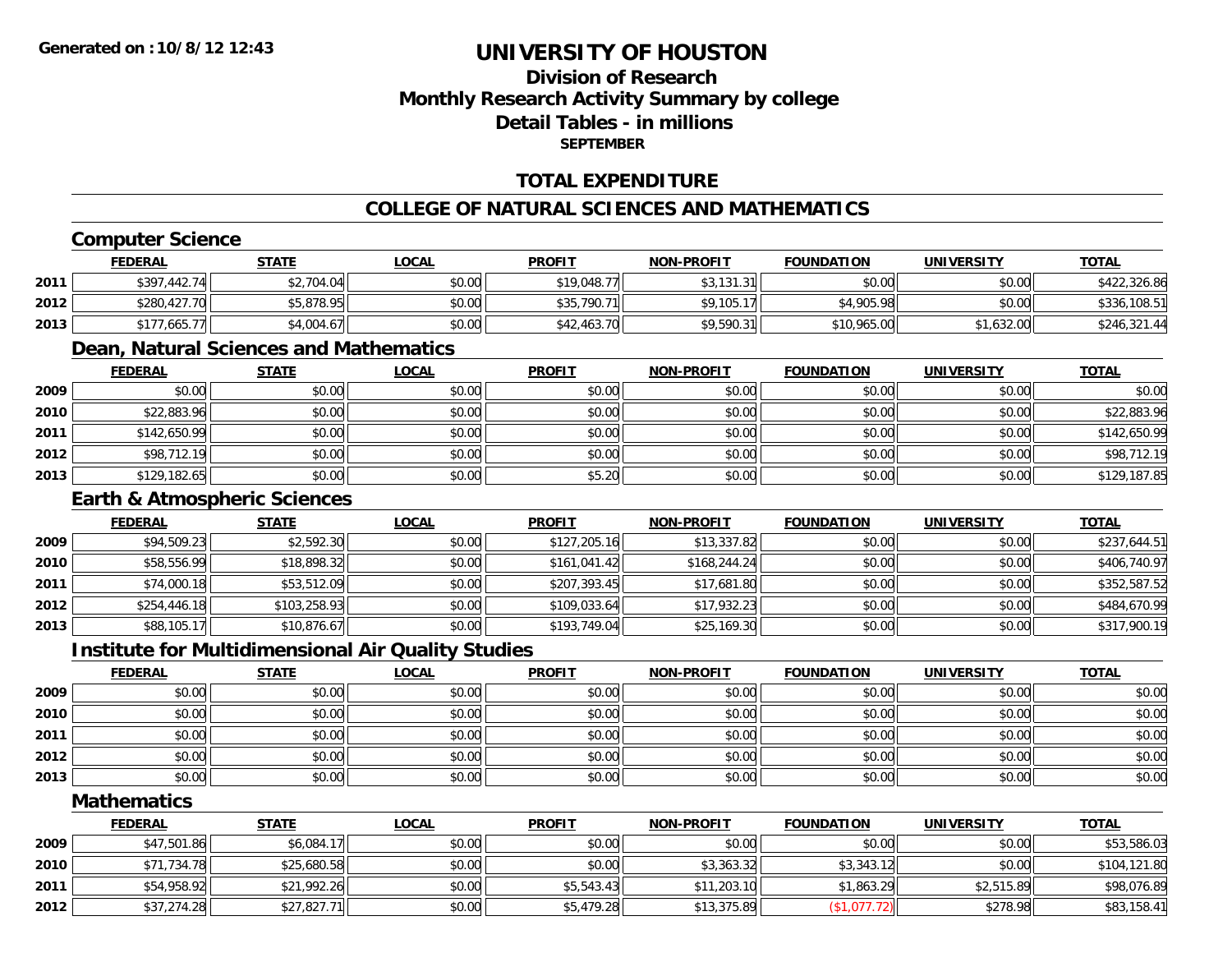## **Division of ResearchMonthly Research Activity Summary by college Detail Tables - in millions SEPTEMBER**

### **TOTAL EXPENDITURE**

#### **COLLEGE OF NATURAL SCIENCES AND MATHEMATICS**

|       | <b>Mathematics</b> |                |              |                |                   |                   |                   |                 |
|-------|--------------------|----------------|--------------|----------------|-------------------|-------------------|-------------------|-----------------|
|       | <b>FEDERAL</b>     | <b>STATE</b>   | <b>LOCAL</b> | <b>PROFIT</b>  | <b>NON-PROFIT</b> | <b>FOUNDATION</b> | <b>UNIVERSITY</b> | <b>TOTAL</b>    |
| 2013  | \$99,169.80        | \$12,808.74    | \$0.00       | \$23,980.13    | \$0.00            | (\$27,729.36)     | \$0.00            | \$108,229.31    |
|       | <b>Physics</b>     |                |              |                |                   |                   |                   |                 |
|       | <b>FEDERAL</b>     | <b>STATE</b>   | <b>LOCAL</b> | <b>PROFIT</b>  | <b>NON-PROFIT</b> | <b>FOUNDATION</b> | <b>UNIVERSITY</b> | <b>TOTAL</b>    |
| 2009  | \$34,489.21        | \$3,550.00     | \$0.00       | \$16,862.98    | \$13,637.19       | \$7,708.15        | \$0.00            | \$76,247.52     |
| 2010  | \$77,054.54        | \$6,559.00     | \$0.00       | \$45,599.99    | \$11,909.24       | \$7,888.79        | \$0.00            | \$149,011.56    |
| 2011  | \$107,786.69       | \$2,940.00     | \$0.00       | \$73,058.03    | \$1,747.20        | \$976.52          | \$0.00            | \$186,508.44    |
| 2012  | \$289,275.96       | ( \$183.99)    | \$0.00       | (\$39,914.69)  | \$3,169.80        | \$5,294.02        | \$0.00            | \$257,641.10    |
| 2013  | \$200,739.65       | \$0.00         | \$0.00       | \$112,746.16   | \$0.00            | \$11,374.32       | \$0.00            | \$324,860.13    |
| Total | \$5,920,934.59     | \$3,430,396.08 | \$0.00       | \$1,204,738.58 | \$536,732.55      | \$616,520.14      | \$34,342.48       | \$11,743,664.43 |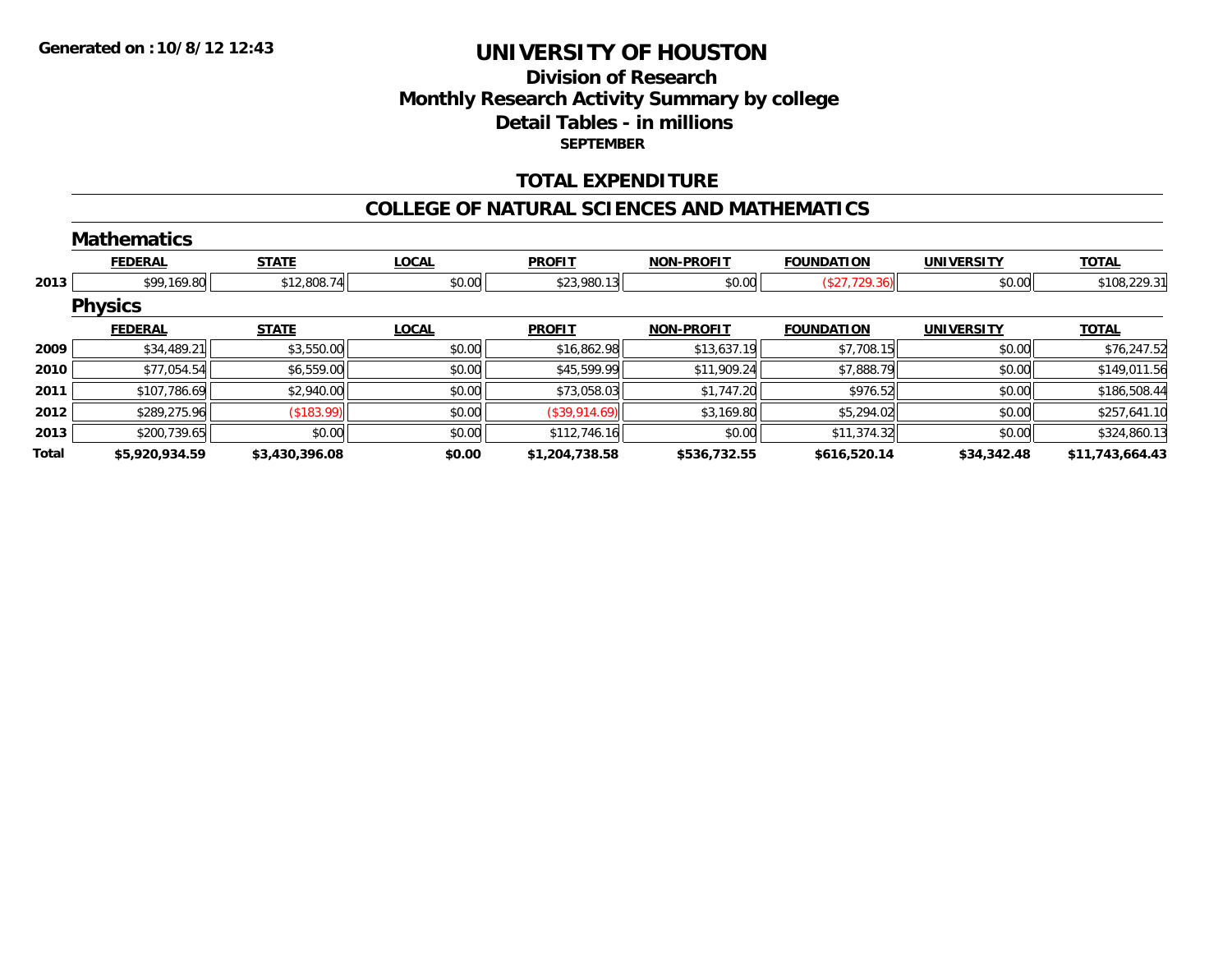### **Division of Research Monthly Research Activity Summary by college Detail Tables - in millions SEPTEMBER**

#### **TOTAL EXPENDITURE**

#### **COLLEGE OF OPTOMETRY**

## **Optometry, Community**

|       | <b>FEDERAL</b> | <b>STATE</b> | LOCAL  | <b>PROFIT</b> | <b>NON-PROFIT</b> | <b>FOUNDATION</b> | <b>UNIVERSITY</b> | <b>TOTAL</b>   |
|-------|----------------|--------------|--------|---------------|-------------------|-------------------|-------------------|----------------|
| 2009  | \$155, 128.61  | \$6,502.00   | \$0.00 | \$13,590.64   | \$0.00            | \$192.21          | \$60,067.25       | \$235,480.71   |
| 2010  | \$287,051.33   | \$18,888.27  | \$0.00 | \$38,219.49   | (\$468.39)        | \$3,357.03        | \$71,004.90       | \$418,052.63   |
| 2011  | \$262,603.95   | \$11,410.09  | \$0.00 | \$14,928.44   | \$24.16           | \$0.00            | \$53,507.93       | \$342,474.57   |
| 2012  | \$274,796.21   | \$1,922.24   | \$0.00 | \$32,908.55   | (\$105.00)        | \$2,222.10        | \$31,876.46       | \$343,620.56   |
| 2013  | \$362,317.18   | \$2,631.51   | \$0.00 | \$59,180.40   | \$0.00            | \$1,861.49        | \$9,185.32        | \$435,175.90   |
| Total | \$1,341,897.28 | \$41,354.11  | \$0.00 | \$158,827.52  | (\$549.23)        | \$7,632.83        | \$225,641.86      | \$1,774,804.37 |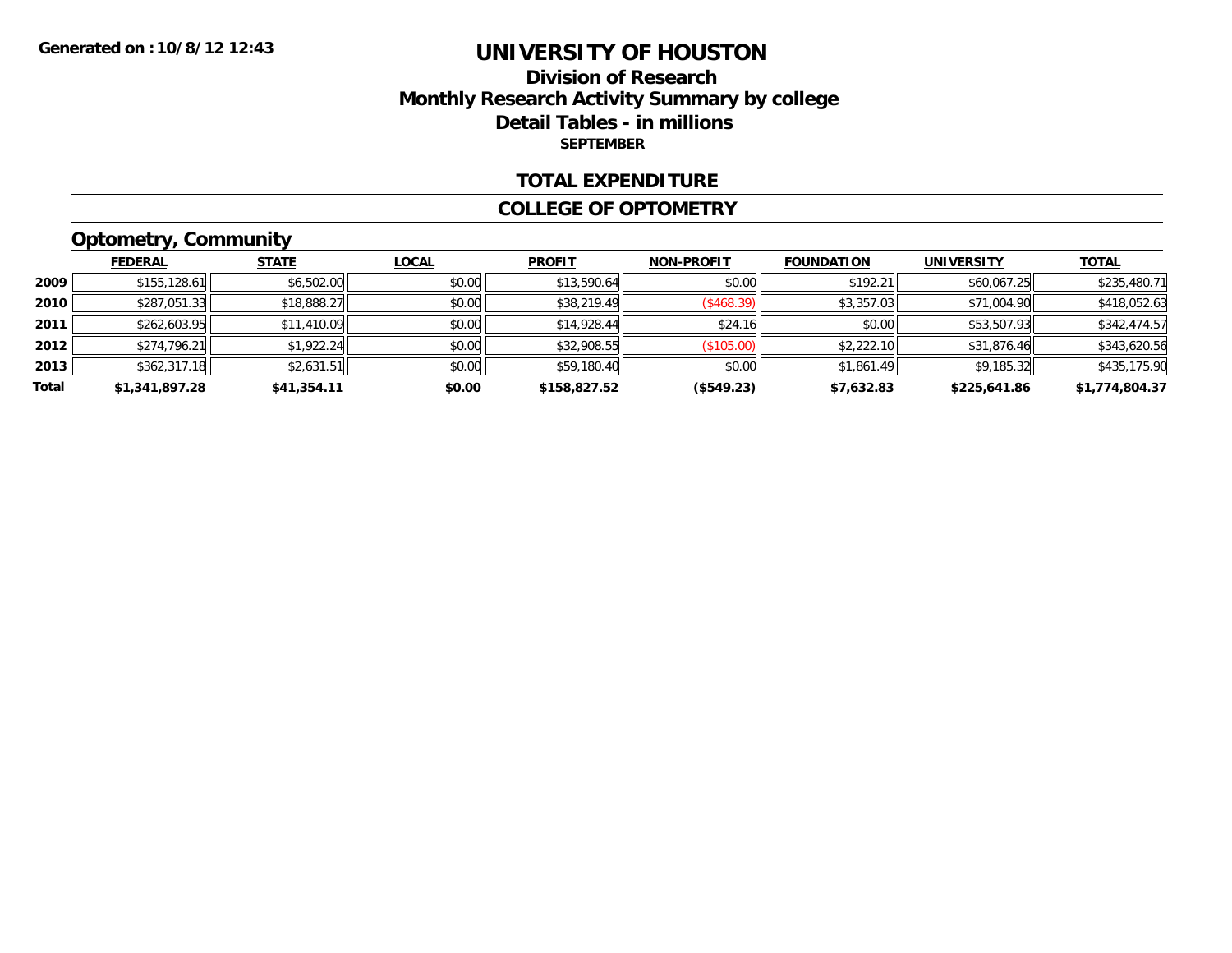## **Division of ResearchMonthly Research Activity Summary by college Detail Tables - in millions SEPTEMBER**

#### **TOTAL EXPENDITURE**

#### **COLLEGE OF PHARMACY**

## **Clinical Sciences and Administration**

|        | <b>FEDERAL</b> | <b>STATE</b> | <b>LOCAL</b> | <b>PROFIT</b> | <b>NON-PROFIT</b> | <b>FOUNDATION</b> | <b>UNIVERSITY</b> | <b>TOTAL</b> |
|--------|----------------|--------------|--------------|---------------|-------------------|-------------------|-------------------|--------------|
| 2009   | \$29,567.19    | \$0.00       | \$0.00       | \$20,332.16   | \$0.00            | \$1,925.30        | \$0.00            | \$51,824.65  |
| ا 2010 | \$1,776.61     | \$0.00       | \$0.00       | \$31,724.86   | \$9,446.21        | \$4,319.59        | \$94.33           | \$47,361.60  |
| 2011   | \$14,470.67    | \$0.00       | \$0.00       | \$13,181.09   | \$1,321.27        | \$0.00            | \$0.00            | \$28,973.03  |
| 2012   | \$24,775.29    | \$9,494.77   | \$0.00       | \$3,209.73    | (\$7,257.88)      | \$0.00            | \$0.00            | \$30,221.91  |
| 2013   | \$15,345.61    | \$0.00       | \$0.00       | \$13,955.35   | \$0.00            | \$4,103.00        | \$0.00            | \$33,403.96  |

### **Dean, Pharmacy**

|      | <b>FEDERAL</b> | <b>STATE</b> | <b>LOCAL</b> | <b>PROFIT</b> | <b>NON-PROFIT</b> | <b>FOUNDATION</b> | <b>UNIVERSITY</b> | <b>TOTAL</b> |
|------|----------------|--------------|--------------|---------------|-------------------|-------------------|-------------------|--------------|
| 2009 | \$0.00         | \$0.00       | \$0.00       | \$0.00        | \$0.00            | \$0.00            | \$0.00            | \$0.00       |
| 2010 | \$0.00         | \$0.00       | \$0.00       | \$0.00        | \$0.00            | \$0.00            | \$0.00            | \$0.00       |
| 2011 | \$0.00         | \$0.00       | \$0.00       | \$0.00        | \$0.00            | \$0.00            | \$0.00            | \$0.00       |
| 2012 | \$0.00         | \$0.00       | \$0.00       | \$0.00        | \$0.00            | \$0.00            | \$0.00            | \$0.00       |
| 2013 | \$0.00         | \$0.00       | \$0.00       | \$0.00        | \$0.00            | \$0.00            | \$0.00            | \$0.00       |

## **Pharmacological and Pharmaceutical Sciences**

|       | <b>FEDERAL</b> | <b>STATE</b> | <b>LOCAL</b> | <b>PROFIT</b> | <b>NON-PROFIT</b> | <b>FOUNDATION</b> | <b>UNIVERSITY</b> | <u>TOTAL</u> |
|-------|----------------|--------------|--------------|---------------|-------------------|-------------------|-------------------|--------------|
| 2009  | \$118,170.13   | \$2,833.33   | \$0.00       | \$5,803.73    | \$5,265.10        | \$5,610.92        | \$0.00            | \$137,683.21 |
| 2010  | \$94,626.49    | \$12,682.69  | \$0.00       | \$3,685.58    | \$10,074.51       | \$98.62           | \$0.00            | \$121,167.89 |
| 2011  | \$140,335.43   | \$9,006.57   | \$0.00       | \$0.00        | \$12,447.33       | \$8,570.07        | \$0.00            | \$170,359.40 |
| 2012  | \$48,891.75    | \$0.01       | \$0.00       | \$0.00        | \$8,901.59        | \$0.00            | \$0.00            | \$57,793.35  |
| 2013  | \$122,266.58   | \$0.00       | \$0.00       | \$1,561.99    | \$7,405.79        | \$6,972.52        | \$0.00            | \$138,206.88 |
| Total | \$610,225.74   | \$34,017.37  | \$0.00       | \$93,454.49   | \$47,603.92       | \$31,600.02       | \$94.33           | \$816,995.87 |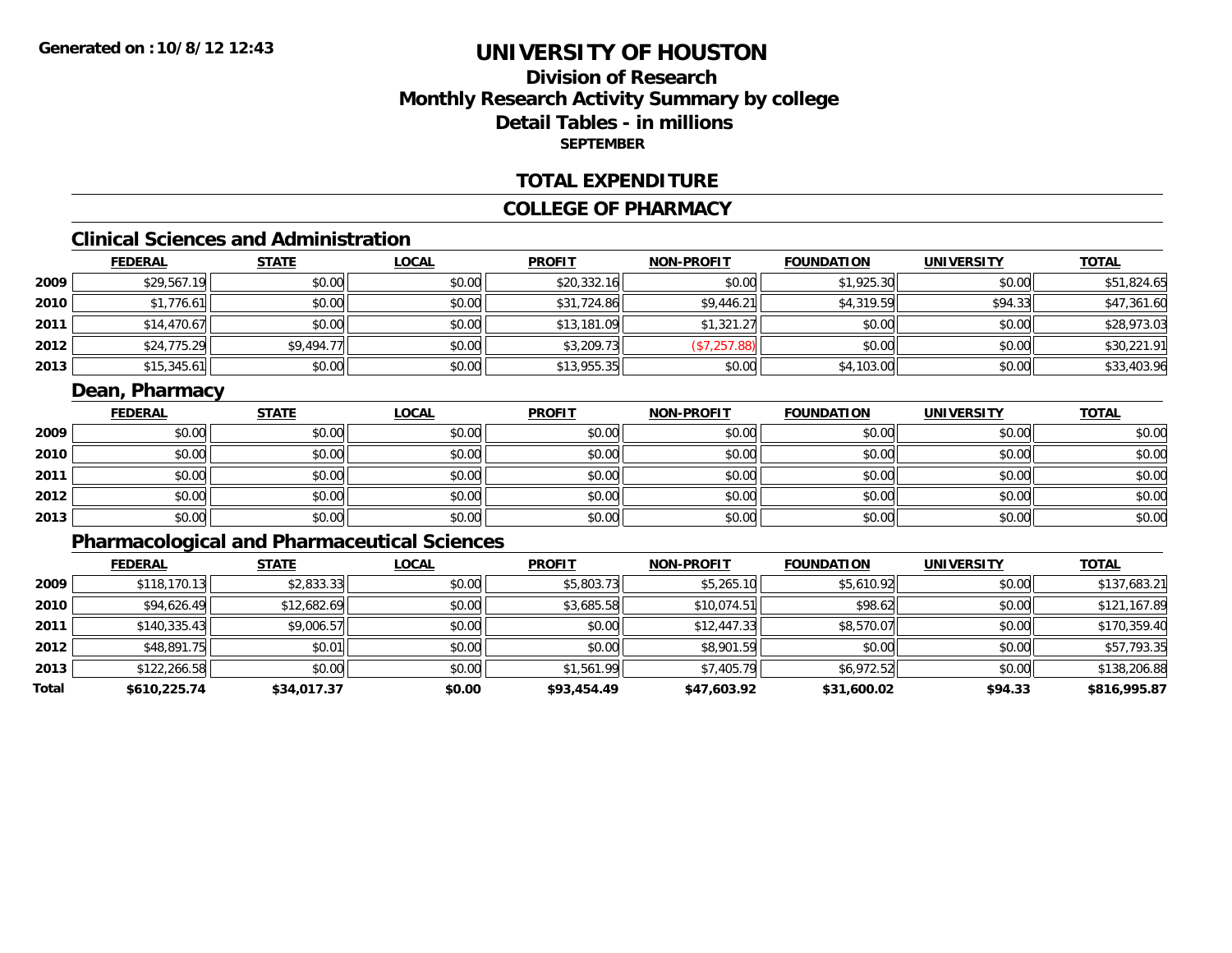## **Division of ResearchMonthly Research Activity Summary by college Detail Tables - in millions SEPTEMBER**

#### **TOTAL EXPENDITURE**

#### **COLLEGE OF TECHNOLOGY**

|      | <b>Center for Life Sciences Technology</b>    |              |              |               |                   |                   |                   |              |
|------|-----------------------------------------------|--------------|--------------|---------------|-------------------|-------------------|-------------------|--------------|
|      | <b>FEDERAL</b>                                | <b>STATE</b> | <b>LOCAL</b> | <b>PROFIT</b> | <b>NON-PROFIT</b> | <b>FOUNDATION</b> | <b>UNIVERSITY</b> | <b>TOTAL</b> |
| 2010 | \$0.00                                        | \$0.00       | \$0.00       | \$0.00        | \$0.00            | \$0.00            | \$0.00            | \$0.00       |
|      | <b>Center for Technology Literacy</b>         |              |              |               |                   |                   |                   |              |
|      | <b>FEDERAL</b>                                | <b>STATE</b> | <b>LOCAL</b> | <b>PROFIT</b> | <b>NON-PROFIT</b> | <b>FOUNDATION</b> | <b>UNIVERSITY</b> | <b>TOTAL</b> |
| 2009 | \$0.00                                        | \$0.00       | \$0.00       | \$0.00        | \$0.00            | \$0.00            | \$0.00            | \$0.00       |
| 2010 | \$0.00                                        | \$0.00       | \$0.00       | \$0.00        | \$0.00            | \$0.00            | \$0.00            | \$0.00       |
| 2011 | \$20,276.47                                   | \$0.00       | \$0.00       | \$0.00        | \$0.00            | \$0.00            | \$0.00            | \$20,276.47  |
| 2012 | \$145,177.67                                  | \$0.00       | \$0.00       | \$0.00        | \$0.00            | \$0.00            | \$0.00            | \$145,177.67 |
| 2013 | \$9,879.05                                    | \$0.00       | \$0.00       | \$0.00        | \$0.00            | \$0.00            | \$0.00            | \$9,879.05   |
|      | Dean, Technology                              |              |              |               |                   |                   |                   |              |
|      | <b>FEDERAL</b>                                | <b>STATE</b> | <b>LOCAL</b> | <b>PROFIT</b> | <b>NON-PROFIT</b> | <b>FOUNDATION</b> | <b>UNIVERSITY</b> | <b>TOTAL</b> |
| 2010 | \$10,564.10                                   | \$0.00       | \$0.00       | \$0.00        | \$0.00            | \$0.00            | \$0.00            | \$10,564.10  |
| 2011 | \$560.39                                      | \$0.00       | \$0.00       | \$0.00        | \$0.00            | \$0.00            | \$0.00            | \$560.39     |
| 2012 | \$0.00                                        | \$0.00       | \$0.00       | \$0.00        | \$0.00            | \$0.00            | \$0.00            | \$0.00       |
| 2013 | \$17,800.64                                   | \$0.00       | \$0.00       | \$0.00        | \$0.00            | \$0.00            | \$0.00            | \$17,800.64  |
|      | <b>Engineering Technology</b>                 |              |              |               |                   |                   |                   |              |
|      | <b>FEDERAL</b>                                | <b>STATE</b> | <b>LOCAL</b> | <b>PROFIT</b> | <b>NON-PROFIT</b> | <b>FOUNDATION</b> | <b>UNIVERSITY</b> | <b>TOTAL</b> |
| 2009 | \$14,109.44                                   | \$0.00       | \$0.00       | \$1,212.00    | \$0.00            | \$0.00            | \$2,322.63        | \$17,644.08  |
| 2010 | \$52,628.94                                   | \$0.00       | \$0.00       | \$2,571.33    | \$0.00            | \$33,746.44       | \$229.32          | \$89,176.03  |
| 2011 | \$50,117.93                                   | \$0.00       | \$0.00       | \$262.02      | \$0.00            | \$7,106.15        | \$0.00            | \$57,486.10  |
| 2012 | \$45,083.99                                   | \$0.00       | \$0.00       | \$3,270.11    | (\$3,333.00)      | \$5,003.95        | \$0.00            | \$50,025.05  |
| 2013 | \$9,633.94                                    | \$0.00       | \$0.00       | \$4,053.00    | \$0.00            | \$3,211.67        | \$0.00            | \$16,898.61  |
|      | <b>Human Development and Consumer Science</b> |              |              |               |                   |                   |                   |              |
|      | <b>FEDERAL</b>                                | <b>STATE</b> | <b>LOCAL</b> | <b>PROFIT</b> | <b>NON-PROFIT</b> | <b>FOUNDATION</b> | <b>UNIVERSITY</b> | <b>TOTAL</b> |
| 2009 | \$2,809.35                                    | \$1,943.69   | \$0.00       | \$1,367.70    | \$0.00            | \$0.00            | \$0.00            | \$6,120.73   |
| 2010 | $($ \$496.19)                                 | \$0.00       | \$0.00       | \$2,147.06    | \$0.00            | \$0.00            | \$0.00            | \$1,650.87   |
| 2011 | \$711.70                                      | \$0.00       | \$0.00       | \$2,185.42    | \$0.00            | \$0.00            | \$0.00            | \$2,897.12   |
| 2012 | (\$751.95)                                    | \$0.00       | \$0.00       | \$0.00        | \$0.00            | \$168.17          | \$0.00            | (\$583.78)   |
|      |                                               |              |              |               |                   |                   |                   |              |
|      | <b>Information &amp; Logistics Technology</b> |              |              |               |                   |                   |                   |              |
|      | <b>FEDERAL</b>                                | <b>STATE</b> | <b>LOCAL</b> | <b>PROFIT</b> | <b>NON-PROFIT</b> | <b>FOUNDATION</b> | <b>UNIVERSITY</b> | <b>TOTAL</b> |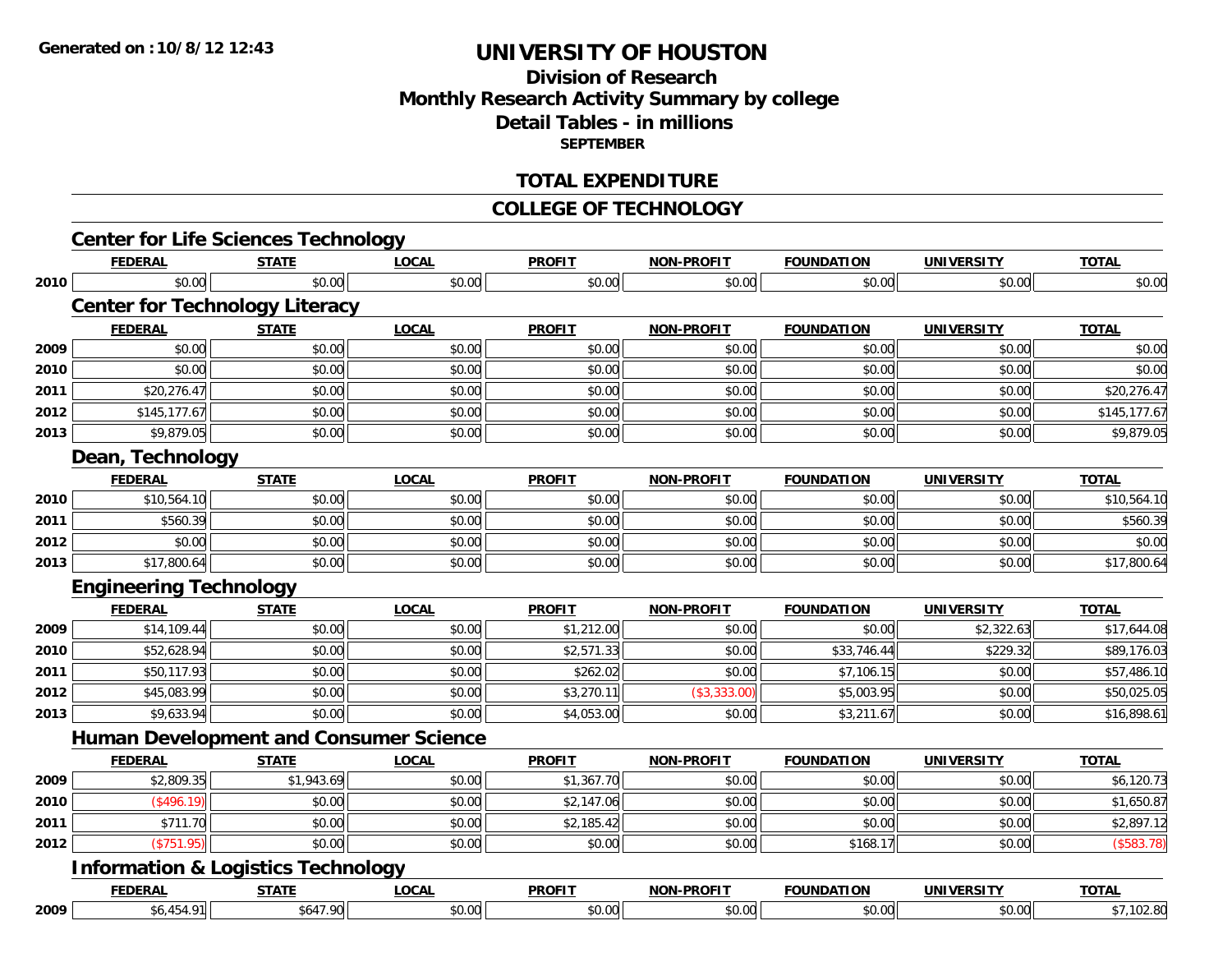## **Division of ResearchMonthly Research Activity Summary by college Detail Tables - in millions SEPTEMBER**

#### **TOTAL EXPENDITURE**

#### **COLLEGE OF TECHNOLOGY**

### **Information & Logistics Technology**

|      | <b>FEDERAL</b> | <b>STATE</b> | <u>LOCAL</u> | <b>PROFIT</b> | <b>NON-PROFIT</b> | <b>FOUNDATION</b> | <b>UNIVERSITY</b> | <b>TOTAL</b> |
|------|----------------|--------------|--------------|---------------|-------------------|-------------------|-------------------|--------------|
| 2010 | \$747.80       | \$0.00       | \$0.00       | \$0.00        | \$57.00           | \$0.00            | \$0.00            | \$804.80     |
| 2011 | .951           | \$0.00       | \$0.00       | \$0.00        | \$0.00            | \$0.00            | \$0.00            |              |
| 2012 | \$2,386.05     | \$0.00       | \$0.00       | \$0.00        | \$0.00            | \$0.00            | \$0.00            | \$2,386.05   |
| 2013 | \$0.00         | \$0.00       | \$0.00       | \$0.00        | \$0.00            | \$0.00            | \$0.00            | \$0.00       |

### **Texas Manufacturing Assistance Center**

|              | <u>FEDERAL</u> | <b>STATE</b> | <u>LOCAL</u> | <b>PROFIT</b> | <b>NON-PROFIT</b> | <b>FOUNDATION</b> | <b>UNIVERSITY</b> | <b>TOTAL</b> |
|--------------|----------------|--------------|--------------|---------------|-------------------|-------------------|-------------------|--------------|
| 2009         | \$0.00         | \$0.00       | \$0.00       | \$0.00        | \$0.00            | \$0.00            | \$0.00            | \$0.00       |
| 2010         | \$0.00         | \$0.00       | \$0.00       | \$0.00        | \$0.00            | \$0.00            | \$0.00            | \$0.00       |
| 2011         | \$0.00         | \$0.00       | \$0.00       | \$0.00        | \$0.00            | \$0.00            | \$0.00            | \$0.00       |
| 2013         | \$0.00         | \$0.00       | \$0.00       | \$0.00        | \$0.00            | \$0.00            | \$0.00            | \$0.00       |
| <b>Total</b> | \$385,742.58   | \$2,591.58   | \$0.00       | \$17,068.64   | (\$3,276.00)      | \$49,236.38       | \$2,551.95        | \$453,915.14 |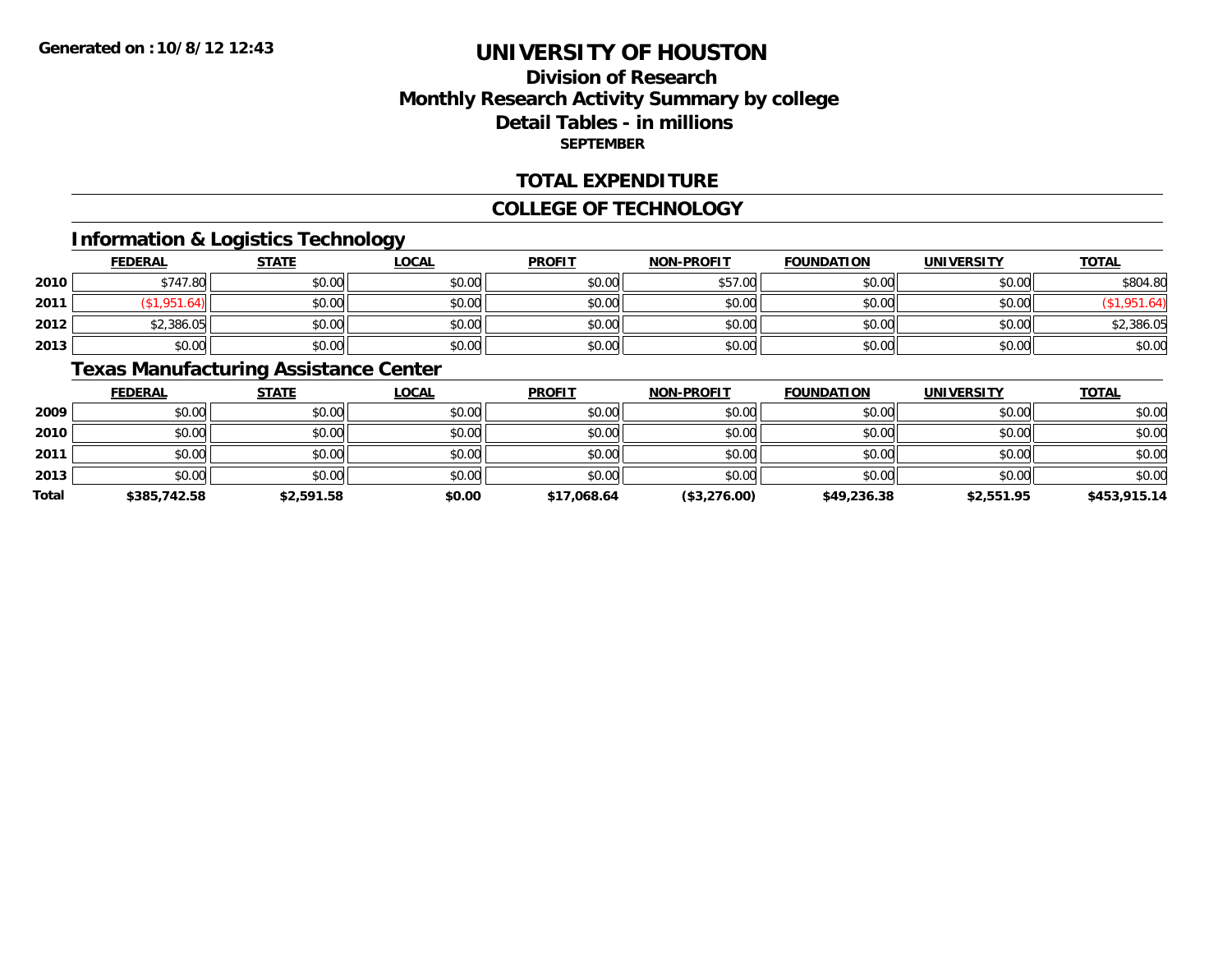## **Division of ResearchMonthly Research Activity Summary by college Detail Tables - in millions SEPTEMBER**

### **TOTAL EXPENDITURE**

### **CULLEN COLLEGE OF ENGINEERING**

## **Biomedical Engineering**

**2012**

**2013**

|      | <b>FEDERAL</b>              | <b>STATE</b> | <b>LOCAL</b>                                             | <b>PROFIT</b> | <b>NON-PROFIT</b> | <b>FOUNDATION</b> | <b>UNIVERSITY</b> | <b>TOTAL</b> |
|------|-----------------------------|--------------|----------------------------------------------------------|---------------|-------------------|-------------------|-------------------|--------------|
| 2009 | \$4,698.01                  | \$0.00       | \$0.00                                                   | \$0.00        | \$0.00            | (\$1,188.22)      | \$0.00            | \$3,509.79   |
| 2010 | \$6,632.34                  | \$0.00       | \$0.00                                                   | \$0.00        | \$3,519.44        | \$0.00            | \$0.00            | \$10,151.78  |
| 2011 | \$23,202.93                 | \$0.00       | \$0.00                                                   | \$0.00        | \$0.00            | \$0.00            | \$0.00            | \$23,202.93  |
| 2012 | \$39,190.83                 | \$0.00       | \$0.00                                                   | \$0.00        | \$0.00            | \$0.00            | \$0.00            | \$39,190.83  |
| 2013 | \$39,000.54                 | \$0.00       | \$0.00                                                   | \$5,646.02    | \$0.00            | \$0.00            | \$0.00            | \$44,646.56  |
|      |                             |              | <b>Center for Innovative Grouting Materials and Tech</b> |               |                   |                   |                   |              |
|      | <b>FEDERAL</b>              | <b>STATE</b> | <b>LOCAL</b>                                             | <b>PROFIT</b> | <b>NON-PROFIT</b> | <b>FOUNDATION</b> | <b>UNIVERSITY</b> | <b>TOTAL</b> |
| 2012 | \$0.00                      | \$0.00       | \$0.00                                                   | \$0.00        | \$0.00            | \$0.00            | \$0.00            | \$0.00       |
| 2013 | \$0.00                      | \$0.00       | \$0.00                                                   | \$0.00        | \$0.00            | \$0.00            | \$0.00            | \$0.00       |
|      | <b>Chemical Engineering</b> |              |                                                          |               |                   |                   |                   |              |
|      | <b>FEDERAL</b>              | <b>STATE</b> | <b>LOCAL</b>                                             | <b>PROFIT</b> | <b>NON-PROFIT</b> | <b>FOUNDATION</b> | <b>UNIVERSITY</b> | <b>TOTAL</b> |
| 2009 | \$77,613.48                 | \$89,331.95  | \$13,495.48                                              | \$56,207.44   | \$9,266.22        | \$13,780.99       | \$0.00            | \$259,695.56 |
| 2010 | \$184,216.58                | \$638,371.49 | \$1,332.23                                               | \$43,727.79   | \$1,919.00        | \$9,775.49        | \$16,497.75       | \$895,840.33 |
| 2011 | \$481,128.66                | \$104,856.77 | \$0.00                                                   | \$71,321.58   | \$0.00            | \$13,797.97       | \$10,781.41       | \$681,886.39 |
| 2012 | \$518,415.01                | \$4,568.52   | \$0.00                                                   | \$53,942.76   | \$800.00          | \$8,940.97        | (\$0.02)          | \$586,667.23 |
| 2013 | \$227,420.16                | \$11,145.12  | \$0.00                                                   | \$115,964.13  | \$4,594.32        | \$25,229.39       | \$0.00            | \$384,353.12 |
|      | <b>Civil Engineering</b>    |              |                                                          |               |                   |                   |                   |              |
|      | <b>FEDERAL</b>              | <b>STATE</b> | <b>LOCAL</b>                                             | <b>PROFIT</b> | <b>NON-PROFIT</b> | <b>FOUNDATION</b> | <b>UNIVERSITY</b> | <b>TOTAL</b> |
| 2009 | \$157,411.56                | \$8,152.31   | \$147.51                                                 | \$72.70       | \$1,733.96        | \$10,663.75       | \$0.00            | \$178,181.79 |
| 2010 | \$250,167.68                | \$18,912.21  | \$13,513.94                                              | \$0.00        | \$5,350.81        | \$27,729.86       | \$0.00            | \$315,674.50 |
| 2011 | \$70,773.65                 | \$19,349.53  | \$0.00                                                   | \$12,552.23   | \$4,767.98        | \$18,657.30       | \$6,792.27        | \$132,892.96 |
| 2012 | \$83,719.40                 | \$42,514.07  | \$16,047.17                                              | \$17,608.88   | \$2,840.60        | (\$1,858.96)      | \$0.00            | \$160,871.15 |
| 2013 | \$141,110.72                | \$31,642.97  | \$0.00                                                   | \$6,213.66    | \$3,727.61        | (\$2,854.99)      | \$0.00            | \$179,839.98 |
|      |                             |              | <b>Composites Engineering and Applications Center</b>    |               |                   |                   |                   |              |
|      | <b>FEDERAL</b>              | <b>STATE</b> | <b>LOCAL</b>                                             | <b>PROFIT</b> | <b>NON-PROFIT</b> | <b>FOUNDATION</b> | <b>UNIVERSITY</b> | <b>TOTAL</b> |
| 2011 | \$0.00                      | \$0.00       | \$0.00                                                   | \$0.00        | \$0.00            | \$0.00            | \$0.00            | \$0.00       |

2 | \$0.00 \$0.00 \$0.00 \$0.00 \$0.00 \$0.00 \$0.00 \$0.00 \$0.00 \$0.00 \$0.00 \$0.00 \$0.00 \$0.00 \$0.00 \$0.00 \$0.00

\$0.00 \$0.00 \$0.00 \$0.00 \$0.00 \$0.00 \$0.00 \$0.00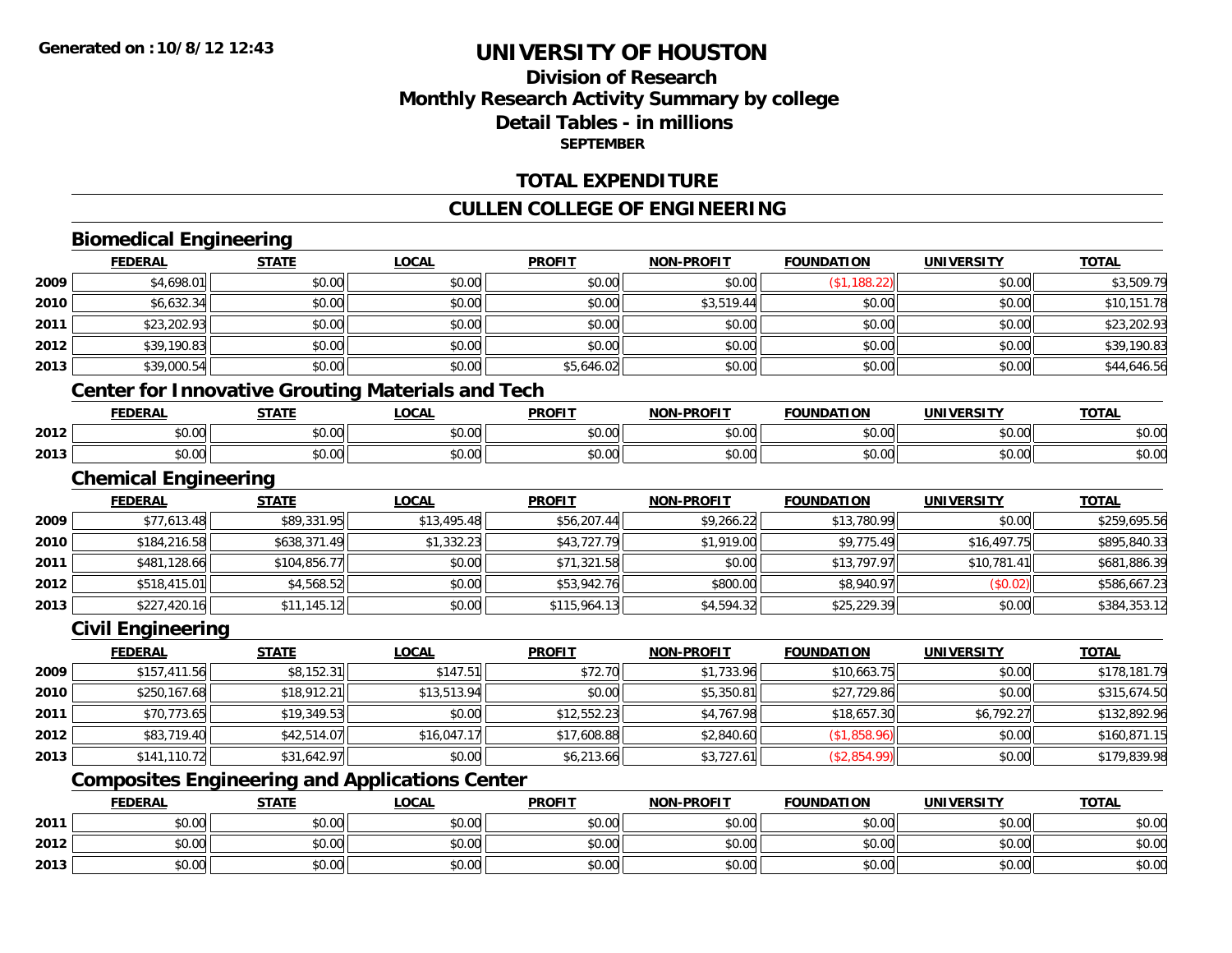## **Division of ResearchMonthly Research Activity Summary by college Detail Tables - in millionsSEPTEMBER**

#### **TOTAL EXPENDITURE**

### **CULLEN COLLEGE OF ENGINEERING**

## **Dean, Engineering**

|      | <b>FEDERAL</b> | <b>STATE</b> | <u>LOCAL</u> | <b>PROFIT</b> | <b>NON-PROFIT</b> | <b>FOUNDATION</b> | <b>UNIVERSITY</b> | <b>TOTAL</b> |
|------|----------------|--------------|--------------|---------------|-------------------|-------------------|-------------------|--------------|
| 2009 | \$4,550.00     | \$512.04     | \$0.00       | \$0.00        | \$0.00            | \$0.00            | \$0.00            | \$5,062.04   |
| 2010 | \$13,690.90    | \$0.00       | \$0.00       | \$0.00        | \$0.00            | \$0.00            | \$0.00            | \$13,690.90  |
| 2011 | \$17,084.22    | \$0.00       | \$0.00       | \$0.00        | \$0.00            | \$0.00            | \$0.00            | \$17,084.22  |
| 2012 | \$632.89       | \$0.00       | \$0.00       | \$0.00        | \$0.00            | \$0.00            | \$0.00            | \$632.89     |
| 2013 | \$4,258.67     | \$0.00       | \$0.00       | \$0.00        | \$0.00            | \$0.00            | \$0.00            | \$4,258.67   |

## **Electrical & Computer Engineering**

|      | <b>FEDERAL</b> | <b>STATE</b> | <b>LOCAL</b> | <b>PROFIT</b> | <b>NON-PROFIT</b> | <b>FOUNDATION</b> | <b>UNIVERSITY</b> | <u>TOTAL</u> |
|------|----------------|--------------|--------------|---------------|-------------------|-------------------|-------------------|--------------|
| 2009 | \$135,358.60   | \$27,676.85  | \$0.00       | \$25,868.48   | \$8,568.93        | \$0.00            | \$5,419.48        | \$202,892.34 |
| 2010 | \$99,030.10    | \$14.491.11  | \$0.00       | \$57,265.89   | \$11,973.96       | \$0.00            | \$465.12          | \$183,226.18 |
| 2011 | \$214,963.56   | \$39,152.83  | \$0.00       | \$17,768.94   | \$7,275.90        | \$2,211.05        | \$1,596.04        | \$282,968.32 |
| 2012 | \$304,677.77   | \$14,454.12  | \$0.00       | \$29,128.05   | \$0.00            | (S41, 944.82)     | (\$0.21)          | \$306,314.91 |
| 2013 | \$209,790.06   | \$8,068.60   | \$0.00       | \$29,591.77   | \$1,428.00        | \$4,910.80        | \$0.00            | \$253,789.23 |

## **Industrial Engineering**

|      | <u>FEDERAL</u> | <b>STATE</b> | <b>LOCAL</b> | <b>PROFIT</b> | <b>NON-PROFIT</b> | <b>FOUNDATION</b> | <b>UNIVERSITY</b> | <b>TOTAL</b> |
|------|----------------|--------------|--------------|---------------|-------------------|-------------------|-------------------|--------------|
| 2009 | \$16,696.30    | \$0.00       | \$0.00       | \$0.00        | \$0.00            | \$0.00            | \$0.00            | \$16,696.30  |
| 2010 | \$15,725.59    | \$0.00       | \$0.00       | \$0.00        | \$0.00            | \$0.00            | \$0.00            | \$15,725.59  |
| 2011 | \$12,753.49    | \$1,400.00   | \$5,946.38   | \$0.00        | \$0.00            | \$0.00            | \$0.00            | \$20,099.87  |
| 2012 | \$16,026.85    | \$0.00       | \$5,859.77   | \$0.00        | \$0.00            | \$0.00            | \$0.00            | \$21,886.62  |
| 2013 | \$9,850.09     | \$2,450.00   | \$330.36     | \$0.00        | \$0.00            | \$0.00            | \$0.00            | \$12,630.45  |

#### **Mechanical Engineering**

|      | <b>FEDERAL</b> | <b>STATE</b> | <u>LOCAL</u> | <b>PROFIT</b> | <b>NON-PROFIT</b> | <b>FOUNDATION</b> | <b>UNIVERSITY</b> | <b>TOTAL</b> |
|------|----------------|--------------|--------------|---------------|-------------------|-------------------|-------------------|--------------|
| 2009 | \$81,423.91    | \$2,508.50   | \$0.00       | \$14,493.09   | (\$1,575.44)      | \$0.00            | \$10,042.72       | \$106,892.78 |
| 2010 | \$156,054.63   | \$4,975.00   | \$0.00       | \$9,057.50    | \$13,482.30       | \$0.00            | \$8,909.63        | \$192,479.06 |
| 2011 | \$236,279.65   | \$148,672.17 | \$0.00       | \$49,300.58   | \$18,301.24       | \$0.00            | \$0.00            | \$452,553.64 |
| 2012 | \$173,420.62   | \$21,201.37  | \$0.00       | \$39,940.42   | \$3,589.75        | \$0.00            | \$0.00            | \$238,152.16 |
| 2013 | \$179,379.86   | \$91,785.15  | \$0.00       | \$6,728.32    | \$0.00            | \$101.00          | \$0.00            | \$277,994.32 |

## **National Wind Energy Center**

|      | <b>FEDERAL</b> | <b>CTATE</b>    | LOCAI              | <b>PROFIT</b> | <b>DDAELT</b><br><b>NIONI</b><br>ж. | <b>FOUNDATION</b> | UNIVERSITY           | <b>TOTAL</b>             |
|------|----------------|-----------------|--------------------|---------------|-------------------------------------|-------------------|----------------------|--------------------------|
| 2011 | ልስ ባህ<br>שט.טע | ሖጣ<br>JU.UU     | $\sim$ 00<br>DU.UU | 0000<br>JU.UU | $\sim$<br>$\sim$<br>PO.OO           | 0000<br>JU.UU     | 0000<br><b>DU.UG</b> | $\sim$<br><b>JU.UU</b>   |
| 2012 | nn na<br>JU.UU | $\sim$<br>JU.UU | $\sim$ 00<br>PU.UU | 0.00<br>JU.UU | 0.00<br>vv.vv                       | 0.00<br>JU.UU     | 0000<br><b>DU.UG</b> | $\cdots$<br><b>JU.UU</b> |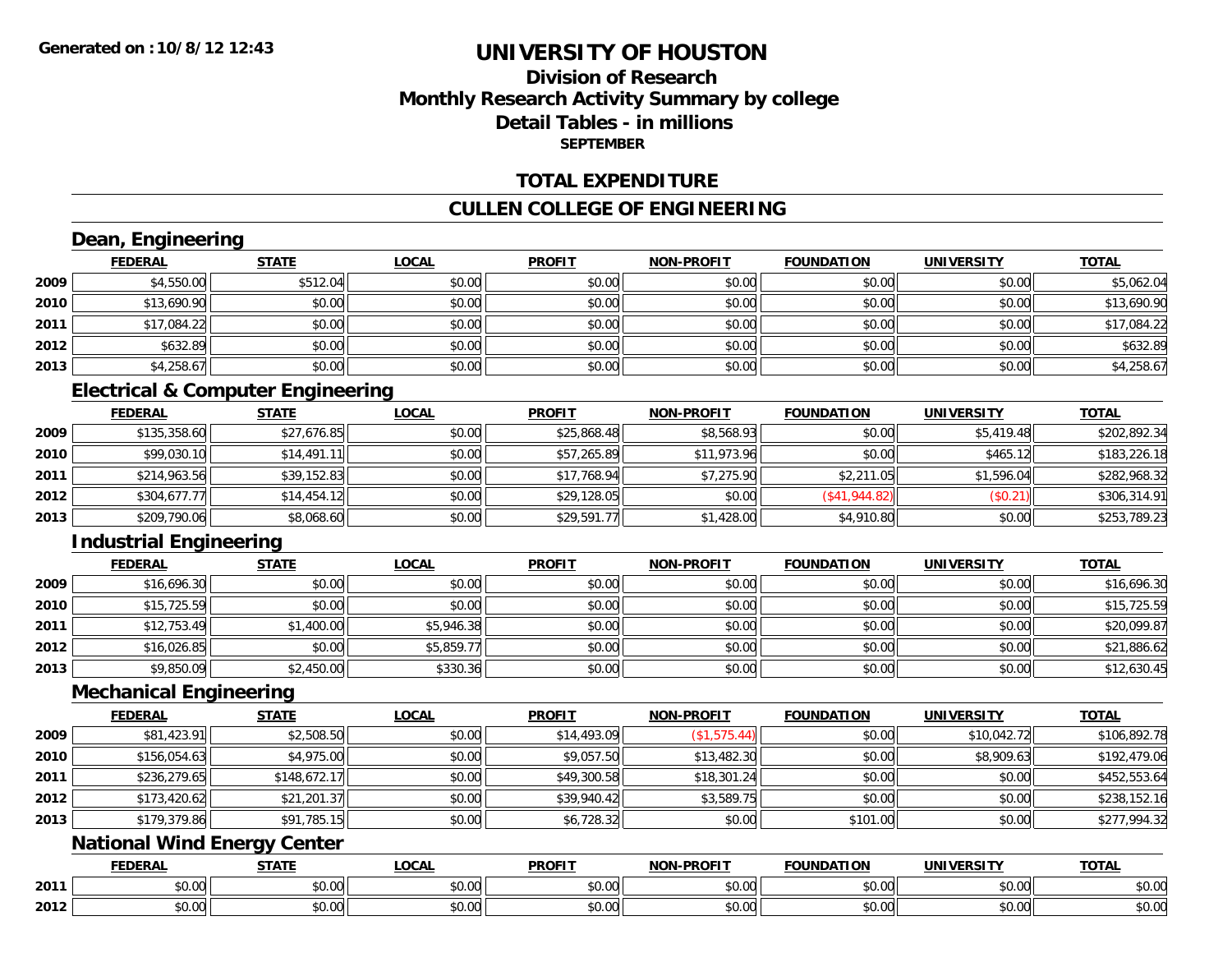## **Division of ResearchMonthly Research Activity Summary by college Detail Tables - in millions SEPTEMBER**

#### **TOTAL EXPENDITURE**

### **CULLEN COLLEGE OF ENGINEERING**

# **National Wind Energy Center**

|              | <b>FEDERAL</b> | <b>STATE</b>   | LOCAL       | <b>PROFIT</b> | <b>NON-PROFIT</b> | <b>FOUNDATION</b> | UNIVERSITY  | <b>TOTAL</b>   |
|--------------|----------------|----------------|-------------|---------------|-------------------|-------------------|-------------|----------------|
| 2013         | \$0.00         | ≮N UU<br>JU.UL | \$0.00      | \$0.00        | \$0.00            | ደበ በበ<br>DU.UU    | \$0.00      | \$0.00         |
| <b>Total</b> | \$4,206,349.32 | \$1,346,192.68 | \$56,672.84 | \$662,400.23  | \$101.564.58      | \$87.951.58       | \$60,504.19 | \$6,521,635.40 |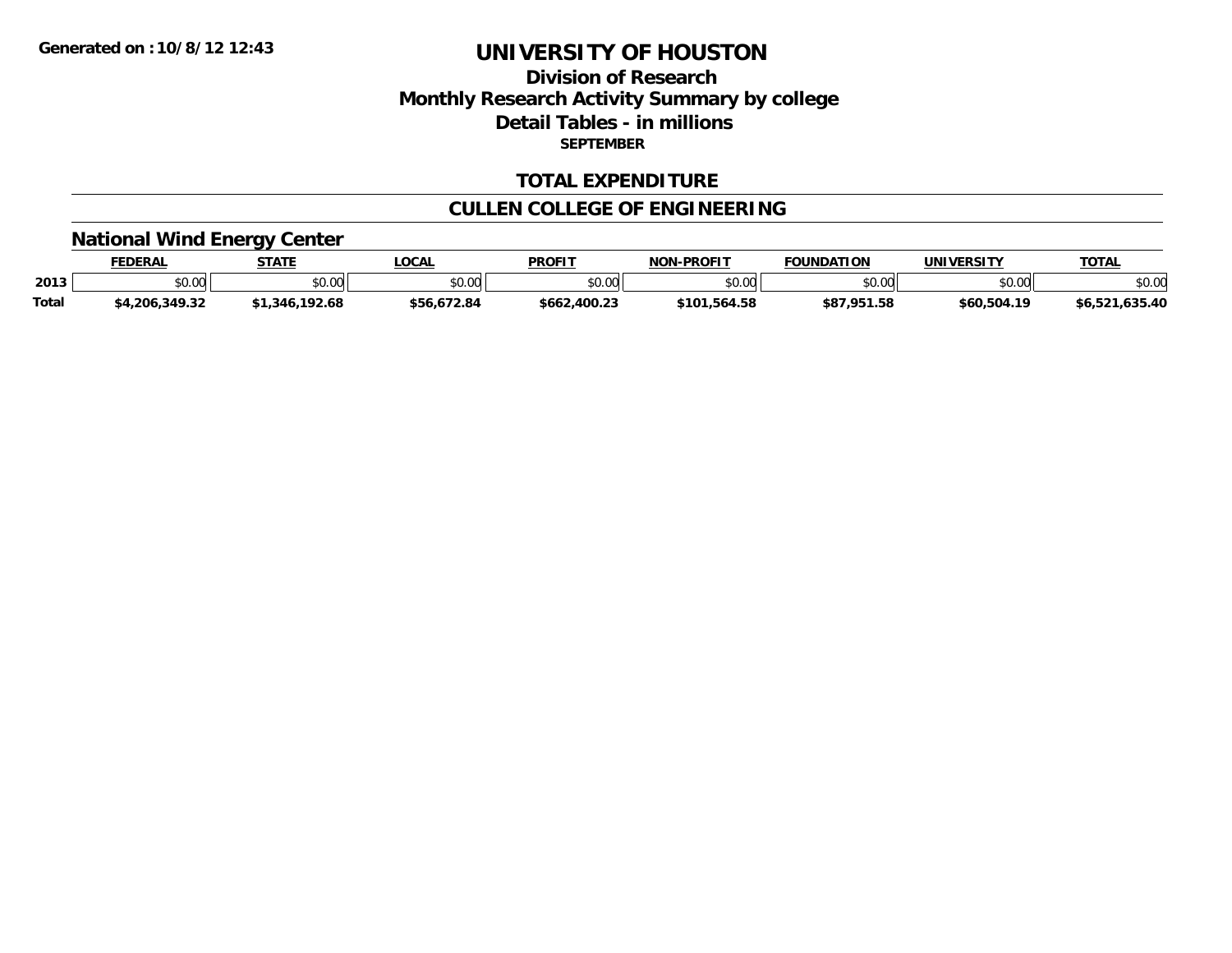## **Division of ResearchMonthly Research Activity Summary by college Detail Tables - in millionsSEPTEMBER**

#### **TOTAL EXPENDITURE**

### **DIVISION OF RESEARCH**

#### **Center for Advanced Materials**

|      | <b>FEDERAL</b> | <b>STATE</b> | <u>LOCAL</u> | <b>PROFIT</b> | <b>NON-PROFIT</b> | <b>FOUNDATION</b> | <b>UNIVERSITY</b> | <b>TOTAL</b> |
|------|----------------|--------------|--------------|---------------|-------------------|-------------------|-------------------|--------------|
| 2009 | \$1,518.94     | \$0.00       | \$0.00       | \$0.00        | \$0.00            | \$0.00            | \$0.00            | \$1,518.94   |
| 2010 | \$0.00         | \$0.00       | \$0.00       | \$0.00        | \$0.00            | \$0.00            | \$0.00            | \$0.00       |
| 2011 | \$0.00         | \$7,734.36   | \$0.00       | \$7,686.00    | \$0.00            | \$0.00            | \$0.00            | \$15,420.36  |
| 2012 | \$0.00         | \$0.00       | \$0.00       | \$0.00        | \$0.00            | \$0.00            | \$0.00            | \$0.00       |
| 2013 | \$0.00         | \$0.00       | \$0.00       | \$0.00        | \$0.00            | \$0.00            | \$0.00            | \$0.00       |

#### **Center for Biomedical & Environmental Genomics**

|      | <u>FEDERAL</u> | <u>STATE</u> | <u>LOCAL</u> | <b>PROFIT</b> | <b>NON-PROFIT</b> | <b>FOUNDATION</b> | <b>UNIVERSITY</b> | <b>TOTAL</b> |
|------|----------------|--------------|--------------|---------------|-------------------|-------------------|-------------------|--------------|
| 2009 | \$0.00         | \$0.00       | \$0.00       | \$0.00        | \$0.00            | \$0.00            | \$0.00            | \$0.00       |
| 2010 | \$0.00         | \$0.00       | \$0.00       | \$0.00        | \$0.00            | \$0.00            | \$0.00            | \$0.00       |
| 2011 | \$0.00         | \$0.00       | \$0.00       | \$0.00        | \$0.00            | \$0.00            | \$0.00            | \$0.00       |
| 2012 | \$0.00         | \$0.00       | \$0.00       | \$0.00        | \$0.00            | \$0.00            | \$0.00            | \$0.00       |
| 2013 | \$0.00         | \$0.00       | \$0.00       | \$0.00        | \$0.00            | \$0.00            | \$0.00            | \$0.00       |

## **Center for Industrial Partnerships**

|      | <u>FEDERAL</u> | <b>STATE</b> | <b>LOCAL</b> | <b>PROFIT</b> | <b>NON-PROFIT</b> | <b>FOUNDATION</b> | <b>UNIVERSITY</b> | <b>TOTAL</b> |
|------|----------------|--------------|--------------|---------------|-------------------|-------------------|-------------------|--------------|
| 2009 | \$1,185.40     | \$0.00       | \$0.00       | \$978.17      | \$0.00            | \$0.00            | \$0.00            | \$2,163.57   |
| 2010 | \$4,018.23     | \$0.00       | \$0.00       | \$492.65      | \$0.00            | \$0.00            | \$0.00            | \$4,510.88   |
| 2011 | \$14,386.80    | \$0.00       | \$0.00       | \$5,789.66    | \$0.00            | \$0.00            | \$0.00            | \$20,176.46  |
| 2012 | \$4,248.06     | \$0.00       | \$0.00       | \$2,179.07    | \$0.00            | \$0.00            | \$0.00            | \$6,427.13   |
| 2013 | \$294.09       | \$0.00       | \$0.00       | \$2,827.50    | \$0.00            | \$0.00            | \$0.00            | \$3,121.59   |

## **Center for Neuromotor & Biomechanics Research**

|      | <b>FEDERAL</b> | <u>STATE</u> | <b>LOCAL</b> | <b>PROFIT</b> | <b>NON-PROFIT</b> | <b>FOUNDATION</b> | <b>UNIVERSITY</b> | <b>TOTAL</b> |
|------|----------------|--------------|--------------|---------------|-------------------|-------------------|-------------------|--------------|
| 2009 | \$0.00         | \$0.00       | \$0.00       | \$0.00        | \$0.00            | \$0.00            | \$0.00            | \$0.00       |
| 2010 | \$0.00         | \$0.00       | \$0.00       | \$0.00        | \$0.00            | \$0.00            | \$0.00            | \$0.00       |
| 2011 | \$0.00         | \$0.00       | \$0.00       | \$0.00        | \$0.00            | \$0.00            | \$0.00            | \$0.00       |
| 2012 | \$0.00         | \$0.00       | \$0.00       | \$0.00        | \$0.00            | \$0.00            | \$0.00            | \$0.00       |
| 2013 | \$0.00         | \$0.00       | \$0.00       | \$0.00        | \$0.00            | \$0.00            | \$0.00            | \$0.00       |

### **Division of Research**

|      | <b>DERAI</b>                            | <b>CTATI</b>                  | .OCAI              | <b>PROFIT</b>      | <b>DDOEIT</b><br><b>NION</b> | TION<br>INDA. | EN. 31                   | <b>TOTAL</b> |
|------|-----------------------------------------|-------------------------------|--------------------|--------------------|------------------------------|---------------|--------------------------|--------------|
| 2010 |                                         | ÷0.<br>ט.ט                    | $\sim$ 00<br>₽U.UU | 0.00<br>ູນບ.ບບ     | 0.00<br><b>JU.UU</b>         | 40.00         | $\sim$ $\sim$<br>JUJJUU, | . ئ          |
| 2011 | $\sim$ $\sim$<br>$\overline{0}$<br>ט.טע | $\uparrow$ $\uparrow$<br>vv.u | $\sim$ 00<br>PU.UU | $\sim$ 00<br>JU.UU | 0.00<br><b>JU.UU</b>         | JU.UU         | 0.001<br>PO.OO           | \$0.00       |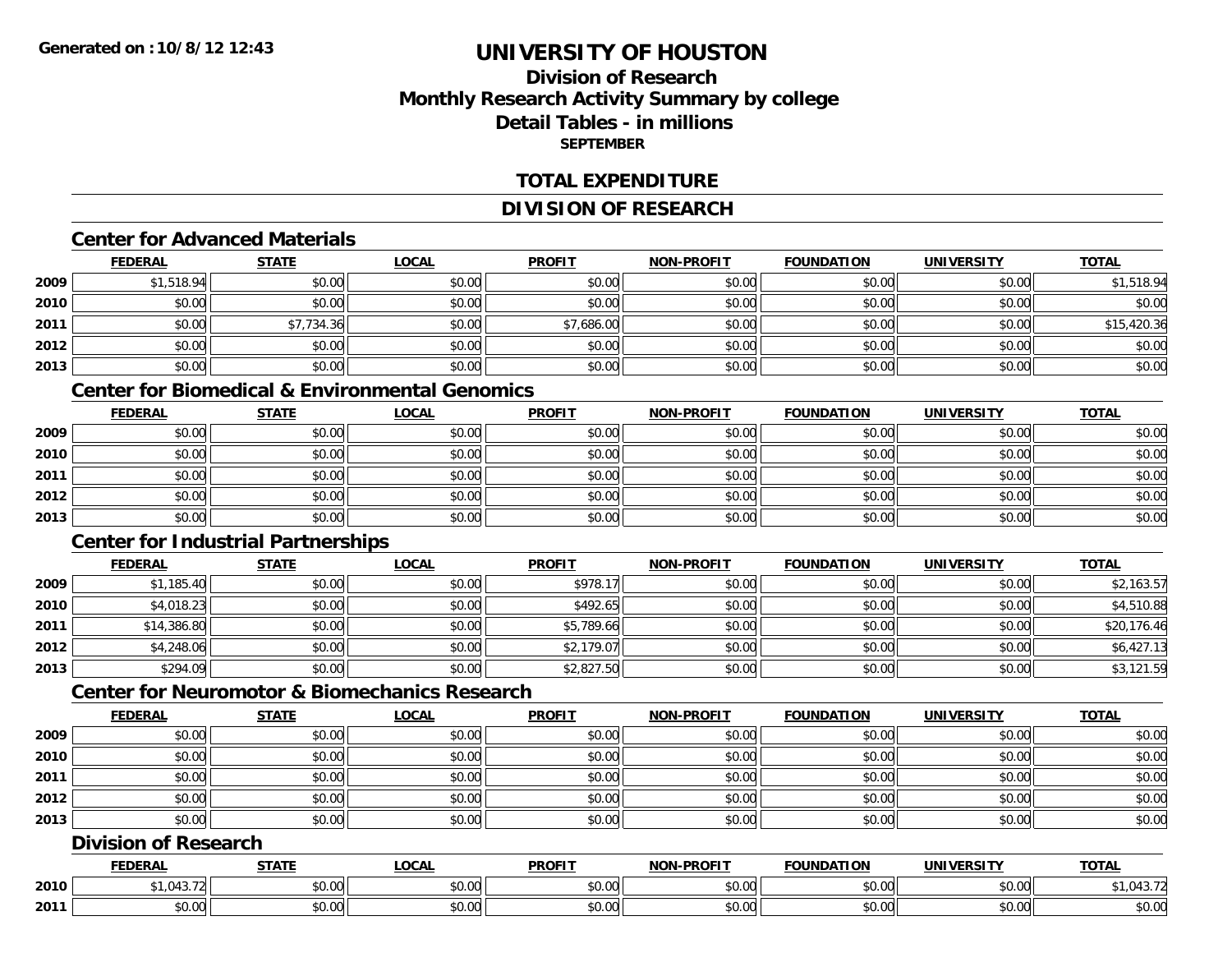## **Division of ResearchMonthly Research Activity Summary by college Detail Tables - in millions SEPTEMBER**

#### **TOTAL EXPENDITURE**

## **DIVISION OF RESEARCH**

|      | <b>Institute for Molecular Design</b> |              |              |               |                   |                   |                   |              |
|------|---------------------------------------|--------------|--------------|---------------|-------------------|-------------------|-------------------|--------------|
|      | <b>FEDERAL</b>                        | <b>STATE</b> | <b>LOCAL</b> | <b>PROFIT</b> | <b>NON-PROFIT</b> | <b>FOUNDATION</b> | <b>UNIVERSITY</b> | <b>TOTAL</b> |
| 2012 | \$0.00                                | \$0.00       | \$0.00       | \$0.00        | \$0.00            | \$0.00            | \$0.00            | \$0.00       |
|      | <b>Institute for Nanoenergy</b>       |              |              |               |                   |                   |                   |              |
|      | <b>FEDERAL</b>                        | <b>STATE</b> | <b>LOCAL</b> | <b>PROFIT</b> | <b>NON-PROFIT</b> | <b>FOUNDATION</b> | <b>UNIVERSITY</b> | <b>TOTAL</b> |
| 2009 | \$0.00                                | \$0.00       | \$0.00       | \$0.00        | \$0.00            | \$0.00            | \$0.00            | \$0.00       |
| 2010 | \$0.00                                | \$0.00       | \$0.00       | \$0.00        | \$0.00            | \$0.00            | \$0.00            | \$0.00       |
| 2012 | \$0.00                                | \$0.00       | \$0.00       | \$0.00        | \$0.00            | \$0.00            | \$0.00            | \$0.00       |
| 2013 | \$0.00                                | \$0.00       | \$0.00       | \$0.00        | \$0.00            | \$0.00            | \$0.00            | \$0.00       |
|      | <b>Office of Contracts and Grants</b> |              |              |               |                   |                   |                   |              |
|      | <b>FEDERAL</b>                        | <b>STATE</b> | <b>LOCAL</b> | <b>PROFIT</b> | <b>NON-PROFIT</b> | <b>FOUNDATION</b> | <b>UNIVERSITY</b> | <b>TOTAL</b> |
| 2009 | \$0.00                                | \$0.00       | \$0.00       | \$0.00        | \$0.00            | \$0.00            | \$0.00            | \$0.00       |
| 2010 | \$0.00                                | \$0.00       | \$0.00       | \$0.00        | \$0.00            | \$0.00            | \$0.00            | \$0.00       |
| 2011 | \$0.00                                | \$0.00       | \$0.00       | \$0.00        | \$0.00            | \$0.00            | \$0.00            | \$0.00       |
| 2012 | \$0.00                                | \$0.00       | \$0.00       | \$0.00        | \$0.00            | \$0.00            | \$0.00            | \$0.00       |
| 2013 | \$0.00                                | \$0.00       | \$0.00       | \$0.00        | \$0.00            | \$0.00            | \$0.00            | \$0.00       |
|      | <b>Research Financial Services</b>    |              |              |               |                   |                   |                   |              |
|      | <b>FEDERAL</b>                        | <b>STATE</b> | <b>LOCAL</b> | <b>PROFIT</b> | <b>NON-PROFIT</b> | <b>FOUNDATION</b> | <b>UNIVERSITY</b> | <b>TOTAL</b> |
| 2009 | \$0.00                                | \$0.00       | \$0.00       | \$0.00        | \$0.00            | \$0.00            | \$0.00            | \$0.00       |
| 2010 | \$0.00                                | \$0.00       | \$0.00       | \$0.00        | \$0.00            | \$0.00            | \$0.00            | \$0.00       |
| 2011 | \$0.00                                | \$0.00       | \$0.00       | \$0.00        | \$0.00            | \$0.00            | \$0.00            | \$0.00       |
| 2012 | \$0.00                                | \$0.00       | \$0.00       | \$0.00        | \$0.00            | \$0.00            | \$0.00            | \$0.00       |
| 2013 | \$0.00                                | \$0.00       | \$0.00       | \$0.00        | \$0.00            | \$0.00            | \$0.00            | \$0.00       |
|      | <b>TcSAM</b>                          |              |              |               |                   |                   |                   |              |
|      | <b>FEDERAL</b>                        | <b>STATE</b> | <b>LOCAL</b> | <b>PROFIT</b> | <b>NON-PROFIT</b> | <b>FOUNDATION</b> | <b>UNIVERSITY</b> | <b>TOTAL</b> |
| 2009 | \$0.00                                | \$0.00       | \$0.00       | \$0.00        | \$0.00            | \$0.00            | \$0.00            | \$0.00       |
| 2010 | \$0.00                                | \$0.00       | \$0.00       | \$0.00        | \$0.00            | \$0.00            | \$0.00            | \$0.00       |
| 2011 | \$0.00                                | \$0.00       | \$0.00       | \$0.00        | \$0.00            | \$0.00            | \$0.00            | \$0.00       |
|      | <b>TcSUH</b>                          |              |              |               |                   |                   |                   |              |
|      | <b>FEDERAL</b>                        | <b>STATE</b> | <b>LOCAL</b> | <b>PROFIT</b> | <b>NON-PROFIT</b> | <b>FOUNDATION</b> | <b>UNIVERSITY</b> | <b>TOTAL</b> |
| 2009 | \$2,454.05                            | \$0.00       | \$0.00       | \$0.00        | \$0.00            | \$5,256.35        | \$0.00            | \$7,710.40   |
| 2010 | \$9,406.77                            | \$0.00       | \$0.00       | \$2,567.88    | \$0.00            | \$0.00            | \$0.00            | \$11,974.65  |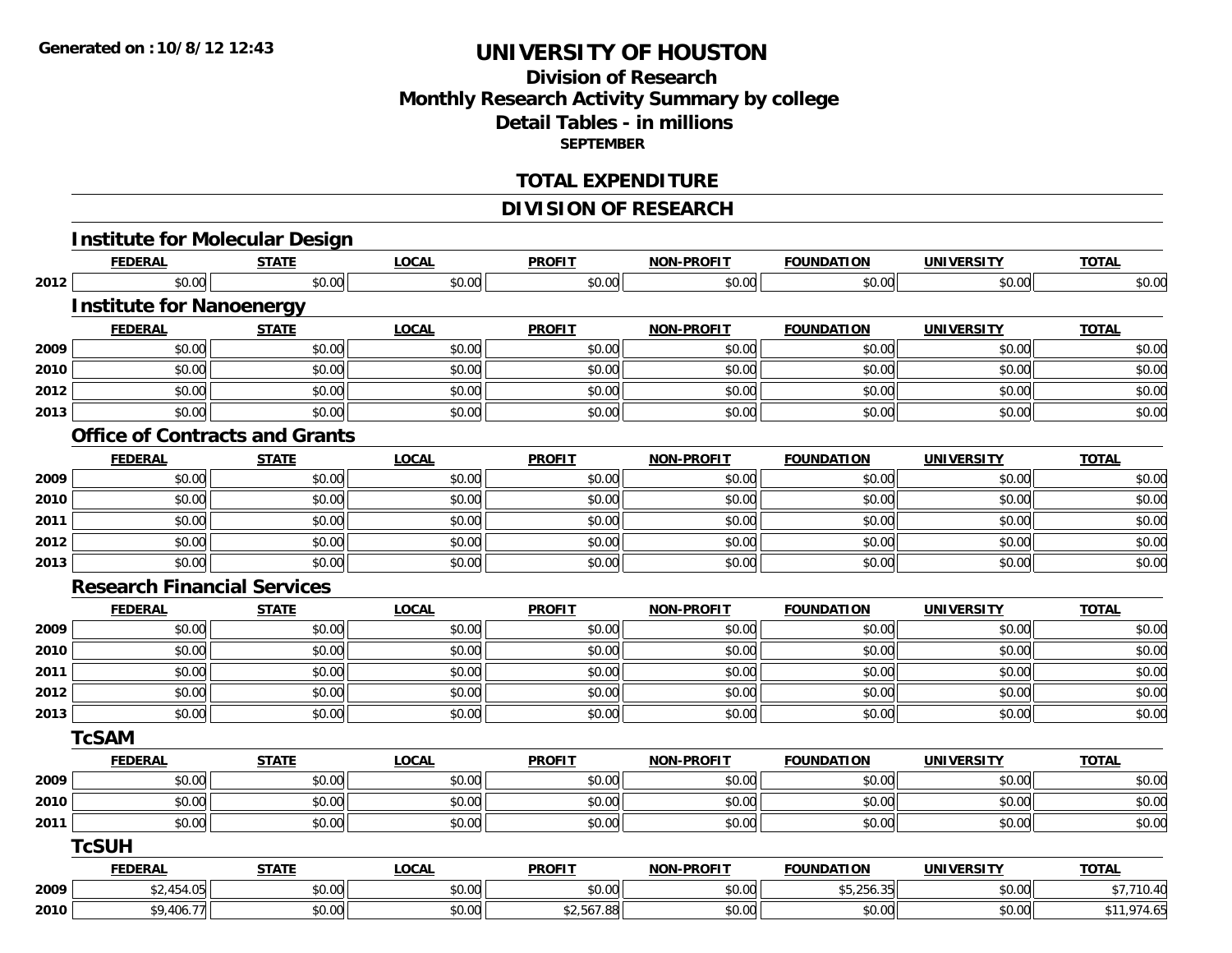## **Division of ResearchMonthly Research Activity Summary by college Detail Tables - in millions SEPTEMBER**

#### **TOTAL EXPENDITURE**

## **DIVISION OF RESEARCH**

|       | <b>TcSUH</b>   |                                          |              |               |                   |                   |                   |                |
|-------|----------------|------------------------------------------|--------------|---------------|-------------------|-------------------|-------------------|----------------|
|       | <b>FEDERAL</b> | <b>STATE</b>                             | <b>LOCAL</b> | <b>PROFIT</b> | <b>NON-PROFIT</b> | <b>FOUNDATION</b> | <b>UNIVERSITY</b> | <b>TOTAL</b>   |
| 2011  | \$14,149.23    | \$0.00                                   | \$0.00       | \$16,079.38   | \$0.00            | \$0.00            | \$0.00            | \$30,228.61    |
| 2012  | \$15,494.27    | \$19,698.78                              | \$0.00       | \$22,164.52   | \$0.00            | \$0.00            | \$0.00            | \$57,357.57    |
| 2013  | \$3,567.19     | \$1,620.26                               | \$0.00       | \$10,254.92   | \$0.00            | \$0.00            | \$0.00            | \$15,442.36    |
|       |                | <b>Texas Learning/Computation Center</b> |              |               |                   |                   |                   |                |
|       | <b>FEDERAL</b> | <b>STATE</b>                             | <b>LOCAL</b> | <b>PROFIT</b> | <b>NON-PROFIT</b> | <b>FOUNDATION</b> | <b>UNIVERSITY</b> | <b>TOTAL</b>   |
| 2009  | \$0.00         | \$0.00                                   | \$0.00       | \$0.00        | \$0.00            | \$0.00            | \$0.00            | \$0.00         |
| 2010  | \$0.00         | \$0.00                                   | \$0.00       | \$0.00        | \$0.00            | \$0.00            | \$0.00            | \$0.00         |
| 2011  | \$0.00         | \$0.00                                   | \$0.00       | \$0.00        | \$0.00            | \$0.00            | \$0.00            | \$0.00         |
| 2012  | \$3,068.82     | \$0.00                                   | \$0.00       | \$0.00        | \$0.00            | \$0.00            | \$0.00            | \$3,068.82     |
| 2013  | \$0.00         | \$0.00                                   | \$0.00       | \$0.00        | \$0.00            | \$0.00            | \$0.00            | \$0.00         |
|       |                | <b>Texas Obesity Research Center</b>     |              |               |                   |                   |                   |                |
|       | <b>FEDERAL</b> | <b>STATE</b>                             | <b>LOCAL</b> | <b>PROFIT</b> | <b>NON-PROFIT</b> | <b>FOUNDATION</b> | <b>UNIVERSITY</b> | <b>TOTAL</b>   |
| 2011  | \$0.00         | \$0.00                                   | \$0.00       | \$0.00        | \$0.00            | \$0.00            | \$0.00            | \$0.00         |
| 2012  | \$0.00         | \$0.00                                   | \$0.00       | \$0.00        | \$0.00            | \$0.00            | \$0.00            | \$0.00         |
| 2013  | \$0.00         | \$0.00                                   | \$0.00       | \$0.00        | \$0.00            | \$0.00            | \$0.00            | \$0.00         |
|       | <b>TIMES</b>   |                                          |              |               |                   |                   |                   |                |
|       | <b>FEDERAL</b> | <b>STATE</b>                             | <b>LOCAL</b> | <b>PROFIT</b> | <b>NON-PROFIT</b> | <b>FOUNDATION</b> | <b>UNIVERSITY</b> | <b>TOTAL</b>   |
| 2009  | \$412,297.95   | \$125,572.59                             | \$0.00       | \$0.00        | \$0.00            | \$0.00            | \$1,060.51        | \$538,931.05   |
| 2010  | \$335,348.96   | \$1,279,051.87                           | \$0.00       | \$0.00        | \$0.00            | \$0.00            | \$342.35          | \$1,614,743.17 |
| 2011  | \$241,795.71   | \$1,510.27                               | \$0.00       | \$0.00        | \$0.00            | \$0.00            | \$0.00            | \$243,305.98   |
| 2012  | \$228,206.08   | \$0.01                                   | \$0.00       | \$0.00        | \$0.00            | \$0.00            | \$0.00            | \$228,206.09   |
| 2013  | \$433,910.01   | (\$759.74)                               | \$0.00       | \$0.00        | \$0.00            | \$0.00            | \$0.00            | \$433,150.27   |
| Total | \$1,726,394.27 | \$1,434,428.40                           | \$0.00       | \$71,019.74   | \$0.00            | \$5,256.35        | \$1,402.86        | \$3,238,501.62 |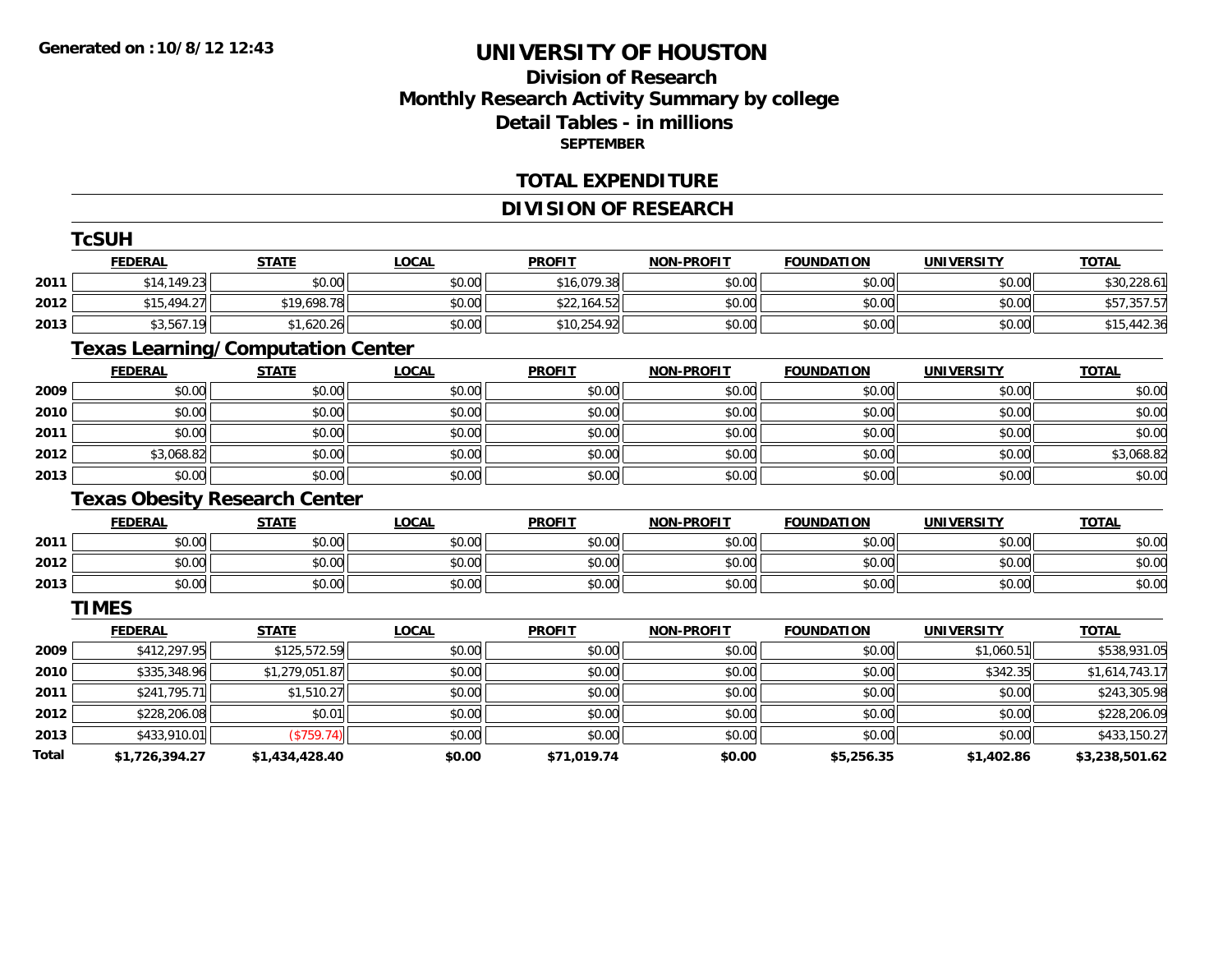## **Division of ResearchMonthly Research Activity Summary by college Detail Tables - in millions SEPTEMBER**

### **TOTAL EXPENDITURE**

#### **GRADUATE COLLEGE OF SOCIAL WORK**

# **Center for Health Equities & Evaluation Research**

|      | <b>FEDERAL</b>                                    | <b>STATE</b> | <b>LOCAL</b> | <b>PROFIT</b> | <b>NON-PROFIT</b> | <b>FOUNDATION</b> | <b>UNIVERSITY</b> | <b>TOTAL</b> |
|------|---------------------------------------------------|--------------|--------------|---------------|-------------------|-------------------|-------------------|--------------|
| 2013 | \$76,159.84                                       | \$0.00       | \$0.00       | \$0.00        | \$0.00            | \$0.00            | \$42,000.00       | \$118,159.84 |
|      | <b>Child &amp; Family for Innovative Research</b> |              |              |               |                   |                   |                   |              |
|      | <b>FEDERAL</b>                                    | <b>STATE</b> | <b>LOCAL</b> | <b>PROFIT</b> | <b>NON-PROFIT</b> | <b>FOUNDATION</b> | <b>UNIVERSITY</b> | <b>TOTAL</b> |
| 2009 | \$1,430.66                                        | \$911.45     | \$0.00       | \$0.00        | \$5,939.55        | \$0.00            | \$0.00            | \$8,281.66   |
| 2010 | \$2,633.13                                        | \$0.00       | \$0.00       | \$0.00        | \$2,733.79        | \$0.00            | \$0.00            | \$5,366.92   |
| 2011 | \$1,180.38                                        | \$0.00       | \$0.00       | \$0.00        | \$0.00            | \$0.00            | \$0.00            | \$1,180.38   |
| 2012 | \$0.00                                            | \$0.00       | \$0.00       | \$0.00        | \$0.00            | \$0.00            | \$0.00            | \$0.00       |
| 2013 | \$0.00                                            | \$0.00       | \$0.00       | \$319.06      | \$0.00            | \$0.00            | \$0.00            | \$319.06     |
|      | <b>Community Projects - Social Work</b>           |              |              |               |                   |                   |                   |              |
|      | <b>FEDERAL</b>                                    | <b>STATE</b> | <b>LOCAL</b> | <b>PROFIT</b> | <b>NON-PROFIT</b> | <b>FOUNDATION</b> | <b>UNIVERSITY</b> | <b>TOTAL</b> |
| 2009 | \$23,105.88                                       | \$0.00       | \$0.00       | \$0.00        | \$0.00            | \$0.00            | \$0.00            | \$23,105.88  |
| 2010 | \$0.00                                            | \$0.00       | \$0.00       | \$0.00        | \$0.00            | \$0.00            | \$0.00            | \$0.00       |
| 2011 | \$0.00                                            | \$0.00       | \$0.00       | \$0.00        | \$0.00            | \$0.00            | \$0.00            | \$0.00       |
| 2012 | \$0.00                                            | \$0.00       | \$0.00       | \$0.00        | \$0.00            | \$0.00            | \$0.00            | \$0.00       |
| 2013 | \$0.00                                            | \$0.00       | \$0.00       | \$0.00        | \$0.00            | \$0.00            | \$0.00            | \$0.00       |
|      | Dean, Social Work                                 |              |              |               |                   |                   |                   |              |
|      | <b>FEDERAL</b>                                    | <b>STATE</b> | <b>LOCAL</b> | <b>PROFIT</b> | <b>NON-PROFIT</b> | <b>FOUNDATION</b> | <b>UNIVERSITY</b> | <b>TOTAL</b> |
| 2009 | \$123,481.40                                      | \$66,020.69  | \$0.00       | \$0.00        | \$238.20          | \$0.00            | \$0.00            | \$189,740.29 |
| 2010 | \$249,200.98                                      | \$52,002.53  | \$0.00       | \$0.00        | \$0.00            | \$78.45           | \$0.00            | \$301,281.96 |
| 2011 | \$217,638.04                                      | \$13,834.20  | \$0.00       | \$0.00        | \$0.00            | \$20,648.03       | \$0.00            | \$252,120.27 |
| 2012 | \$143,319.78                                      | (\$107.66)   | \$0.00       | \$0.00        | \$0.00            | \$19,523.74       | \$182.28          | \$162,918.14 |
| 2013 | \$69,263.31                                       | \$0.00       | \$0.00       | \$0.00        | \$0.00            | \$500.00          | \$0.00            | \$69,763.31  |
|      | Drug and Social Policy Research                   |              |              |               |                   |                   |                   |              |
|      | <b>FEDERAL</b>                                    | <b>STATE</b> | <b>LOCAL</b> | <b>PROFIT</b> | <b>NON-PROFIT</b> | <b>FOUNDATION</b> | <b>UNIVERSITY</b> | <b>TOTAL</b> |
| 2009 | \$0.00                                            | \$0.00       | \$0.00       | \$0.00        | \$0.00            | \$0.00            | \$0.00            | \$0.00       |
| 2010 | \$0.00                                            | \$0.00       | \$0.00       | \$0.00        | \$0.00            | \$0.00            | \$0.00            | \$0.00       |
| 2011 | \$0.00                                            | \$0.00       | \$0.00       | \$0.00        | \$0.00            | \$0.00            | \$0.00            | \$0.00       |
| 2012 | \$0.00                                            | \$0.00       | \$0.00       | \$0.00        | \$0.00            | \$0.00            | \$0.00            | \$0.00       |
| 2013 | \$0.00                                            | \$0.00       | \$0.00       | \$0.00        | \$0.00            | \$0.00            | \$0.00            | \$0.00       |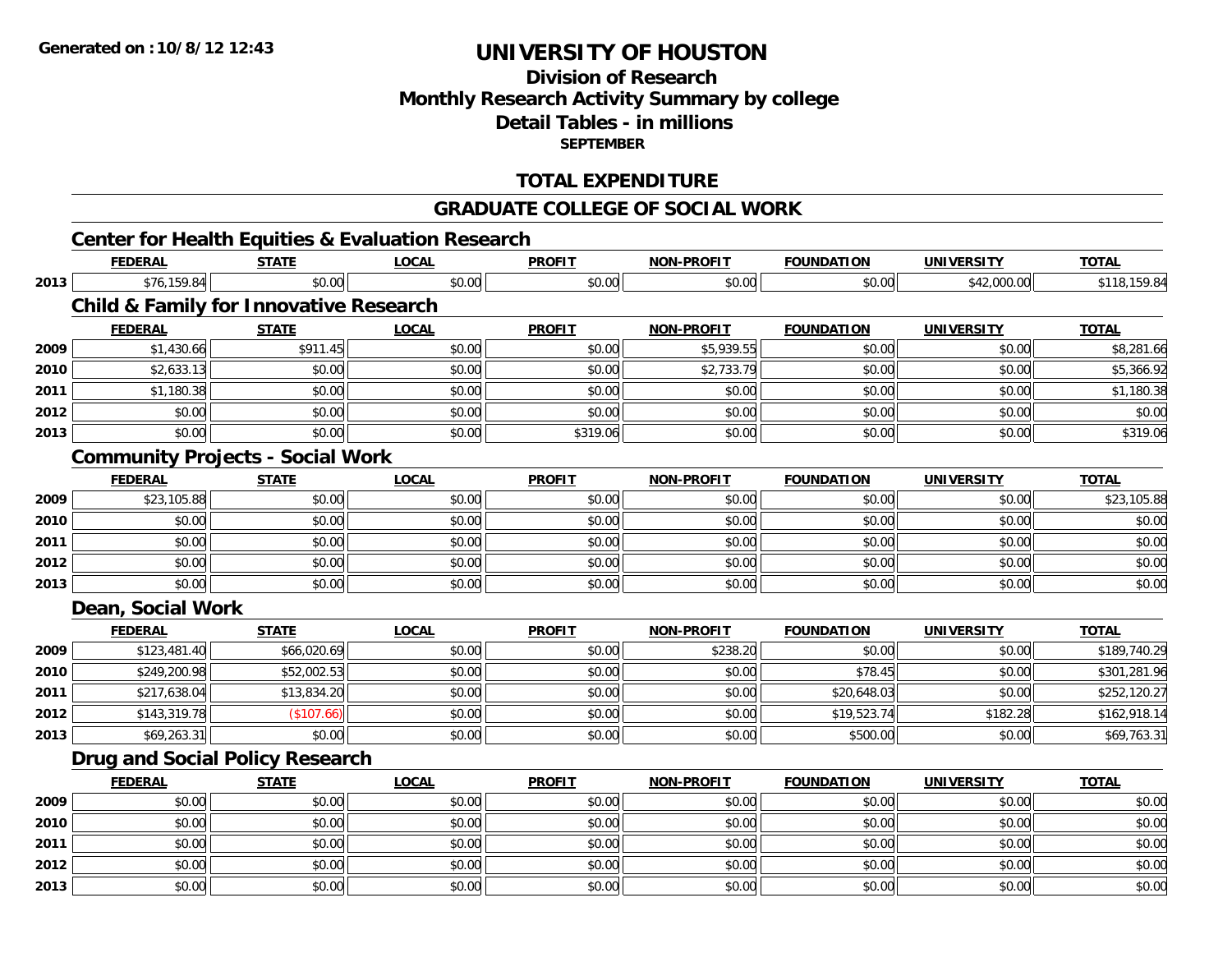### **Division of Research Monthly Research Activity Summary by college Detail Tables - in millions SEPTEMBER**

#### **TOTAL EXPENDITURE**

#### **GRADUATE COLLEGE OF SOCIAL WORK**

## **Office for Drug SPR**

|       | <b>FEDERAL</b> | <b>STATE</b> | <b>LOCAL</b> | <b>PROFIT</b> | <b>NON-PROFIT</b> | <b>FOUNDATION</b> | <b>UNIVERSITY</b> | <u>TOTAL</u>   |
|-------|----------------|--------------|--------------|---------------|-------------------|-------------------|-------------------|----------------|
| 2009  | \$0.00         | \$0.00       | \$0.00       | \$0.00        | \$0.00            | \$0.00            | \$0.00            | \$0.00         |
| 2010  | \$0.00         | \$0.00       | \$0.00       | \$0.00        | \$0.00            | \$0.00            | \$0.00            | \$0.00         |
| 2011  | \$0.00         | \$0.00       | \$0.00       | \$0.00        | \$0.00            | \$0.00            | \$0.00            | \$0.00         |
| 2012  | \$0.00         | \$0.00       | \$0.00       | \$0.00        | \$0.00            | \$0.00            | \$0.00            | \$0.00         |
| 2013  | \$0.00         | \$0.00       | \$0.00       | \$0.00        | \$0.00            | \$0.00            | \$0.00            | \$0.00         |
| Total | \$907,413.40   | \$132,661.21 | \$0.00       | \$319.06      | \$8,911.54        | \$40,750.22       | \$42,182.28       | \$1,132,237.71 |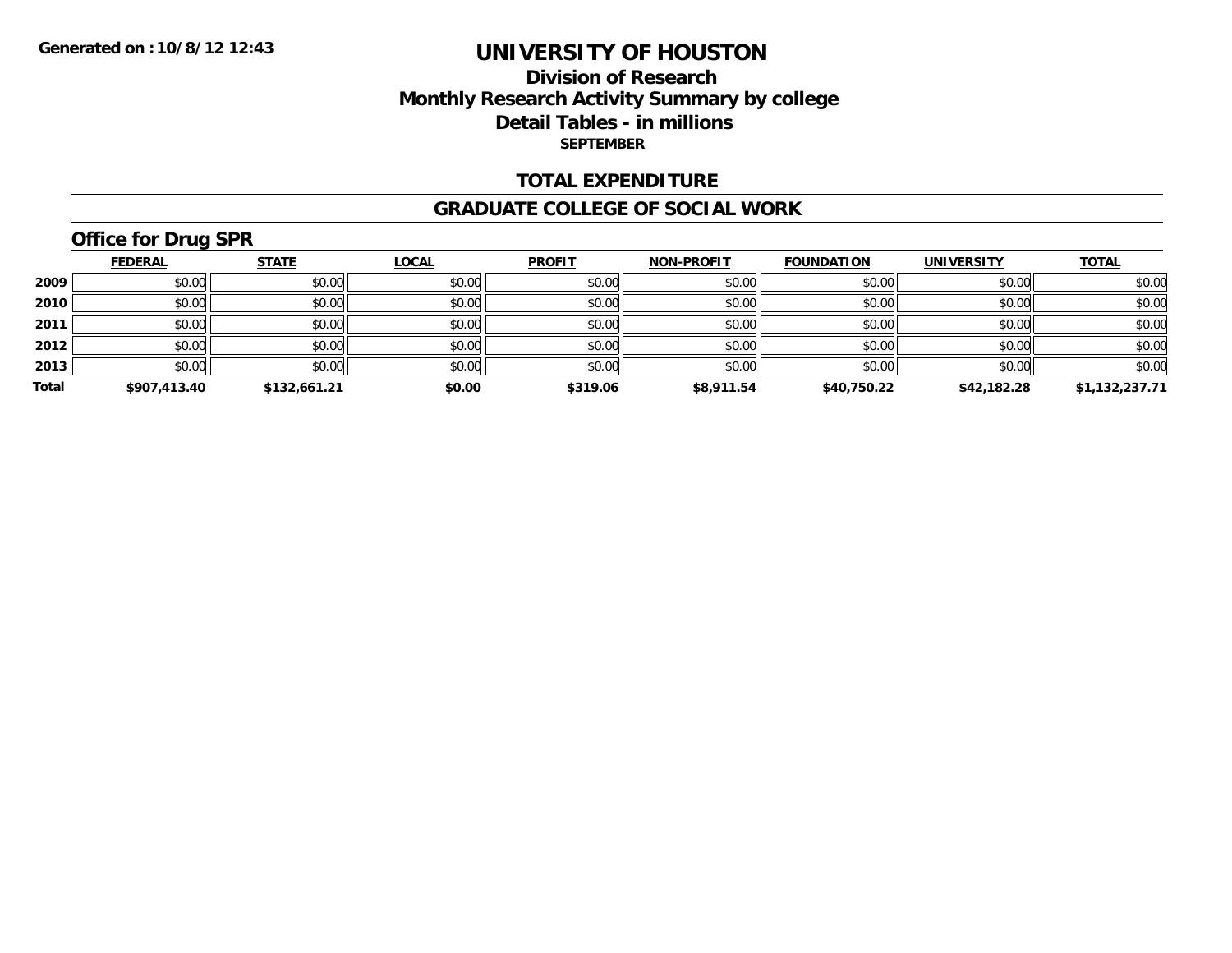## **Division of ResearchMonthly Research Activity Summary by college Detail Tables - in millions SEPTEMBER**

#### **TOTAL EXPENDITURE**

#### **HILTON COLLEGE OF HOTEL AND RESTAURANT MANAGEMENT**

### **Hotel and Restaurant Management**

|              | <b>FEDERAL</b> | <u>STATE</u> | <u>LOCAL</u> | <b>PROFIT</b> | <b>NON-PROFIT</b> | <b>FOUNDATION</b> | <b>UNIVERSITY</b> | <b>TOTAL</b> |
|--------------|----------------|--------------|--------------|---------------|-------------------|-------------------|-------------------|--------------|
| 2011         | \$0.00         | \$0.00       | \$0.00       | \$0.00        | \$325.97          | \$0.00            | \$0.00            | \$325.97     |
| 2012         | \$2,384.59     | \$0.00       | \$0.00       | \$0.00        | \$0.00            | \$0.00            | \$0.00            | \$2,384.59   |
| 2013         | \$2,862.05     | \$2,429.38   | \$0.00       | \$0.00        | \$0.00            | \$0.00            | \$0.00            | \$5,291.43   |
| <b>Total</b> | \$5,246.64     | \$2,429.38   | \$0.00       | \$0.00        | \$325.97          | \$0.00            | \$0.00            | \$8,001.99   |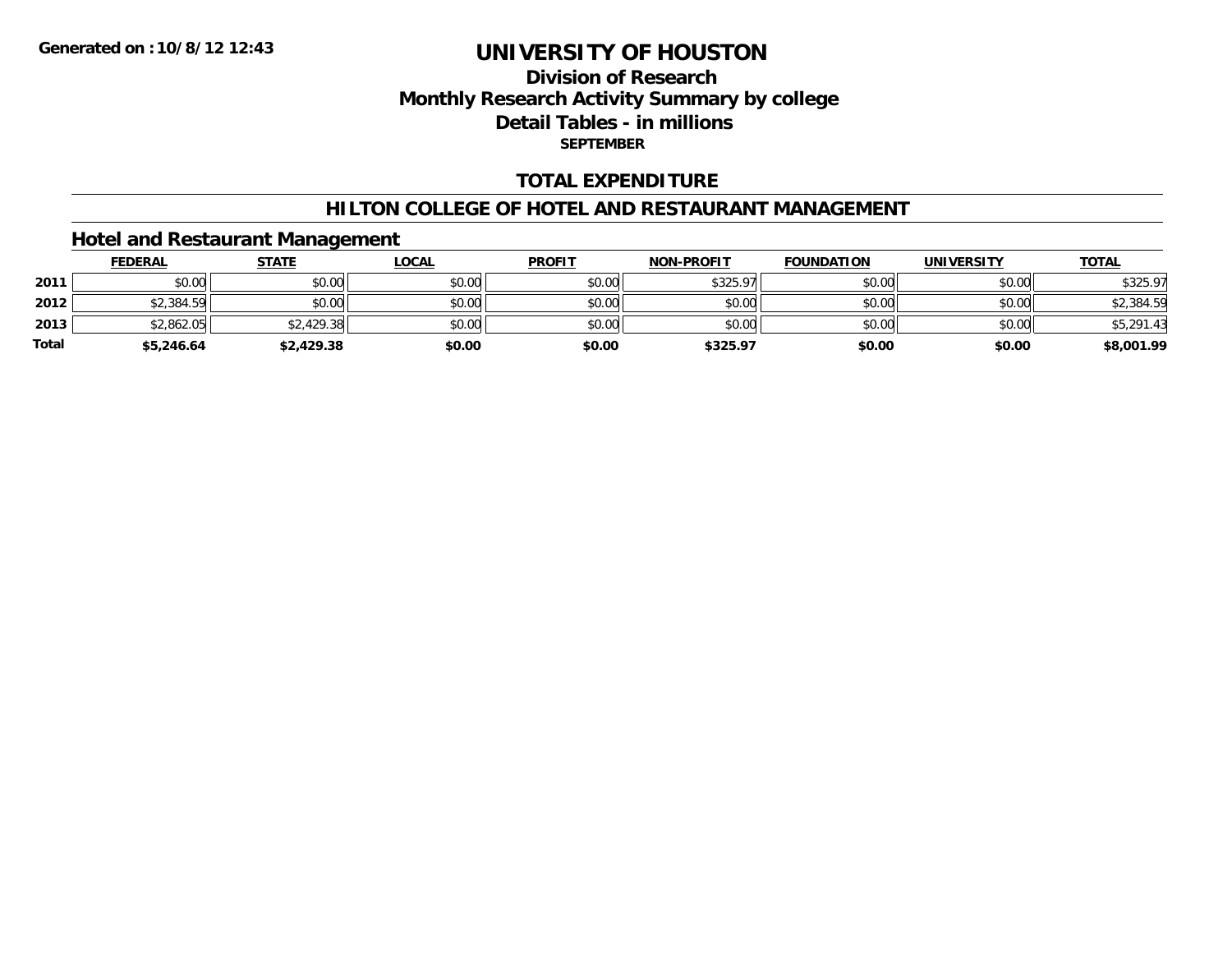## **Division of ResearchMonthly Research Activity Summary by college Detail Tables - in millions SEPTEMBER**

#### **TOTAL EXPENDITURE**

#### **HONORS COLLEGE**

#### **Houston Teachers Institute**

|       | <b>FEDERAL</b> | STATE  | <u>LOCAL</u> | <b>PROFIT</b> | <b>NON-PROFIT</b> | <b>FOUNDATION</b> | <b>UNIVERSITY</b> | <b>TOTAL</b> |
|-------|----------------|--------|--------------|---------------|-------------------|-------------------|-------------------|--------------|
| 2012  | \$0.00         | \$0.00 | \$0.00       | \$0.00        | \$319.1           | \$0.00            | \$0.00            | \$319.13     |
| 2013  | 798.43         | \$0.00 | \$0.00       | \$0.00        | 1 O I<br>JJ. I JT | \$0.00            | \$0.00            | $*7.552.62$  |
| Total | 61,798.43      | \$0.00 | \$0.00       | \$0.00        | \$6,073.32        | \$0.00            | \$0.00            | \$7,871.75   |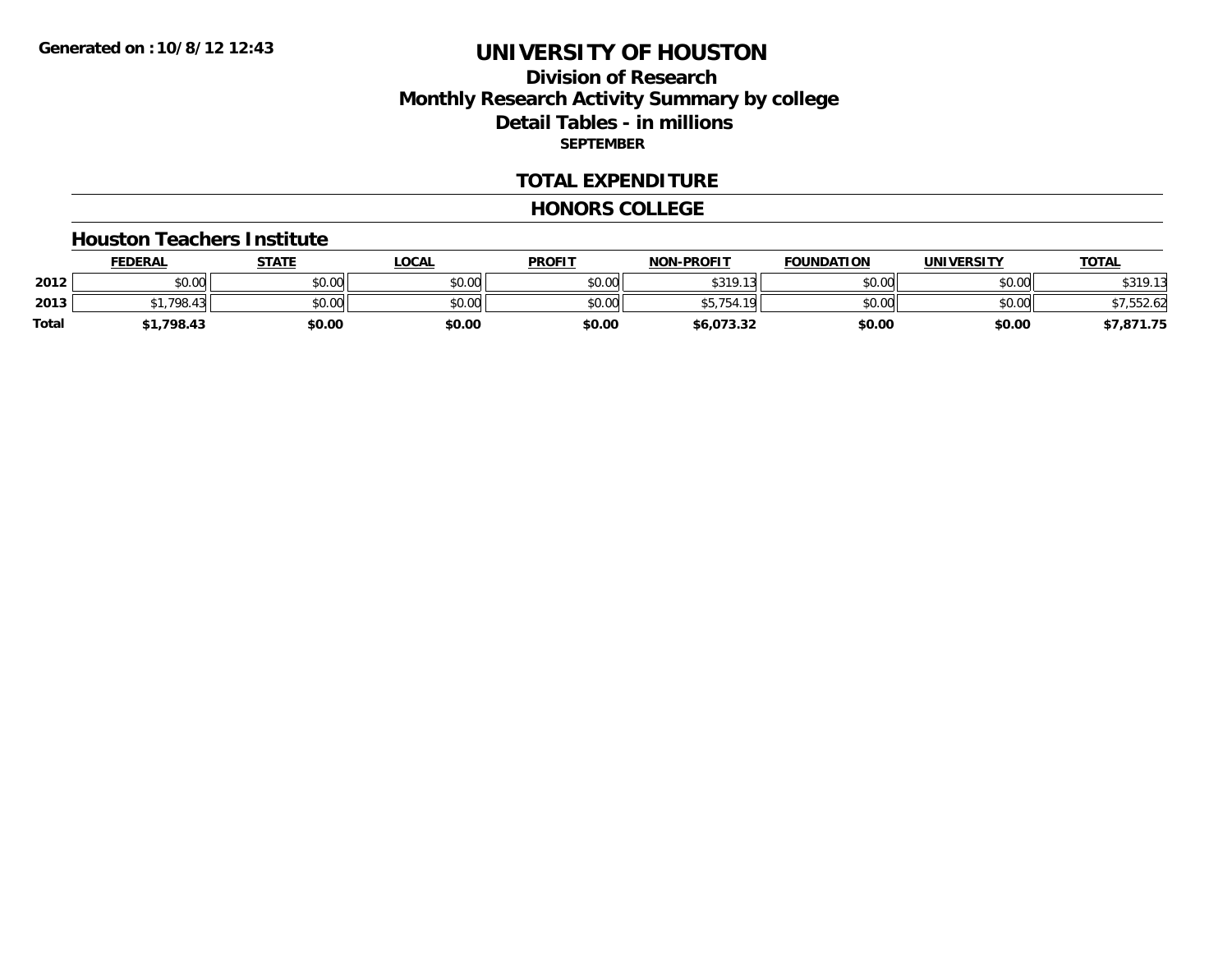### **Division of Research Monthly Research Activity Summary by college Detail Tables - in millions SEPTEMBER**

#### **TOTAL EXPENDITURE**

#### **LIBRARY**

### **Administration, Library**

|       | <b>FEDERAL</b> | <b>STATE</b> | <b>LOCAL</b> | <b>PROFIT</b> | <b>NON-PROFIT</b> | <b>FOUNDATION</b> | <b>UNIVERSITY</b> | <b>TOTAL</b> |
|-------|----------------|--------------|--------------|---------------|-------------------|-------------------|-------------------|--------------|
| 2010  | \$0.00         | \$0.00       | \$0.00       | \$0.00        | \$0.00            | \$0.00            | \$0.00            | \$0.00       |
| 2011  | \$442.68       | \$0.00       | \$0.00       | \$0.00        | \$0.00            | \$0.00            | \$0.00            | \$442.68     |
| 2012  | \$43.40        | \$0.00       | \$0.00       | \$0.00        | \$0.00            | \$0.00            | \$0.00            | \$43.40      |
| 2013  | \$0.00         | \$0.00       | \$0.00       | \$0.00        | \$0.00            | \$0.00            | \$0.00            | \$0.00       |
| Total | \$486.08       | \$0.00       | \$0.00       | \$0.00        | \$0.00            | \$0.00            | \$0.00            | \$486.08     |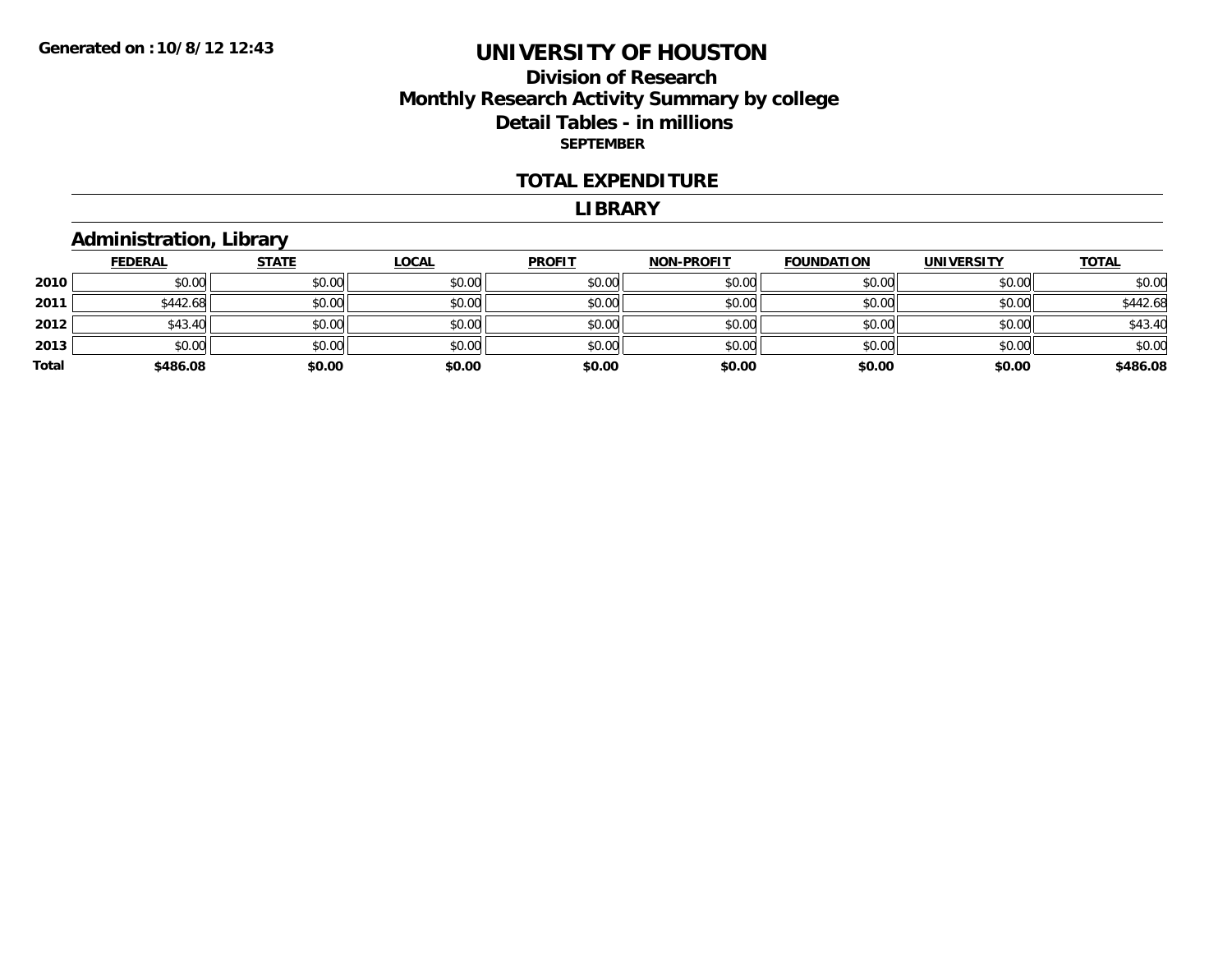### **Division of Research Monthly Research Activity Summary by college Detail Tables - in millions SEPTEMBER**

#### **TOTAL EXPENDITURE**

#### **PRESIDENT**

#### **Office of the President**

|       | <b>FEDERAL</b> | <b>STATE</b> | <b>LOCAL</b> | <b>PROFIT</b> | <b>NON-PROFIT</b> | <b>FOUNDATION</b> | <b>UNIVERSITY</b> | <b>TOTAL</b> |
|-------|----------------|--------------|--------------|---------------|-------------------|-------------------|-------------------|--------------|
| 2010  | \$0.00         | \$0.00       | \$0.00       | \$0.00        | \$0.00            | \$0.00            | \$0.00            | \$0.00       |
| 2011  | \$0.00         | \$0.00       | \$0.00       | \$0.00        | \$0.00            | \$0.00            | \$0.00            | \$0.00       |
| 2012  | \$0.00         | \$0.00       | \$0.00       | \$0.00        | \$0.00            | \$0.00            | \$0.00            | \$0.00       |
| 2013  | \$0.00         | \$0.00       | \$0.00       | \$0.00        | \$0.00            | \$0.00            | \$0.00            | \$0.00       |
| Total | \$0.00         | \$0.00       | \$0.00       | \$0.00        | \$0.00            | \$0.00            | \$0.00            | \$0.00       |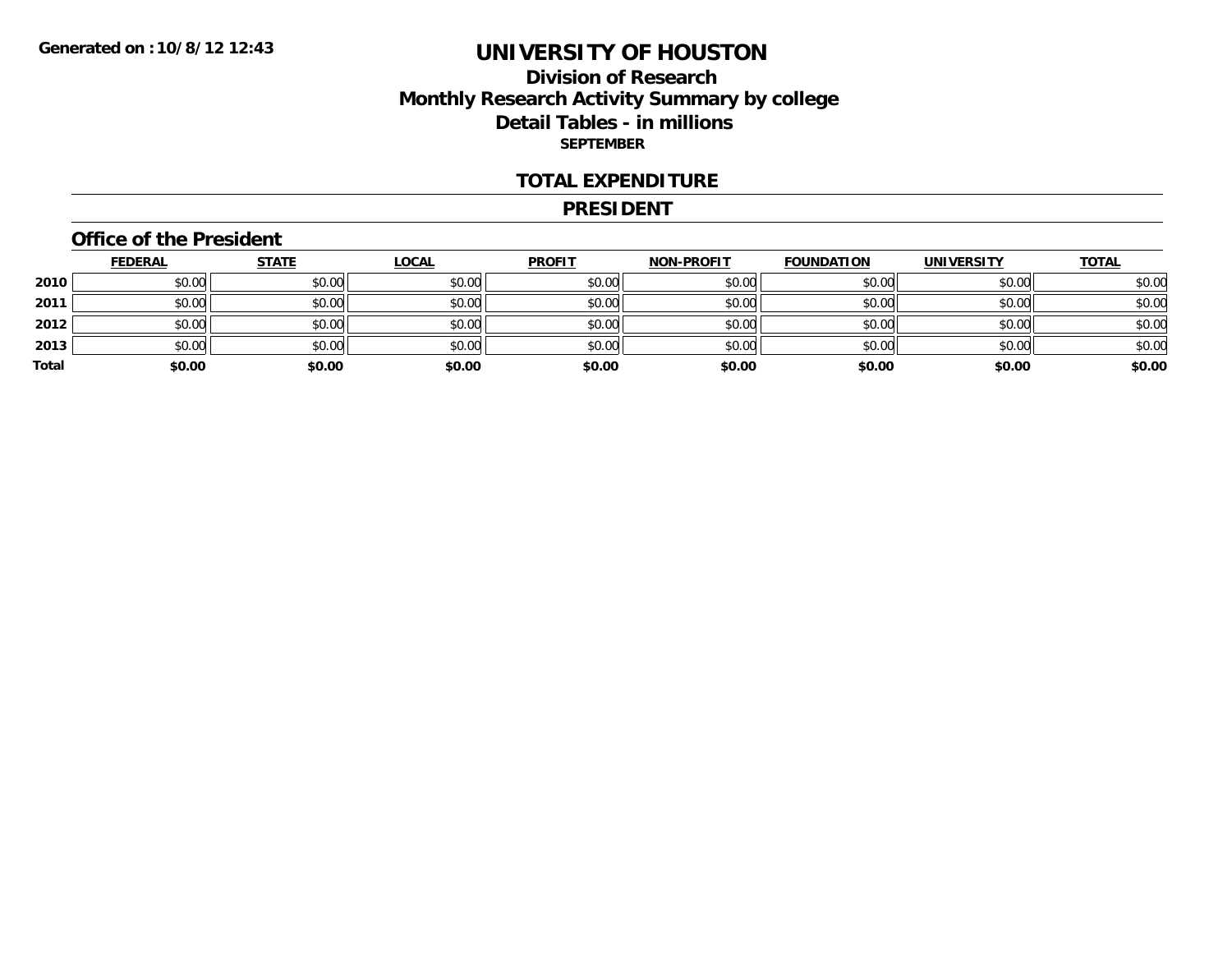## **Division of ResearchMonthly Research Activity Summary by college Detail Tables - in millions SEPTEMBER**

#### **TOTAL EXPENDITURE**

#### **SENIOR V.P. FOR ACADEMIC AFFAIRS AND PROVOST**

|      | <b>Continuing Education</b>                         |              |              |               |                   |                   |                   |              |
|------|-----------------------------------------------------|--------------|--------------|---------------|-------------------|-------------------|-------------------|--------------|
|      | <b>FEDERAL</b>                                      | <b>STATE</b> | <b>LOCAL</b> | <b>PROFIT</b> | NON-PROFIT        | <b>FOUNDATION</b> | <b>UNIVERSITY</b> | <b>TOTAL</b> |
| 2011 | \$0.00                                              | \$988.94     | \$0.00       | \$0.00        | \$0.00            | \$0.00            | \$0.00            | \$988.94     |
|      | <b>KUHF - Radio</b>                                 |              |              |               |                   |                   |                   |              |
|      | <b>FEDERAL</b>                                      | <b>STATE</b> | <b>LOCAL</b> | <b>PROFIT</b> | <b>NON-PROFIT</b> | <b>FOUNDATION</b> | <b>UNIVERSITY</b> | <b>TOTAL</b> |
| 2010 | \$11,640.00                                         | \$0.00       | \$0.00       | \$0.00        | \$0.00            | \$0.00            | \$0.00            | \$11,640.00  |
| 2012 | \$0.00                                              | \$10,077.51  | \$0.00       | \$0.00        | \$0.00            | \$0.00            | \$0.00            | \$10,077.51  |
|      | <b>Learning and Assessment Services</b>             |              |              |               |                   |                   |                   |              |
|      | <b>FEDERAL</b>                                      | <b>STATE</b> | <b>LOCAL</b> | <b>PROFIT</b> | NON-PROFIT        | <b>FOUNDATION</b> | <b>UNIVERSITY</b> | <b>TOTAL</b> |
| 2009 | \$18,258.27                                         | \$9,655.03   | \$0.00       | \$0.00        | \$5,556.79        | \$1,647.90        | \$0.00            | \$35,117.99  |
| 2010 | \$18,661.21                                         | \$9,097.28   | \$0.00       | \$0.00        | \$5,586.08        | \$290.69          | \$0.00            | \$33,635.26  |
| 2011 | \$17,777.77                                         | \$9,728.70   | \$0.00       | \$0.00        | \$5,586.23        | \$904.97          | \$0.00            | \$33,997.67  |
| 2012 | \$21,621.80                                         | \$10,674.18  | \$0.00       | \$0.00        | \$5,959.18        | \$0.00            | \$0.00            | \$38,255.16  |
| 2013 | \$26,626.74                                         | \$8,690.71   | \$0.00       | \$0.00        | (\$123.16)        | \$0.00            | \$0.00            | \$35,194.29  |
|      | <b>Learning Support Services</b>                    |              |              |               |                   |                   |                   |              |
|      | <b>FEDERAL</b>                                      | <b>STATE</b> | <b>LOCAL</b> | <b>PROFIT</b> | <b>NON-PROFIT</b> | <b>FOUNDATION</b> | <b>UNIVERSITY</b> | <b>TOTAL</b> |
| 2009 | \$912.67                                            | \$0.00       | \$0.00       | \$0.00        | \$0.00            | \$0.00            | \$0.00            | \$912.67     |
| 2010 | \$2,380.77                                          | \$0.00       | \$0.00       | \$0.00        | \$0.00            | \$0.00            | \$0.00            | \$2,380.77   |
|      | <b>Office of Admissions</b>                         |              |              |               |                   |                   |                   |              |
|      | <b>FEDERAL</b>                                      | <b>STATE</b> | <b>LOCAL</b> | <b>PROFIT</b> | <b>NON-PROFIT</b> | <b>FOUNDATION</b> | <b>UNIVERSITY</b> | <b>TOTAL</b> |
| 2012 | \$0.00                                              | \$0.00       | \$0.00       | \$0.00        | \$0.00            | \$0.00            | \$0.00            | \$0.00       |
|      | <b>Senior V.P. for Academic Affairs and Provost</b> |              |              |               |                   |                   |                   |              |
|      | <b>FEDERAL</b>                                      | <b>STATE</b> | <b>LOCAL</b> | <b>PROFIT</b> | <b>NON-PROFIT</b> | <b>FOUNDATION</b> | <b>UNIVERSITY</b> | <b>TOTAL</b> |
| 2009 | (\$110.11)                                          | \$0.00       | \$0.00       | \$0.00        | \$0.00            | \$0.00            | \$0.00            | (\$110.11)   |
| 2013 | \$0.00                                              | \$0.00       | \$0.00       | \$0.00        | \$0.00            | \$0.00            | \$0.00            | \$0.00       |
|      | <b>UH Charter School</b>                            |              |              |               |                   |                   |                   |              |
|      | <b>FEDERAL</b>                                      | <b>STATE</b> | <b>LOCAL</b> | <b>PROFIT</b> | <b>NON-PROFIT</b> | <b>FOUNDATION</b> | <b>UNIVERSITY</b> | <b>TOTAL</b> |
| 2012 | \$5,047.17                                          | \$87,824.59  | \$0.00       | \$0.00        | \$0.00            | \$0.00            | \$0.00            | \$92,871.76  |
| 2013 | \$1,038.96                                          | \$61,103.41  | \$0.00       | \$0.00        | \$0.00            | \$0.00            | \$0.00            | \$62,142.37  |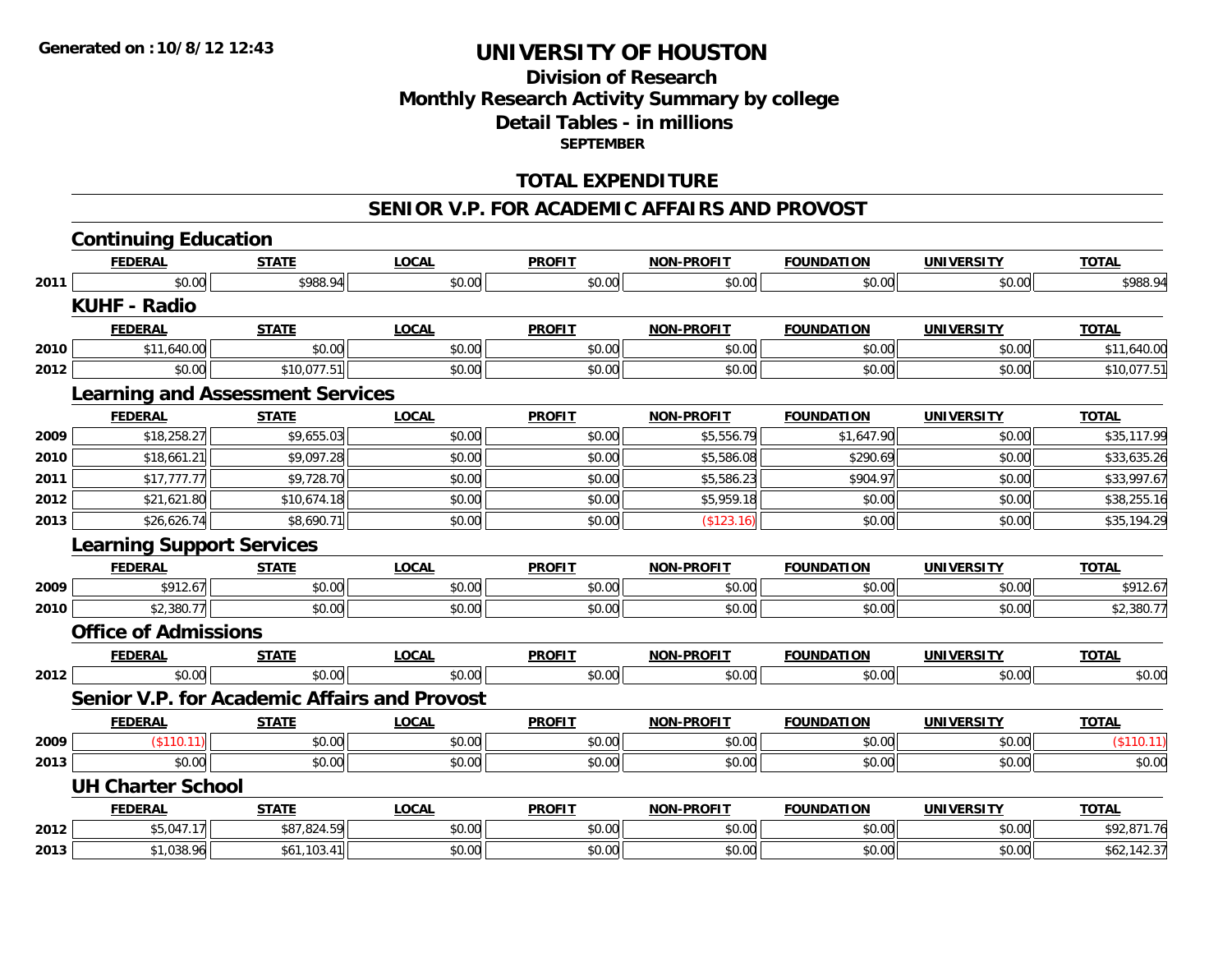## **Division of ResearchMonthly Research Activity Summary by college Detail Tables - in millions SEPTEMBER**

#### **TOTAL EXPENDITURE**

#### **SENIOR V.P. FOR ACADEMIC AFFAIRS AND PROVOST**

### **Undergraduate Studies**

|       | <b>FEDERAL</b> | <u>STATE</u> | <u>LOCAL</u> | <b>PROFIT</b> | <b>NON-PROFIT</b> | <b>FOUNDATION</b> | <b>UNIVERSITY</b> | <b>TOTAL</b> |
|-------|----------------|--------------|--------------|---------------|-------------------|-------------------|-------------------|--------------|
| 2010  | \$0.00         | \$2,160.50   | \$0.00       | \$0.00        | \$0.00            | \$0.00            | \$0.00            | \$2,160.50   |
| 2011  | \$0.00         | \$7,757.77   | \$0.00       | \$0.00        | \$0.00            | \$0.00            | \$0.00            | \$7,757.77   |
| 2012  | \$0.00         | \$53,142.73  | \$0.00       | \$0.00        | \$0.00            | \$0.00            | \$0.00            | \$53,142.73  |
| 2013  | \$0.00         | \$2,556.53   | \$0.00       | \$0.00        | \$0.00            | \$0.00            | \$0.00            | \$2,556.53   |
| Total | \$123,855.25   | \$273,457.88 | \$0.00       | \$0.00        | \$22,565.12       | \$2,843.56        | \$0.00            | \$422,721.81 |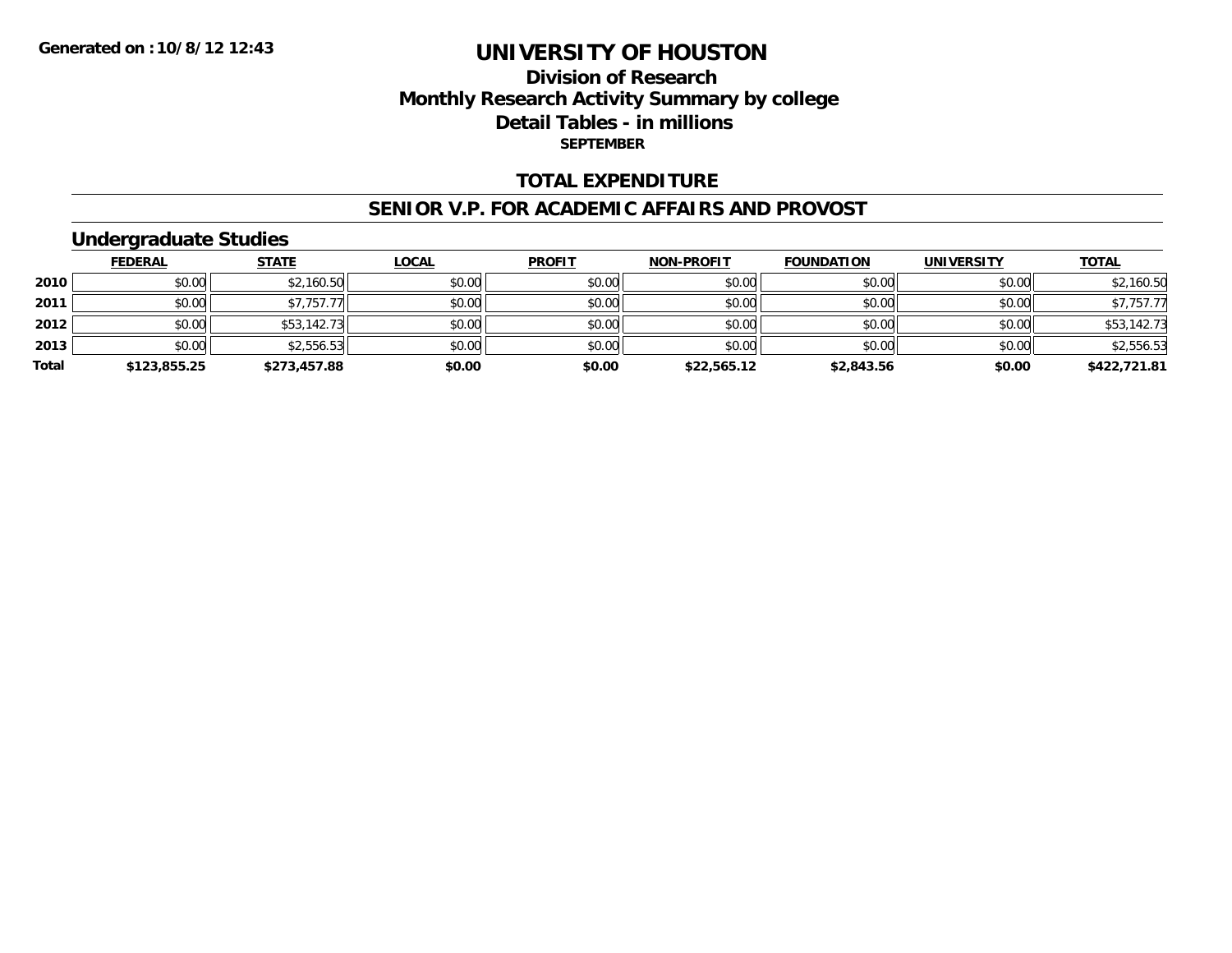### **Division of ResearchMonthly Research Activity Summary by college Detail Tables - in millions SEPTEMBER**

#### **TOTAL EXPENDITURE**

#### **UH LAW CENTER**

|       | Dean, Law      |              |              |               |                   |                   |                   |              |
|-------|----------------|--------------|--------------|---------------|-------------------|-------------------|-------------------|--------------|
|       | <b>FEDERAL</b> | <b>STATE</b> | <b>LOCAL</b> | <b>PROFIT</b> | <b>NON-PROFIT</b> | <b>FOUNDATION</b> | <b>UNIVERSITY</b> | <b>TOTAL</b> |
| 2010  | \$45,792.23    | \$0.00       | \$0.00       | \$0.00        | \$0.00            | \$0.00            | \$0.00            | \$45,792.23  |
|       | <b>Law-UH</b>  |              |              |               |                   |                   |                   |              |
|       | <b>FEDERAL</b> | <b>STATE</b> | <b>LOCAL</b> | <b>PROFIT</b> | <b>NON-PROFIT</b> | <b>FOUNDATION</b> | <b>UNIVERSITY</b> | <b>TOTAL</b> |
| 2009  | \$0.00         | \$3,829.91   | \$0.00       | \$0.00        | \$0.00            | \$0.00            | \$0.00            | \$3,829.91   |
| 2010  | (\$502.77)     | \$201,728.28 | \$0.00       | \$0.00        | \$0.00            | \$0.00            | \$0.00            | \$201,225.51 |
| 2011  | \$8,651.16     | \$0.00       | \$0.00       | \$0.00        | \$0.00            | \$0.00            | \$0.00            | \$8,651.16   |
| 2012  | \$663.76       | \$26,317.70  | \$0.00       | \$0.00        | \$0.00            | (\$95.96)         | \$0.00            | \$26,885.50  |
| 2013  | \$0.00         | \$33,771.99  | \$0.00       | \$0.00        | \$0.00            | \$0.00            | \$0.00            | \$33,771.99  |
| Total | \$54,604.38    | \$265,647.88 | \$0.00       | \$0.00        | \$0.00            | (\$95.96)         | \$0.00            | \$320,156.30 |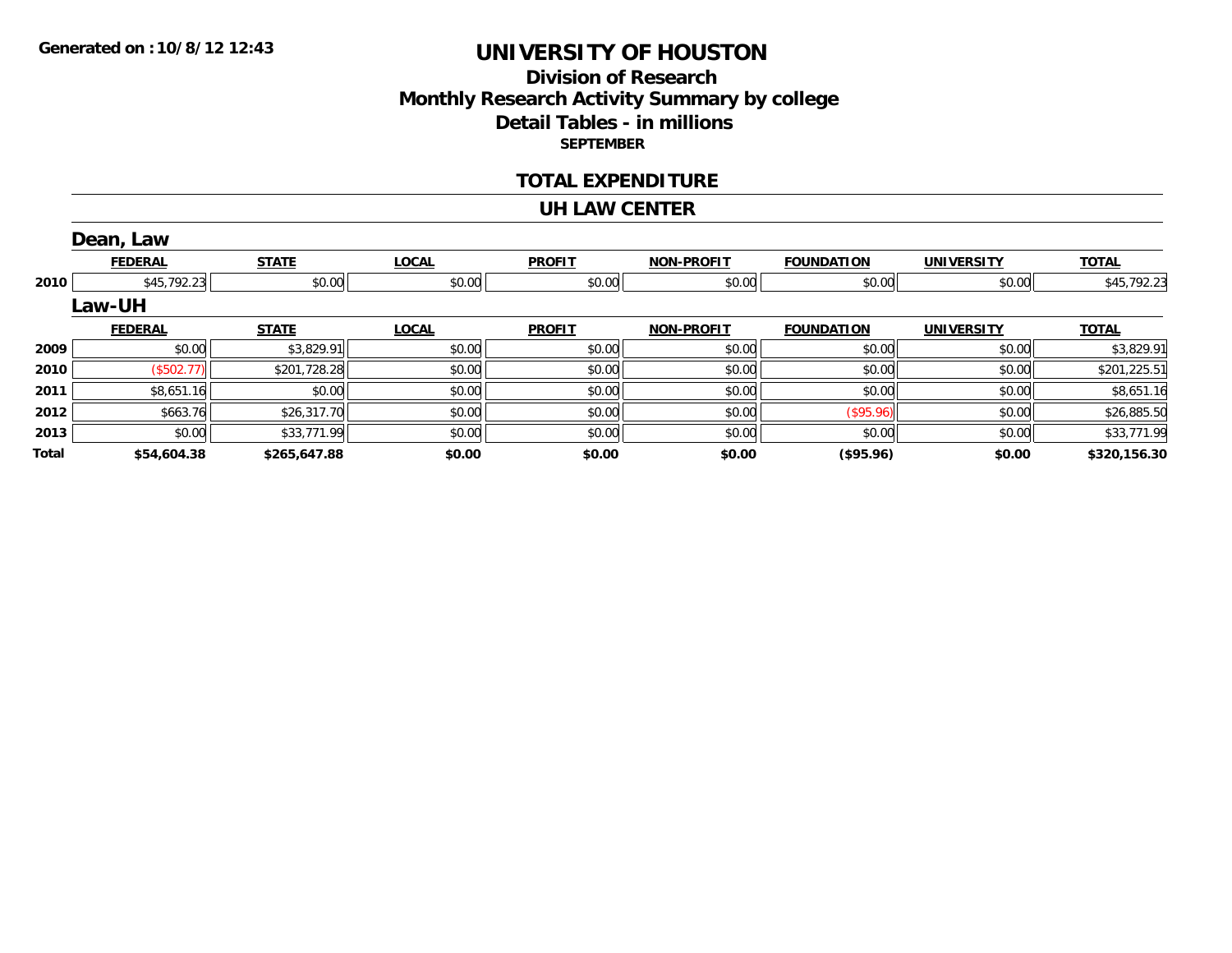### **Division of Research Monthly Research Activity Summary by college Detail Tables - in millions SEPTEMBER**

#### **TOTAL EXPENDITURE**

#### **UH SYSTEM**

| UH<br>1<br>T |
|--------------|
|--------------|

|       | <u>FEDERAL</u> | <b>STATE</b> | <b>LOCAL</b> | <b>PROFIT</b> | <b>NON-PROFIT</b> | <b>FOUNDATION</b> | UNIVERSITY | <b>TOTAL</b> |
|-------|----------------|--------------|--------------|---------------|-------------------|-------------------|------------|--------------|
| 2009  |                | \$0.00       | \$0.00       | \$0.00        | \$0.00            | \$0.00            | \$0.00     |              |
| 2010  | \$0.00         | \$0.00       | \$0.00       | \$0.00        | \$25,467.00       | \$0.00            | \$0.00     | \$25,467.00  |
| Total | (\$110.11`     | \$0.00       | \$0.00       | \$0.00        | \$25,467.00       | \$0.00            | \$0.00     | \$25,356.89  |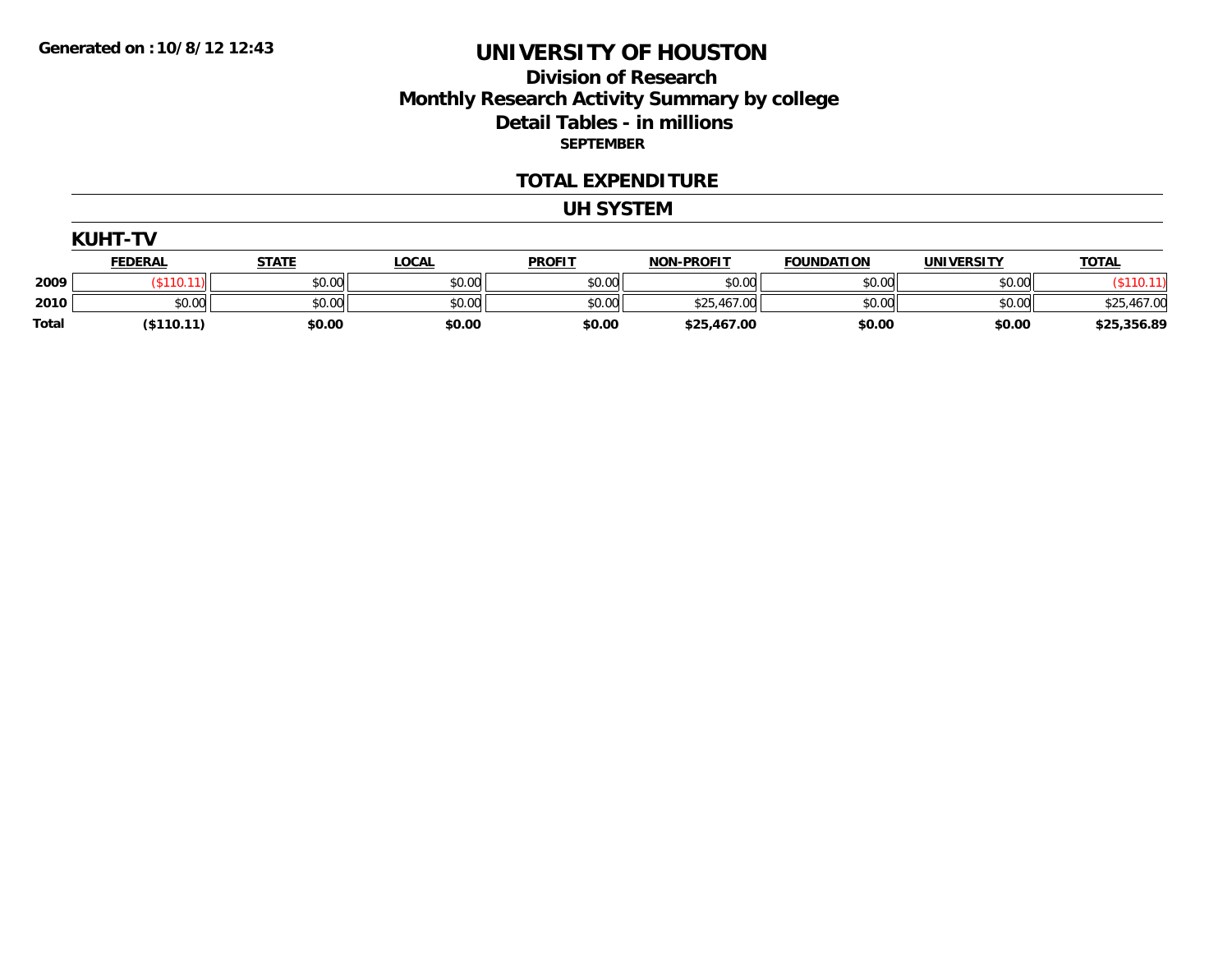### **Division of Research Monthly Research Activity Summary by college Detail Tables - in millions SEPTEMBER**

#### **TOTAL EXPENDITURE**

#### **UKNOWN COLLEGE**

# **Unknown Department**

|       | <b>FEDERAL</b> | <b>STATE</b> | <b>LOCAL</b> | <b>PROFIT</b> | <b>NON-PROFIT</b> | <b>FOUNDATION</b> | <b>UNIVERSITY</b> | <b>TOTAL</b> |
|-------|----------------|--------------|--------------|---------------|-------------------|-------------------|-------------------|--------------|
| 2009  | \$0.00         | \$0.00       | \$0.00       | \$0.00        | \$0.00            | \$0.00            | \$0.00            | \$0.00       |
| 2010  | \$0.00         | \$0.00       | \$0.00       | \$0.00        | \$0.00            | \$0.00            | \$0.00            | \$0.00       |
| 2011  | \$557.07       | \$0.00       | \$0.00       | \$0.00        | \$0.00            | \$0.00            | \$0.00            | \$557.07     |
| 2012  | \$285.18       | \$0.00       | \$0.00       | \$0.00        | \$0.00            | \$0.00            | \$0.00            | \$285.18     |
| 2013  | \$0.00         | \$0.00       | \$0.00       | \$0.00        | \$0.00            | \$0.00            | \$0.00            | \$0.00       |
| Total | \$842.25       | \$0.00       | \$0.00       | \$0.00        | \$0.00            | \$0.00            | \$0.00            | \$842.25     |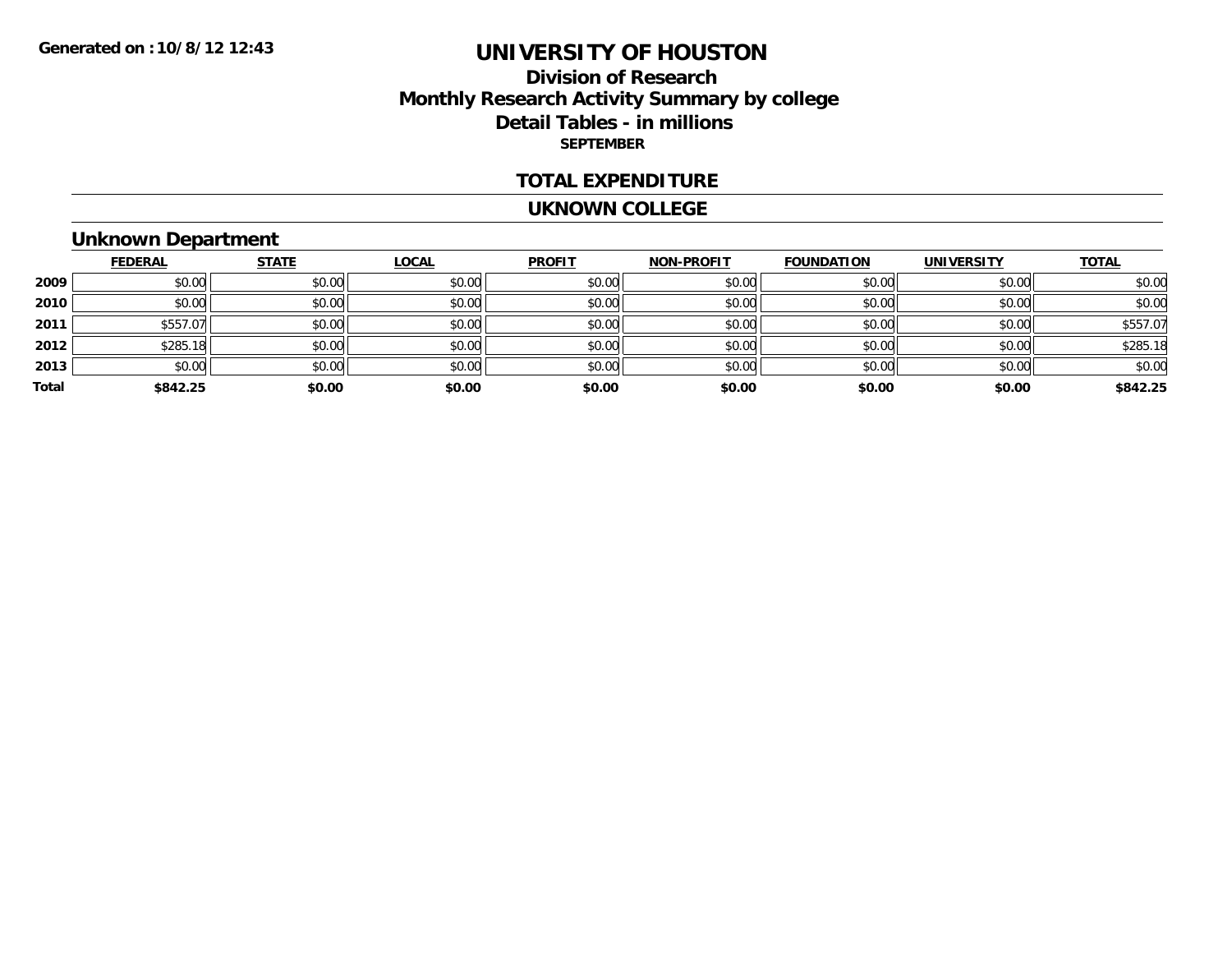### **Division of ResearchMonthly Research Activity Summary by college Detail Tables - in millions SEPTEMBER**

### **TOTAL EXPENDITURE**

#### **VICE PRESIDENT FOR STUDENT AFFAIRS**

# **Dean, Student Affairs**

|      | <b>FEDERAL</b> | <b>STATE</b> | <b>LOCAL</b> | <b>PROFIT</b> | <b>NON-PROFIT</b> | <b>FOUNDATION</b> | <b>UNIVERSITY</b> | <b>TOTAL</b> |
|------|----------------|--------------|--------------|---------------|-------------------|-------------------|-------------------|--------------|
| 2009 | \$0.00         | \$0.00       | \$0.00       | \$0.00        | \$0.00            | \$0.00            | \$0.00            | \$0.00       |
| 2010 | \$0.00         | \$0.00       | \$0.00       | \$0.00        | \$0.00            | \$0.00            | \$0.00            | \$0.00       |
| 2011 | \$13,530.76    | \$0.00       | \$0.00       | \$0.00        | \$0.00            | \$0.00            | \$0.00            | \$13,530.76  |
| 2012 | \$1,528.41     | \$0.00       | \$0.00       | \$0.00        | \$0.00            | \$0.00            | \$0.00            | \$1,528.41   |
| 2013 | \$1,567.24     | \$0.00       | \$0.00       | \$0.00        | \$0.00            | \$0.00            | \$0.00            | \$1,567.24   |

### **Vice President, Student Affairs**

|       | <b>FEDERAL</b> | <b>STATE</b> | <b>LOCAL</b> | <b>PROFIT</b> | <b>NON-PROFIT</b> | <b>FOUNDATION</b> | <b>UNIVERSITY</b> | <b>TOTAL</b> |
|-------|----------------|--------------|--------------|---------------|-------------------|-------------------|-------------------|--------------|
| 2009  | \$17,557.07    | \$0.00       | \$0.00       | \$0.00        | \$0.00            | \$0.00            | \$0.00            | \$17,557.07  |
| 2010  | \$4,707.45     | \$0.00       | \$0.00       | \$0.00        | \$0.00            | \$0.00            | \$0.00            | \$4,707.45   |
| 2011  | \$14,357.62    | \$0.00       | \$0.00       | \$0.00        | \$0.00            | \$0.00            | \$0.00            | \$14,357.62  |
| 2012  | \$9,967.48     | \$0.00       | \$0.00       | \$0.00        | \$0.00            | \$0.00            | \$0.00            | \$9,967.48   |
| 2013  | \$10,529.34    | \$0.00       | \$0.00       | \$0.00        | \$0.00            | \$0.00            | \$0.00            | \$10,529.34  |
| Total | \$73,745.37    | \$0.00       | \$0.00       | \$0.00        | \$0.00            | \$0.00            | \$0.00            | \$73,745.37  |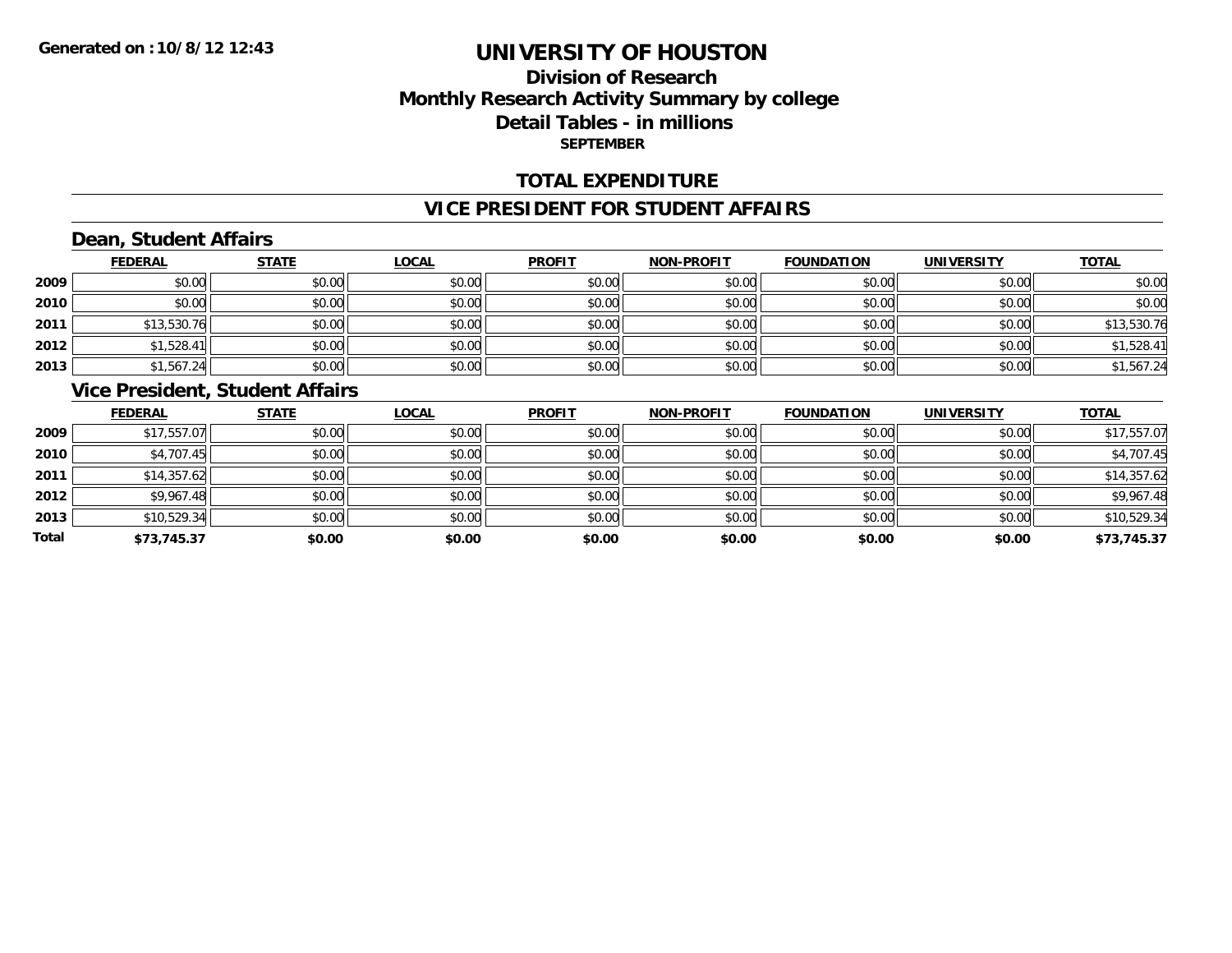### **Division of Research Monthly Research Activity Summary by college Detail Tables - in millions SEPTEMBER**

#### **IDC RECOVERY**

#### **C.T. BAUER COLLEGE OF BUSINESS**

|       | <b>Finance</b>    |                                          |              |               |                   |                   |                   |              |
|-------|-------------------|------------------------------------------|--------------|---------------|-------------------|-------------------|-------------------|--------------|
|       | <b>FEDERAL</b>    | <b>STATE</b>                             | <b>LOCAL</b> | <b>PROFIT</b> | <b>NON-PROFIT</b> | <b>FOUNDATION</b> | <b>UNIVERSITY</b> | <b>TOTAL</b> |
| 2009  | \$1,598.63        | \$0.00                                   | \$0.00       | \$0.00        | \$0.00            | \$0.00            | \$0.00            | \$1,598.63   |
| 2010  | \$4,588.20        | \$0.00                                   | \$0.00       | \$0.00        | \$0.00            | \$0.00            | \$0.00            | \$4,588.20   |
| 2011  | \$485.34          | \$0.00                                   | \$0.00       | \$0.00        | \$0.00            | \$0.00            | \$0.00            | \$485.34     |
|       | <b>Management</b> |                                          |              |               |                   |                   |                   |              |
|       | <b>FEDERAL</b>    | <b>STATE</b>                             | <b>LOCAL</b> | <b>PROFIT</b> | <b>NON-PROFIT</b> | <b>FOUNDATION</b> | <b>UNIVERSITY</b> | <b>TOTAL</b> |
| 2010  | \$0.00            | \$0.00                                   | \$0.00       | \$0.00        | \$0.00            | \$0.00            | \$0.00            | \$0.00       |
| 2011  | \$0.00            | \$0.00                                   | \$0.00       | \$0.00        | \$0.00            | \$0.00            | \$0.00            | \$0.00       |
|       |                   | <b>Small Business Development Center</b> |              |               |                   |                   |                   |              |
|       | <b>FEDERAL</b>    | <b>STATE</b>                             | <b>LOCAL</b> | <b>PROFIT</b> | <b>NON-PROFIT</b> | <b>FOUNDATION</b> | <b>UNIVERSITY</b> | <b>TOTAL</b> |
| 2009  | \$5,002.32        | \$0.00                                   | \$0.00       | \$0.00        | \$0.00            | \$0.00            | \$0.00            | \$5,002.32   |
| 2010  | \$9,833.94        | \$0.00                                   | \$0.00       | \$0.00        | \$0.00            | \$0.00            | \$0.00            | \$9,833.94   |
| 2011  | \$4,620.44        | \$0.00                                   | \$0.00       | \$0.00        | \$0.00            | \$0.00            | \$0.00            | \$4,620.44   |
| 2012  | \$18,946.25       | \$0.00                                   | \$0.00       | \$0.00        | \$0.00            | \$0.00            | \$0.00            | \$18,946.25  |
| 2013  | \$44,514.52       | \$0.00                                   | \$0.00       | \$0.00        | \$0.00            | \$4.36            | \$0.00            | \$44,518.88  |
| Total | \$89,589.64       | \$0.00                                   | \$0.00       | \$0.00        | \$0.00            | \$4.36            | \$0.00            | \$89,594.00  |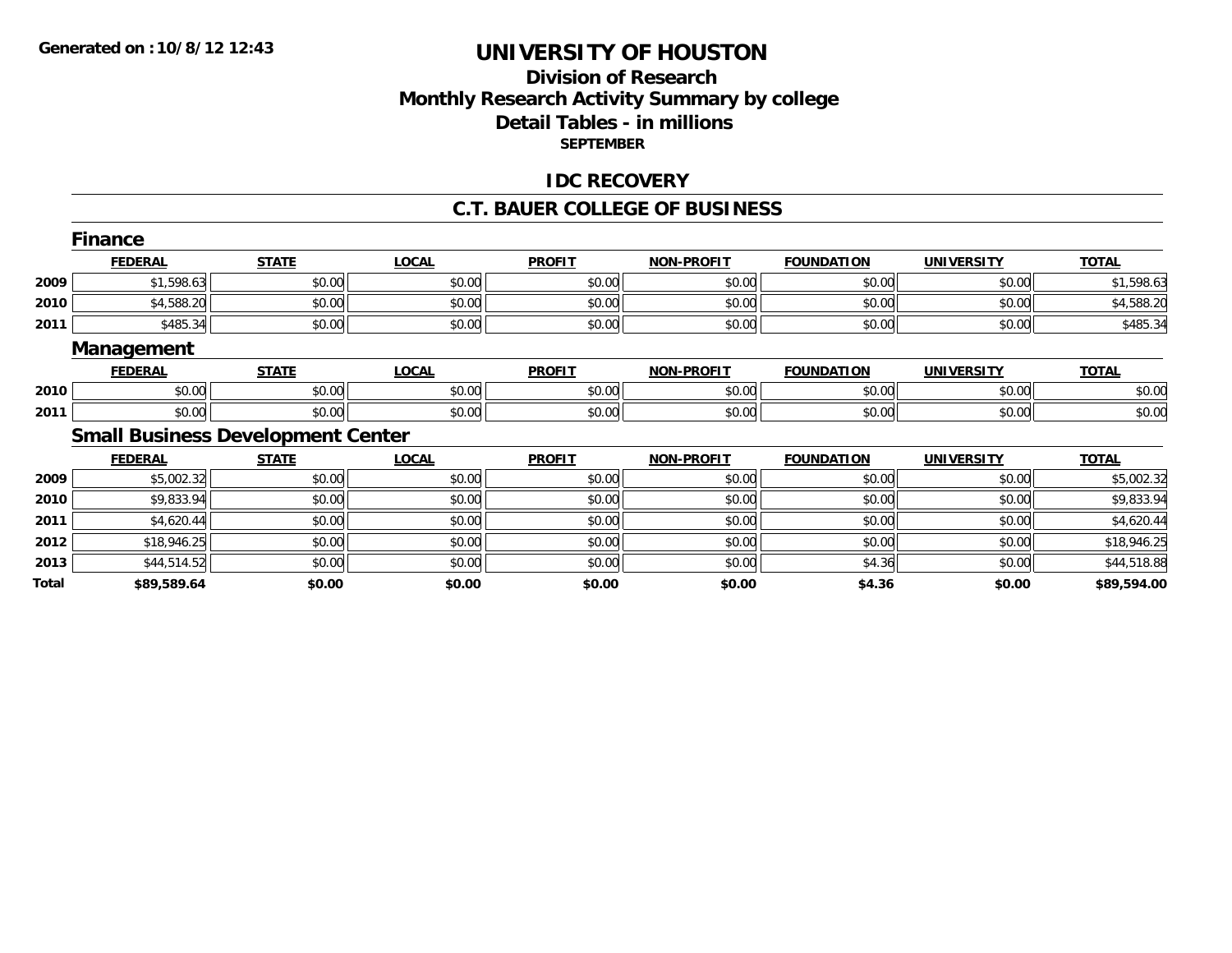### **Division of ResearchMonthly Research Activity Summary by college Detail Tables - in millionsSEPTEMBER**

#### **IDC RECOVERY**

### **COLLEGE OF EDUCATION**

# **Consistency Mgmt and Coop Disc**

|      | <b>EENEDA</b><br>$-1$  | <b>CTATE</b>           | _OCAI                  | <b>PROFIT</b> | <b>LDDOFIT</b><br><b>ארות</b> | <b>FOUNDATION</b><br>10L | UNIVERSITY    | <b>TAT.</b> |
|------|------------------------|------------------------|------------------------|---------------|-------------------------------|--------------------------|---------------|-------------|
| 2011 | $\sim$<br>0 t<br>JU.UU | $\sim$ $\sim$<br>JU.UU | $\sim$ $\sim$<br>JU.UU | 0000<br>JU.UU | \$0.00                        | \$0.00                   | 0.00<br>JU.UU | \$0.00      |
| 2012 | $\sim$ 00<br>vu.uu     | 0.00<br>vu.uu          | $\sim$ $\sim$<br>vu.vu | 0.00<br>PO.OO | \$0.00                        | $\sim$ 00<br>\$0.00      | 0000<br>PO.OO | \$0.00      |

#### **Curriculum and Instruction**

|      | <b>FEDERAL</b> | <b>STATE</b> | <u>LOCAL</u> | <b>PROFIT</b> | <b>NON-PROFIT</b> | <b>FOUNDATION</b> | <b>UNIVERSITY</b> | <b>TOTAL</b> |
|------|----------------|--------------|--------------|---------------|-------------------|-------------------|-------------------|--------------|
| 2009 | \$7,983.76     | \$0.00       | \$41.40      | \$0.00        | \$2,767.83        | \$0.00            | \$0.00            | \$10,792.99  |
| 2010 | \$6,249.77     | \$0.00       | \$0.00       | \$0.00        | \$3,111.93        | \$48.98           | \$0.00            | \$9,410.68   |
| 2011 | \$4,741.69     | \$0.00       | \$0.00       | \$0.00        | \$958.07          | \$570.10          | \$0.00            | \$6,269.86   |
| 2012 | \$6,041.31     | \$319.63     | \$0.00       | \$0.00        | \$1,278.08        | \$177.69          | \$0.00            | \$7,816.71   |
| 2013 | \$4,807.79     | \$281.87     | \$0.00       | \$0.00        | \$387.30          | \$109.26          | \$0.00            | \$5,586.22   |

#### **Dean, Education**

|      | <u>FEDERAL</u> | <b>STATE</b> | <u>LOCAL</u> | <b>PROFIT</b> | <b>NON-PROFIT</b> | <b>FOUNDATION</b> | <b>UNIVERSITY</b> | <b>TOTAL</b> |
|------|----------------|--------------|--------------|---------------|-------------------|-------------------|-------------------|--------------|
| 2010 | \$0.00         | \$0.00       | \$0.00       | \$0.00        | \$0.00            | \$0.00            | \$0.00            | \$0.00       |
| 2011 | \$0.00         | \$0.00       | \$0.00       | \$0.00        | \$0.00            | \$0.00            | \$0.00            | \$0.00       |
| 2012 | \$0.00         | \$0.00       | \$0.00       | \$0.00        | \$0.00            | \$0.00            | \$0.00            | \$0.00       |
| 2013 | \$0.00         | \$0.00       | \$0.00       | \$0.00        | \$0.00            | \$0.00            | \$0.00            | \$0.00       |

### **Educational Psychology**

|      | <b>FEDERAL</b> | <u>STATE</u> | <u>LOCAL</u> | <b>PROFIT</b> | <b>NON-PROFIT</b> | <b>FOUNDATION</b> | <b>UNIVERSITY</b> | <b>TOTAL</b> |
|------|----------------|--------------|--------------|---------------|-------------------|-------------------|-------------------|--------------|
| 2009 | \$667.55       | \$811.54     | \$0.00       | \$0.00        | \$0.00            | \$1,884.54        | \$0.00            | \$3,363.63   |
| 2010 | \$0.00         | \$0.00       | \$0.00       | \$0.00        | \$73.30           | \$4,602.65        | \$0.00            | \$4,675.95   |
| 2011 | \$433.33       | \$0.00       | \$0.00       | \$0.00        | \$0.00            | \$748.84          | \$0.00            | \$1,182.18   |
| 2012 | \$1,075.80     | \$0.00       | \$0.00       | \$0.00        | \$0.00            | \$0.00            | \$0.00            | \$1,075.80   |
| 2013 | \$1,341.46     | \$0.00       | \$0.00       | \$0.00        | \$0.00            | (\$23.00)         | \$0.00            | \$1,318.46   |

# **Institute for Urban Education**

|              | <b>FEDERAL</b> | <b>STATE</b> | LOCAL   | <b>PROFIT</b> | <b>NON-PROFIT</b> | <b>FOUNDATION</b> | <b>UNIVERSITY</b> | <b>TOTAL</b> |
|--------------|----------------|--------------|---------|---------------|-------------------|-------------------|-------------------|--------------|
| 2009         | \$0.00         | \$0.00       | \$0.00  | \$0.00        | \$0.00            | \$0.00            | \$0.00            | \$0.00       |
| 2010         | \$0.00         | \$0.00       | \$0.00  | \$0.00        | \$0.00            | \$0.00            | \$0.00            | \$0.00       |
| 2011         | \$0.00         | \$0.00       | \$0.00  | \$0.00        | \$0.00            | \$0.00            | \$0.00            | \$0.00       |
| 2012         | \$0.00         | \$0.00       | \$0.00  | \$0.00        | \$0.00            | \$0.00            | \$0.00            | \$0.00       |
| 2013         | \$0.00         | \$0.00       | \$0.00  | \$0.00        | \$0.00            | \$0.00            | \$0.00            | \$0.00       |
| <b>Total</b> | \$33,342.48    | \$1,413.04   | \$41.40 | \$0.00        | \$8,576.51        | \$8,119.06        | \$0.00            | \$51,492.50  |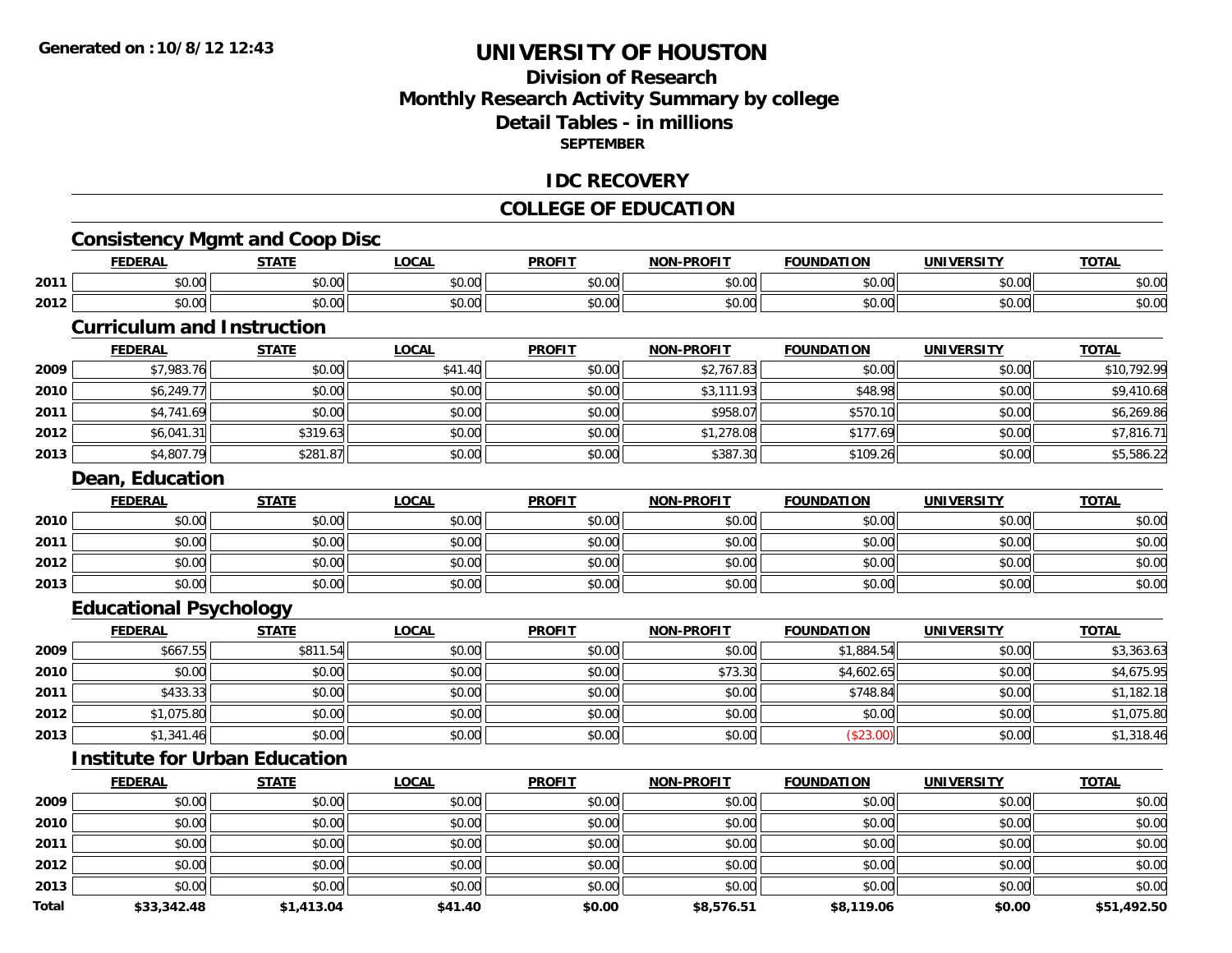### **Division of ResearchMonthly Research Activity Summary by college Detail Tables - in millions SEPTEMBER**

### **IDC RECOVERY**

#### **COLLEGE OF LIBERAL ARTS AND SOCIAL SCIENCES**

|      | Art                                    |              |              |               |                   |                   |                   |              |
|------|----------------------------------------|--------------|--------------|---------------|-------------------|-------------------|-------------------|--------------|
|      | <b>FEDERAL</b>                         | <u>STATE</u> | <b>LOCAL</b> | <b>PROFIT</b> | <u>NON-PROFIT</u> | <b>FOUNDATION</b> | <u>UNIVERSITY</u> | <b>TOTAL</b> |
| 2013 | \$255.20                               | \$0.00       | \$0.00       | \$0.00        | \$0.00            | \$0.00            | \$0.00            | \$255.20     |
|      | <b>Arte Publico Press</b>              |              |              |               |                   |                   |                   |              |
|      | <u>FEDERAL</u>                         | <b>STATE</b> | <b>LOCAL</b> | <b>PROFIT</b> | <b>NON-PROFIT</b> | <b>FOUNDATION</b> | <b>UNIVERSITY</b> | <b>TOTAL</b> |
| 2013 | \$0.00                                 | \$0.00       | \$0.00       | \$0.00        | \$0.00            | \$873.16          | \$0.00            | \$873.16     |
|      | <b>Blaffer Gallery</b>                 |              |              |               |                   |                   |                   |              |
|      | <b>FEDERAL</b>                         | <b>STATE</b> | <b>LOCAL</b> | <b>PROFIT</b> | <b>NON-PROFIT</b> | <b>FOUNDATION</b> | <b>UNIVERSITY</b> | <b>TOTAL</b> |
| 2010 | \$479.73                               | \$0.00       | \$0.00       | \$0.00        | \$0.00            | \$0.00            | \$0.00            | \$479.73     |
| 2011 | \$1,431.32                             | \$0.00       | \$0.00       | \$0.00        | \$0.00            | \$0.00            | \$0.00            | \$1,431.32   |
|      | <b>Center for Public History</b>       |              |              |               |                   |                   |                   |              |
|      | <b>FEDERAL</b>                         | <b>STATE</b> | <b>LOCAL</b> | <b>PROFIT</b> | NON-PROFIT        | <b>FOUNDATION</b> | <b>UNIVERSITY</b> | <b>TOTAL</b> |
| 2013 | \$3,184.50                             | \$0.00       | \$0.00       | \$0.00        | \$0.00            | \$0.00            | \$0.00            | \$3,184.50   |
|      | <b>Communication Disorders</b>         |              |              |               |                   |                   |                   |              |
|      | <b>FEDERAL</b>                         | <b>STATE</b> | <b>LOCAL</b> | <b>PROFIT</b> | <b>NON-PROFIT</b> | <b>FOUNDATION</b> | <b>UNIVERSITY</b> | <b>TOTAL</b> |
| 2010 | \$0.00                                 | \$0.00       | \$0.00       | \$0.00        | \$0.00            | \$0.00            | \$0.00            | \$0.00       |
| 2011 | \$188.69                               | \$0.00       | \$0.00       | \$0.00        | \$0.00            | \$0.00            | \$0.00            | \$188.69     |
| 2012 | \$369.08                               | \$0.00       | \$0.00       | \$0.00        | \$0.00            | \$0.00            | \$0.00            | \$369.08     |
| 2013 | \$0.00                                 | \$0.00       | \$0.00       | \$0.00        | \$0.00            | \$0.00            | \$0.00            | \$0.00       |
|      | Dean, Liberal Arts and Social Sciences |              |              |               |                   |                   |                   |              |
|      | <b>FEDERAL</b>                         | <b>STATE</b> | <b>LOCAL</b> | <b>PROFIT</b> | NON-PROFIT        | <b>FOUNDATION</b> | <b>UNIVERSITY</b> | <b>TOTAL</b> |
| 2009 | \$1,626.00                             | \$0.00       | \$0.00       | \$0.00        | \$0.00            | \$0.00            | \$0.00            | \$1,626.00   |
|      | <b>Economics</b>                       |              |              |               |                   |                   |                   |              |
|      | <b>FEDERAL</b>                         | <b>STATE</b> | <b>LOCAL</b> | <b>PROFIT</b> | <b>NON-PROFIT</b> | <b>FOUNDATION</b> | <b>UNIVERSITY</b> | <b>TOTAL</b> |
| 2010 | \$3,863.82                             | \$0.00       | \$0.00       | \$0.00        | \$0.00            | \$0.00            | \$0.00            | \$3,863.82   |
| 2013 | \$6,563.31                             | \$0.00       | \$0.00       | \$0.00        | \$900.00          | \$0.00            | \$0.00            | \$7,463.31   |
|      | English                                |              |              |               |                   |                   |                   |              |
|      | <b>FEDERAL</b>                         | <b>STATE</b> | <b>LOCAL</b> | <b>PROFIT</b> | <b>NON-PROFIT</b> | <b>FOUNDATION</b> | <b>UNIVERSITY</b> | <b>TOTAL</b> |
| 2009 | \$0.00                                 | \$0.00       | \$0.00       | \$0.00        | \$0.00            | \$0.00            | \$0.00            | \$0.00       |
| 2010 | \$0.00                                 | \$0.00       | \$0.00       | \$0.00        | \$0.00            | \$0.00            | \$0.00            | \$0.00       |
| 2011 | \$0.00                                 | \$0.00       | \$0.00       | \$0.00        | \$0.00            | \$0.00            | \$0.00            | \$0.00       |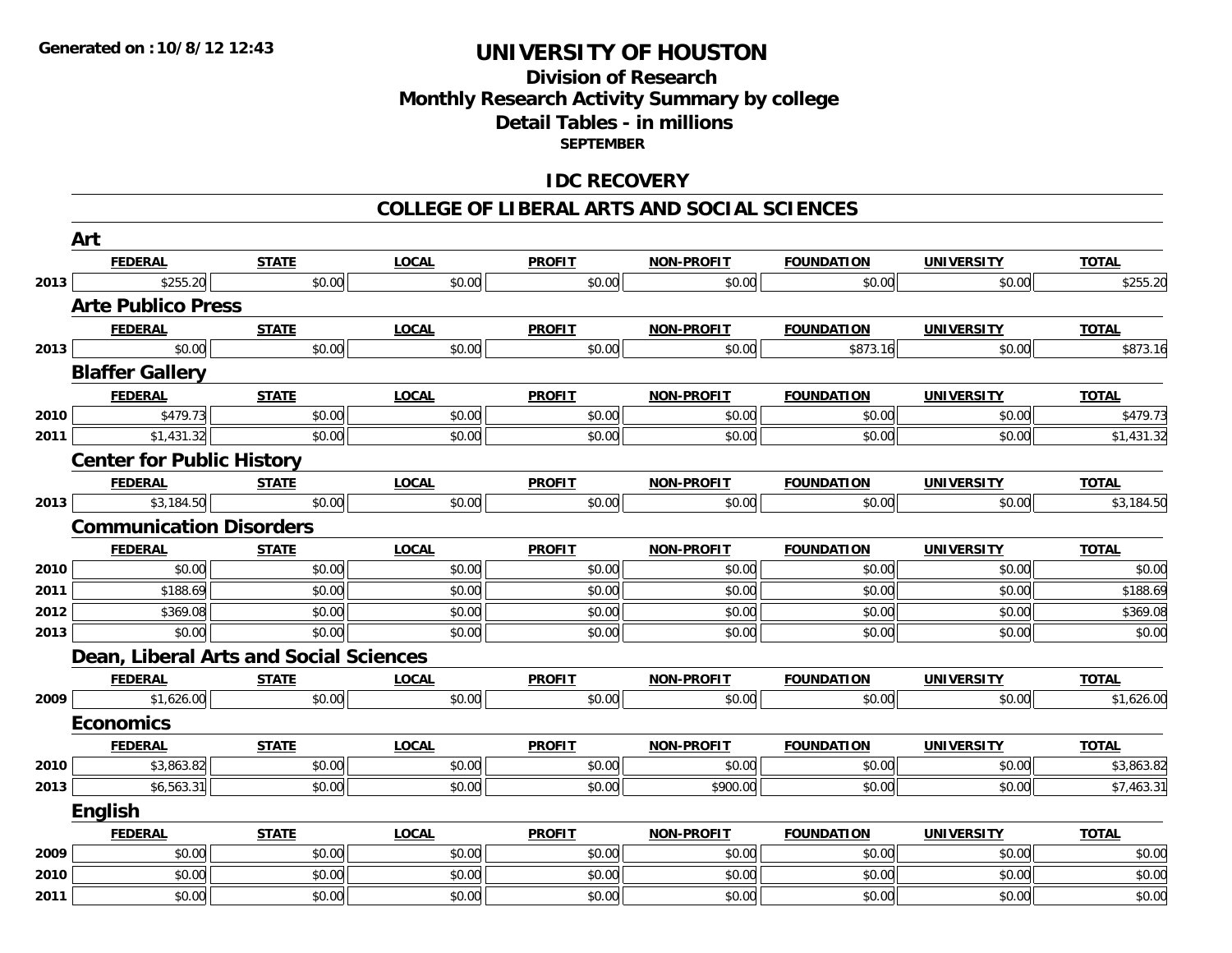### **Division of Research Monthly Research Activity Summary by college Detail Tables - in millions SEPTEMBER**

### **IDC RECOVERY**

#### **COLLEGE OF LIBERAL ARTS AND SOCIAL SCIENCES**

|      | <b>FEDERAL</b>                    | <b>STATE</b>                          | <b>LOCAL</b> | <b>PROFIT</b> | <b>NON-PROFIT</b> | <b>FOUNDATION</b> | <b>UNIVERSITY</b> | <b>TOTAL</b> |
|------|-----------------------------------|---------------------------------------|--------------|---------------|-------------------|-------------------|-------------------|--------------|
| 2012 | \$0.00                            | \$0.00                                | \$0.00       | \$0.00        | \$0.00            | \$0.00            | \$0.00            | \$0.00       |
| 2013 | \$2,846.25                        | \$0.00                                | \$0.00       | \$0.00        | \$0.00            | \$0.00            | \$0.00            | \$2,846.25   |
|      |                                   | <b>Health and Human Performance</b>   |              |               |                   |                   |                   |              |
|      | <b>FEDERAL</b>                    | <b>STATE</b>                          | <b>LOCAL</b> | <b>PROFIT</b> | <b>NON-PROFIT</b> | <b>FOUNDATION</b> | <b>UNIVERSITY</b> | <b>TOTAL</b> |
| 2009 | \$40,022.09                       | \$0.00                                | \$0.00       | \$2,810.35    | \$0.00            | (\$55.79)         | \$0.00            | \$42,776.65  |
| 2010 | \$46,459.11                       | \$0.00                                | \$0.00       | \$1,511.07    | \$0.00            | \$72.32           | \$0.00            | \$48,042.50  |
| 2011 | \$22,460.47                       | \$0.00                                | \$0.00       | \$4,436.77    | \$0.00            | \$64.69           | \$0.00            | \$26,961.92  |
| 2012 | \$3,876.25                        | \$0.00                                | \$0.00       | \$2,232.64    | \$0.00            | \$0.00            | \$0.00            | \$6,108.89   |
| 2013 | \$30,910.03                       | \$0.00                                | \$0.00       | \$2,808.59    | \$0.00            | (\$7.67)          | \$0.00            | \$33,710.95  |
|      | <b>History</b>                    |                                       |              |               |                   |                   |                   |              |
|      | <b>FEDERAL</b>                    | <b>STATE</b>                          | <b>LOCAL</b> | <b>PROFIT</b> | <b>NON-PROFIT</b> | <b>FOUNDATION</b> | <b>UNIVERSITY</b> | <b>TOTAL</b> |
| 2009 | \$0.00                            | \$0.00                                | \$0.00       | \$0.00        | \$0.00            | \$0.00            | \$0.00            | \$0.00       |
|      |                                   | <b>Hobby Center for Public Policy</b> |              |               |                   |                   |                   |              |
|      | <b>FEDERAL</b>                    | <b>STATE</b>                          | <b>LOCAL</b> | <b>PROFIT</b> | <b>NON-PROFIT</b> | <b>FOUNDATION</b> | <b>UNIVERSITY</b> | <b>TOTAL</b> |
| 2010 | \$1,438.82                        | \$0.00                                | \$0.00       | \$0.00        | \$0.00            | \$0.00            | \$0.00            | \$1,438.82   |
| 2011 | \$1,711.55                        | \$0.00                                | \$0.00       | \$0.00        | \$0.00            | \$0.00            | \$0.00            | \$1,711.55   |
|      | <b>Modern/Classical Languages</b> |                                       |              |               |                   |                   |                   |              |
|      | <b>FEDERAL</b>                    | <b>STATE</b>                          | <b>LOCAL</b> | <b>PROFIT</b> | <b>NON-PROFIT</b> | <b>FOUNDATION</b> | <b>UNIVERSITY</b> | <b>TOTAL</b> |
| 2013 | \$2,489.08                        | \$0.00                                | \$0.00       | \$0.00        | \$0.00            | \$0.00            | \$0.00            | \$2,489.08   |
|      | Philosophy                        |                                       |              |               |                   |                   |                   |              |
|      | <b>FEDERAL</b>                    | <b>STATE</b>                          | <b>LOCAL</b> | <b>PROFIT</b> | <b>NON-PROFIT</b> | <b>FOUNDATION</b> | <b>UNIVERSITY</b> | <b>TOTAL</b> |
| 2009 | \$0.00                            | \$0.00                                | \$0.00       | \$0.00        | \$0.00            | \$0.00            | \$0.00            | \$0.00       |
| 2010 | \$0.00                            | \$0.00                                | \$0.00       | \$0.00        | \$0.00            | \$0.00            | \$0.00            | \$0.00       |
| 2011 | \$0.00                            | \$0.00                                | \$0.00       | \$0.00        | \$0.00            | \$0.00            | \$0.00            | \$0.00       |
| 2012 | \$266.23                          | \$0.00                                | \$0.00       | \$0.00        | \$0.00            | \$0.00            | \$0.00            | \$266.23     |
| 2013 | \$847.51                          | \$0.00                                | \$0.00       | \$0.00        | \$0.00            | \$0.00            | \$0.00            | \$847.51     |
|      | <b>Political Science</b>          |                                       |              |               |                   |                   |                   |              |
|      | <b>FEDERAL</b>                    | <b>STATE</b>                          | <b>LOCAL</b> | <b>PROFIT</b> | <b>NON-PROFIT</b> | <b>FOUNDATION</b> | <b>UNIVERSITY</b> | <b>TOTAL</b> |
| 2009 | \$0.00                            | \$0.00                                | \$0.00       | \$0.00        | \$0.00            | \$0.00            | \$0.00            | \$0.00       |
| 2010 | \$0.00                            | \$0.00                                | \$0.00       | \$0.00        | \$0.00            | \$0.00            | \$0.00            | \$0.00       |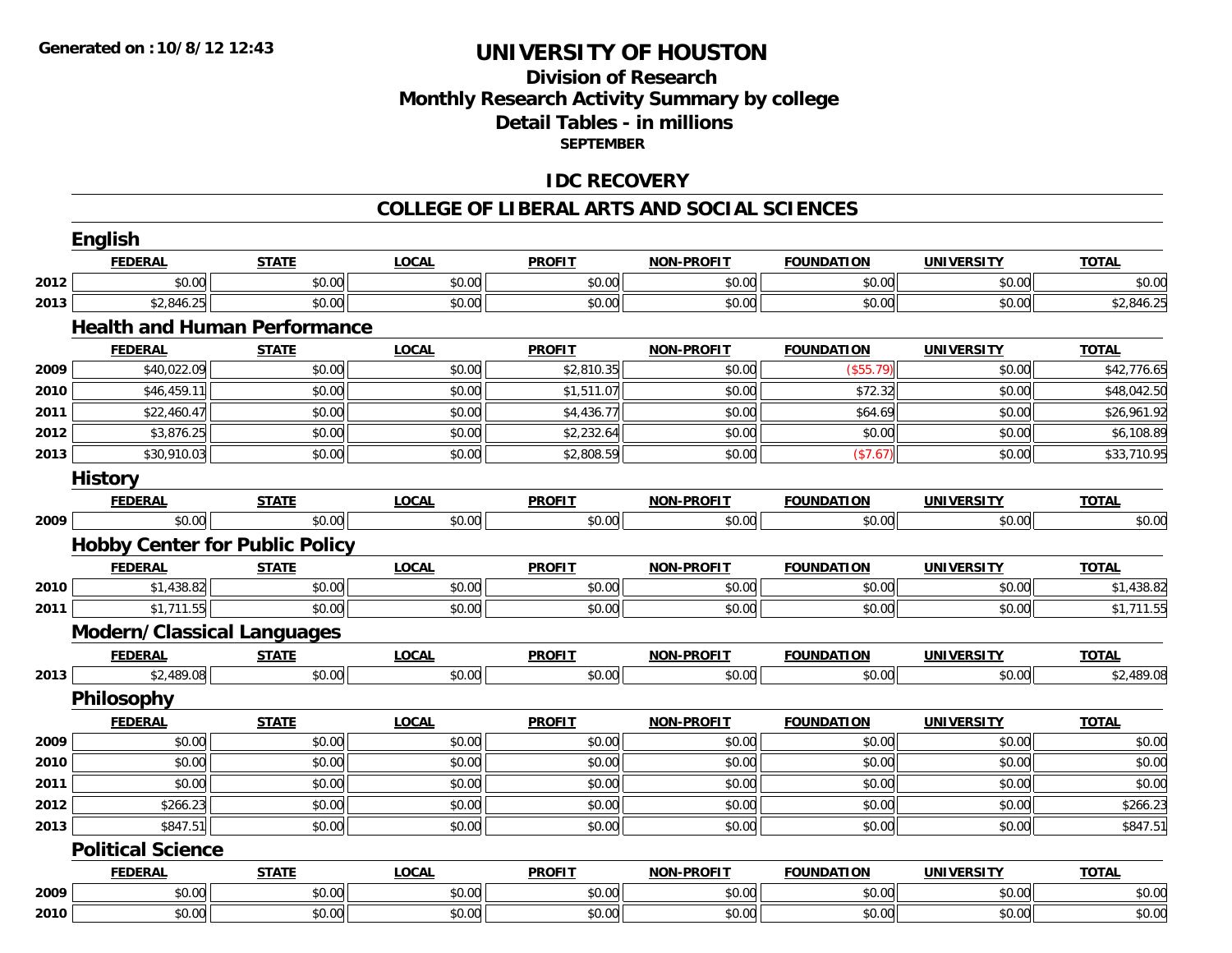### **Division of Research Monthly Research Activity Summary by college Detail Tables - in millions SEPTEMBER**

#### **IDC RECOVERY**

#### **COLLEGE OF LIBERAL ARTS AND SOCIAL SCIENCES**

|      | <b>FEDERAL</b>                 | <b>STATE</b> | <b>LOCAL</b> | <b>PROFIT</b> | <b>NON-PROFIT</b> | <b>FOUNDATION</b> | <b>UNIVERSITY</b> | <b>TOTAL</b> |
|------|--------------------------------|--------------|--------------|---------------|-------------------|-------------------|-------------------|--------------|
| 2011 | \$0.00                         | \$0.00       | \$0.00       | \$0.00        | \$0.00            | \$0.00            | \$0.00            | \$0.00       |
| 2013 | (\$217.85)                     | \$0.00       | \$0.00       | \$0.00        | \$0.00            | \$0.00            | \$0.00            | (\$217.85)   |
|      | <b>Psychology</b>              |              |              |               |                   |                   |                   |              |
|      | <b>FEDERAL</b>                 | <b>STATE</b> | <b>LOCAL</b> | <b>PROFIT</b> | <b>NON-PROFIT</b> | <b>FOUNDATION</b> | <b>UNIVERSITY</b> | <b>TOTAL</b> |
| 2009 | \$118,991.14                   | \$1,669.59   | \$0.00       | \$946.83      | \$0.00            | \$163.29          | \$0.00            | \$121,770.85 |
| 2010 | \$57,001.48                    | \$10,637.82  | \$0.00       | \$391.20      | \$0.00            | \$172.63          | \$0.00            | \$68,203.13  |
| 2011 | \$34,071.57                    | \$306.73     | \$0.00       | \$645.24      | \$968.97          | \$563.20          | \$0.00            | \$36,555.71  |
| 2012 | \$77,848.69                    | \$24.28      | \$0.00       | \$154.80      | \$214.63          | \$300.22          | (\$3,117.51)      | \$75,425.11  |
| 2013 | \$64,322.70                    | \$17,423.21  | \$0.00       | \$0.00        | \$894.23          | \$3,655.10        | \$0.00            | \$86,295.24  |
|      | <b>School of Communication</b> |              |              |               |                   |                   |                   |              |
|      | <b>FEDERAL</b>                 | <b>STATE</b> | <b>LOCAL</b> | <b>PROFIT</b> | <b>NON-PROFIT</b> | <b>FOUNDATION</b> | <b>UNIVERSITY</b> | <b>TOTAL</b> |
| 2011 | \$0.00                         | \$0.00       | \$0.00       | \$0.00        | \$0.00            | \$0.00            | \$0.00            | \$0.00       |
| 2012 | \$0.00                         | \$0.00       | \$0.00       | \$0.00        | \$0.00            | \$0.00            | \$0.00            | \$0.00       |
|      | <b>Sociology</b>               |              |              |               |                   |                   |                   |              |
|      | <b>FEDERAL</b>                 | <b>STATE</b> | <b>LOCAL</b> | <b>PROFIT</b> | <b>NON-PROFIT</b> | <b>FOUNDATION</b> | <b>UNIVERSITY</b> | <b>TOTAL</b> |
| 2009 | \$1,847.17                     | \$0.00       | \$6.79       | \$0.00        | \$0.00            | \$0.00            | \$0.00            | \$1,853.96   |
| 2010 | \$4,462.11                     | \$0.00       | \$142.63     | \$0.00        | \$0.00            | \$0.00            | \$0.00            | \$4,604.74   |
| 2011 | \$4,264.85                     | \$0.00       | \$0.00       | \$0.00        | \$0.00            | \$0.00            | \$0.00            | \$4,264.85   |
| 2012 | \$910.26                       | \$0.00       | \$0.00       | \$0.00        | \$0.00            | \$0.00            | \$0.00            | \$910.26     |
|      | (\$103.18)                     | \$0.00       | \$0.00       | \$0.00        | \$0.00            | \$0.00            | \$0.00            | (\$103.18)   |
| 2013 |                                |              |              |               |                   |                   |                   |              |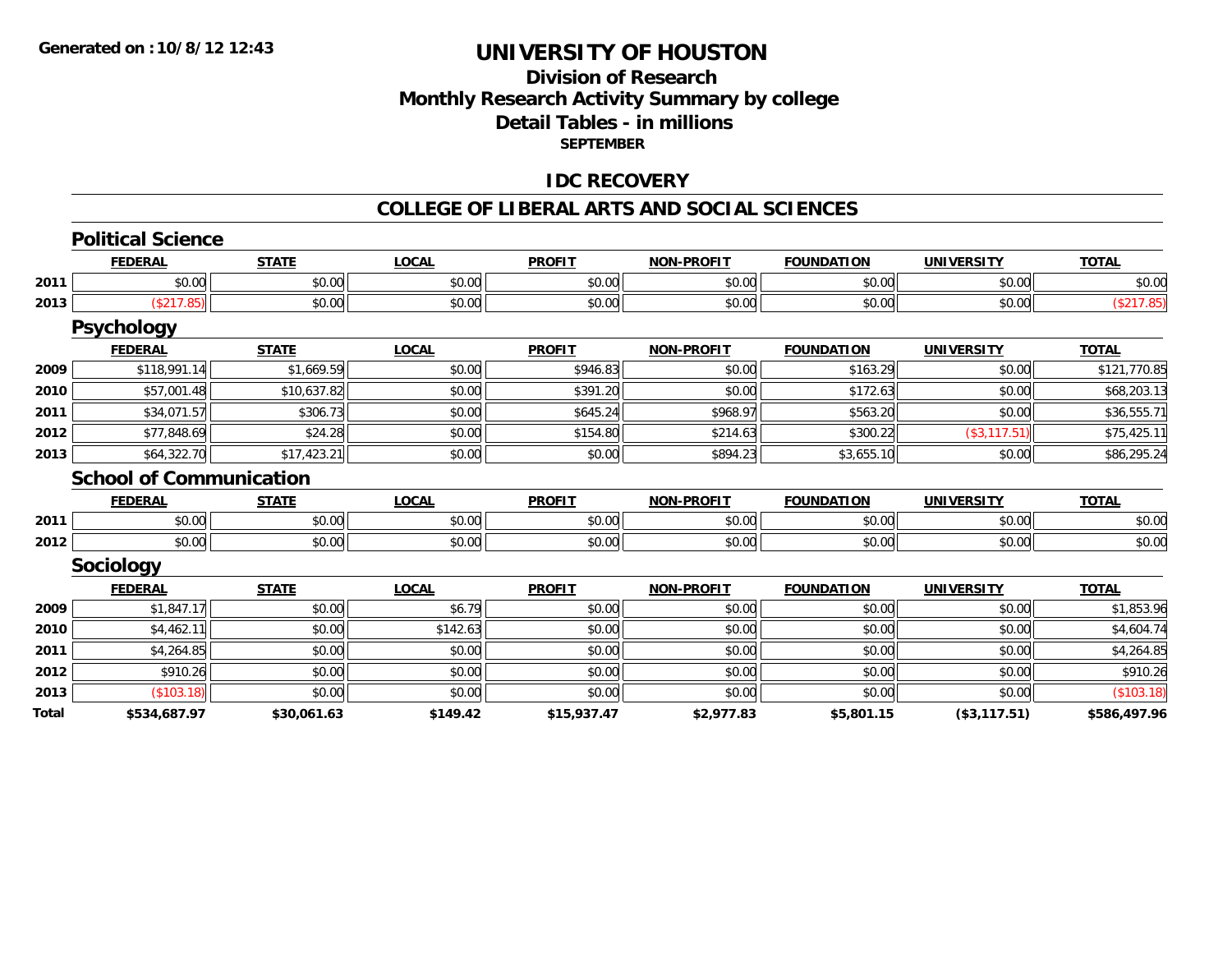### **Division of ResearchMonthly Research Activity Summary by college Detail Tables - in millions SEPTEMBER**

#### **IDC RECOVERY**

#### **COLLEGE OF NATURAL SCIENCES AND MATHEMATICS**

# **Allied Geophysical Laboratories**

|      | <b>FEDERAL</b>                                         | <b>STATE</b> | <b>LOCAL</b> | <b>PROFIT</b> | <b>NON-PROFIT</b> | <b>FOUNDATION</b> | <b>UNIVERSITY</b> | <b>TOTAL</b> |  |  |  |  |
|------|--------------------------------------------------------|--------------|--------------|---------------|-------------------|-------------------|-------------------|--------------|--|--|--|--|
| 2012 | \$0.00                                                 | \$0.00       | \$0.00       | \$910.74      | \$0.00            | \$0.00            | \$0.00            | \$910.74     |  |  |  |  |
| 2013 | \$0.00                                                 | \$0.00       | \$0.00       | \$503.88      | \$0.00            | \$0.00            | \$0.00            | \$503.88     |  |  |  |  |
|      | <b>Biology/Biochemistry</b>                            |              |              |               |                   |                   |                   |              |  |  |  |  |
|      | <b>FEDERAL</b>                                         | <b>STATE</b> | <b>LOCAL</b> | <b>PROFIT</b> | <b>NON-PROFIT</b> | <b>FOUNDATION</b> | <b>UNIVERSITY</b> | <b>TOTAL</b> |  |  |  |  |
| 2009 | \$40,438.41                                            | \$0.00       | \$0.00       | \$0.00        | \$0.00            | \$72.30           | \$0.00            | \$40,510.71  |  |  |  |  |
| 2010 | \$37,176.19                                            | \$0.00       | \$0.00       | \$0.00        | \$969.34          | \$84.85           | \$0.00            | \$38,230.38  |  |  |  |  |
| 2011 | \$72,052.26                                            | \$0.00       | \$0.00       | \$0.00        | \$705.77          | \$0.00            | \$0.00            | \$72,758.03  |  |  |  |  |
| 2012 | \$75,934.40                                            | \$1,413.84   | \$0.00       | \$0.00        | \$3,197.56        | \$0.00            | \$0.00            | \$80,545.80  |  |  |  |  |
| 2013 | \$54,051.49                                            | \$853.04     | \$0.00       | \$0.00        | \$3,864.48        | \$736.88          | \$0.00            | \$59,505.89  |  |  |  |  |
|      | <b>Center for Applied Geoscience Excellence</b>        |              |              |               |                   |                   |                   |              |  |  |  |  |
|      | <b>FEDERAL</b>                                         | <b>STATE</b> | <b>LOCAL</b> | <b>PROFIT</b> | <b>NON-PROFIT</b> | <b>FOUNDATION</b> | <b>UNIVERSITY</b> | <b>TOTAL</b> |  |  |  |  |
| 2010 | \$0.00                                                 | \$0.00       | \$0.00       | \$0.00        | \$0.00            | \$0.00            | \$0.00            | \$0.00       |  |  |  |  |
|      | <b>Center for Nuclear Receptors and Cell Signaling</b> |              |              |               |                   |                   |                   |              |  |  |  |  |
|      | <b>FEDERAL</b>                                         | <b>STATE</b> | <b>LOCAL</b> | <b>PROFIT</b> | <b>NON-PROFIT</b> | <b>FOUNDATION</b> | <b>UNIVERSITY</b> | <b>TOTAL</b> |  |  |  |  |
| 2009 | \$0.00                                                 | \$0.00       | \$0.00       | \$0.00        | \$0.00            | \$0.00            | \$0.00            | \$0.00       |  |  |  |  |
| 2010 | \$11,852.65                                            | \$0.00       | \$0.00       | \$0.00        | \$0.00            | \$0.00            | \$0.00            | \$11,852.65  |  |  |  |  |
| 2011 | \$22,555.95                                            | \$0.00       | \$0.00       | \$0.00        | \$0.00            | \$0.00            | \$0.00            | \$22,555.95  |  |  |  |  |
| 2012 | \$22,527.73                                            | \$458.58     | \$0.00       | \$2,512.46    | \$0.00            | \$0.00            | \$0.00            | \$25,498.77  |  |  |  |  |
| 2013 | \$29,931.44                                            | \$1,084.54   | \$0.00       | \$0.00        | \$0.00            | \$0.00            | \$0.00            | \$31,015.98  |  |  |  |  |
|      | Chemistry                                              |              |              |               |                   |                   |                   |              |  |  |  |  |
|      | <b>FEDERAL</b>                                         | <b>STATE</b> | <b>LOCAL</b> | <b>PROFIT</b> | <b>NON-PROFIT</b> | <b>FOUNDATION</b> | <b>UNIVERSITY</b> | <b>TOTAL</b> |  |  |  |  |
| 2009 | \$20,025.78                                            | \$0.00       | \$0.00       | \$1,227.20    | \$0.00            | \$0.00            | \$1,970.69        | \$23,223.67  |  |  |  |  |
| 2010 | \$32,087.27                                            | \$0.00       | \$0.00       | \$2,372.54    | (\$18.73)         | \$0.00            | \$8,238.73        | \$42,679.81  |  |  |  |  |
| 2011 | \$58,237.50                                            | \$133.83     | \$0.00       | \$2,169.69    | \$0.00            | \$0.00            | \$477.52          | \$61,018.54  |  |  |  |  |
| 2012 | \$53,673.30                                            | \$2,989.41   | \$0.00       | \$1,047.88    | \$0.00            | \$0.00            | (\$665.92)        | \$57,044.67  |  |  |  |  |
| 2013 | \$51,601.84                                            | \$1,780.37   | \$0.00       | \$3,407.23    | \$0.00            | \$0.00            | (\$294.00)        | \$56,495.44  |  |  |  |  |
|      | <b>Computer Science</b>                                |              |              |               |                   |                   |                   |              |  |  |  |  |
|      | <b>FEDERAL</b>                                         | <b>STATE</b> | <b>LOCAL</b> | <b>PROFIT</b> | <b>NON-PROFIT</b> | <b>FOUNDATION</b> | <b>UNIVERSITY</b> | <b>TOTAL</b> |  |  |  |  |
| 2009 | \$22,909.06                                            | \$0.00       | \$0.00       | \$1,184.01    | \$0.00            | \$0.00            | \$0.00            | \$24,093.07  |  |  |  |  |
| 2010 | \$73,746.42                                            | \$0.00       | \$0.00       | \$362.49      | \$0.00            | \$0.00            | \$0.00            | \$74,108.91  |  |  |  |  |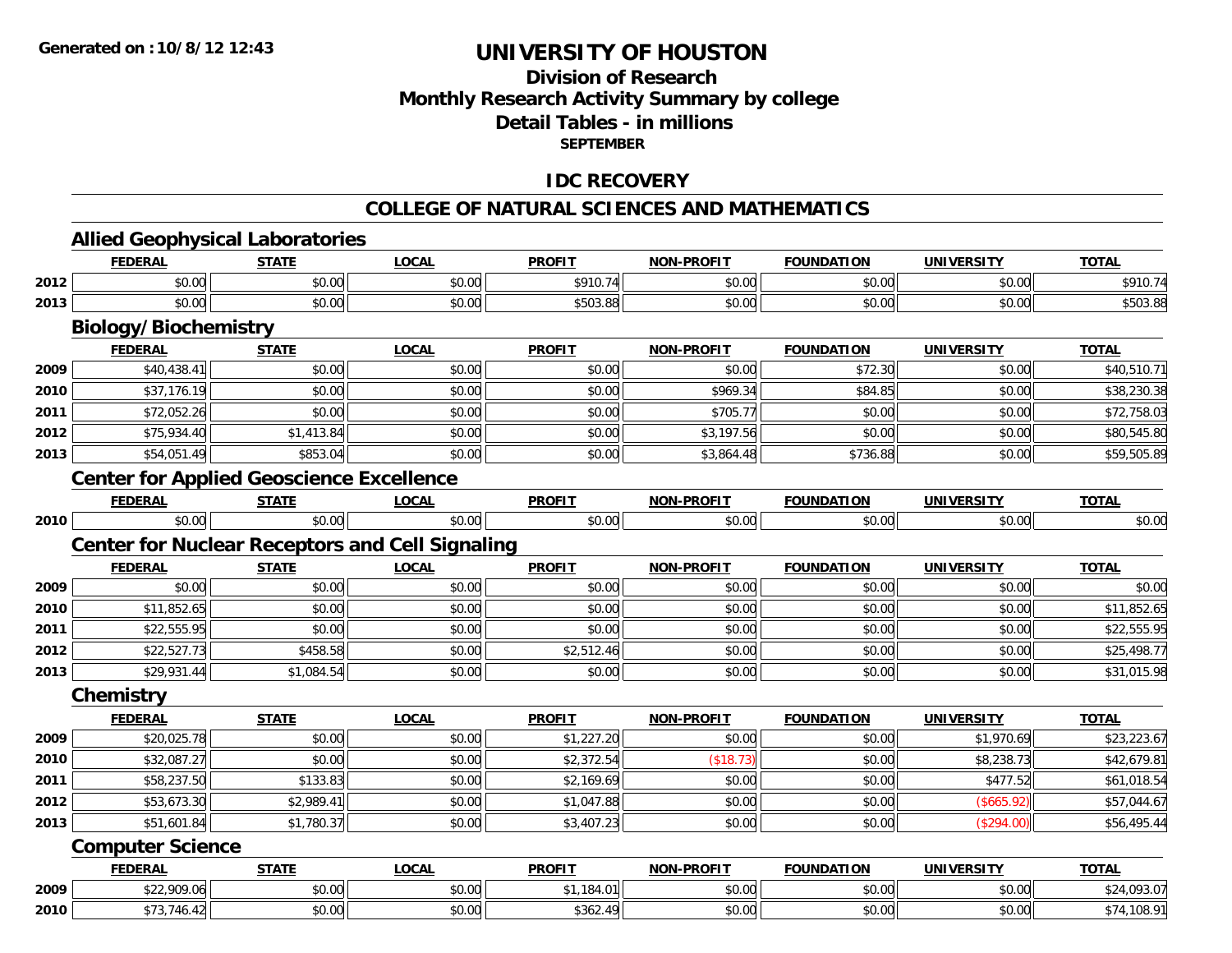### **Division of ResearchMonthly Research Activity Summary by college Detail Tables - in millionsSEPTEMBER**

### **IDC RECOVERY**

### **COLLEGE OF NATURAL SCIENCES AND MATHEMATICS**

### **Computer Science**

|      | <b>FEDERAL</b> | <b>STATE</b> | <u>LOCAL</u> | <b>PROFIT</b>  | <b>NON-PROFIT</b>            | <b>FOUNDATION</b> | UNIVERSITY | <b>TOTAL</b> |
|------|----------------|--------------|--------------|----------------|------------------------------|-------------------|------------|--------------|
| 2011 | \$109,288.13   | \$328.87     | \$0.00       | \$2.401.<br>01 | \$0.00                       | \$0.00            | \$0.00     | \$112,018.01 |
| 2012 | \$56,063.58    | \$188.00     | \$0.00       | \$8,210.07     | $*177.30$                    | \$0.00            | \$0.00     | \$64,638.95  |
| 2013 | \$44,921.96    | \$522.35     | \$0.00       | \$8,702.64     | 196.<br><b>ሰገ</b><br>- 771 1 | \$0.00            | \$0.00     | \$57,343.72  |

### **Dean, Natural Sciences and Mathematics**

|      | <b>FEDERAL</b> | <b>STATE</b> | <b>LOCAL</b> | <b>PROFIT</b> | <b>NON-PROFIT</b> | <b>FOUNDATION</b> | <b>UNIVERSITY</b> | <b>TOTAL</b> |
|------|----------------|--------------|--------------|---------------|-------------------|-------------------|-------------------|--------------|
| 2009 | \$0.00         | \$0.00       | \$0.00       | \$0.00        | \$0.00            | \$0.00            | \$0.00            | \$0.00       |
| 2010 | \$0.00         | \$0.00       | \$0.00       | \$0.00        | \$0.00            | \$0.00            | \$0.00            | \$0.00       |
| 2011 | \$0.00         | \$0.00       | \$0.00       | \$0.00        | \$0.00            | \$0.00            | \$0.00            | \$0.00       |
| 2012 | \$1,064.90     | \$0.00       | \$0.00       | \$0.00        | \$0.00            | \$0.00            | \$0.00            | \$1,064.90   |
| 2013 | \$3,390.02     | \$0.00       | \$0.00       | \$1.72        | \$0.00            | \$0.00            | \$0.00            | \$3,391.74   |

### **Earth & Atmospheric Sciences**

|      | <b>FEDERAL</b> | <u>STATE</u> | <u>LOCAL</u> | <b>PROFIT</b> | <b>NON-PROFIT</b> | <b>FOUNDATION</b> | <b>UNIVERSITY</b> | <b>TOTAL</b> |
|------|----------------|--------------|--------------|---------------|-------------------|-------------------|-------------------|--------------|
| 2009 | \$15, 173.32   | \$0.00       | \$0.00       | \$15,873.04   | \$1,584.90        | \$0.00            | \$0.00            | \$32,631.26  |
| 2010 | (\$16,888.74)  | \$2,014.94   | \$0.00       | \$32,535.24   | (\$7,106.01)      | \$0.00            | \$0.00            | \$10,555.43  |
| 2011 | \$23,598.90    | \$5,426.51   | \$0.00       | \$46,685.90   | \$3,807.15        | \$0.00            | \$0.00            | \$79,518.46  |
| 2012 | \$45,331.38    | \$10,172.55  | \$0.00       | \$18,693.08   | \$3,500.50        | \$0.00            | \$0.00            | \$77,697.50  |
| 2013 | \$26,294.79    | \$1,110.70   | \$0.00       | \$33,712.85   | \$5,393.62        | \$0.00            | \$0.00            | \$66,511.96  |

#### **Institute for Multidimensional Air Quality Studies**

|      | <u>FEDERAL</u> | <b>STATE</b> | <b>LOCAL</b> | <b>PROFIT</b> | <b>NON-PROFIT</b> | <b>FOUNDATION</b> | <b>UNIVERSITY</b> | <b>TOTAL</b> |
|------|----------------|--------------|--------------|---------------|-------------------|-------------------|-------------------|--------------|
| 2009 | \$0.00         | \$0.00       | \$0.00       | \$0.00        | \$0.00            | \$0.00            | \$0.00            | \$0.00       |
| 2010 | \$0.00         | \$0.00       | \$0.00       | \$0.00        | \$0.00            | \$0.00            | \$0.00            | \$0.00       |
| 2011 | \$0.00         | \$0.00       | \$0.00       | \$0.00        | \$0.00            | \$0.00            | \$0.00            | \$0.00       |
| 2012 | \$0.00         | \$0.00       | \$0.00       | \$0.00        | \$0.00            | \$0.00            | \$0.00            | \$0.00       |
| 2013 | \$0.00         | \$0.00       | \$0.00       | \$0.00        | \$0.00            | \$0.00            | \$0.00            | \$0.00       |

#### **Mathematics**

|      | <b>FEDERAL</b> | <b>STATE</b> | <u>LOCAL</u> | <b>PROFIT</b> | <b>NON-PROFIT</b> | <b>FOUNDATION</b> | <b>UNIVERSITY</b> | <b>TOTAL</b> |
|------|----------------|--------------|--------------|---------------|-------------------|-------------------|-------------------|--------------|
| 2009 | \$12,479.32    | \$0.00       | \$0.00       | \$0.00        | \$0.00            | \$0.00            | \$0.00            | \$12,479.32  |
| 2010 | \$18,304.97    | \$0.00       | \$0.00       | \$0.00        | \$0.00            | \$0.00            | \$0.00            | \$18,304.97  |
| 2011 | \$16,269.39    | \$0.00       | \$0.00       | \$1,108.69    | \$1,325.88        | \$0.00            | \$0.00            | \$18,703.96  |
| 2012 | \$8,440.29     | \$1,898.93   | \$0.00       | \$1,515.01    | \$0.00            | \$0.00            | \$0.00            | \$11,854.23  |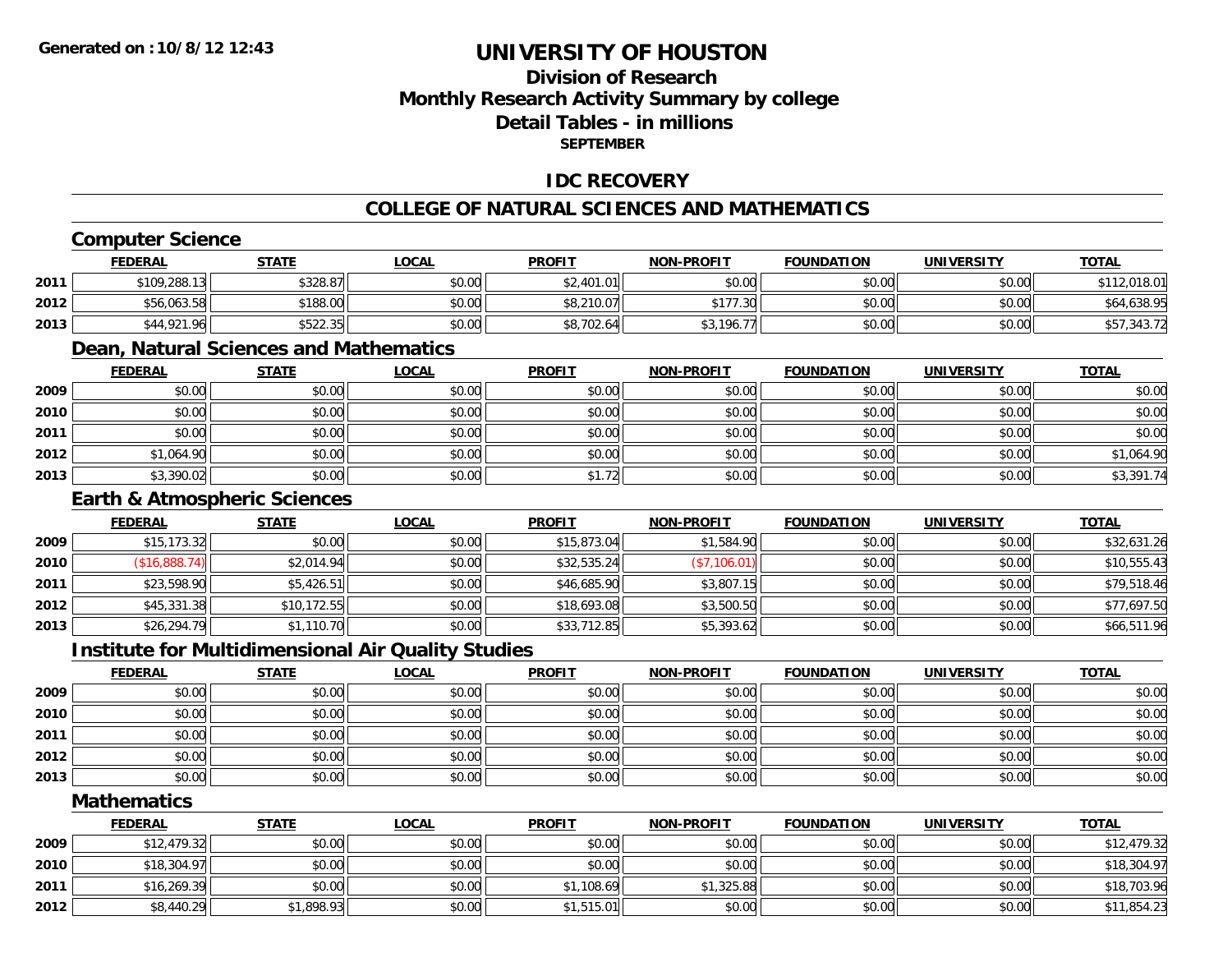### **Division of ResearchMonthly Research Activity Summary by college Detail Tables - in millions SEPTEMBER**

### **IDC RECOVERY**

#### **COLLEGE OF NATURAL SCIENCES AND MATHEMATICS**

|       | <b>Mathematics</b> |              |              |               |                   |                   |                   |                |
|-------|--------------------|--------------|--------------|---------------|-------------------|-------------------|-------------------|----------------|
|       | <b>FEDERAL</b>     | <b>STATE</b> | <b>LOCAL</b> | <b>PROFIT</b> | <b>NON-PROFIT</b> | <b>FOUNDATION</b> | <b>UNIVERSITY</b> | <b>TOTAL</b>   |
| 2013  | \$27,891.70        | \$0.00       | \$0.00       | \$7,948.60    | \$0.00            | \$107.23          | \$0.00            | \$35,947.53    |
|       | <b>Physics</b>     |              |              |               |                   |                   |                   |                |
|       | <b>FEDERAL</b>     | <b>STATE</b> | <b>LOCAL</b> | <b>PROFIT</b> | <b>NON-PROFIT</b> | <b>FOUNDATION</b> | <b>UNIVERSITY</b> | <b>TOTAL</b>   |
| 2009  | (\$9,983.69)       | \$0.00       | \$0.00       | \$1,282.34    | \$488.66          | \$0.00            | \$0.00            | (\$8,212.69)   |
| 2010  | \$14,803.46        | \$0.00       | \$0.00       | \$4,425.09    | \$1,060.90        | \$0.00            | \$0.00            | \$20,289.46    |
| 2011  | \$27,759.54        | \$0.00       | \$0.00       | \$8,338.73    | \$0.96            | \$0.00            | \$0.00            | \$36,099.23    |
| 2012  | \$63,923.93        | (S61.33)     | \$0.00       | (\$96,364.79) | \$394.22          | \$0.00            | \$0.00            | (\$32,107.97)  |
| 2013  | \$50,425.30        | \$0.00       | \$0.00       | (S7, 195.53)  | \$0.00            | \$0.00            | \$0.00            | \$43,229.77    |
| Total | \$1,217,354.17     | \$30,315.13  | \$0.00       | \$103,571.81  | \$22,543.26       | \$1,001.26        | \$9,727.02        | \$1,384,512.64 |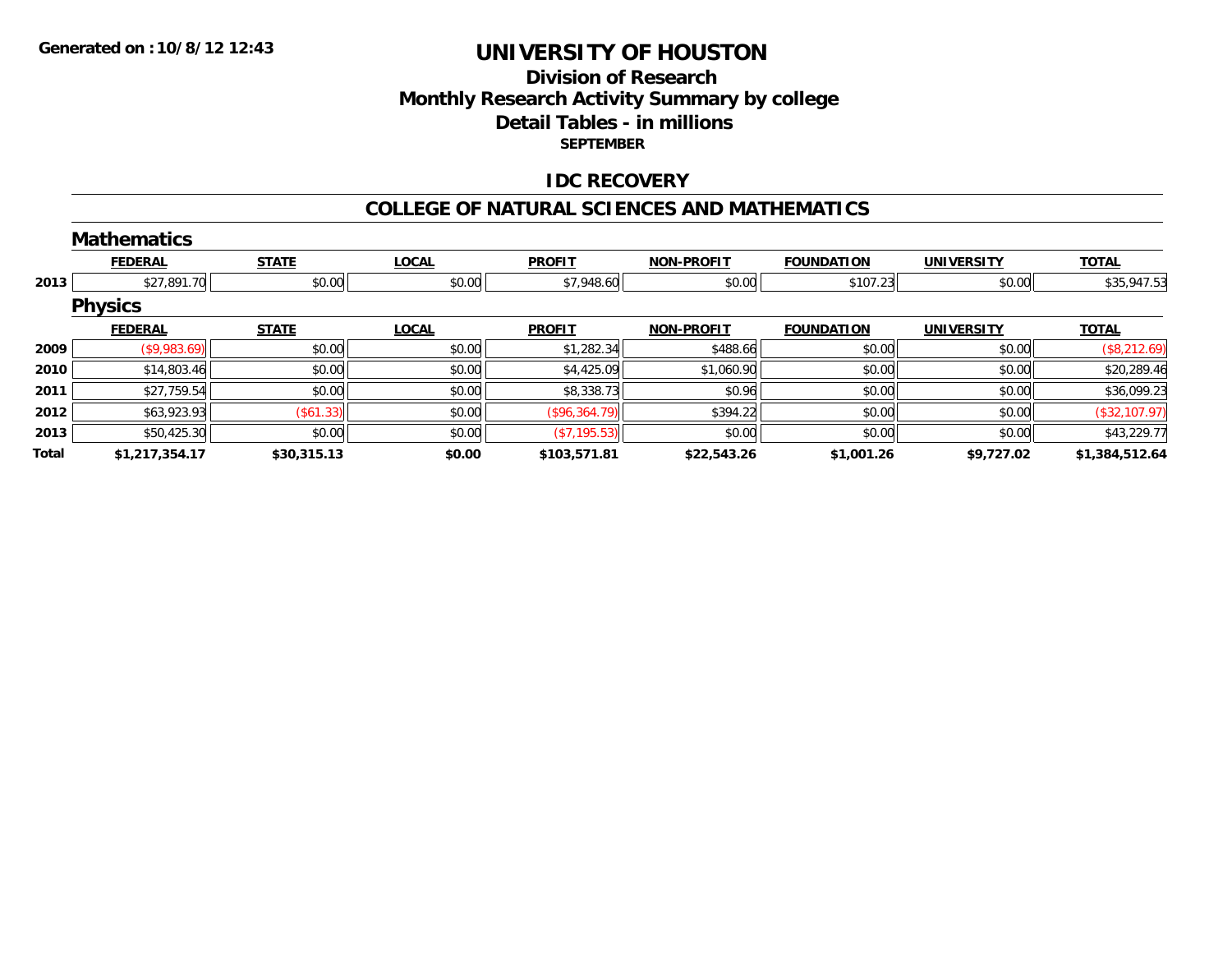### **Division of ResearchMonthly Research Activity Summary by college Detail Tables - in millions SEPTEMBER**

#### **IDC RECOVERY**

#### **COLLEGE OF OPTOMETRY**

# **Optometry, Community**

|       | <b>FEDERAL</b> | <b>STATE</b> | <b>LOCAL</b> | <b>PROFIT</b> | <b>NON-PROFIT</b> | <b>FOUNDATION</b> | <b>UNIVERSITY</b> | <b>TOTAL</b> |
|-------|----------------|--------------|--------------|---------------|-------------------|-------------------|-------------------|--------------|
| 2009  | \$41,760.27    | \$0.00       | \$0.00       | \$2,504.82    | \$0.00            | \$0.00            | \$11,625.92       | \$55,891.01  |
| 2010  | \$69,006.13    | \$276.96     | \$0.00       | \$6,837.72    | \$0.00            | \$0.00            | \$13,742.88       | \$89,863.69  |
| 2011  | \$73,129.42    | \$319.91     | \$0.00       | \$3,076.25    | \$0.00            | \$0.00            | \$10,356.37       | \$86,881.95  |
| 2012  | \$73,398.72    | \$0.00       | \$0.00       | \$5,922.42    | \$0.00            | \$0.00            | \$6,169.64        | \$85,490.78  |
| 2013  | \$112,131.14   | \$194.93     | \$0.00       | \$12,690.26   | \$0.00            | \$0.00            | \$1,777.80        | \$126,794.13 |
| Total | \$369,425.67   | \$791.80     | \$0.00       | \$31,031.47   | \$0.00            | \$0.00            | \$43,672.61       | \$444,921.55 |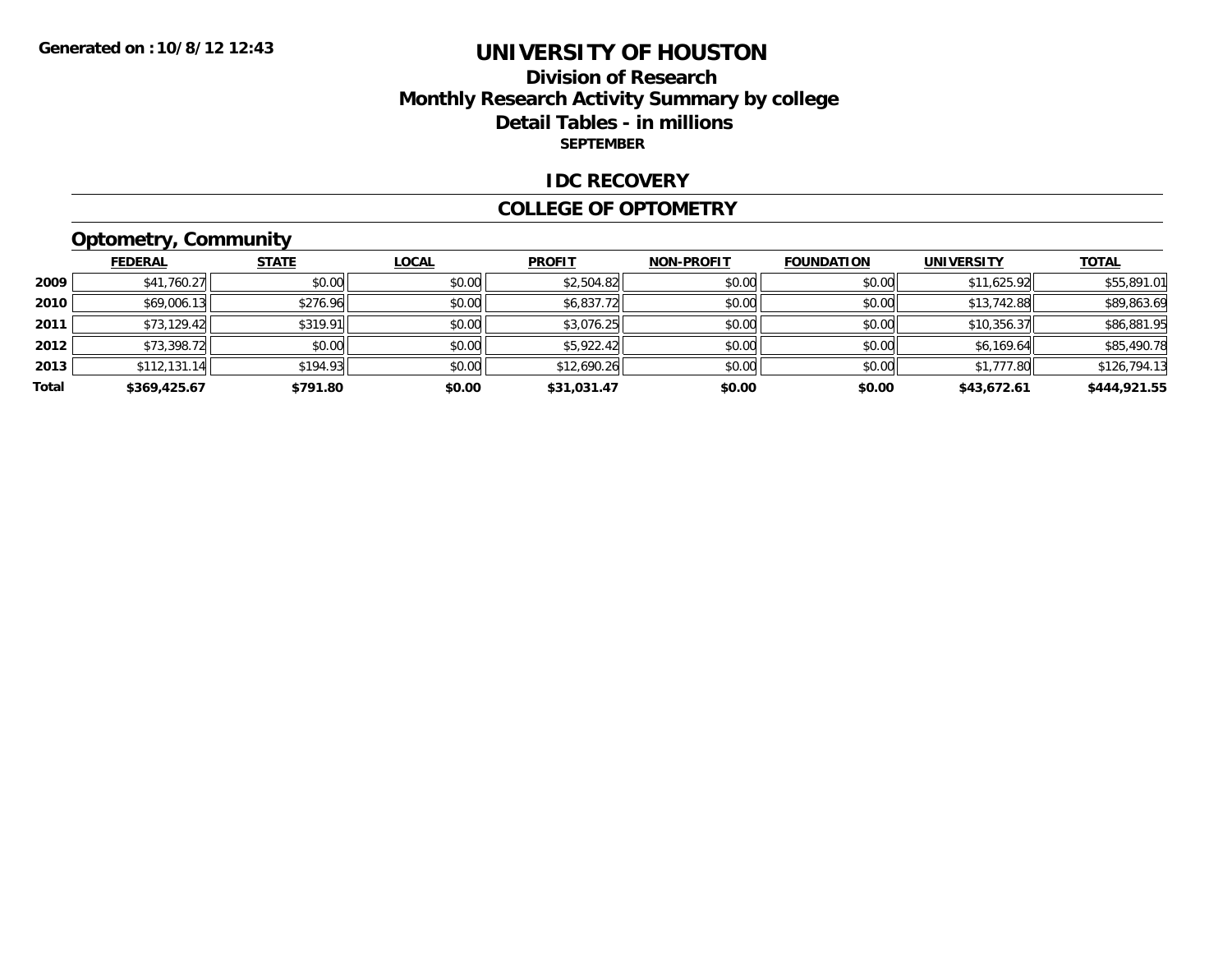### **Division of ResearchMonthly Research Activity Summary by college Detail Tables - in millions SEPTEMBER**

#### **IDC RECOVERY**

#### **COLLEGE OF PHARMACY**

# **Clinical Sciences and Administration**

|      | <b>FEDERAL</b> | <b>STATE</b> | <b>LOCAL</b> | <b>PROFIT</b> | <b>NON-PROFIT</b> | <b>FOUNDATION</b> | <b>UNIVERSITY</b> | <b>TOTAL</b> |
|------|----------------|--------------|--------------|---------------|-------------------|-------------------|-------------------|--------------|
| 2009 | \$9,684.50     | \$0.00       | \$0.00       | \$3,882.71    | \$0.00            | \$33.00           | \$0.00            | \$13,600.21  |
| 2010 | \$584.26       | \$0.00       | \$0.00       | \$6,109.61    | \$850.13          | \$0.00            | \$18.87           | \$7,562.87   |
| 2011 | \$4,765.95     | \$0.00       | \$0.00       | \$2,377.78    | \$0.00            | \$0.00            | \$0.00            | \$7,143.73   |
| 2012 | \$8,165.38     | \$0.00       | \$0.00       | \$549.28      | \$0.00            | \$0.00            | \$0.00            | \$8,714.66   |
| 2013 | \$4,204.38     | \$0.00       | \$0.00       | \$2,671.21    | \$0.00            | \$0.00            | \$0.00            | \$6,875.59   |

### **Dean, Pharmacy**

|      | <b>FEDERAL</b> | <b>STATE</b> | <b>LOCAL</b> | <b>PROFIT</b> | <b>NON-PROFIT</b> | <b>FOUNDATION</b> | <b>UNIVERSITY</b> | <b>TOTAL</b> |
|------|----------------|--------------|--------------|---------------|-------------------|-------------------|-------------------|--------------|
| 2009 | \$0.00         | \$0.00       | \$0.00       | \$0.00        | \$0.00            | \$0.00            | \$0.00            | \$0.00       |
| 2010 | \$0.00         | \$0.00       | \$0.00       | \$0.00        | \$0.00            | \$0.00            | \$0.00            | \$0.00       |
| 2011 | \$0.00         | \$0.00       | \$0.00       | \$0.00        | \$0.00            | \$0.00            | \$0.00            | \$0.00       |
| 2012 | \$0.00         | \$0.00       | \$0.00       | \$0.00        | \$0.00            | \$0.00            | \$0.00            | \$0.00       |
| 2013 | \$0.00         | \$0.00       | \$0.00       | \$0.00        | \$0.00            | \$0.00            | \$0.00            | \$0.00       |

### **Pharmacological and Pharmaceutical Sciences**

|       | <b>FEDERAL</b> | <b>STATE</b> | <b>LOCAL</b> | <b>PROFIT</b> | <b>NON-PROFIT</b> | <b>FOUNDATION</b> | <b>UNIVERSITY</b> | <b>TOTAL</b> |
|-------|----------------|--------------|--------------|---------------|-------------------|-------------------|-------------------|--------------|
| 2009  | \$31,888.37    | \$0.00       | \$0.00       | \$1,033.49    | \$425.40          | \$0.00            | \$0.00            | \$33,347.26  |
| 2010  | \$27,708.92    | \$0.00       | \$0.00       | \$721.63      | \$1,090.20        | \$1.69            | \$0.00            | \$29,522.44  |
| 2011  | \$42,648.65    | \$48.15      | \$0.00       | \$0.00        | \$1,131.58        | \$0.00            | \$0.00            | \$43,828.38  |
| 2012  | \$15,746.97    | \$0.01       | \$0.00       | \$0.00        | \$809.23          | \$0.00            | \$0.00            | \$16,556.21  |
| 2013  | \$35,539.42    | \$0.00       | \$0.00       | \$0.00        | \$673.26          | \$247.81          | \$0.00            | \$36,460.49  |
| Total | \$180,936.79   | \$48.16      | \$0.00       | \$17,345.71   | \$4,979.80        | \$282.50          | \$18.87           | \$203,611.83 |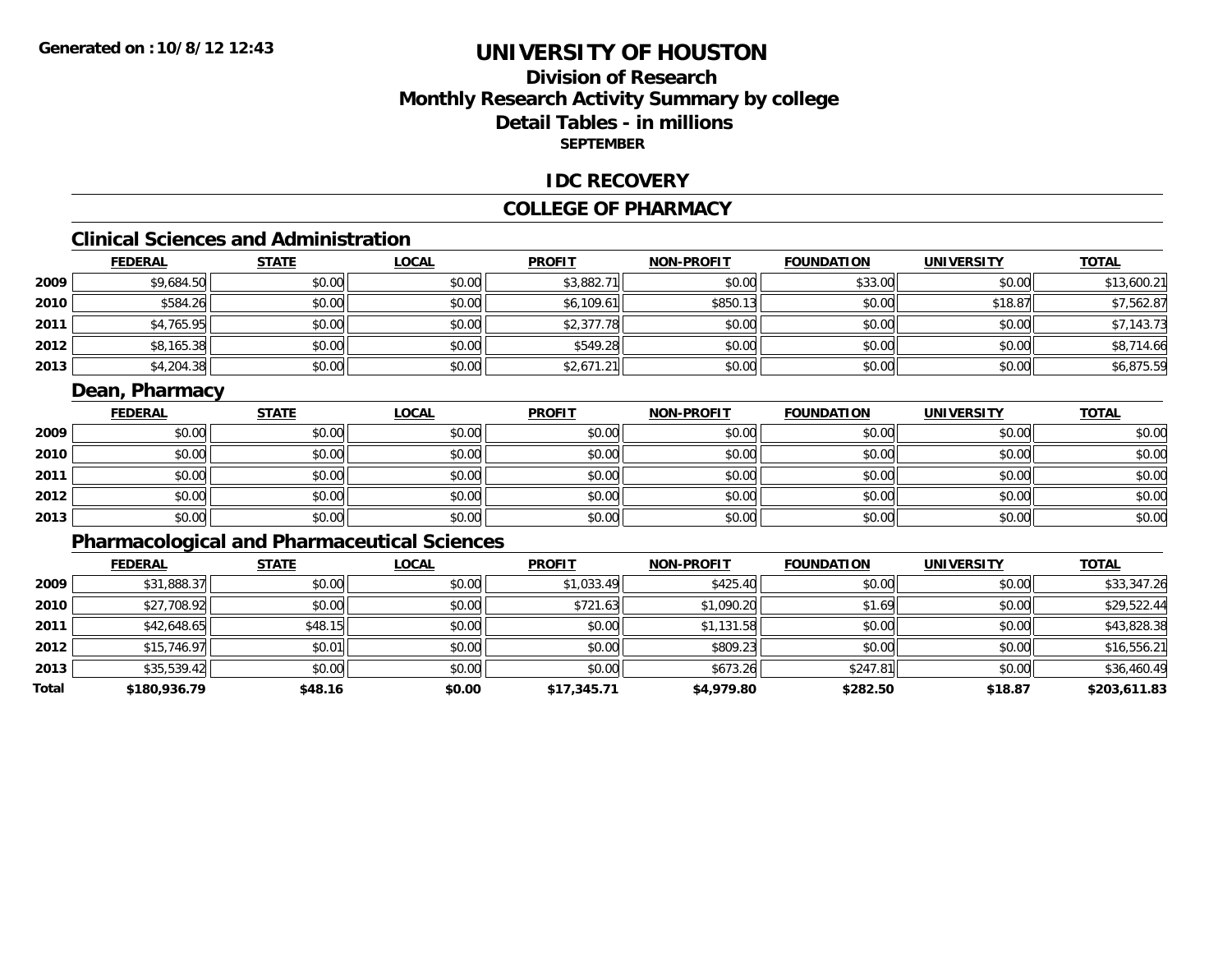### **Division of ResearchMonthly Research Activity Summary by college Detail Tables - in millions SEPTEMBER**

#### **IDC RECOVERY**

#### **COLLEGE OF TECHNOLOGY**

|      | <b>Center for Life Sciences Technology</b>    |              |              |               |                   |                   |                   |              |
|------|-----------------------------------------------|--------------|--------------|---------------|-------------------|-------------------|-------------------|--------------|
|      | <b>FEDERAL</b>                                | <b>STATE</b> | <b>LOCAL</b> | <b>PROFIT</b> | <b>NON-PROFIT</b> | <b>FOUNDATION</b> | <b>UNIVERSITY</b> | <b>TOTAL</b> |
| 2010 | \$0.00                                        | \$0.00       | \$0.00       | \$0.00        | \$0.00            | \$0.00            | \$0.00            | \$0.00       |
|      | <b>Center for Technology Literacy</b>         |              |              |               |                   |                   |                   |              |
|      | <b>FEDERAL</b>                                | <b>STATE</b> | <b>LOCAL</b> | <b>PROFIT</b> | <b>NON-PROFIT</b> | <b>FOUNDATION</b> | <b>UNIVERSITY</b> | <b>TOTAL</b> |
| 2011 | \$6,335.10                                    | \$0.00       | \$0.00       | \$0.00        | \$0.00            | \$0.00            | \$0.00            | \$6,335.10   |
| 2012 | \$13,646.30                                   | \$0.00       | \$0.00       | \$0.00        | \$0.00            | \$0.00            | \$0.00            | \$13,646.30  |
| 2013 | \$3,089.85                                    | \$0.00       | \$0.00       | \$0.00        | \$0.00            | \$0.00            | \$0.00            | \$3,089.85   |
|      | Dean, Technology                              |              |              |               |                   |                   |                   |              |
|      | <b>FEDERAL</b>                                | <b>STATE</b> | <b>LOCAL</b> | <b>PROFIT</b> | <b>NON-PROFIT</b> | <b>FOUNDATION</b> | <b>UNIVERSITY</b> | <b>TOTAL</b> |
| 2010 | \$3,508.59                                    | \$0.00       | \$0.00       | \$0.00        | \$0.00            | \$0.00            | \$0.00            | \$3,508.59   |
| 2011 | \$70.24                                       | \$0.00       | \$0.00       | \$0.00        | \$0.00            | \$0.00            | \$0.00            | \$70.24      |
| 2012 | \$0.00                                        | \$0.00       | \$0.00       | \$0.00        | \$0.00            | \$0.00            | \$0.00            | \$0.00       |
| 2013 | (\$2,103.98)                                  | \$0.00       | \$0.00       | \$0.00        | \$0.00            | \$0.00            | \$0.00            | (\$2,103.98) |
|      | <b>Engineering Technology</b>                 |              |              |               |                   |                   |                   |              |
|      | <b>FEDERAL</b>                                | <b>STATE</b> | <b>LOCAL</b> | <b>PROFIT</b> | <b>NON-PROFIT</b> | <b>FOUNDATION</b> | <b>UNIVERSITY</b> | <b>TOTAL</b> |
| 2009 | \$870.56                                      | \$0.00       | \$0.00       | \$0.00        | \$0.00            | \$0.00            | \$387.11          | \$1,257.67   |
| 2010 | \$6,514.16                                    | \$0.00       | \$0.00       | \$90.09       | \$0.00            | \$11,097.82       | \$38.22           | \$17,740.29  |
| 2011 | \$7,388.18                                    | \$0.00       | \$0.00       | \$0.00        | \$0.00            | \$2,336.92        | \$0.00            | \$9,725.10   |
| 2012 | \$10,537.81                                   | \$0.00       | \$0.00       | \$720.64      | \$0.00            | \$0.00            | \$0.00            | \$11,258.45  |
| 2013 | \$2,306.85                                    | \$0.00       | \$0.00       | \$740.14      | \$0.00            | \$154.08          | \$0.00            | \$3,201.07   |
|      | <b>Human Development and Consumer Science</b> |              |              |               |                   |                   |                   |              |
|      | <b>FEDERAL</b>                                | <b>STATE</b> | <b>LOCAL</b> | <b>PROFIT</b> | <b>NON-PROFIT</b> | <b>FOUNDATION</b> | <b>UNIVERSITY</b> | <b>TOTAL</b> |
| 2009 | \$921.57                                      | \$0.00       | \$0.00       | \$264.72      | \$0.00            | \$0.00            | \$0.00            | \$1,186.29   |
| 2010 | (\$188.29)                                    | \$0.00       | \$0.00       | \$415.56      | \$0.00            | \$0.00            | \$0.00            | \$227.27     |
| 2011 | \$134.60                                      | \$0.00       | \$0.00       | \$251.42      | \$0.00            | \$0.00            | \$0.00            | \$386.02     |
| 2012 | (\$247.29)                                    | \$0.00       | \$0.00       | \$0.00        | \$0.00            | \$56.06           | \$0.00            | (\$191.23)   |
|      | <b>Information &amp; Logistics Technology</b> |              |              |               |                   |                   |                   |              |
|      | <b>FEDERAL</b>                                | <b>STATE</b> | <b>LOCAL</b> | <b>PROFIT</b> | <b>NON-PROFIT</b> | <b>FOUNDATION</b> | <b>UNIVERSITY</b> | <b>TOTAL</b> |
| 2009 | \$1,196.13                                    | \$0.00       | \$0.00       | \$0.00        | \$0.00            | \$0.00            | \$0.00            | \$1,196.13   |
| 2010 | \$245.92                                      | \$0.00       | \$0.00       | \$0.00        | \$0.00            | \$0.00            | \$0.00            | \$245.92     |
| 2011 | \$0.00                                        | \$0.00       | \$0.00       | \$0.00        | \$0.00            | \$0.00            | \$0.00            | \$0.00       |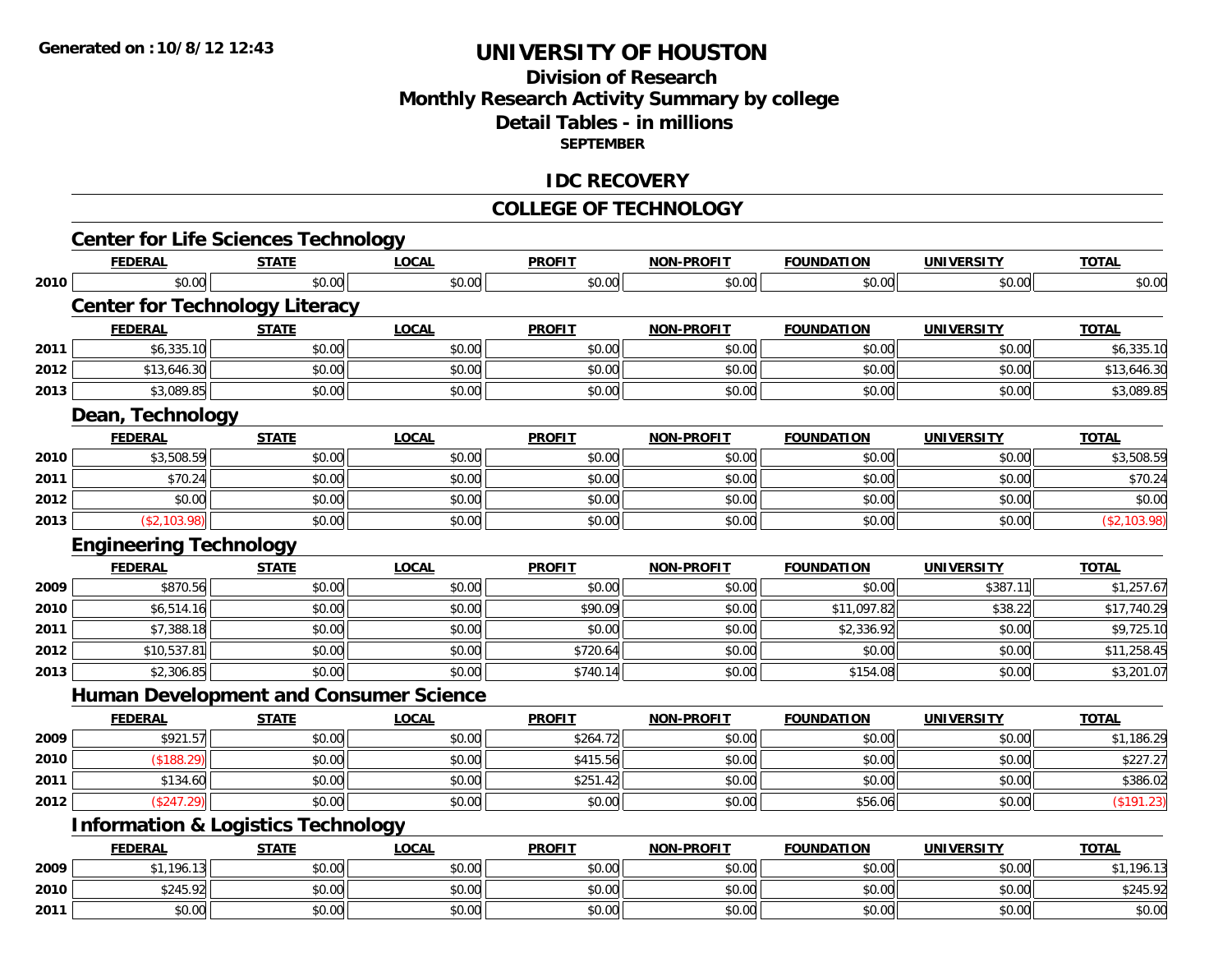### **Division of ResearchMonthly Research Activity Summary by college Detail Tables - in millions SEPTEMBER**

### **IDC RECOVERY**

#### **COLLEGE OF TECHNOLOGY**

#### **Information & Logistics Technology**

|      | <b>NEDAI</b><br>ERP | $- - - - -$        | $\sim$<br>UUM | <b>PROFIT</b>      | -PROFIT<br><b>NON</b> | ΠΟΝ          | IINIVERSITV   | $-2 - 1$<br>vı,       |
|------|---------------------|--------------------|---------------|--------------------|-----------------------|--------------|---------------|-----------------------|
| 2012 | \$2.386.05          | $\sim$ 00<br>JU.UU | 0.00<br>JU.UU | vv.v               | 0000<br>vv.vv         | 0000<br>ט.טע | 0.00<br>JU.UU | 300                   |
| 2013 | \$0.00              | $\sim$ 00<br>JU.UL | 0.00<br>JU.UU | $\sim$ 0.00<br>wv. | 0000<br>vv.vv         | 0000         | 0.00<br>JU.UU | $\sim$ $\sim$<br>D.U¢ |

### **Texas Manufacturing Assistance Center**

|       | <b>FEDERAL</b>               | STATE  | <u>LOCAL</u> | <b>PROFIT</b> | <b>NON-PROFIT</b> | <b>FOUNDATION</b> | UNIVERSITY | <u>TOTAL</u> |
|-------|------------------------------|--------|--------------|---------------|-------------------|-------------------|------------|--------------|
| 2010  | ሶስ ሰስ<br>DU.UU               | \$0.00 | \$0.00       | \$0.00        | \$0.00            | \$0.00            | \$0.00     | \$0.00       |
| 2013  | $*$ $\circ$ $\circ$<br>JU.UU | \$0.00 | \$0.00       | \$0.00        | \$0.00            | \$0.00            | \$0.00     | \$0.00       |
| Total | \$56,612.35                  | \$0.00 | \$0.00       | \$2,482.57    | \$0.00            | \$13,644.88       | \$425.33   | ,165.13      |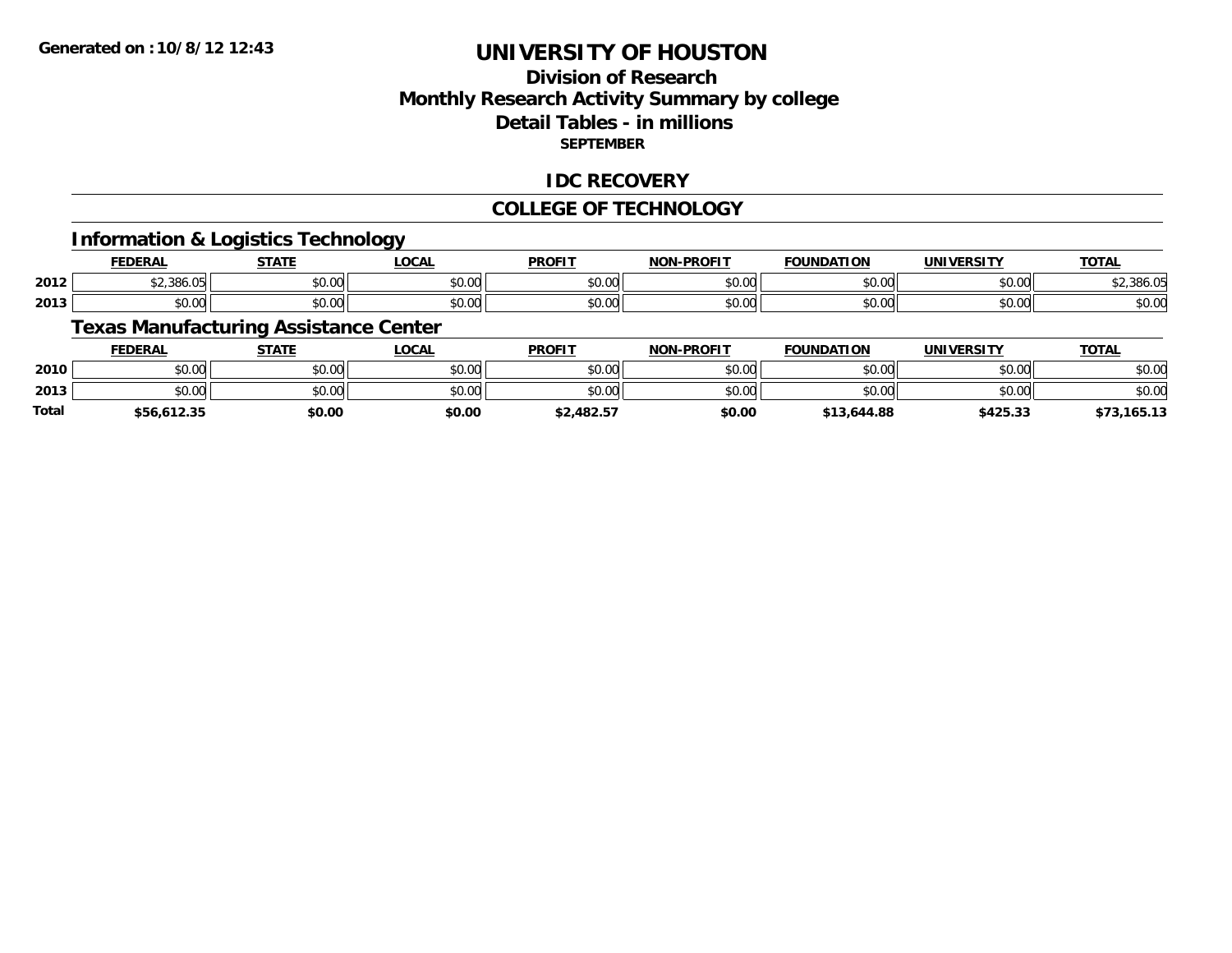### **Division of ResearchMonthly Research Activity Summary by college Detail Tables - in millions SEPTEMBER**

### **IDC RECOVERY**

### **CULLEN COLLEGE OF ENGINEERING**

# **Biomedical Engineering**

**2012**

**2013**

|      | <b>FEDERAL</b>                                           | <b>STATE</b>    | <b>LOCAL</b> | <b>PROFIT</b> | <b>NON-PROFIT</b> | <b>FOUNDATION</b> | <b>UNIVERSITY</b> | <b>TOTAL</b>    |
|------|----------------------------------------------------------|-----------------|--------------|---------------|-------------------|-------------------|-------------------|-----------------|
| 2009 | \$1,544.98                                               | \$0.00          | \$0.00       | \$0.00        | \$0.00            | (\$198.04)        | \$0.00            | \$1,346.94      |
| 2010 | \$2,182.88                                               | \$0.00          | \$0.00       | \$0.00        | \$0.00            | \$0.00            | \$0.00            | \$2,182.88      |
| 2011 | \$5,712.15                                               | \$0.00          | \$0.00       | \$0.00        | \$0.00            | \$0.00            | \$0.00            | \$5,712.15      |
| 2012 | \$7,561.90                                               | \$0.00          | \$0.00       | \$0.00        | \$0.00            | \$0.00            | \$0.00            | \$7,561.90      |
| 2013 | \$9,338.25                                               | \$0.00          | \$0.00       | \$76.49       | \$0.00            | \$0.00            | \$0.00            | \$9,414.74      |
|      | <b>Center for Innovative Grouting Materials and Tech</b> |                 |              |               |                   |                   |                   |                 |
|      | <b>FEDERAL</b>                                           | <b>STATE</b>    | <b>LOCAL</b> | <b>PROFIT</b> | <b>NON-PROFIT</b> | <b>FOUNDATION</b> | <b>UNIVERSITY</b> | <b>TOTAL</b>    |
| 2012 | \$0.00                                                   | \$0.00          | \$0.00       | \$0.00        | \$0.00            | \$0.00            | \$0.00            | \$0.00          |
| 2013 | \$0.00                                                   | \$0.00          | \$0.00       | \$0.00        | \$0.00            | \$0.00            | \$0.00            | \$0.00          |
|      | <b>Chemical Engineering</b>                              |                 |              |               |                   |                   |                   |                 |
|      | <b>FEDERAL</b>                                           | <b>STATE</b>    | <b>LOCAL</b> | <b>PROFIT</b> | <b>NON-PROFIT</b> | <b>FOUNDATION</b> | <b>UNIVERSITY</b> | <b>TOTAL</b>    |
| 2009 | \$20,184.35                                              | \$11,353.66     | \$2,612.03   | \$18,104.19   | \$0.00            | \$0.00            | \$0.00            | \$52,254.22     |
| 2010 | \$35,185.38                                              | (\$198, 103.65) | \$257.85     | \$9,572.84    | \$0.00            | \$0.00            | \$6,875.56        | (\$146, 212.02) |
| 2011 | \$50,980.78                                              | \$12,680.22     | \$0.00       | \$8,874.64    | \$0.00            | \$0.00            | \$3,593.80        | \$76,129.44     |
| 2012 | \$42,470.32                                              | (\$530.01)      | \$0.00       | \$17,778.38   | \$0.00            | \$0.00            | (\$0.02)          | \$59,718.66     |
| 2013 | \$64,943.41                                              | \$0.00          | \$0.00       | \$18,053.96   | \$0.00            | (\$15.16)         | \$0.00            | \$82,982.21     |
|      | <b>Civil Engineering</b>                                 |                 |              |               |                   |                   |                   |                 |
|      | <b>FEDERAL</b>                                           | <b>STATE</b>    | <b>LOCAL</b> | <b>PROFIT</b> | <b>NON-PROFIT</b> | <b>FOUNDATION</b> | <b>UNIVERSITY</b> | <b>TOTAL</b>    |
| 2009 | \$20,802.52                                              | \$614.33        | \$48.51      | \$23.91       | \$570.23          | \$0.00            | \$0.00            | \$22,059.50     |
| 2010 | \$28,762.60                                              | \$993.59        | \$4,444.18   | \$0.00        | \$1,759.66        | \$0.00            | \$0.00            | \$35,960.03     |
| 2011 | \$19,322.66                                              | \$1,254.74      | \$0.00       | \$4,127.00    | \$53.90           | \$0.00            | \$2,233.70        | \$26,992.00     |
| 2012 | \$12,438.74                                              | \$2,668.59      | \$13,888.34  | \$5,712.52    | \$946.87          | \$0.00            | \$0.00            | \$35,655.06     |
| 2013 | \$21,274.22                                              | \$2,664.58      | \$0.00       | \$2,057.37    | \$1,242.54        | \$0.00            | \$0.00            | \$27,238.70     |
|      | <b>Composites Engineering and Applications Center</b>    |                 |              |               |                   |                   |                   |                 |
|      | <b>FEDERAL</b>                                           | <b>STATE</b>    | <b>LOCAL</b> | <b>PROFIT</b> | <b>NON-PROFIT</b> | <b>FOUNDATION</b> | <b>UNIVERSITY</b> | <b>TOTAL</b>    |
| 2011 | \$0.00                                                   | \$0.00          | \$0.00       | \$0.00        | \$0.00            | \$0.00            | \$0.00            | \$0.00          |

2 | \$0.00 \$0.00 \$0.00 \$0.00 \$0.00 \$0.00 \$0.00 \$0.00 \$0.00 \$0.00 \$0.00 \$0.00 \$0.00 \$0.00 \$0.00 \$0.00 \$0.00

\$0.00 \$0.00 \$0.00 \$0.00 \$0.00 \$0.00 \$0.00 \$0.00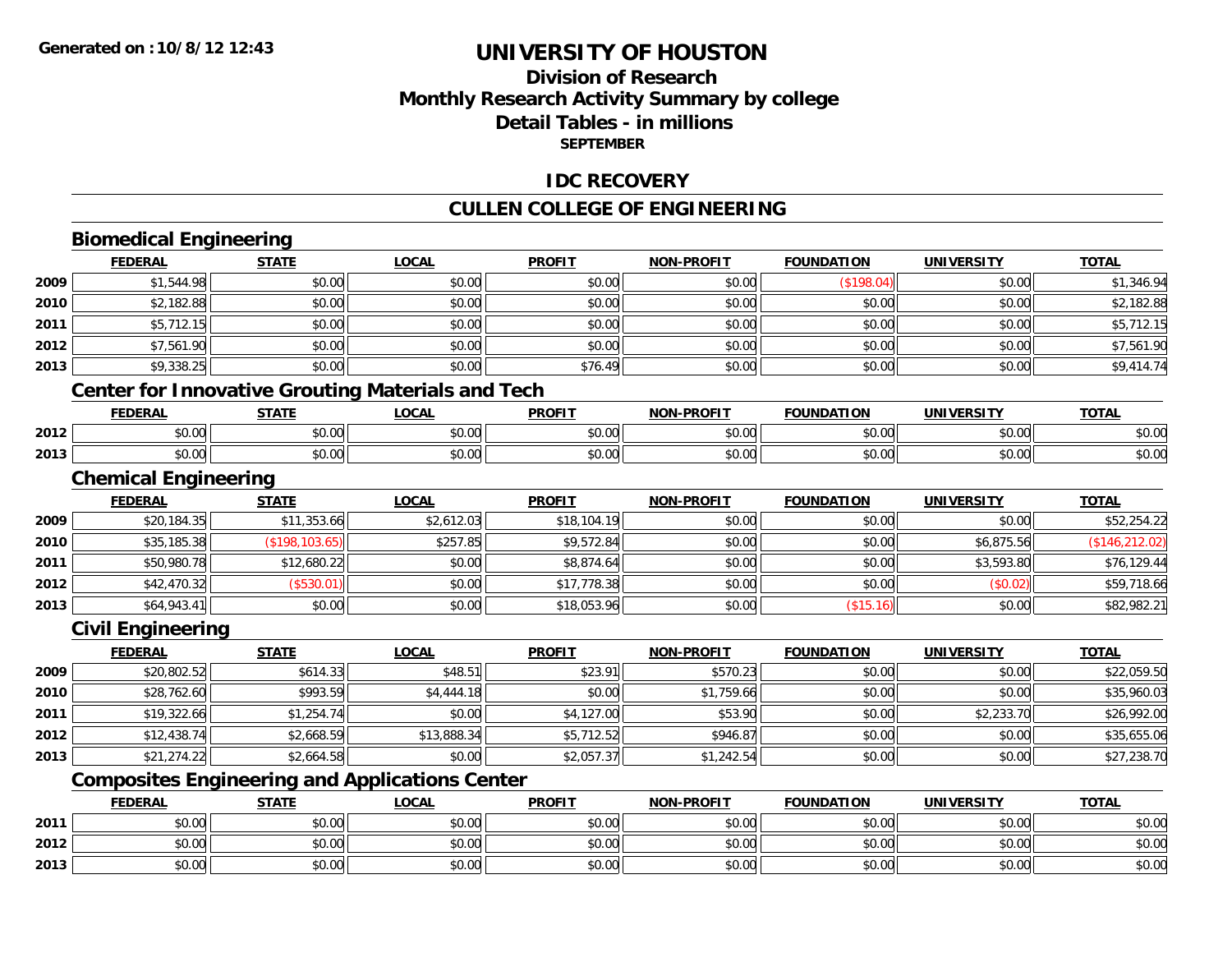### **Division of ResearchMonthly Research Activity Summary by college Detail Tables - in millionsSEPTEMBER**

#### **IDC RECOVERY**

### **CULLEN COLLEGE OF ENGINEERING**

# **Dean, Engineering**

|      | <b>FEDERAL</b>                | <b>STATE</b> | <u>LOCAL</u> | <b>PROFIT</b> | <b>NON-PROFIT</b> | <b>FOUNDATION</b> | <b>UNIVERSITY</b> | <b>TOTAL</b> |
|------|-------------------------------|--------------|--------------|---------------|-------------------|-------------------|-------------------|--------------|
| 2010 | \$306.29                      | \$0.00       | \$0.00       | \$0.00        | \$0.00            | \$0.00            | \$0.00            | \$306.29     |
| 2011 | \$381.61                      | \$0.00       | \$0.00       | \$0.00        | \$0.00            | \$0.00            | \$0.00            | \$381.61     |
| 2012 | \$184.30                      | \$0.00       | \$0.00       | \$0.00        | \$0.00            | \$0.00            | \$0.00            | \$184.30     |
| 2013 | \$202.97                      | \$0.00       | \$0.00       | \$0.00        | \$0.00            | \$0.00            | \$0.00            | \$202.97     |
|      | the control of the control of |              |              |               |                   |                   |                   |              |

#### **Electrical & Computer Engineering**

|      | <b>FEDERAL</b> | <u>STATE</u> | <b>LOCAL</b> | <b>PROFIT</b> | <b>NON-PROFIT</b> | <b>FOUNDATION</b> | <b>UNIVERSITY</b> | <b>TOTAL</b> |
|------|----------------|--------------|--------------|---------------|-------------------|-------------------|-------------------|--------------|
| 2009 | \$16,186.15    | \$1,795.08   | \$0.00       | \$3,508.95    | \$13.00           | \$0.00            | \$903.25          | \$22,406.43  |
| 2010 | \$15,231.31    | \$171.83     | \$0.00       | \$9,223.81    | \$1,070.72        | \$0.00            | \$89.18           | \$25,786.85  |
| 2011 | \$30,161.68    | \$6,547.56   | \$0.00       | \$3,293.74    | \$607.86          | \$0.00            | \$532.02          | \$41,142.86  |
| 2012 | \$40,452.56    | \$131.55     | \$0.00       | \$3,223.63    | \$0.00            | (\$16, 163.66)    | (\$0.21)          | \$27,643.88  |
| 2013 | \$57,983.26    | \$51.44      | \$0.00       | \$2,566.68    | \$0.00            | \$0.00            | \$0.00            | \$60,601.38  |

#### **Industrial Engineering**

|      | <b>FEDERAL</b> | <b>STATE</b> | <u>LOCAL</u> | <b>PROFIT</b> | <b>NON-PROFIT</b> | <b>FOUNDATION</b> | <b>UNIVERSITY</b> | <b>TOTAL</b> |
|------|----------------|--------------|--------------|---------------|-------------------|-------------------|-------------------|--------------|
| 2009 | \$2,765.40     | \$0.00       | \$0.00       | \$0.00        | \$0.00            | \$0.00            | \$0.00            | \$2,765.40   |
| 2010 | \$1,438.09     | \$0.00       | \$0.00       | \$0.00        | \$0.00            | \$0.00            | \$0.00            | \$1,438.09   |
| 2011 | \$2,565.32     | \$0.00       | \$1,982.13   | \$0.00        | \$0.00            | \$0.00            | \$0.00            | \$4,547.45   |
| 2012 | \$4,427.39     | \$0.00       | \$1,953.26   | \$0.00        | \$0.00            | \$0.00            | \$0.00            | \$6,380.65   |
| 2013 | \$2,273.90     | \$0.00       | \$110.12     | \$0.00        | \$0.00            | \$0.00            | \$0.00            | \$2,384.02   |

#### **Mechanical Engineering**

|      | <b>FEDERAL</b> | <b>STATE</b> | <u>LOCAL</u> | <b>PROFIT</b> | <b>NON-PROFIT</b> | <b>FOUNDATION</b> | <b>UNIVERSITY</b> | <b>TOTAL</b> |
|------|----------------|--------------|--------------|---------------|-------------------|-------------------|-------------------|--------------|
| 2009 | \$20,357.56    | \$0.00       | \$0.00       | \$4,367.32    | \$0.00            | \$0.00            | \$0.00            | \$24,724.88  |
| 2010 | \$36,813.30    | \$0.00       | \$0.00       | \$2,396.79    | \$3,373.13        | \$0.00            | \$0.00            | \$42,583.22  |
| 2011 | \$68,872.12    | \$3,505.35   | \$0.00       | \$15,970.31   | \$4,393.77        | \$0.00            | \$0.00            | \$92,741.55  |
| 2012 | \$38,326.56    | \$513.26     | \$0.00       | \$7,945.51    | \$0.00            | \$0.00            | \$0.00            | \$46,785.32  |
| 2013 | \$51,435.01    | \$698.71     | \$0.00       | \$2,179.79    | \$0.00            | \$16.83           | \$0.00            | \$54,330.34  |

### **National Wind Energy Center**

|      | <b>FEDERAL</b> | <b>STATE</b> | <b>_OCAI</b>   | <b>PROFIT</b> | <b>M-PROF!</b><br>.    | <b>FOUNDATION</b> | UNIVERSITY    | <b>TOTAL</b> |
|------|----------------|--------------|----------------|---------------|------------------------|-------------------|---------------|--------------|
| 2011 | 0.00<br>DU.UU  | ÷0.<br>טט.טע | ሶስ ስስ<br>JU.UU | 0.00<br>DU.UU | $\sim$ $\sim$<br>vu.vu | \$0.00            | 0.00<br>งบ.บบ | \$0.00       |
| 2012 | 0000<br>U.UU   | ሖጣ<br>,,,    | ሶስ ስስ<br>PU.UU | 0000<br>DU.UU | $\sim$ $\sim$<br>vu.vu | \$0.00            | \$0.00        | \$0.00       |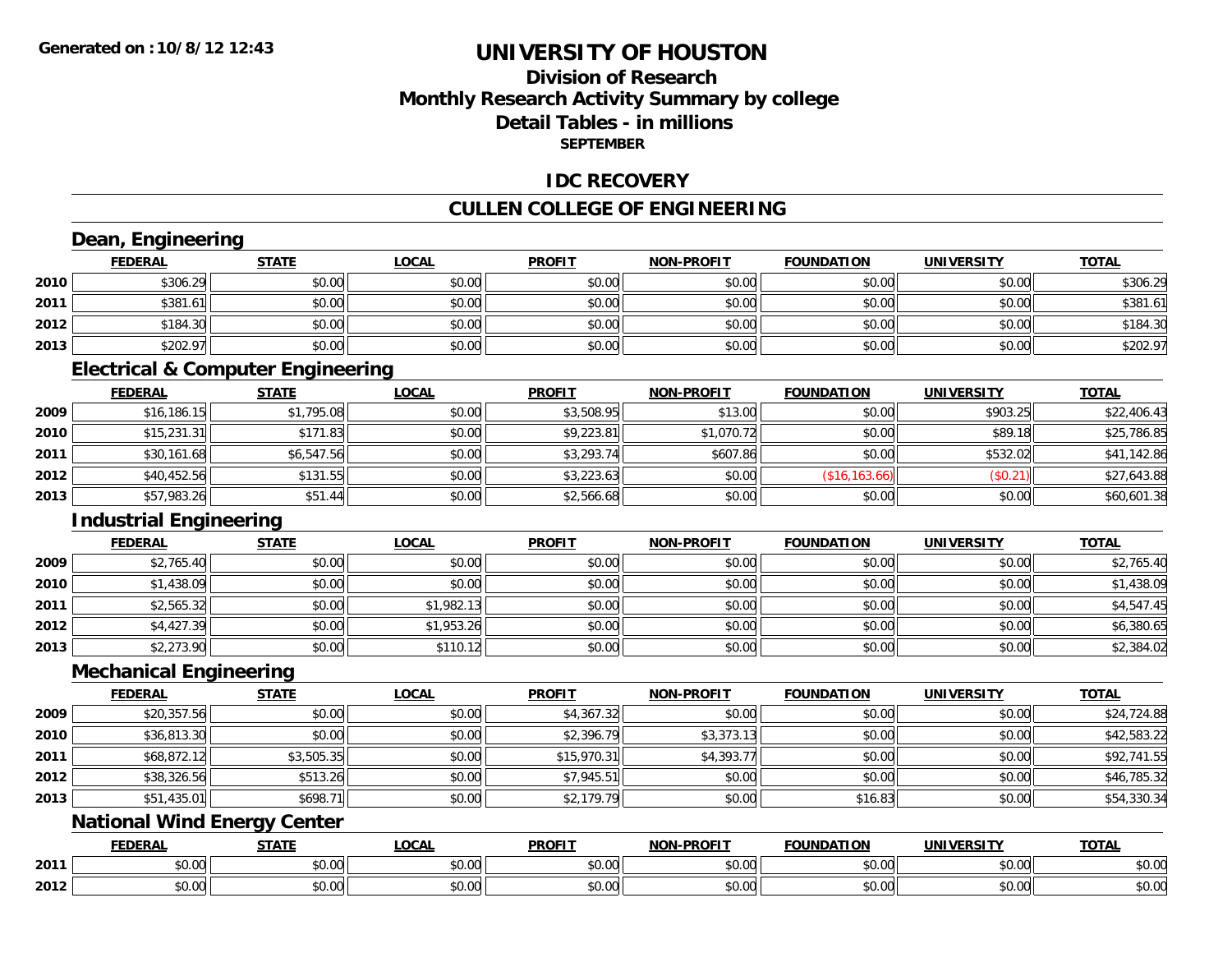### **Division of Research Monthly Research Activity Summary by college Detail Tables - in millions SEPTEMBER**

#### **IDC RECOVERY**

# **CULLEN COLLEGE OF ENGINEERING**

### **National Wind Energy Center**

|              | <b>FEDERAL</b>         | <b>STATE</b>                      | LOCAL       | <b>PROFIT</b>               | <b>LPROFIT</b><br><b>NON</b> | <b>FOUNDATION</b> | <b>UNIVERSITY</b> | <b>TOTAL</b>           |
|--------------|------------------------|-----------------------------------|-------------|-----------------------------|------------------------------|-------------------|-------------------|------------------------|
| 2013         | $n \cap \neg$<br>DU.UU | 0.00<br>JU.UU                     | \$0.00      | ≮N UV<br>JU.UU              | \$0.00                       | \$0.00            | 0000<br>DU.UU     | \$0.00                 |
| <b>Total</b> | \$733.069.90           | :,989.17<br><b>415</b><br>91 J.Z. | \$25.296.42 | <b>4120 057 82</b><br>ده. ا | \$14.031.68                  | 16،360.03         | \$14,227.28       | <br>キフドム<br>7 JU, JJJ. |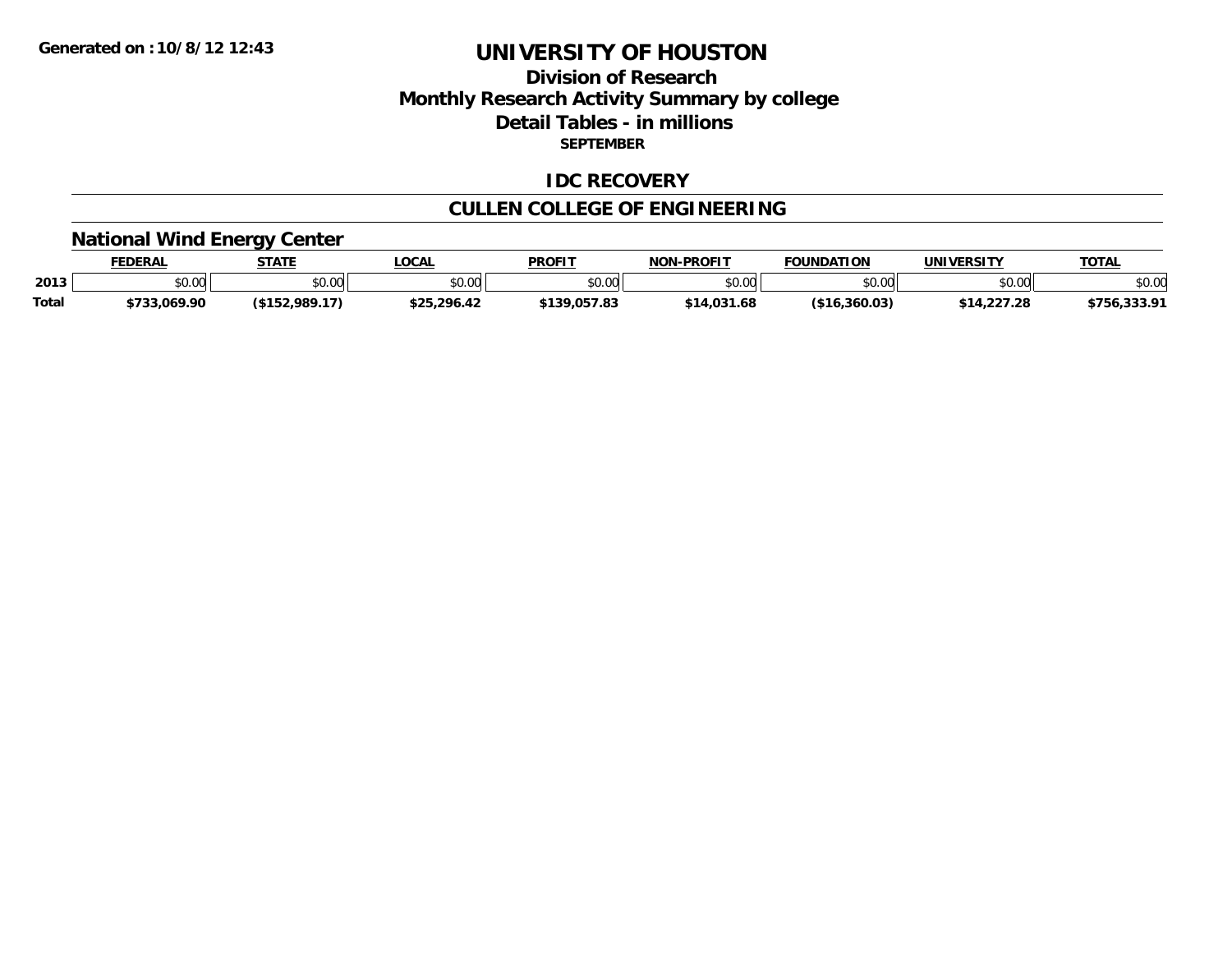### **Division of ResearchMonthly Research Activity Summary by college Detail Tables - in millionsSEPTEMBER**

#### **IDC RECOVERY**

### **DIVISION OF RESEARCH**

### **Center for Advanced Materials**

|      | <b>FEDERAL</b> | <b>STATE</b> | <b>LOCAL</b> | <b>PROFIT</b> | <b>NON-PROFIT</b> | <b>FOUNDATION</b> | <b>UNIVERSITY</b> | <b>TOTAL</b> |
|------|----------------|--------------|--------------|---------------|-------------------|-------------------|-------------------|--------------|
| 2009 | \$496.09       | \$0.00       | \$0.00       | \$0.00        | \$0.00            | \$0.00            | \$0.00            | \$496.09     |
| 2010 | \$0.00         | \$0.00       | \$0.00       | \$0.00        | \$0.00            | \$0.00            | \$0.00            | \$0.00       |
| 2011 | \$0.00         | \$2,578.12   | \$0.00       | \$2,562.00    | \$0.00            | \$0.00            | \$0.00            | \$5,140.12   |
| 2012 | \$0.00         | \$0.00       | \$0.00       | \$0.00        | \$0.00            | \$0.00            | \$0.00            | \$0.00       |
| 2013 | \$0.00         | \$0.00       | \$0.00       | \$0.00        | \$0.00            | \$0.00            | \$0.00            | \$0.00       |

# **Center for Biomedical & Environmental Genomics**

|      | <u>FEDERAL</u> | <b>STATE</b> | <b>LOCAL</b> | <b>PROFIT</b> | NON-PROFIT | <b>FOUNDATION</b> | <b>UNIVERSITY</b> | <b>TOTAL</b> |
|------|----------------|--------------|--------------|---------------|------------|-------------------|-------------------|--------------|
| 2009 | \$0.00         | \$0.00       | \$0.00       | \$0.00        | \$0.00     | \$0.00            | \$0.00            | \$0.00       |
| 2010 | \$0.00         | \$0.00       | \$0.00       | \$0.00        | \$0.00     | \$0.00            | \$0.00            | \$0.00       |
| 2011 | \$0.00         | \$0.00       | \$0.00       | \$0.00        | \$0.00     | \$0.00            | \$0.00            | \$0.00       |
| 2012 | \$0.00         | \$0.00       | \$0.00       | \$0.00        | \$0.00     | \$0.00            | \$0.00            | \$0.00       |
| 2013 | \$0.00         | \$0.00       | \$0.00       | \$0.00        | \$0.00     | \$0.00            | \$0.00            | \$0.00       |

### **Center for Industrial Partnerships**

|      | <u>FEDERAL</u> | <b>STATE</b> | <b>LOCAL</b> | <b>PROFIT</b> | <b>NON-PROFIT</b> | <b>FOUNDATION</b> | <b>UNIVERSITY</b> | <b>TOTAL</b> |
|------|----------------|--------------|--------------|---------------|-------------------|-------------------|-------------------|--------------|
| 2009 | \$389.83       | \$0.00       | \$0.00       | \$189.32      | \$0.00            | \$0.00            | \$0.00            | \$579.15     |
| 2010 | \$1,321.43     | \$0.00       | \$0.00       | \$164.22      | \$0.00            | \$0.00            | \$0.00            | \$1,485.65   |
| 2011 | \$4,731.23     | \$0.00       | \$0.00       | \$840.96      | \$0.00            | \$0.00            | \$0.00            | \$5,572.19   |
| 2012 | \$1,397.01     | \$0.00       | \$0.00       | \$398.84      | \$0.00            | \$0.00            | \$0.00            | \$1,795.85   |
| 2013 | \$97.38        | \$0.00       | \$0.00       | \$936.20      | \$0.00            | \$0.00            | \$0.00            | \$1,033.57   |

### **Center for Neuromotor & Biomechanics Research**

|      | <b>FEDERAL</b>              | <b>STATE</b> | <b>LOCAL</b> | <b>PROFIT</b> | <b>NON-PROFIT</b> | <b>FOUNDATION</b> | <b>UNIVERSITY</b> | <b>TOTAL</b> |
|------|-----------------------------|--------------|--------------|---------------|-------------------|-------------------|-------------------|--------------|
| 2009 | \$0.00                      | \$0.00       | \$0.00       | \$0.00        | \$0.00            | \$0.00            | \$0.00            | \$0.00       |
| 2010 | \$0.00                      | \$0.00       | \$0.00       | \$0.00        | \$0.00            | \$0.00            | \$0.00            | \$0.00       |
| 2011 | \$0.00                      | \$0.00       | \$0.00       | \$0.00        | \$0.00            | \$0.00            | \$0.00            | \$0.00       |
| 2012 | \$0.00                      | \$0.00       | \$0.00       | \$0.00        | \$0.00            | \$0.00            | \$0.00            | \$0.00       |
| 2013 | \$0.00                      | \$0.00       | \$0.00       | \$0.00        | \$0.00            | \$0.00            | \$0.00            | \$0.00       |
|      | <b>Division of Research</b> |              |              |               |                   |                   |                   |              |
|      | <b>FEDERAL</b>              | <b>STATE</b> | <b>LOCAL</b> | <b>PROFIT</b> | <b>NON-PROFIT</b> | <b>FOUNDATION</b> | <b>UNIVERSITY</b> | <b>TOTAL</b> |
| 2010 | \$202.70                    | \$0.00       | \$0.00       | \$0.00        | \$0.00            | \$0.00            | \$0.00            | \$202.70     |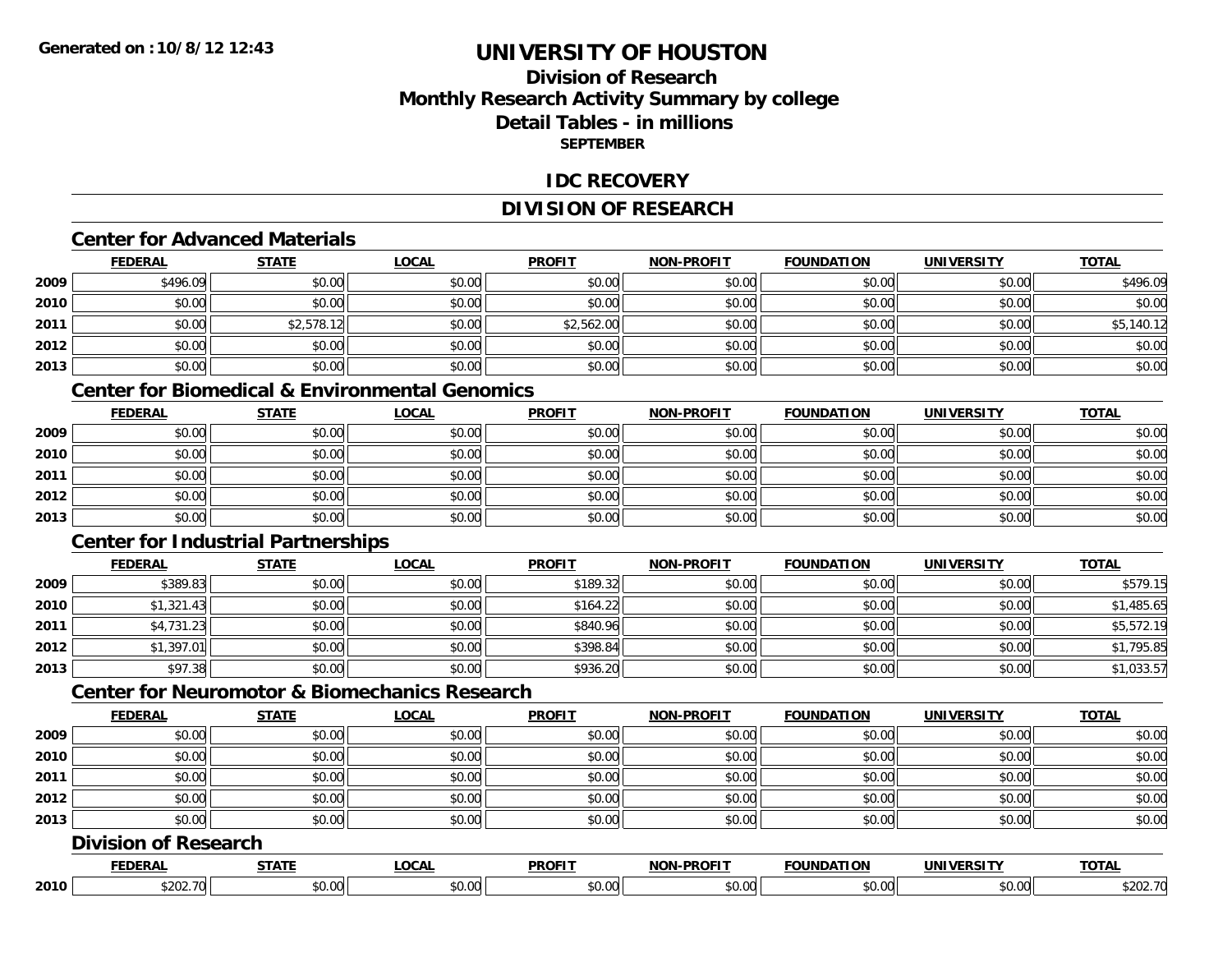### **Division of ResearchMonthly Research Activity Summary by college Detail Tables - in millions SEPTEMBER**

#### **IDC RECOVERY**

### **DIVISION OF RESEARCH**

|      | <b>Institute for Nanoenergy</b>       |              |              |               |                   |                   |                   |              |
|------|---------------------------------------|--------------|--------------|---------------|-------------------|-------------------|-------------------|--------------|
|      | <b>FEDERAL</b>                        | <b>STATE</b> | <b>LOCAL</b> | <b>PROFIT</b> | <b>NON-PROFIT</b> | <b>FOUNDATION</b> | <b>UNIVERSITY</b> | <b>TOTAL</b> |
| 2009 | \$0.00                                | \$0.00       | \$0.00       | \$0.00        | \$0.00            | \$0.00            | \$0.00            | \$0.00       |
| 2010 | \$0.00                                | \$0.00       | \$0.00       | \$0.00        | \$0.00            | \$0.00            | \$0.00            | \$0.00       |
| 2012 | \$0.00                                | \$0.00       | \$0.00       | \$0.00        | \$0.00            | \$0.00            | \$0.00            | \$0.00       |
| 2013 | \$0.00                                | \$0.00       | \$0.00       | \$0.00        | \$0.00            | \$0.00            | \$0.00            | \$0.00       |
|      | <b>Office of Contracts and Grants</b> |              |              |               |                   |                   |                   |              |
|      | <b>FEDERAL</b>                        | <b>STATE</b> | <b>LOCAL</b> | <b>PROFIT</b> | <b>NON-PROFIT</b> | <b>FOUNDATION</b> | <b>UNIVERSITY</b> | <b>TOTAL</b> |
| 2009 | \$0.00                                | \$0.00       | \$0.00       | \$0.00        | \$0.00            | \$0.00            | \$0.00            | \$0.00       |
| 2010 | \$0.00                                | \$0.00       | \$0.00       | \$0.00        | \$0.00            | \$0.00            | \$0.00            | \$0.00       |
| 2011 | \$0.00                                | \$0.00       | \$0.00       | \$0.00        | \$0.00            | \$0.00            | \$0.00            | \$0.00       |
| 2012 | \$0.00                                | \$0.00       | \$0.00       | \$0.00        | \$0.00            | \$0.00            | \$0.00            | \$0.00       |
| 2013 | \$0.00                                | \$0.00       | \$0.00       | \$0.00        | \$0.00            | \$0.00            | \$0.00            | \$0.00       |
|      | <b>Research Financial Services</b>    |              |              |               |                   |                   |                   |              |
|      | <b>FEDERAL</b>                        | <b>STATE</b> | <b>LOCAL</b> | <b>PROFIT</b> | <b>NON-PROFIT</b> | <b>FOUNDATION</b> | <b>UNIVERSITY</b> | <b>TOTAL</b> |
| 2009 | \$0.00                                | \$0.00       | \$0.00       | \$0.00        | \$0.00            | \$0.00            | \$0.00            | \$0.00       |
| 2010 | \$0.00                                | \$0.00       | \$0.00       | \$0.00        | \$0.00            | \$0.00            | \$0.00            | \$0.00       |
| 2011 | \$0.00                                | \$0.00       | \$0.00       | \$0.00        | \$0.00            | \$0.00            | \$0.00            | \$0.00       |
| 2012 | \$0.00                                | \$0.00       | \$0.00       | \$0.00        | \$0.00            | \$0.00            | \$0.00            | \$0.00       |
| 2013 | \$0.00                                | \$0.00       | \$0.00       | \$0.00        | \$0.00            | \$0.00            | \$0.00            | \$0.00       |
|      | <b>TcSAM</b>                          |              |              |               |                   |                   |                   |              |
|      | <b>FEDERAL</b>                        | <b>STATE</b> | <b>LOCAL</b> | <b>PROFIT</b> | <b>NON-PROFIT</b> | <b>FOUNDATION</b> | <b>UNIVERSITY</b> | <b>TOTAL</b> |
| 2009 | \$0.00                                | \$0.00       | \$0.00       | \$0.00        | \$0.00            | \$0.00            | \$0.00            | \$0.00       |
| 2010 | \$0.00                                | \$0.00       | \$0.00       | \$0.00        | \$0.00            | \$0.00            | \$0.00            | \$0.00       |
| 2011 | \$0.00                                | \$0.00       | \$0.00       | \$0.00        | \$0.00            | \$0.00            | \$0.00            | \$0.00       |
|      | <b>TcSUH</b>                          |              |              |               |                   |                   |                   |              |
|      | <b>FEDERAL</b>                        | <b>STATE</b> | <b>LOCAL</b> | <b>PROFIT</b> | <b>NON-PROFIT</b> | <b>FOUNDATION</b> | <b>UNIVERSITY</b> | <b>TOTAL</b> |
| 2009 | \$505.08                              | \$0.00       | \$0.00       | \$0.00        | \$0.00            | \$0.00            | \$0.00            | \$505.08     |
| 2010 | \$3,082.01                            | \$0.00       | \$0.00       | \$855.96      | \$0.00            | \$0.00            | \$0.00            | \$3,937.97   |
| 2011 | \$4,711.41                            | \$0.00       | \$0.00       | \$5,144.81    | \$0.00            | \$0.00            | \$0.00            | \$9,856.22   |
| 2012 | \$5,164.76                            | \$197.33     | \$0.00       | \$6,374.80    | \$0.00            | \$0.00            | \$0.00            | \$11,736.89  |
| 2013 | \$1.181.11                            | \$77.15      | \$0.00       | \$2,355.79    | \$0.00            | \$0.00            | \$0.00            | \$3,614.05   |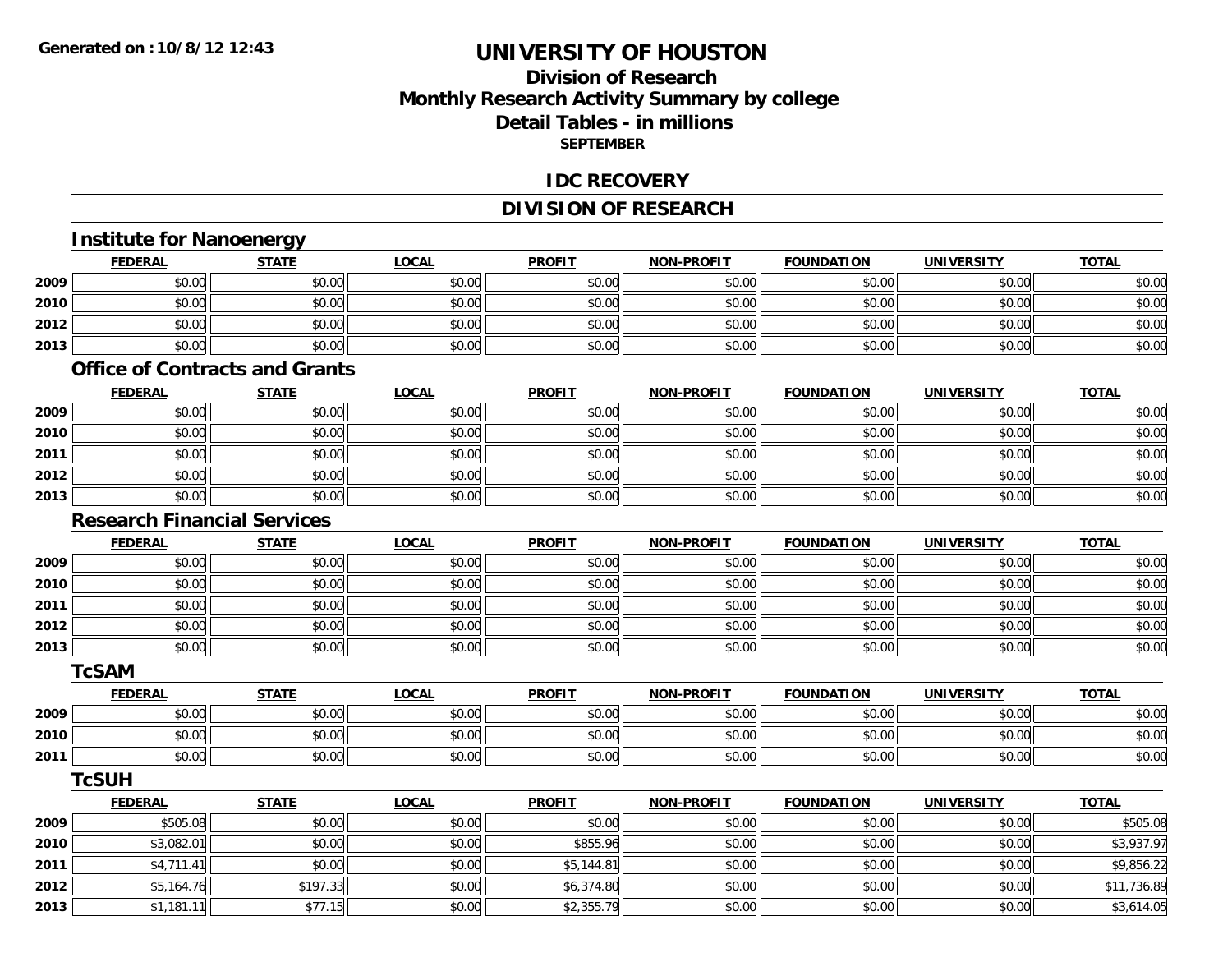### **Division of ResearchMonthly Research Activity Summary by college Detail Tables - in millions SEPTEMBER**

#### **IDC RECOVERY**

### **DIVISION OF RESEARCH**

# **Texas Learning/Computation Center**

|      | <b>FEDERAL</b> | <b>STATE</b>                         | <b>LOCAL</b> | <b>PROFIT</b> | <b>NON-PROFIT</b> | <b>FOUNDATION</b> | <b>UNIVERSITY</b> | <b>TOTAL</b> |
|------|----------------|--------------------------------------|--------------|---------------|-------------------|-------------------|-------------------|--------------|
| 2009 | \$0.00         | \$0.00                               | \$0.00       | \$0.00        | \$0.00            | \$0.00            | \$0.00            | \$0.00       |
| 2010 | \$0.00         | \$0.00                               | \$0.00       | \$0.00        | \$0.00            | \$0.00            | \$0.00            | \$0.00       |
| 2011 | \$0.00         | \$0.00                               | \$0.00       | \$0.00        | \$0.00            | \$0.00            | \$0.00            | \$0.00       |
| 2012 | \$1,022.94     | \$0.00                               | \$0.00       | \$0.00        | \$0.00            | \$0.00            | \$0.00            | \$1,022.94   |
| 2013 | \$0.00         | \$0.00                               | \$0.00       | \$0.00        | \$0.00            | \$0.00            | \$0.00            | \$0.00       |
|      |                | <b>Texas Obesity Research Center</b> |              |               |                   |                   |                   |              |
|      | <b>FEDERAL</b> | <b>STATE</b>                         | <b>LOCAL</b> | <b>PROFIT</b> | <b>NON-PROFIT</b> | <b>FOUNDATION</b> | <b>UNIVERSITY</b> | <b>TOTAL</b> |

|      | <b>FEDERAL</b>   | <b>СТЛТЕ</b>           | 00N<br>.vuni          | <b>PROFIT</b> | <b>-PROFIT</b><br>NON | <b>FOUNDATION</b> | UNIVERSITY     | $T^{\sim}$ |
|------|------------------|------------------------|-----------------------|---------------|-----------------------|-------------------|----------------|------------|
| 2011 | $\sim$ 00<br>ט.ט | $\sim$ $\sim$<br>DU.UU | $\sim$ $\sim$<br>JU.U | 0000<br>טט.טי | $n \cap \Omega$       | \$0.00            | 0.00<br>JU.UU  | \$0.00     |
| 2013 | ተሰ ሰሰ<br>pu.uu   | 0.00<br>DU.UU          | vv.vv                 | 0000<br>vv.vv | \$0.00                | \$0.00            | 0.001<br>DU.UU | \$0.00     |

#### **TIMES**

|       | <b>FEDERAL</b> | <b>STATE</b> | <u>LOCAL</u> | <b>PROFIT</b> | <b>NON-PROFIT</b> | <b>FOUNDATION</b> | <b>UNIVERSITY</b> | <b>TOTAL</b> |
|-------|----------------|--------------|--------------|---------------|-------------------|-------------------|-------------------|--------------|
| 2009  | \$33,153.45    | \$9,301.67   | \$0.00       | \$0.00        | \$0.00            | \$0.00            | \$0.00            | \$42,455.12  |
| 2010  | \$50,547.74    | \$94,744.58  | \$0.00       | \$0.00        | \$0.00            | \$0.00            | \$342.35          | \$145,634.67 |
| 2011  | \$31,188.21    | \$111.87     | \$0.00       | \$0.00        | \$0.00            | \$0.00            | \$0.00            | \$31,300.08  |
| 2012  | \$44,765.26    | \$0.01       | \$0.00       | \$0.00        | \$0.00            | \$0.00            | \$0.00            | \$44,765.27  |
| 2013  | \$85,133.20    | (\$99.10)    | \$0.00       | \$0.00        | \$0.00            | \$0.00            | \$0.00            | \$85,034.10  |
| Total | \$269,090.82   | \$106,911.64 | \$0.00       | \$19,822.88   | \$0.00            | \$0.00            | \$342.35          | \$396,167.69 |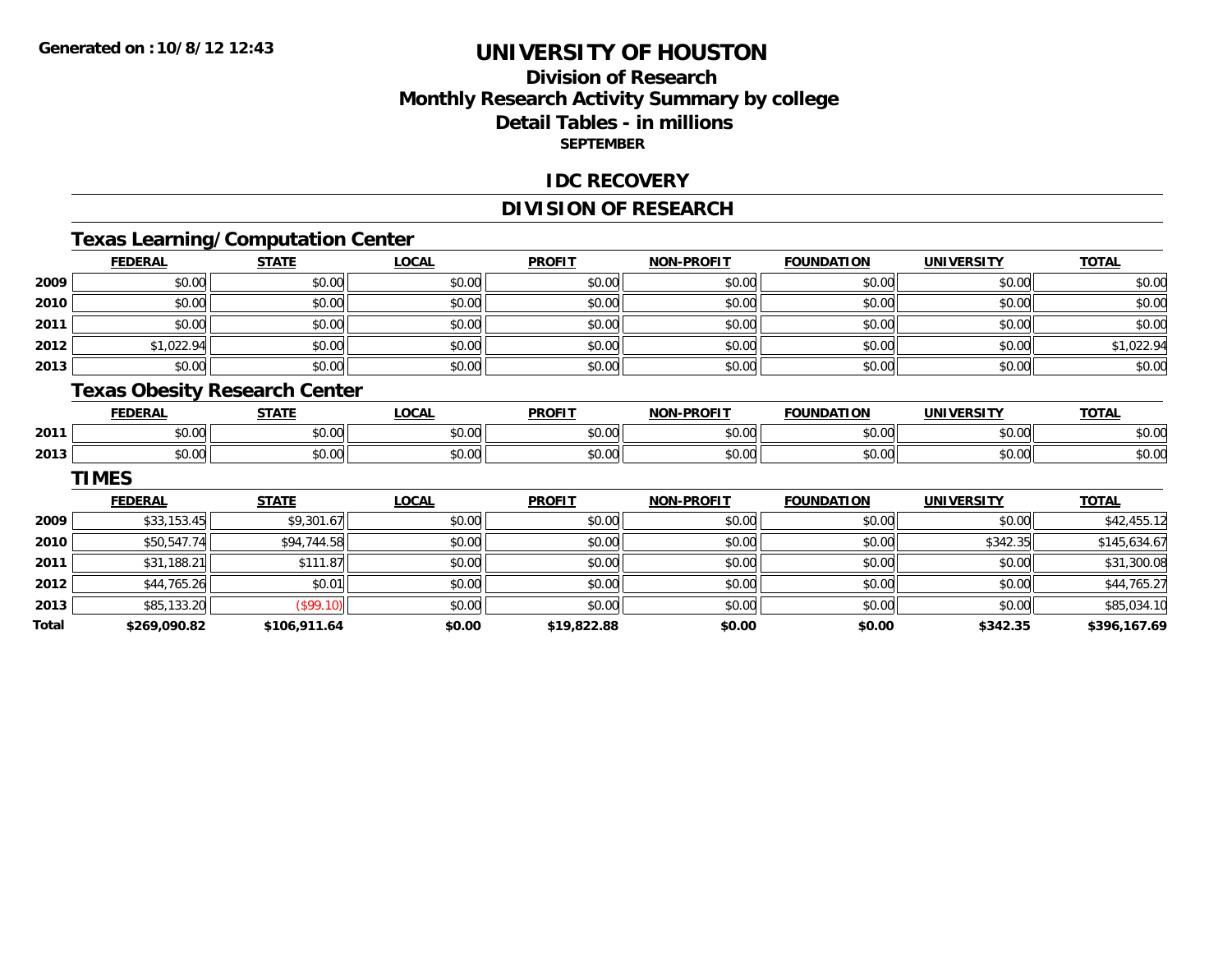**2013**

# **UNIVERSITY OF HOUSTON**

### **Division of ResearchMonthly Research Activity Summary by college Detail Tables - in millionsSEPTEMBER**

### **IDC RECOVERY**

#### **GRADUATE COLLEGE OF SOCIAL WORK**

#### **Center for Health Equities & Evaluation Research FEDERAL STATE LOCAL PROFIT NON-PROFIT FOUNDATION UNIVERSITY TOTALTOTAL 2013** $\texttt{[3]} \quad \texttt{[3]} \quad \texttt{[3]} \quad \texttt{[4]} \quad \texttt{[5]} \quad \texttt{[6]} \quad \texttt{[6]} \quad \texttt{[6]} \quad \texttt{[6]} \quad \texttt{[6]} \quad \texttt{[6]} \quad \texttt{[6]} \quad \texttt{[6]} \quad \texttt{[6]} \quad \texttt{[6]} \quad \texttt{[6]} \quad \texttt{[6]} \quad \texttt{[6]} \quad \texttt{[6]} \quad \texttt{[6]} \quad \texttt{[6]} \quad \texttt{[6]} \quad \texttt{[6]} \quad \texttt{[6]} \quad \texttt{$ **Child & Family for Innovative Research FEDERAL STATE LOCAL PROFIT NON-PROFIT FOUNDATION UNIVERSITY TOTAL2009** $\textbf{9} \hspace{15.5mm} \text{ $80.00]} \hspace{15.5mm} \text{ $80.00} \hspace{15.5mm} \text{ $81.86} \hspace{15.5mm} \text{ $155.73]} \hspace{15.5mm} \text{ $155.73]} \hspace{15.5mm} \text{ $155.73]} \hspace{15.5mm} \text{ $150.00]} \hspace{15.5mm} \text{ $150.00]} \hspace{15.5mm} \text{ $150.00]} \hspace{15.5mm} \text{ $150.00} \hspace{15.$ **2010** $\textsf{[0]} \quad \textsf{[0]} \quad \textsf{[1]} \quad \textsf{[1]} \quad \textsf{[0]} \quad \textsf{[1]} \quad \textsf{[0]} \quad \textsf{[1]} \quad \textsf{[0]} \quad \textsf{[1]} \quad \textsf{[1]} \quad \textsf{[1]} \quad \textsf{[1]} \quad \textsf{[1]} \quad \textsf{[1]} \quad \textsf{[1]} \quad \textsf{[1]} \quad \textsf{[1]} \quad \textsf{[1]} \quad \textsf{[1]} \quad \textsf{[1]} \quad \textsf{[1]} \quad \textsf{[1]} \quad \textsf{[1]} \quad \textsf{$ **2011** $\texttt{[1]} \quad \texttt{[1]} \quad \texttt{[1]} \quad \texttt{[1]} \quad \texttt{[1]} \quad \texttt{[1]} \quad \texttt{[1]} \quad \texttt{[1]} \quad \texttt{[1]} \quad \texttt{[1]} \quad \texttt{[1]} \quad \texttt{[1]} \quad \texttt{[1]} \quad \texttt{[1]} \quad \texttt{[1]} \quad \texttt{[1]} \quad \texttt{[1]} \quad \texttt{[1]} \quad \texttt{[1]} \quad \texttt{[1]} \quad \texttt{[1]} \quad \texttt{[1]} \quad \texttt{[1]} \quad \texttt{[1]} \quad \texttt{$ **2012**2 | \$0.00 \$0.00 \$0.00 \$0.00 \$0.00 \$0.00 \$0.00 \$0.00 \$0.00 \$0.00 \$0.00 \$0.00 \$0.00 \$0.00 \$0.00 \$0.00 \$0.00 **2013** \$0.00 \$0.00 \$0.00 \$65.84 \$0.00 \$0.00 \$0.00 \$65.84 **Community Projects - Social Work FEDERAL STATE LOCAL PROFIT NON-PROFIT FOUNDATION UNIVERSITY TOTAL2009** \$1,711.55 \$0.00 \$0.00 \$0.00 \$0.00 \$0.00 \$0.00 \$1,711.55 **2010**0 \$0.00 \$0.00 \$0.00 \$0.00 \$0.00 \$0.00 \$0.00 \$0.00 \$0.00 \$0.00 \$0.00 \$0.00 \$0.00 \$0.00 \$0.00 \$0.00 \$0.00 **2011** \$0.00 \$0.00 \$0.00 \$0.00 \$0.00 \$0.00 \$0.00 \$0.00 **2012**2 | \$0.00 \$0.00 \$0.00 \$0.00 \$0.00 \$0.00 \$0.00 \$0.00 \$0.00 \$0.00 \$0.00 \$0.00 \$0.00 \$0.00 \$0.00 \$0.00 \$0.00 \$0.0 **2013** \$0.00 \$0.00 \$0.00 \$0.00 \$0.00 \$0.00 \$0.00 \$0.00 **Dean, Social Work FEDERAL STATE LOCAL PROFIT NON-PROFIT FOUNDATION UNIVERSITY TOTALTOTAL 2009** \$22,418.11 \$4,044.23 \$0.00 \$0.00 \$0.00 \$0.00 \$0.00 \$26,462.34 **2010** \$38,546.30 \$2,051.87 \$0.00 \$0.00 \$0.00 \$8.41 \$0.00 \$40,606.58 **2011** \$33,803.85 \$1,024.76 \$0.00 \$0.00 \$0.00 \$10.78 \$0.00 \$34,839.39 **2012** \$28,342.17 \$0.00 \$0.00 \$0.00 \$0.00 \$0.00 \$0.00 \$28,342.17 **2013** $\textbf{3} \hspace{14.5mm} \text{ $3,147.57$} \hspace{14.5mm} \text{ $50.00$} \hspace{14.5mm} \text{ $50.00$} \hspace{14.5mm} \text{ $50.00$} \hspace{14.5mm} \text{ $50.00$} \hspace{14.5mm} \text{ $50.00$} \hspace{14.5mm} \text{ $50.00$} \hspace{14.5mm} \text{ $50.00$} \hspace{14.5mm} \text{ $50.00$} \hspace{14.5mm} \text{ $51,147.5$ **Drug and Social Policy Research FEDERAL STATE LOCAL PROFIT NON-PROFIT FOUNDATION UNIVERSITY TOTALTOTAL 2009** \$0.00 \$0.00 \$0.00 \$0.00 \$0.00 \$0.00 \$0.00 \$0.00 **2010** $\, \mathsf{0} \, | \qquad \qquad \mathsf{50.00} | \qquad \qquad \mathsf{50.00} | \qquad \qquad \mathsf{50.00} | \qquad \qquad \mathsf{50.00} | \qquad \qquad \mathsf{50.00} | \qquad \qquad \mathsf{50.00} | \qquad \qquad \mathsf{50.00} | \qquad \qquad \mathsf{50.00} | \qquad \qquad \mathsf{50.00} | \qquad \qquad \mathsf{50.00} | \qquad \qquad \mathsf{50.00} | \qquad \qquad \mathsf{50.00} | \qquad \q$ **2011** \$0.00 \$0.00 \$0.00 \$0.00 \$0.00 \$0.00 \$0.00 \$0.00 **2012**2 | \$0.00 \$0.00 \$0.00 \$0.00 \$0.00 \$0.00 \$0.00 \$0.00 \$0.00 \$0.00 \$0.00 \$0.00 \$0.00 \$0.00 \$0.00 \$0.00 \$0.00

3 \$0.00 | \$0.00 | \$0.00 | \$0.00 | \$0.00 | \$0.00 | \$0.00 | \$0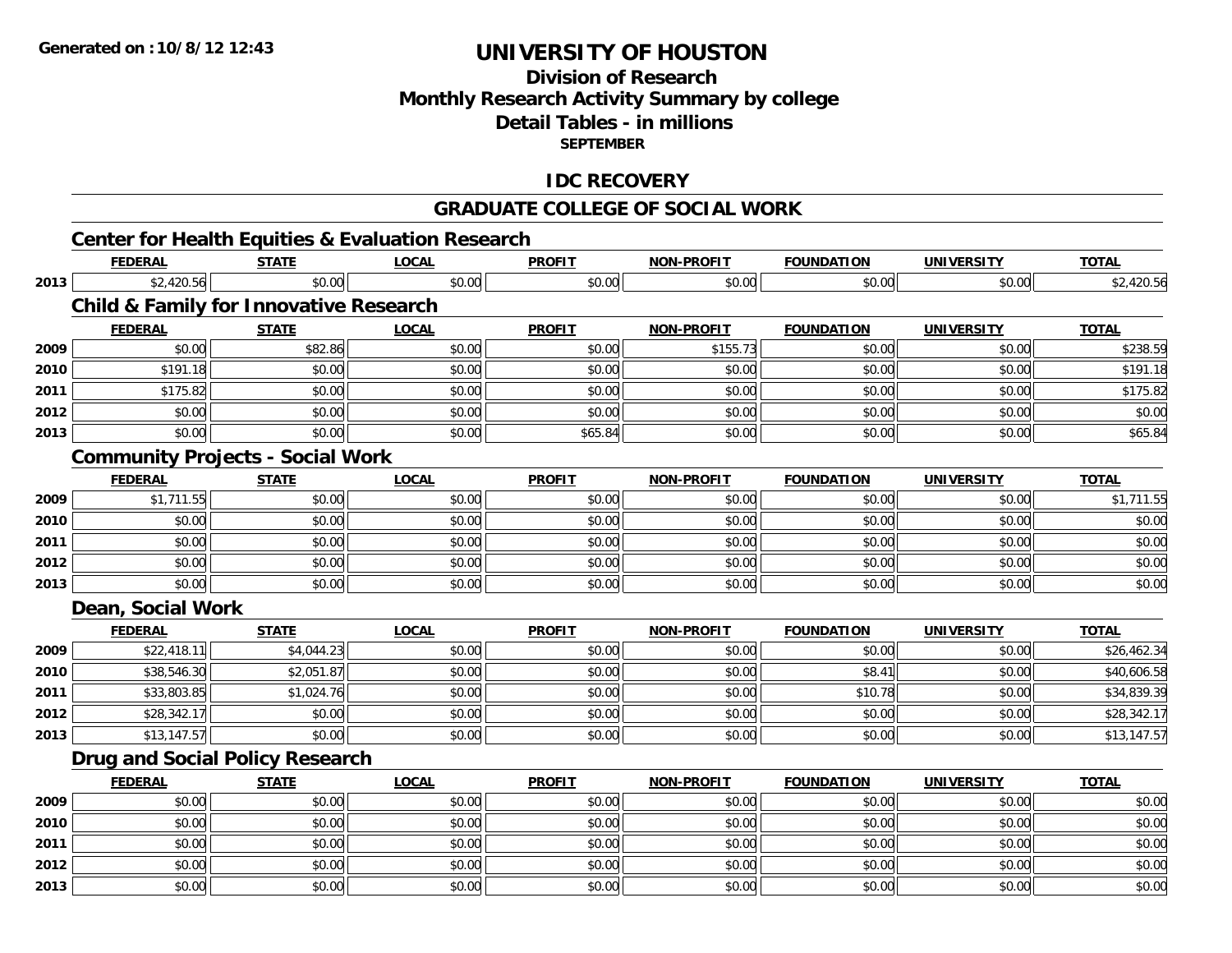### **Division of Research Monthly Research Activity Summary by college Detail Tables - in millions SEPTEMBER**

#### **IDC RECOVERY**

#### **GRADUATE COLLEGE OF SOCIAL WORK**

# **Office for Drug SPR**

|       | <b>FEDERAL</b> | <b>STATE</b> | <u>LOCAL</u> | <b>PROFIT</b> | <b>NON-PROFIT</b> | <b>FOUNDATION</b> | <b>UNIVERSITY</b> | <b>TOTAL</b> |
|-------|----------------|--------------|--------------|---------------|-------------------|-------------------|-------------------|--------------|
| 2009  | \$0.00         | \$0.00       | \$0.00       | \$0.00        | \$0.00            | \$0.00            | \$0.00            | \$0.00       |
| 2010  | \$0.00         | \$0.00       | \$0.00       | \$0.00        | \$0.00            | \$0.00            | \$0.00            | \$0.00       |
| 2011  | \$0.00         | \$0.00       | \$0.00       | \$0.00        | \$0.00            | \$0.00            | \$0.00            | \$0.00       |
| 2012  | \$0.00         | \$0.00       | \$0.00       | \$0.00        | \$0.00            | \$0.00            | \$0.00            | \$0.00       |
| 2013  | \$0.00         | \$0.00       | \$0.00       | \$0.00        | \$0.00            | \$0.00            | \$0.00            | \$0.00       |
| Total | \$140,757.11   | \$7,203.72   | \$0.00       | \$65.84       | \$155.73          | \$19.19           | \$0.00            | \$148,201.59 |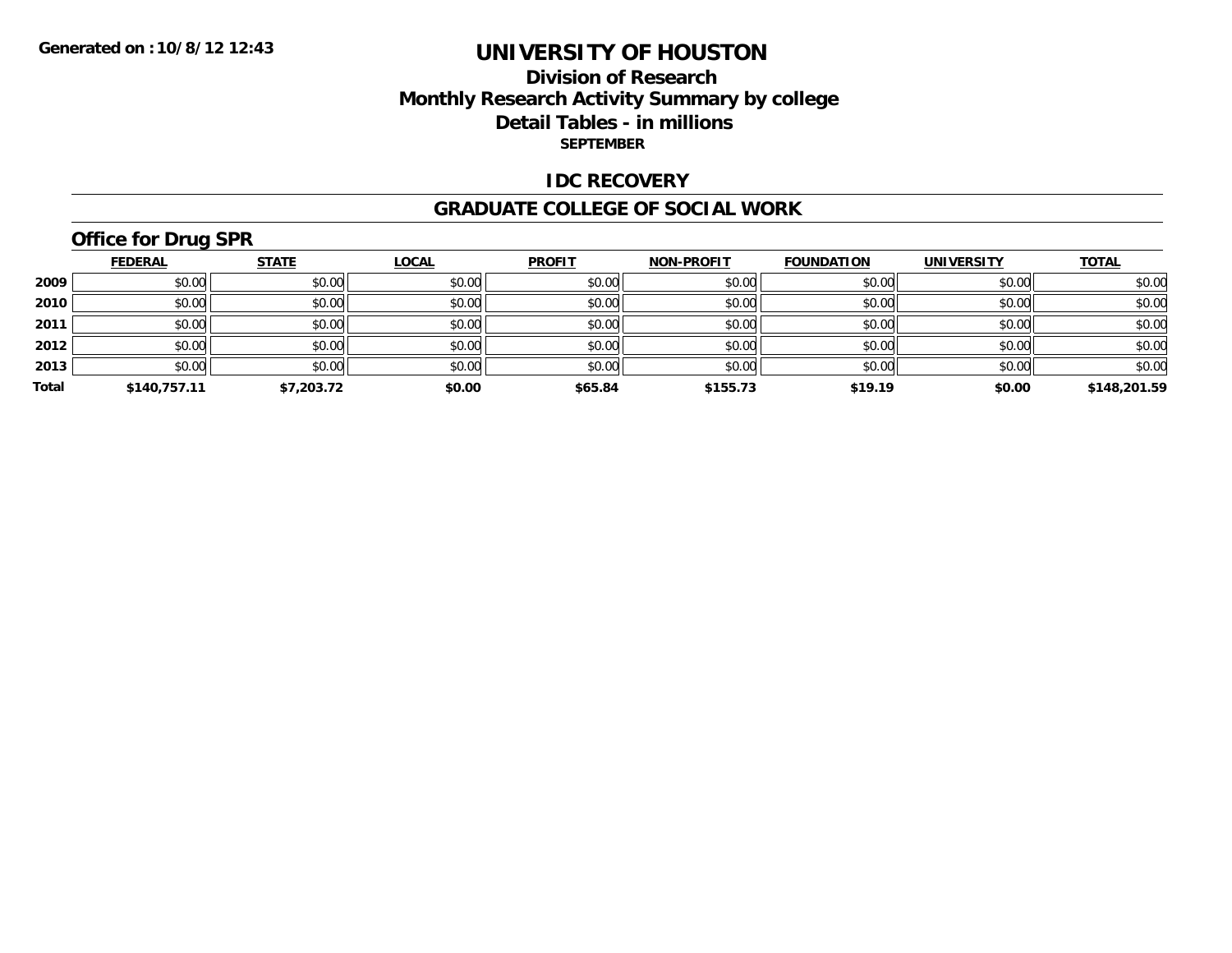### **Division of ResearchMonthly Research Activity Summary by college Detail Tables - in millions SEPTEMBER**

### **IDC RECOVERY**

#### **HILTON COLLEGE OF HOTEL AND RESTAURANT MANAGEMENT**

#### **Hotel and Restaurant Management**

|              | <b>FEDERAL</b> | <u>STATE</u> | <u>LOCAL</u> | <b>PROFIT</b> | <b>NON-PROFIT</b> | <b>FOUNDATION</b> | <b>UNIVERSITY</b> | <b>TOTAL</b> |
|--------------|----------------|--------------|--------------|---------------|-------------------|-------------------|-------------------|--------------|
| 2011         | \$0.00         | \$0.00       | \$0.00       | \$0.00        | \$54.33           | \$0.00            | \$0.00            | \$54.33      |
| 2012         | \$397.43       | \$0.00       | \$0.00       | \$0.00        | \$0.00            | \$0.00            | \$0.00            | \$397.43     |
| 2013         | \$260.19       | \$804.38     | \$0.00       | \$0.00        | \$0.00            | \$0.00            | \$0.00            | \$1,064.57   |
| <b>Total</b> | \$657.62       | \$804.38     | \$0.00       | \$0.00        | \$54.33           | \$0.00            | \$0.00            | \$1,516.33   |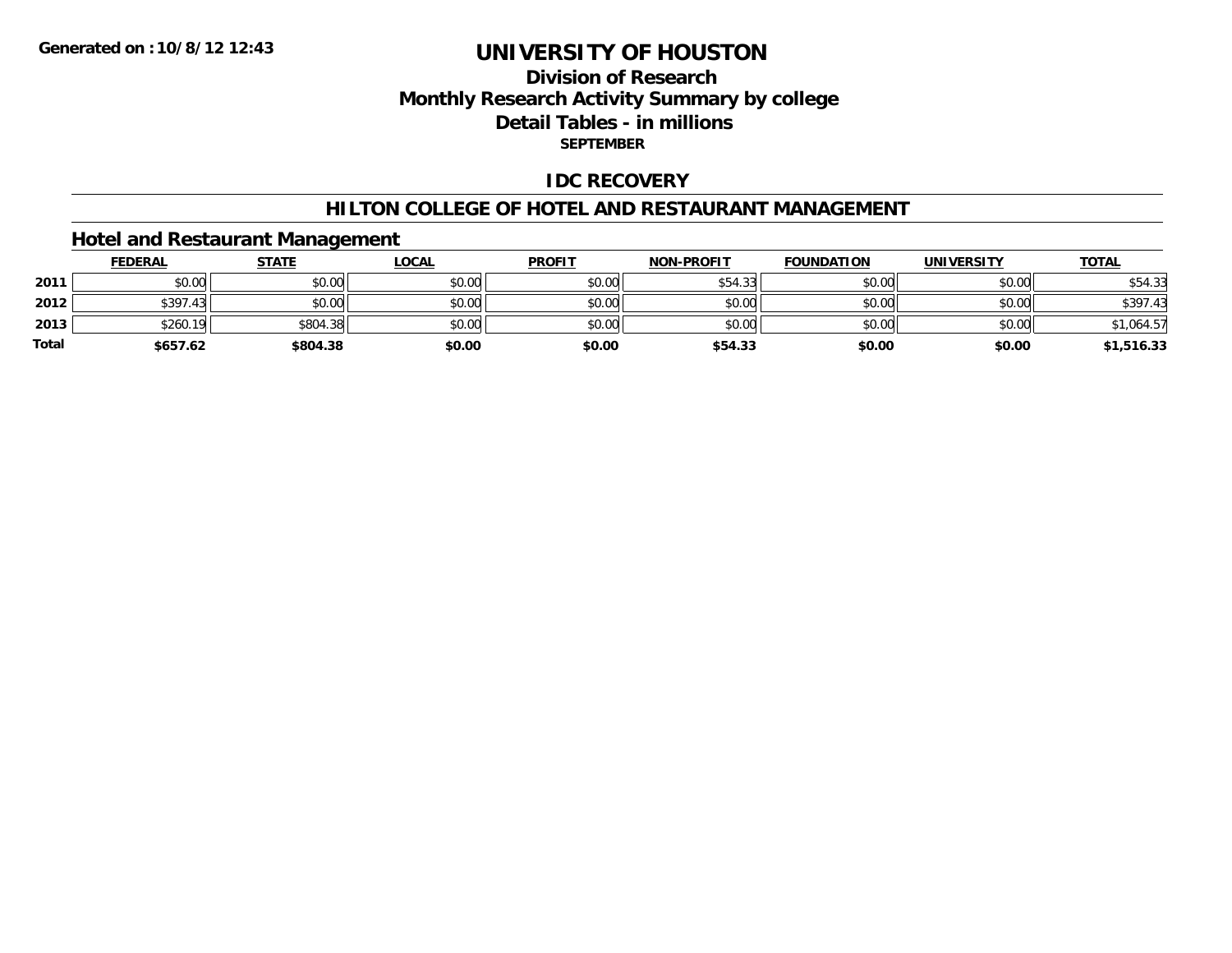### **Division of ResearchMonthly Research Activity Summary by college Detail Tables - in millions SEPTEMBER**

#### **IDC RECOVERY**

#### **HONORS COLLEGE**

#### **Houston Teachers Institute**

|       | <b>FEDERAL</b>       | STATE  | LOCAL  | <b>PROFIT</b> | <b>NON-PROFIT</b>  | <b>FOUNDATION</b> | <b>UNIVERSITY</b> | <u>TOTAL</u> |
|-------|----------------------|--------|--------|---------------|--------------------|-------------------|-------------------|--------------|
| 2012  | ADOM<br>PU.UU        | \$0.00 | \$0.00 | \$0.00        | \$106.38           | \$0.00            | \$0.00            | \$106.38     |
| 2013  | $+ - - -$<br>\$595.4 | \$0.00 | \$0.00 | \$0.00        | 010<br>18.06<br>** | \$0.00            | \$0.00            | $30 - 50$    |
| Total | \$595.47             | \$0.00 | \$0.00 | \$0.00        | \$2,024.44         | \$0.00            | \$0.00            | \$2,619.91   |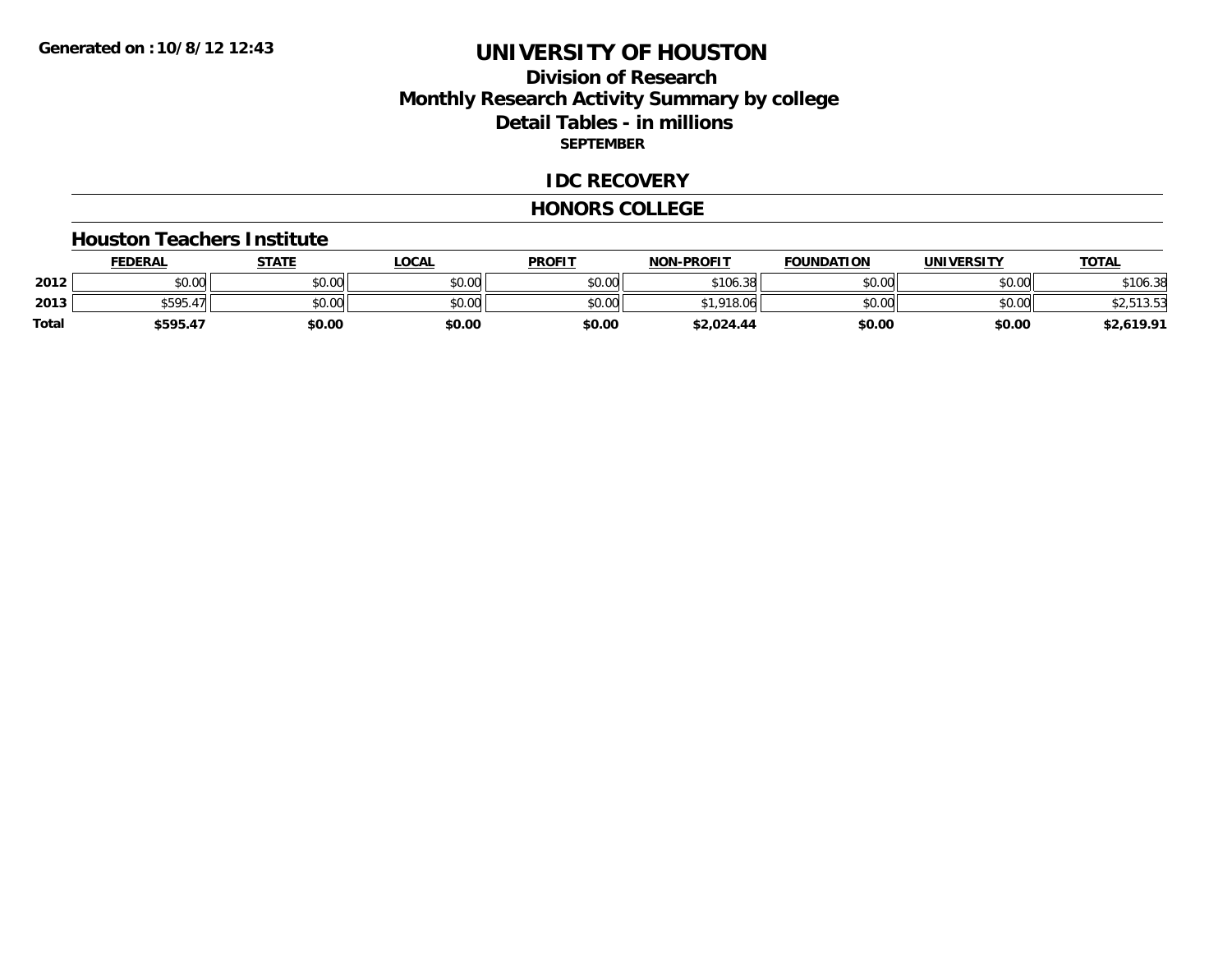### **Division of Research Monthly Research Activity Summary by college Detail Tables - in millions SEPTEMBER**

#### **IDC RECOVERY**

#### **LIBRARY**

### **Administration, Library**

|       | <b>FEDERAL</b> | <b>STATE</b> | <b>LOCAL</b> | <b>PROFIT</b> | <b>NON-PROFIT</b> | <b>FOUNDATION</b> | <b>UNIVERSITY</b> | <b>TOTAL</b> |
|-------|----------------|--------------|--------------|---------------|-------------------|-------------------|-------------------|--------------|
| 2010  | \$0.00         | \$0.00       | \$0.00       | \$0.00        | \$0.00            | \$0.00            | \$0.00            | \$0.00       |
| 2011  | \$0.00         | \$0.00       | \$0.00       | \$0.00        | \$0.00            | \$0.00            | \$0.00            | \$0.00       |
| 2012  | \$0.00         | \$0.00       | \$0.00       | \$0.00        | \$0.00            | \$0.00            | \$0.00            | \$0.00       |
| 2013  | \$0.00         | \$0.00       | \$0.00       | \$0.00        | \$0.00            | \$0.00            | \$0.00            | \$0.00       |
| Total | \$0.00         | \$0.00       | \$0.00       | \$0.00        | \$0.00            | \$0.00            | \$0.00            | \$0.00       |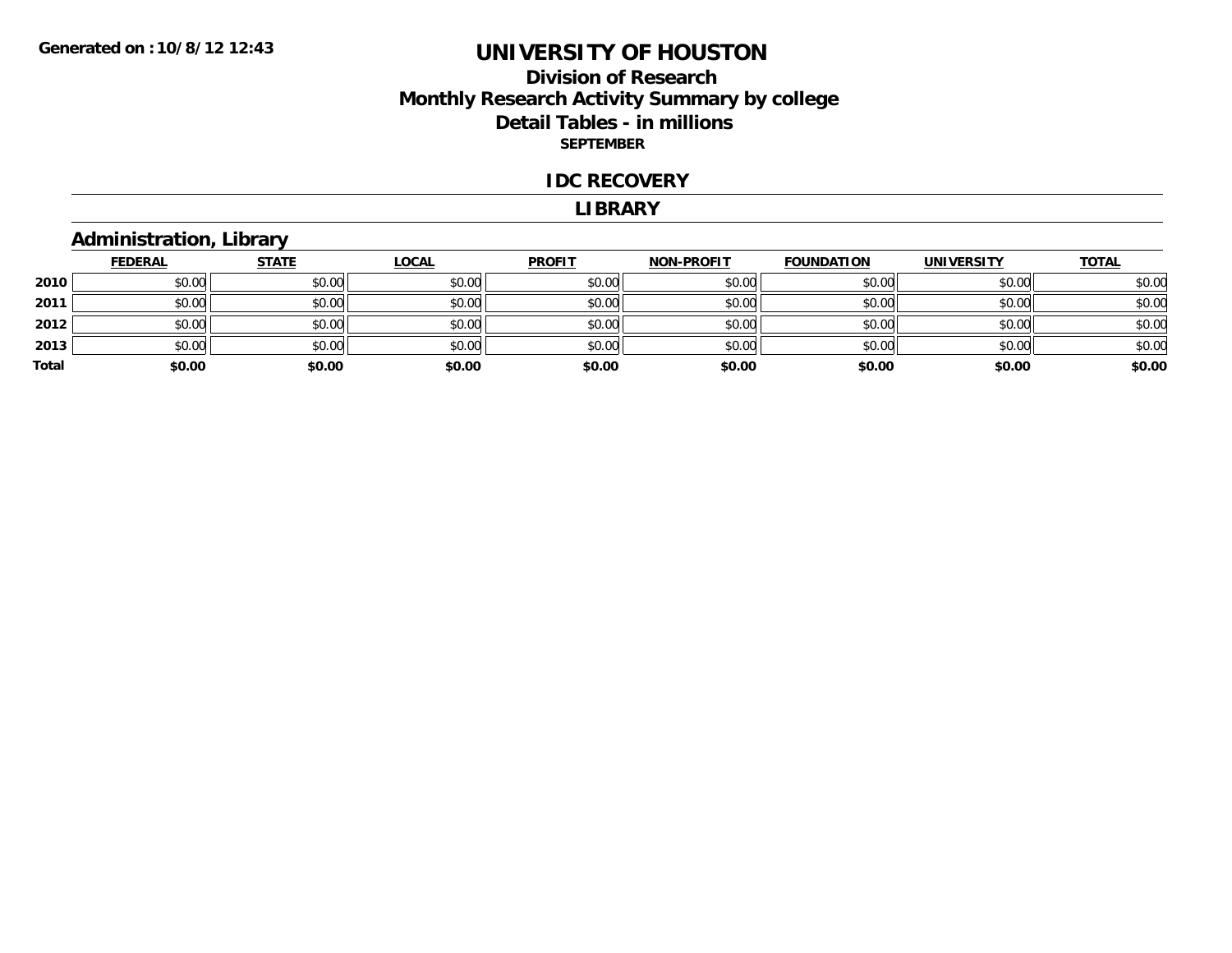### **Division of ResearchMonthly Research Activity Summary by college Detail Tables - in millions SEPTEMBER**

#### **IDC RECOVERY**

#### **SENIOR V.P. FOR ACADEMIC AFFAIRS AND PROVOST**

### **Learning and Assessment Services**

|      | <b>FEDERAL</b> | <b>STATE</b> | <b>LOCAL</b> | <b>PROFIT</b> | <b>NON-PROFIT</b> | <b>FOUNDATION</b> | <b>UNIVERSITY</b> | <b>TOTAL</b> |
|------|----------------|--------------|--------------|---------------|-------------------|-------------------|-------------------|--------------|
| 2009 | \$1,352.46     | \$605.33     | \$0.00       | \$0.00        | \$0.00            | \$0.00            | \$0.00            | \$1,957.79   |
| 2010 | \$1,382.31     | \$673.87     | \$0.00       | \$0.00        | \$0.00            | \$0.00            | \$0.00            | \$2,056.18   |
| 2011 | \$1,316.87     | \$720.64     | \$0.00       | \$0.00        | \$0.00            | \$0.00            | \$0.00            | \$2,037.51   |
| 2012 | \$1,601.61     | \$209.51     | \$0.00       | \$0.00        | \$0.00            | \$0.00            | \$0.00            | \$1,811.12   |
| 2013 | \$1,549.43     | \$334.89     | \$0.00       | \$0.00        | \$0.00            | \$0.00            | \$0.00            | \$1,884.32   |

#### **Learning Support Services**

|      | <b>FEDERAL</b>  | CT A TE       | LOCAI         | <b>PROFIT</b> | <b>DDAEIT</b><br><b>MARI</b> | <b>FOUNDATION</b> | IINIIVEDCITV           | ΤΩΤΔ                    |
|------|-----------------|---------------|---------------|---------------|------------------------------|-------------------|------------------------|-------------------------|
| 2009 | $\sim$<br>vu.ou | 0.00<br>JU.UU | 0.00<br>vu.vu | 0000<br>JU.UU | $\cdots$<br>,u.uu            | $\cdots$<br>טט.טע | $\sim$ 00<br>JU.UU     | O <sub>L</sub><br>30.OO |
| 2010 | 5010            | 0.00<br>JU.UU | 0.00<br>JU.UU | 0000<br>JU.UU | $\sim$ 00<br>DU.UU           | $\sim$ 00         | $\sim$ $\sim$<br>PU.UU | JLTL.UJ                 |

#### **Senior V.P. for Academic Affairs and Provost**

|       | <b>FEDERAL</b> | <b>STATE</b> | LOCAL  | <b>PROFIT</b> | <b>NON-PROFIT</b> | <b>FOUNDATION</b> | <b>UNIVERSITY</b> | <u>TOTAL</u> |
|-------|----------------|--------------|--------|---------------|-------------------|-------------------|-------------------|--------------|
| 2009  |                | \$0.00       | \$0.00 | \$0.00        | \$0.00            | \$0.00            | \$0.00            |              |
| 2013  | to on<br>DU.UG | \$0.00       | \$0.00 | \$0.00        | \$0.00            | \$0.00            | \$0.00            | \$0.00       |
| Total | 7,416.91       | \$2,544.24   | \$0.00 | \$0.00        | \$0.00            | \$0.00            | \$0.00            | \$9,961.15   |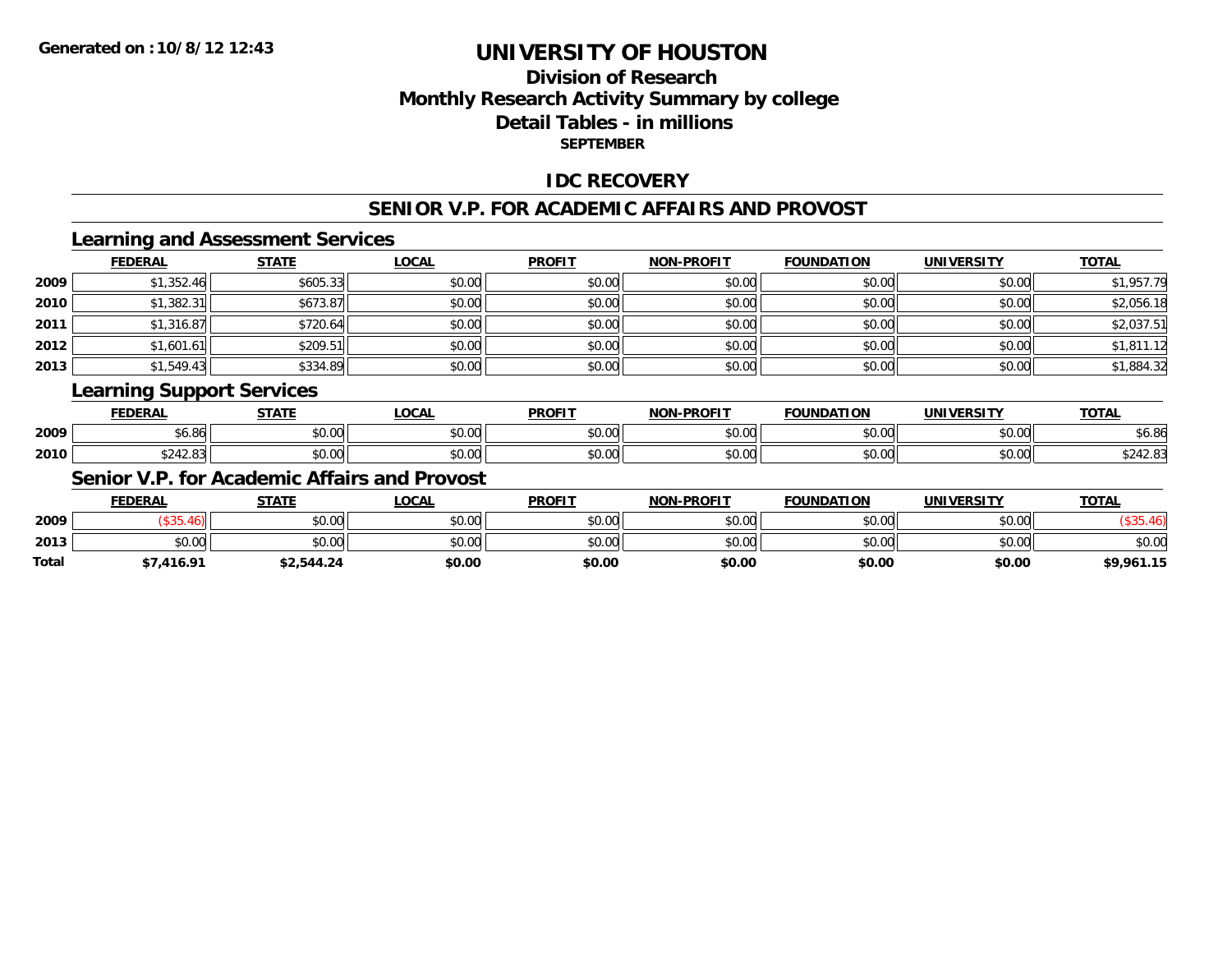### **Division of Research Monthly Research Activity Summary by college Detail Tables - in millions SEPTEMBER**

#### **IDC RECOVERY**

#### **UH LAW CENTER**

|       | Dean, Law      |              |              |               |                   |                   |                   |              |
|-------|----------------|--------------|--------------|---------------|-------------------|-------------------|-------------------|--------------|
|       | <b>FEDERAL</b> | <b>STATE</b> | <b>LOCAL</b> | <b>PROFIT</b> | <b>NON-PROFIT</b> | <b>FOUNDATION</b> | <b>UNIVERSITY</b> | <b>TOTAL</b> |
| 2010  | \$15,264.08    | \$0.00       | \$0.00       | \$0.00        | \$0.00            | \$0.00            | \$0.00            | \$15,264.08  |
|       | <b>Law-UH</b>  |              |              |               |                   |                   |                   |              |
|       | <b>FEDERAL</b> | <b>STATE</b> | <b>LOCAL</b> | <b>PROFIT</b> | <b>NON-PROFIT</b> | <b>FOUNDATION</b> | <b>UNIVERSITY</b> | <b>TOTAL</b> |
| 2010  | \$1,078.20     | \$0.00       | \$0.00       | \$0.00        | \$0.00            | \$0.00            | \$0.00            | \$1,078.20   |
| 2011  | \$2,883.72     | \$0.00       | \$0.00       | \$0.00        | \$0.00            | \$0.00            | \$0.00            | \$2,883.72   |
| 2012  | \$0.00         | \$0.00       | \$0.00       | \$0.00        | \$0.00            | (\$147.51)        | \$0.00            | (\$147.51)   |
| 2013  | \$0.00         | \$9,643.44   | \$0.00       | \$0.00        | \$0.00            | \$0.00            | \$0.00            | \$9,643.44   |
| Total | \$19,226.00    | \$9,643.44   | \$0.00       | \$0.00        | \$0.00            | (\$147.51)        | \$0.00            | \$28,721.93  |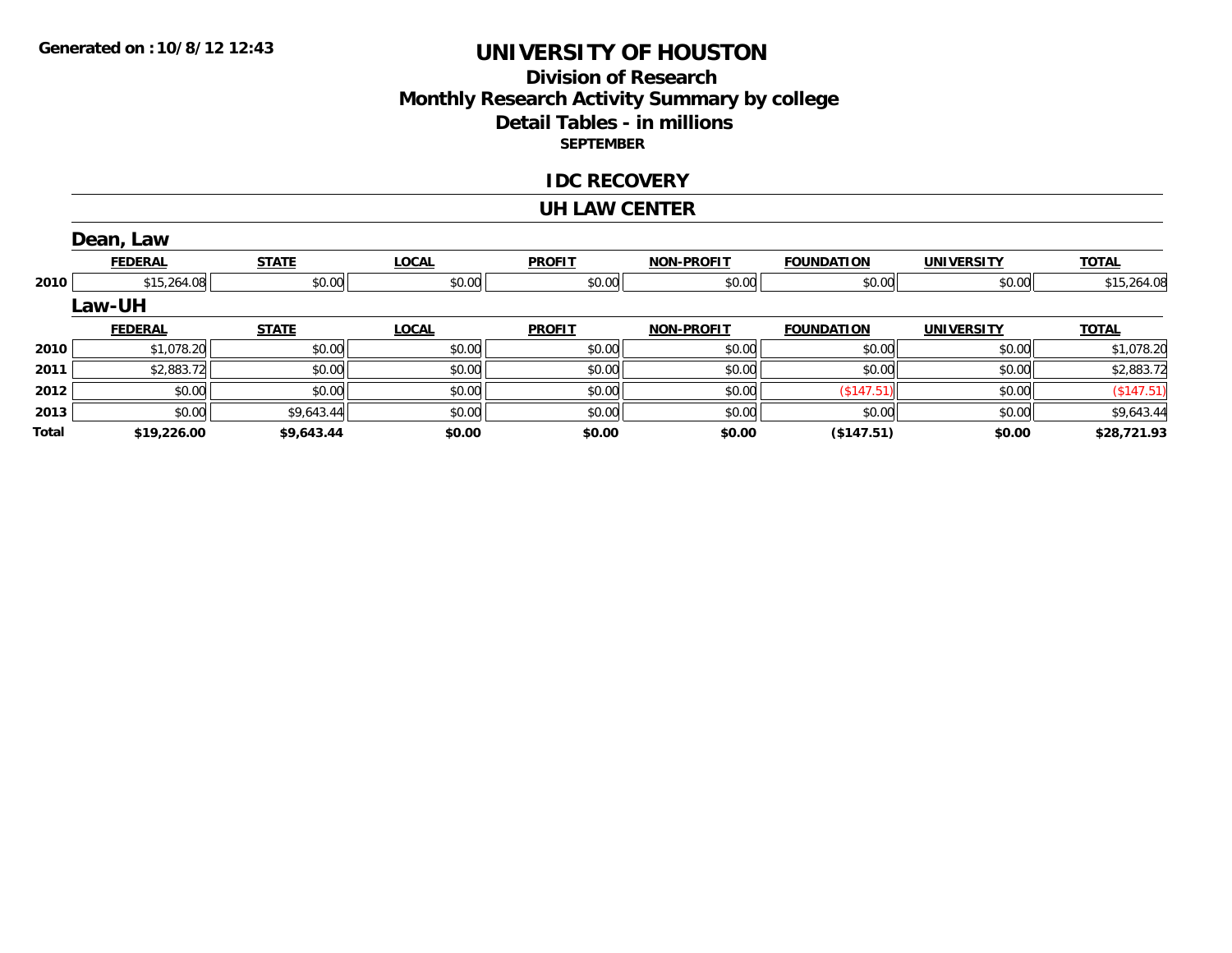### **Division of Research Monthly Research Activity Summary by college Detail Tables - in millions SEPTEMBER**

#### **IDC RECOVERY**

#### **UH SYSTEM**

|       | <b>FEDERAL</b> | <b>STATE</b> | <b>LOCAL</b> | <b>PROFIT</b> | <b>NON-PROFIT</b> | <b>FOUNDATION</b> | <b>UNIVERSITY</b> | <b>TOTAL</b> |
|-------|----------------|--------------|--------------|---------------|-------------------|-------------------|-------------------|--------------|
| 2009  | 46).           | \$0.00       | \$0.00       | \$0.00        | \$0.00            | \$0.00            | \$0.00            |              |
| Total | (\$35.46)      | \$0.00       | \$0.00       | \$0.00        | \$0.00            | \$0.00            | \$0.00            | (\$35.46)    |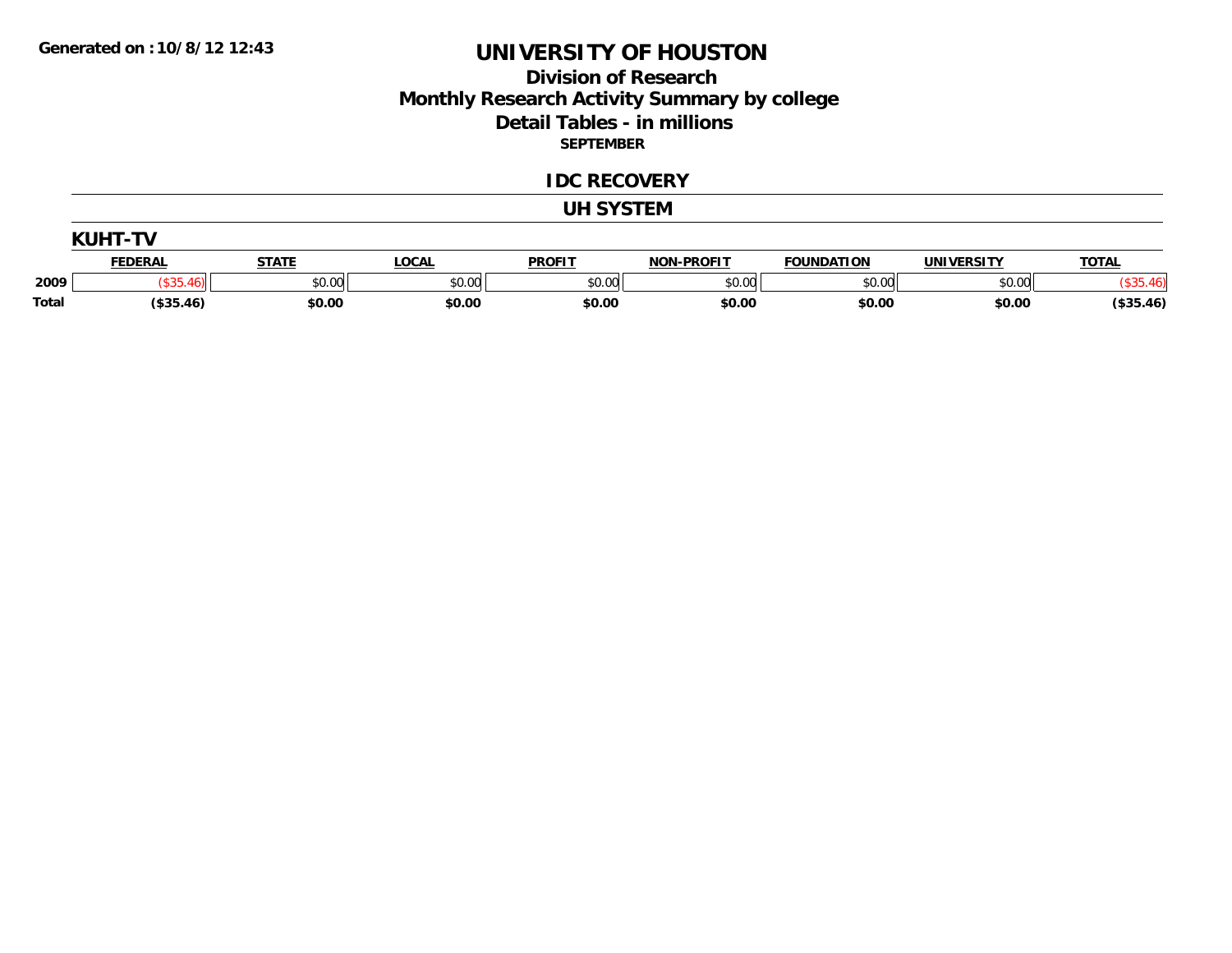### **Division of Research Monthly Research Activity Summary by college Detail Tables - in millions SEPTEMBER**

#### **IDC RECOVERY**

#### **UKNOWN COLLEGE**

# **Unknown Department**

|       | <b>FEDERAL</b> | <b>STATE</b> | <b>LOCAL</b> | <b>PROFIT</b> | NON-PROFIT | <b>FOUNDATION</b> | <b>UNIVERSITY</b> | <b>TOTAL</b> |
|-------|----------------|--------------|--------------|---------------|------------|-------------------|-------------------|--------------|
| 2009  | \$0.00         | \$0.00       | \$0.00       | \$0.00        | \$0.00     | \$0.00            | \$0.00            | \$0.00       |
| 2010  | \$0.00         | \$0.00       | \$0.00       | \$0.00        | \$0.00     | \$0.00            | \$0.00            | \$0.00       |
| 2011  | \$185.69       | \$0.00       | \$0.00       | \$0.00        | \$0.00     | \$0.00            | \$0.00            | \$185.69     |
| 2012  | \$95.06        | \$0.00       | \$0.00       | \$0.00        | \$0.00     | \$0.00            | \$0.00            | \$95.06      |
| 2013  | \$0.00         | \$0.00       | \$0.00       | \$0.00        | \$0.00     | \$0.00            | \$0.00            | \$0.00       |
| Total | \$280.75       | \$0.00       | \$0.00       | \$0.00        | \$0.00     | \$0.00            | \$0.00            | \$280.75     |